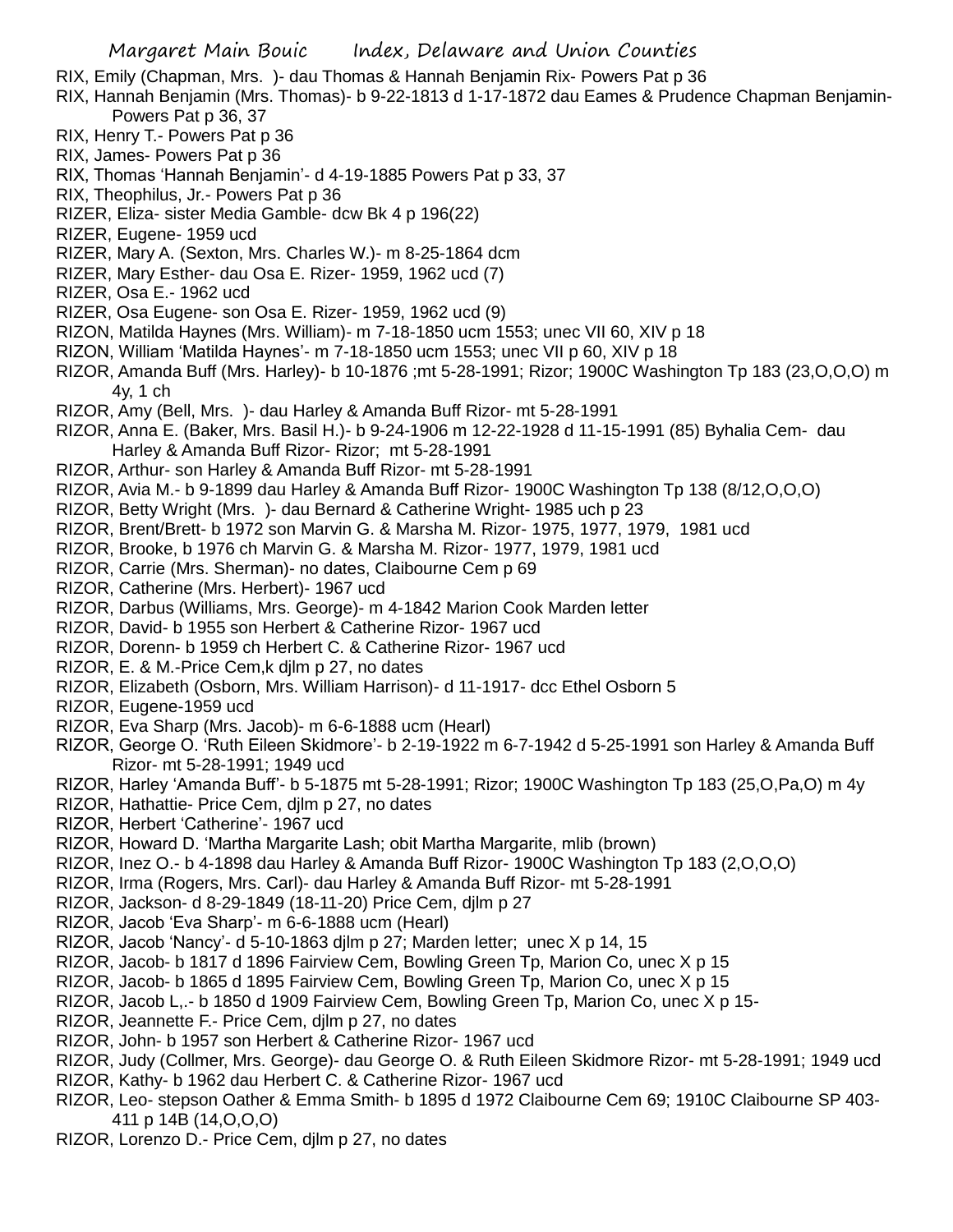- RIZOR, Marilyn Jo (Bell, Mrs. aul)- dau Howard D. & Martha Margarite Lash Rizer- obit Martha Margaite Lash, mlib (brown)
- RIZOR, Dr. Marvin G. 'Marsha M.'- son George O. & Ruth Eileen Skidmore Rizor- mt 5-28-1991; 1949, 1973, 1975, 1977, 1979, 1983 ucd
- RIZOR, Marsha M. (Mrs. Dr. Marvin G.)- 1973, 1975, 1977, 1979, 1981 ucd
- RIZOR, Martha Margarite Lash (Mrs. Howard D.)- b 3-19-1903 m 1922 d 4-6-1970 dau Charles & Martha Timmons Lash- obit mlib (brown)
- RIZOR, Mary (Tennant, Mrs. Carl)- dau Howard D. & Martha Margarite Lash Rizer- obit Martha Margarite Lash, mlib (brown)
- RIZOR, Matilda Haynes (Mrs. William)- m 7-18-1850 ucm 1553
- RIZOR, Micky (Ridgway, Mrs. Dean)- dau George O. & Ruth Eileen Skidmore Rizor- mt 5-28-1991
- RIZOR, Nancy (Mrs. Jacob)- d 9-17-1868 (78-1-29) Price Cem, djlm p 27
- RIZOR, Richard E.- son George O. & Ruth Eileen Skidmore Rizor- mt 5-28-1991
- RIZOR, Ruby R.- b 1893 Claibourne Cem p 69
- RIZOR, Ruth Eileen Skidmore (Mrs. George O)- m 6-7-1942 d 5-3-1982; mt 5-28-1991; 1949 ucd
- RIZOR, Samantha- Sept. 1857 Price Cem, djlm p 27
- RIZOR, Sherman 'Carrie'- no dates- Claibourne Cem p 59
- RIZOR, Val- b 1863 d 1926 Price Cem, djlm p 270
- RIZOR, Virginia (Ridge, Mrs. Park)- 1985 uch p 117
- RIZOR, William 'Matilda Haynes'- m 7-18-1850 ucm 1553
- RIZZI, Carol Terrisa Maria (Van Bibber, Mrs. Russell Bert)- b 5-5-1943 m 5-9-1959- Weiser p 269
- RIZZO, Jennie (Steen, Mrs. George)- du Salvatore & Mariann Battalia Rizzo- obit Mariann, mlib
- RIZZO, Joseph- son Salvatore & Mariann Battalia Rizzo- obit Mariann, mlib
- RIZZO, Lena (Lupica, Mrs. Ben)- dau Salvatore & Mariann Battalia Rizzo- obit Mariann, mlib
- RIZZO, Mariann Battaglia (Mrs. Salvatore)- b 5-15-1894 d 7-10-1981 (87) St. Mary's Cem, Marion Star; obit mlib
- RNN, Mrs. Robert (76) bur Radnor dg 12-9-1887 Cry Ab p 170
- RIZZILO, Christina Mae- b 10-1977 dau Dr. Michael J. & -- Baughman Rizzilo- Rizzilo
- RIZZILO, ----Baughman (Mrs. Michael J.)- dau Harold Baughman- Rizzilo
- RIZZILO, Dr. Michael J. ' Baughman'- Rizzilo
- RIZZO, Salvatore'Mariann Battaglis'- obit Mariann, mlib
- RIZZO, Santo- son Salvatore & Mariann Bataglis Rizzo- obit Mariann, mlib
- ROACH, –family- research by Carolyn Conner #79, unec IX p 4, X p 4, XIII p 7
- ROACH, Alvred Wesley- b 12-3-1903 d 11-6-1974- Roach; obit, mlib (brown)
- ROACH, Alice- dau Patrick & Mary Roach- 1870C Milford 77-76 p 8 (8/12,O); 1880C Milford 181 (10,O,Irel,Irel)
- ROACH, Alvin- son James,Sr. & Margery Roach- 1850C Claibourne Tp 185 p 30 (20,O)
- ROACH, Amy Louise- d 9-22-1959 (6 days) St. Mary's Cem- dau Thomas E. & Elizabeth J. Sullivan Roach-Roach
- ROACH, Andrew J.- son James,Sr. & Margery Roach- 1850C Claibourne Tp 185 p 30 (14,O)
- ROACH, Anthony- b 1965 son Ronald M. & Carolyn A. Roach- 1980 dcd
- ROACH, Barbara Ann (Danforth, Mrs. Bliss)- b 5-1838 m 10-27-1870 ucm 4806 d 1928 dau Samuel S. & Mary Ann Yantis Roach- ped Carolyn Krause Conner #79, unec II p 38, IV p 26, V p 26, VI p 13, 48, 52, VIII p 26; 1850C Claibourne Tp 180 p 29 (13,O)
- ROACH, Barry A. 'Bev I.- 1980 dcd
- ROACH, Bev I. (Mrs. Barry A.)- 1980 dcd
- ROACH, Bonnie- dau James Louis & Irene Plewes Roach- Roach
- ROACH, Brown- delge X p 29
- ROACH, Carolyn A. (Mrs. Ronald M.)- 1980 dcd
- ROACH, Catherine- dau Patrick & Mary Roach- 1870C Milford 77-76 p 8 (16,Pa)
- ROACH, Claudette Norris (Mrs. Darrell D. )- d 6-11-1969 926) Fairview Memorial- dau Clifford Norris- Roach; 1961, 1969 dcd
- ROACH, Clement W. 'Elizabeth Ports'- b 1913 Claibourne Cem p 73; obit Elizabeth mlib (brown)
- ROACH, Daniel McClain- b 10-10-1876 Liberty Tp -son John & Lucinda Lowry Roachdcb
- ROACH, Darrell D. 'Claudette Norris'- 1961 dcd
- ROACH, Darry- b 1978 ch Barry A. & Bev I. Roach- 1980 dcd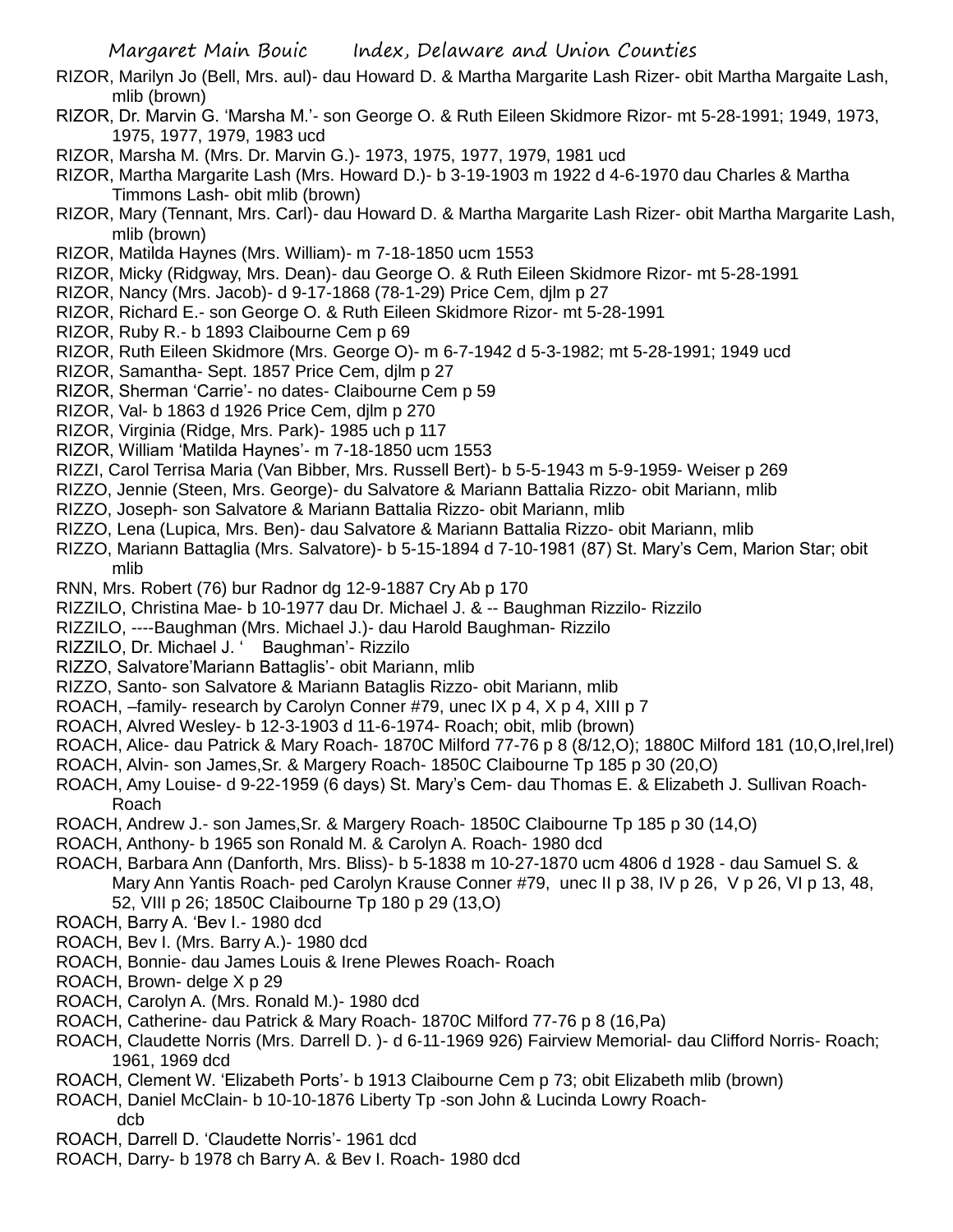- ROACH, David- son Lester & Ruth Powell Roach- Roach
- ROACH, Deanna- b 1976 dau Barry A. & Bev I. Roach- 1980 dcd
- ROACH, Delia A. (Maine, Mrs. Daniel)- Asp (761)
- ROACH, Dora- delge X p 29
- ROACH, Edward L.- b 10-19-1873 Liberty Tp dau John & Lucinda Lowery Roach- dcb
- ROACH, Eliza J. Ross (Mrs. John A.)- m 3-3-1875 ucm (Hearl)
- ROACH, Elizabeth A.- dau Thomas E. & Elizabeth J. Sullivan Roach- Roach
- ROACH, Elizabeth J. Sullivan (Mrs. Thomas E.)- Roach
- ROACH, Elizabeth Ports (Mrs. Clement)- b 1912 d 7-10-1977 (64(\) Claibourne Cem p 73 dau robert Ports-Roach; obit, mlib (brown)
- ROACH, Elizabeth- dau Samuel & Mary A. Roach- unec II p 38, VIII p 26; 1850C Claibourne Tp 180 p 29 (8,O)
- ROACH, Elizabeth (Snedeker, Mrs. )- dcq Helen Carpenter Clark 11, Florabel Carpenter Lasher 11
- ROACH, Elwood James- b 8-4-1956/1959 son James Lewis & Irene M. Plewes Roach- Roach; 1964, 1969, 1971 dcd
- ROACH, Esther (Allerping, Mrs. )- sister Lester Roach- Roach
- ROACH, Finis- delge X p 29
- ROACH, Florence J. (Mrs. John)- m 2-1870; 1870C Claibourne Tp 200-198 p 26 (24,O)
- ROACH, Grace (Schophfer, Mrs. )- sister Lester Roach- Roach
- ROACH, Hardancer- b 10-8-1871 Liberty Tp son John & Lucinda Lowry Roach- dcb
- ROACH, Harold- brother Lester Roach- Roach
- ROACH, Helen- b 1960 dau James Lewis & Irene M. Plewes Roach- Roach; 1964, 1969, 1971 dcd
- ROACH, Henry- son Patrick & Mary Roach- 1870C Milford 77-76 p 8 (13,O); 1880C Milford 181 p 42  $(24, O, Irel, Irel)$
- ROACH, Henry 'Sarah'- 1850C Claibourne Tp 186 p 30 (31,Va)
- ROACH, Hud- delge X p 29
- ROACH, Irene M. Plewes (Mrs. James L.)- Roach; 1964, 1969, 1981 dcd
- ROACH, Jacob W.- son Samuel & Mary A. Roach- unec II p 37, VIII p 26l; 1850C Claibourne Tp 180 29 (5,O)
- ROACH, James, Sr.'Margery'- unec VII p 54; 1850C Claibourne Tp 185 p 30 (55,Tn)
- ROACH, James Lewis 'Irene M. Plewes'- Roach; 1964, 1969, 1971 dcd
- ROACH, James 'Salomi Davis'- m 7-17-1845 ucm 1060; unec p 31; 1850C Claibourne Tp 169 p 27 (25,O)
- ROACH, Jeanette S. (Fisher, Mrs. Earl E.)- m 7-12-1959 dau Harry & Dora Roach- Roach
- ROACH, Jennifer (Mrs. Philip)- Roach
- ROACH, Johanna (McCarty, Mrs. Patrick)- dcq Daisy Collins Boylan 7; Helen Collins Owen 7
- ROACH, John- delge X p 29
- ROACH, John A.- 1883 uch IV p 518
- ROACH, John A. 'Eliza J. Ross'- m 3-3-1875 ucm 5657
- ROACH, John A. 'Rachel A. Moyer'- dumch p 376
- ROACH, John Asberry 'Rosey Ann Robertson'- lic m 10-14-1845 ucm 1076; unec IV p 54, VI p 32; 1850C Millcreek Tp 2066-2087 p 299 (28,O); 1860C Claibourne Tp 704-687 p 93 (38,O); 1870C Claib. Tp 198- 196 p 25 (49,O)
- ROACH, John B. 'Florence J.'- m 2-1870 son John Asbury & Roseann Roach- 1860C Claibourne Tp 704-687 p 93 (2,O);1870C Claibourne Tp 200-198 p 26 (24,O)
- ROACH, John- b 1961 son James Lewis & Irene M. Plewes Roach- Roach; 1964, 1969, 1971 dcd
- ROACH, John L. 'Diana Poos'- m 8-26-19?? Son Thomas E. & Elizabeth Sullivan Roach- Roach
- ROACH, John F.'Lucinda Lowry'- 1880 dch p 666; Pabst 1 p 66; 1870C Liberty Tp Del Co p 401 (28\*)
- ROACH, John Robert- son Clement & Elizabeth Ports Roach- Roach; obit, Elizabeth, mlib (brown) ROACH, Joyce (Green, Mrs. Richard Edwin)- Weiser p 29
- ROACH, Julia Ann Walters/Watters (Mrs. William)- m 5-1-1851 ucm 1666 dau Martin & Susan Walters- unec XIV p 52; 1850C Claibourne Tp 171 p 27 (17,O)
- ROACH, Katherine Huggins (Mrs. P. W.)- dau Harry & Katherine Huggins- Schultz p 5
- ROACH, Katrinnia- b 1965- dau Claudette Norris Roach- Roach
- ROACH, Kelly- dau Ronald Roach- Roach
- ROACH, Lavinia- dau Samuel S. & Mary A. Yantis Roach- unec II p 38, VIII p 26
- ROACH, Len- delge X p 29
- ROACH, Leonard- b 7-21-1897 Troy Tp son John & Rocla Marvin Roach- dcb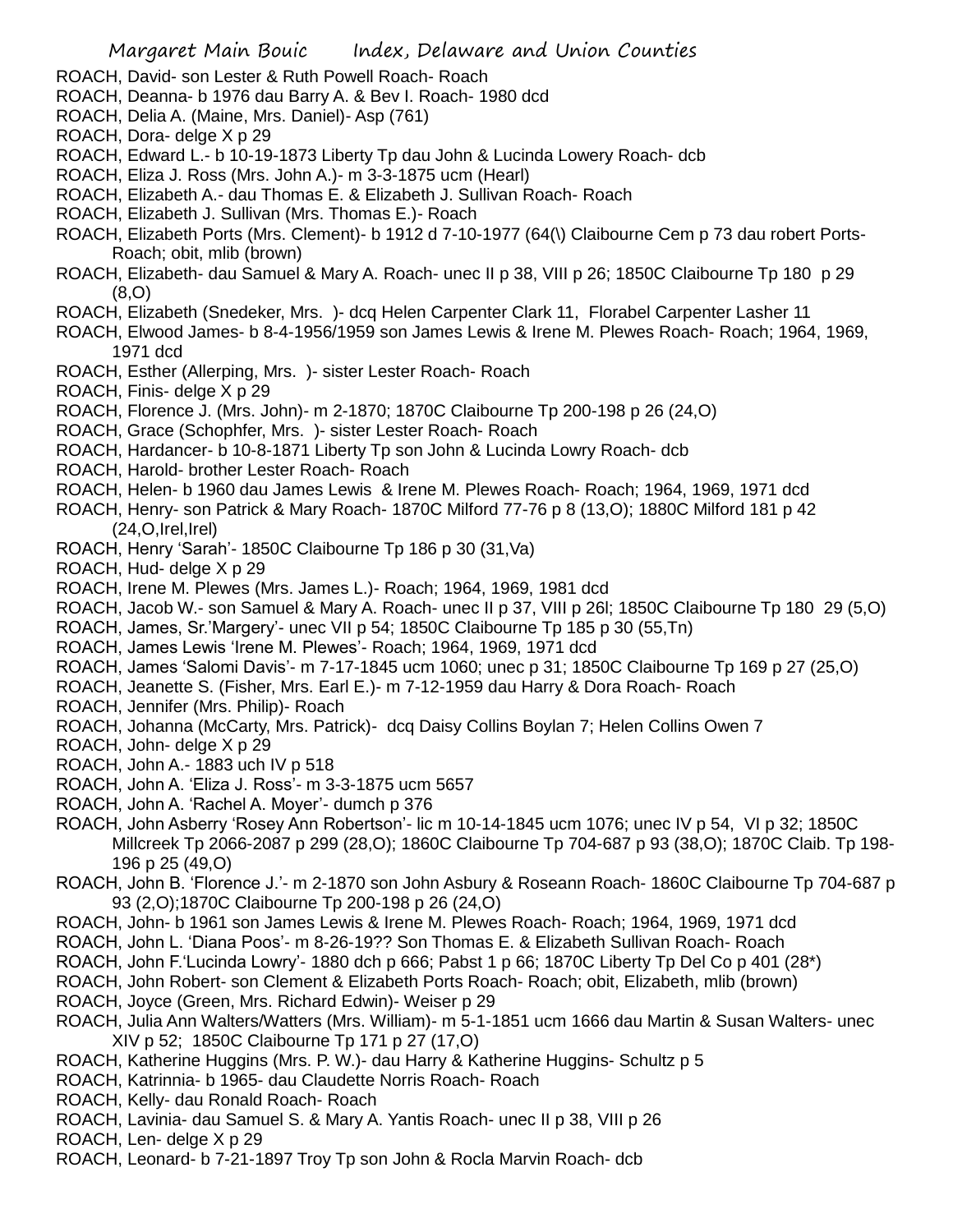- ROACH, Lester 'Ruth Powell'-d 6-13-1981 (65) bur Loudonville, O- Roach
- ROACH, Levi- son James,Sr. & Margery Roach- 1850C Claibourne Tp 185 p 30 (17,O)
- ROACH, Lucinda Lowry (Mrs. John)- dau Samuel & Mary Slain Lowry- Pabst 1 p 66; 1880 dch p 666; 1870C Liberty Tp Del Co p 401 (24)
- ROACH, Magia- dau Henry & Sarah Roach- 1850C Claibourne Tp 186 p 30 (2,O)
- ROACH, Maleas- son Samuel S. & Mary A. Yantis Roach- unec II p 38; Magleas, unec VIII 26
- ROACH, Margaret D. C.- dau James & Silona Roach- 1850C Claibourne Tp 169 p 27 (2,O)
- ROACH, Margery (Mrs. James, Sr.)- 1850C Claibourne Tp 185 p 30 (53,Va)
- ROACH, Margery J.- dau John A. & Rosana Roach- 1870C Claibourne Tp 198-196 p 25 (9,O)
- ROACH, Anna Maria (Singer, Mrs. George S.)- b 6-13-1843 m 1859 dau John A. & Rachel A. Moyer Roachdumch p 376
- ROACH, Marion- delge X 29
- ROACH, Mary A.- dau Patrick & Mary Roach- 1870C Milford 77-76 p 8 (4,O)
- ROACH, Mary Ann Yantis (Mrs. Samuel S.)- ped Carolyn Krause Conner #79; unec VI p 52, VIII p 26; unec II p 38, IV p 26, V p 26; 1850C Claibourne Tp 180 (35,Md)
- ROACH, Mary Hortense- Pabst 1 p 66
- ROACH, Mary Jean- dau Lester & Ruth Powell Roach- Roach
- ROACH, Mary- dau John & Rosana Roach- 1850C Millcreek Tp 2066-2087 p 300 (2,O); 1860C Claibourne Tp 704-687 93 (11,O); 1870C Claib Tp 198-196 p 25 (21,O)
- ROACH, Mary (McMahon, Mrs. Martin Luther)- b 1841 ped Harold Reed 7 by Marilyn J. Lutka Dziana- unec XVI p 46
- ROACH, Mary (Mrs. Patrick)- 1870C Milford 77-76 p 8 (40,Irel)
- ROACH, Matthew- b 1963 son Ronald M. & Carolyn A. Roach- 1980 dcd
- ROACH, Megan Leanne- b 4-25-1988 dau Philip & Jennifer Roach- Roach
- ROACH, Michael L- son Thomas E. & Elizabeth Sullivan Roach- Roach
- ROACH, Morris- 1850C Orange Tp 1793 p 114 (30,Irel)
- ROACH, Nicole Michele- b 6-4-1979 dau Michael Roach- Roach
- ROACH, Patrick D.- son Thomas E. & Elizabeth Sullivan Roach- Roach
- ROACH, Patrick 'Mary'- 1870C Milford 77-76 p 8 (37,Irel)
- ROACH, Patsy (Drouillard, Mrs. )-engaged to Robert Smythe- Roach
- ROACH, Paul- brother Lester Roach- Roach
- ROACH, Philip 'Jennifer'- son Elizabeth Roach- Roach
- ROACH, Phillip C.- son Thomas E. & Elizabeth Sullivan Roach -Roach
- ROACH, P. W. 'Katherine Huggins'- Schultz p 5
- ROACH, Rachel A. Moyer (Mrs. John A.)- dumch p 376
- ROACH, Reva Ellen (Gibbons, Mrs. Harold Joseph)- b 3-31-1921 m 8-1-1946- Weiser p 130
- ROACH, Robert F.- son James & Siloma Roach- 1850C Claibourne Tp 169 p 27 (4,O)
- ROACH, Robin, (Estep, Mrs. )- b 1959 dau James Louis & Irene Plewes Roach- Roach; 1964 dcd
- ROACH, Ronald M. 'Carolyn A.'- 1980 dcd
- ROACH, Rosan- dau Henry & Sarah Roach- 1850c Claibourne Tp 186 p 30 (5,O)
- ROACH, Rosana "Rosey" Ann Robertson (Mrs. John Asberry)- lib m 10-14-1845 ucm 1076; unec VI p 32;
- 1860C Claibourne Tp 704-687 (42,O); 1870C Claib. Tp 198-196 p 25 (50,O); 1969, 1971 dcd
- ROACH, Ruth Ann (Campbell, Mrs. Jeffrey)- dau Lester & Ruth Powell Roach- Roach
- ROACH, Ruth (Gray, Mrs. )- sister Lester Roach- Roach
- ROACH, Ruth Powell (Mrs. Lester)\_- Roach
- ROACH, Salomi Davis (Mrs. James)- m 7-17-1845 ucm 1060- dau Abner & Catherine Kennedy Davis- 1985 uch p 39; unec VI 31; 1850C Claibourne Tp 169 p 27 (25,O)
- ROACH, Samuel S. 'Mary Ann Yantis'- b ca 1818, Md m 8-13-1937- ped Carolyn Krause Conner #79 26; unec II p 38, IV p 26, 71, V p 26, VI p 52, VIII p 26; 1850C Claibourne Tp 180 p 29 (33,O)
- ROACH, Sarah A.- dau Samuel & Mary A. Roach- unec II p 38, VIII p 26; 1850C Claibourne Tp 180 p 29  $(10, 0)$
- ROACH, Sarah (Mrs. Henry)- 1850C Claibourne Tp 186 p 30 (27,O)
- ROACH, Saville- dau Samuel S. & Mary Ann Yantis Roach- unec II 38, VIII 26
- ROACH, Shirley 1962 ucd
- ROACH, Susan Ann- dau Samuel S. & Mary Ann Yantis Roach- unec II p 38, VIII p 26; 1850C Claibourne Tp 180 29 (3,O)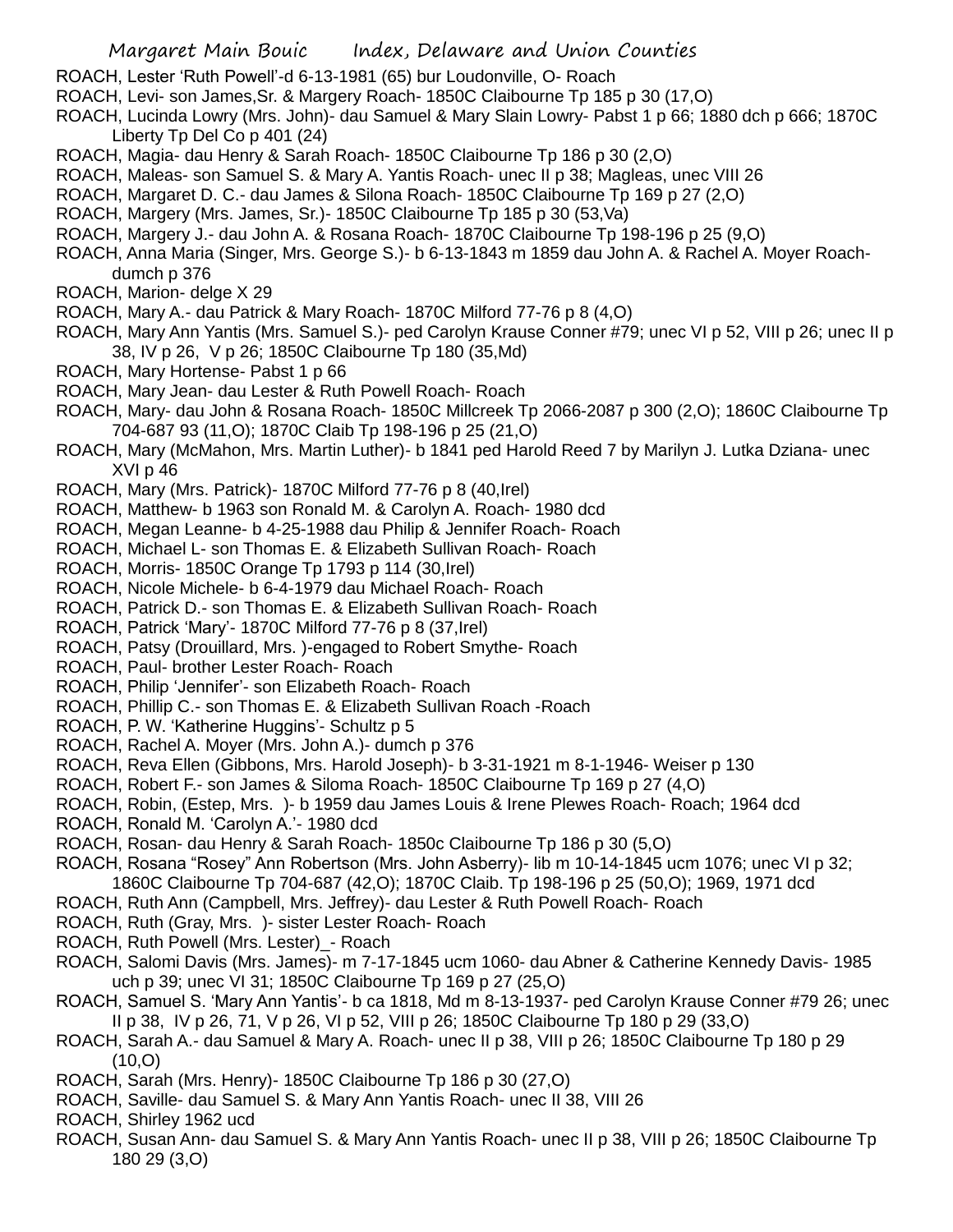- ROACH, Thomas E. 'Elizabeth J. Sullivan'- d 12-1-1974 (58)
- ROACH, Thomas J.- son Thomas E. & Elizabeth J. Sullivan Roach- Roach
- ROACH, Thomas- son Patrick & Mary Roach- 1870C Milford 77-76 p 8 (8,O); 1880C Milford 181 p 42  $(19, O, I$ rel, $I$ rel)
- ROACH, Walter- brother Lester Roach- Roach
- ROACH, William- son James R. & Margery Roach- 1850C Claibourne Tp 185 p 30 (22,O)
- ROACH, William 'Julia Ann Watters'- m 5-1-1851 ucm 1666; unec XIV p 52
- ROACH, William Ports- son Clement & Elizabeth Ports Roach- Roach; obit Elizabeth, mlib (brown)
- ROACH, William Washington -son John A & Roseana Roach- 1860Claibourbe Tp 704-687 p 93 (8,O); 1870C Claib Tp 198-196 p 25 (19,O)
- ROACK, Dennis- 1850C Orange Tp 1793 p 114 (38,Irel)
- ROAD, Catherine Pitman Flagg (Mrs. )- dcw Bk 4 p 395(41)
- ROAD, Eli 'Rebecca Heinly'- m 4-1-1858 dcm
- ROAD, Rebecca Heinly (Mrs. Eli)- m 4-1-1858 dcm
- ROADES, Bonnie (Mrs. Everett)- Roades
- ROADES, Caroline/Cardine- b 1972 dau William & Marilyn Roades; 1973, 1975, 1977, 1979, 1981, 1983 ucd; Junior member, unec IV p 61; engaged to Anthony Mayer
- ROADES, Dusty 'Erma Lengerich'- b 12-19-1919 m 11-10-1940 d 8-20-1988 (67) son Everett & Bonnie Roberts Roades- Roades
- ROADES, Erma Lengerich (Mrs. Dusty)- m 11-10-1940- Roades
- ROADES, Everett 'Bonnie'- Roades
- ROADES, George D.- d 1-23-1882 (90) b Amherst Co. Va- dcdeaths
- ROADES, Harold- Roades
- ROADES, Jennifer- b 1974- dau William & Marilyn Roades -1975, 1977, 1979, 1981, 1983 ucd
- ROADES, Marilyn Bywater (Mrs. William H.)- m 4-4-1870 dau Walter Bywater- Roades; 1973, 1975, 1977, 1979, 1981, 1983 ucd
- ROADES, Melissa Sue- b 7-21-1979 dau William & -- Bywater Roades- Roades
- ROADES, Norma (Murphy, Mrs. )- dau Everett & Bonnie Roberts Roades- Roades
- ROADES, Robert- Powers Pat p 95
- ROADES, William H. 'Marilyn Bywater'' m 4-4-1970 son Dusty/Harold & Erma Lengerich Roades- Roades; 1973, 1975, 1977, 1979, 1981, 1983 ucd
- ROADS, see Rhoades, Rhodes
- ROADS, –family of Betty Reams #53; unec VI p 14, IX p 14, X p 3, XI p 14, XII p 26
- ROADS, Mrs.- pallbearer for Mrs. John Weaver- dg 7-19-1910 Cry Ab p 138
- ROADS, Betsy Hutson (Mrs. Sanford)- m 4-24-1811 Madison Co, unec IV p 21
- ROADS, Deanna (Mrs. John)- 1979 ucd
- ROADS, Elijah 'Mary Ellen Taylor/Kaylor/Kaler'- m 5-14-1844 dcm; delge VI p 12, VII p 13, X p 21
- ROADS, Eliza J. (Mrs. J. W.)- d 12-4-1862 (25-1-15) Radnor Cem, Powell p 216
- ROADS, Elizabeth Watkins (Mrs. Joseph W.)- m 9-15- 1864 dcm
- ROADS, Emma- b 10-1831 1900C Paris Tp 163-167 p 9B (68,O,Va,Ky)
- ROADS, Frances (Wagener, Mrs. Peter)- m 1-4-1849 dcm
- ROADS, Harry- d 6-27-1966 (75) bur Hillsboro- Roads; 1961 dcd
- ROADS, Jacob 'Susan Spartin'- m 11-1-1849 dcm (11-2-1849\_ Wight p 48
- ROADS, J. B.- uncle of Carey Gast- dg 6-4-1907 Cry Ab p 47
- ROADS, John- Freshwater p 188; C. Freshwater bought land; 1915 uch p 273; 1883 uch IV p 433
- ROADS, John 'Deanna'- 1979 ucd
- ROADS, J. Q.- 1915 uch p 154; 1883 uch V p 603
- ROADS, Joseph W. 'Elizabeth Watkins'- m 9-15-1864 dcm
- ROADS, J. W. 'Eliza J.'- Powell p 216
- ROADS, Levi 'Mary Wagoner'- m 1-18-1849 ucm (Hearl)
- ROADS, Mary Alice- b 1899 d 1925 maybe dau John C. & Mabel Rogers- Oakdale II p 15 (B-R8-3)
- ROADS, Mary Ellen Taylor/Kaylor (Mrs. Elijah)- m 5-14-1844 dcm; delge VI p 12, VII p 13, X p 21
- ROADS, Mary Wagoner (Mrs. Levi)- m 1-18-1849 ucm (Hearl)
- ROADS, Mike- son John & Deanna Roads- 1979 ucd
- ROADS, Naomie (Simpson, Mrs,. )- sister Samuel Hardin Roads- Roads
- ROADS, Samuel- 1883 uch IV p 433, 434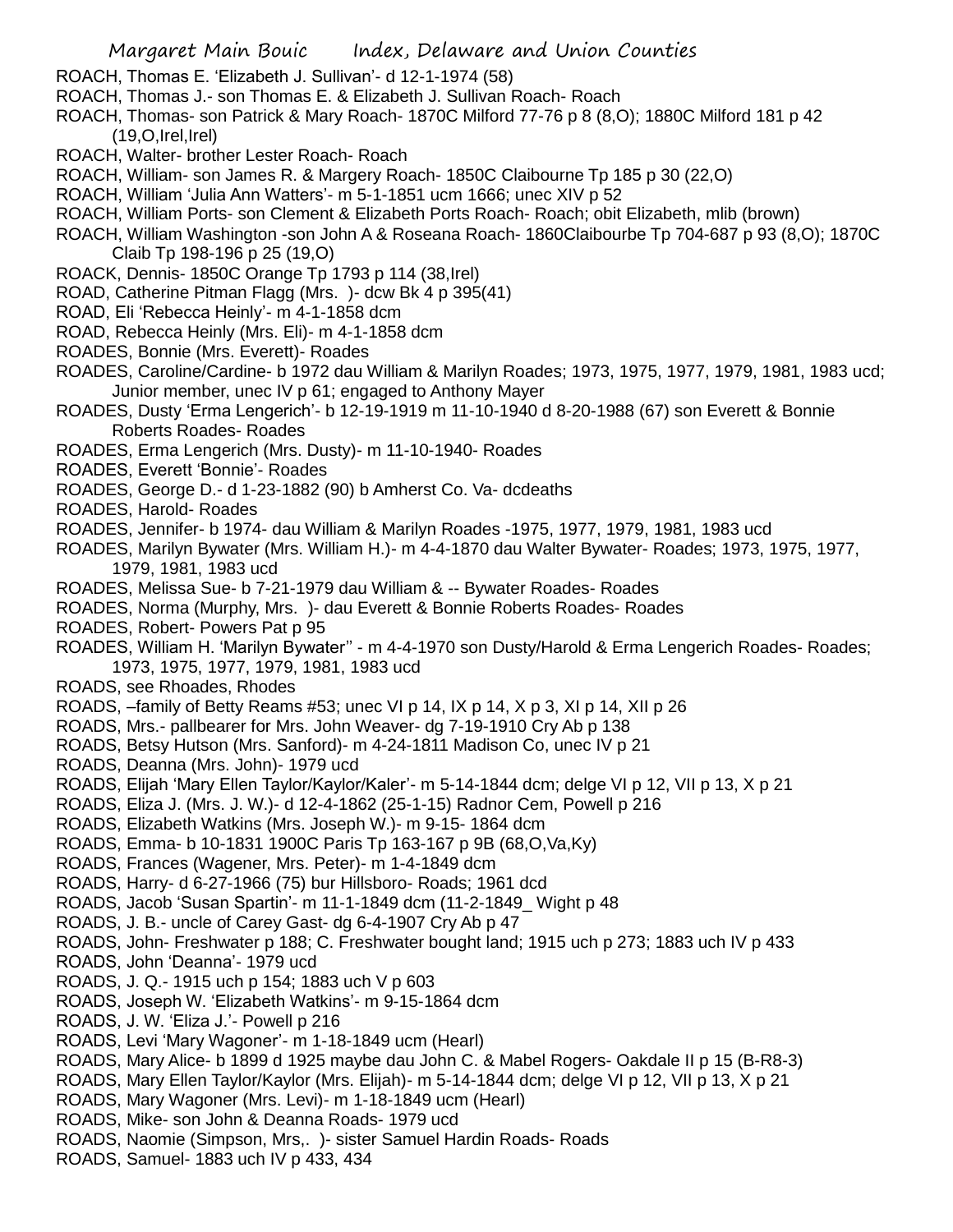ROADS, --- infant son of Mr. and Mrs. Samuel Roads d Wed. Concord Tp, bur Jerome- dg 6-10-1910 Cry Ab p 130

- ROADS, Samuel Hardin- d 10-21-1968 (87) bur Hillsboro- Roads
- ROADS, Sanford 'Betsy Hutson'- m 4-24-1811 Madison Co, unec IV p 21
- ROADS, Stanley Thay- b 6-3-1900 Concord T son Clad & Ella Duffy Roads- dcb
- ROADS, Susan Spartin (Mrs. Jacob)- m 11-1-1849 dcm (11-2-1849) Wight p 49
- ROAH, Jacob 'Susan Brown'- m 4-4-1849 Madison Co, unec XI p 9
- ROAH, Susan Brown (Mrs. Jacob)- m 4-4-1849 Madison Co, unec XI p 9
- ROAHEN, Alveretta Wright (Mrs. Thomas)- Roahen
- ROAHEN, Mary Burnette Yeazell (Mrs. Thomas Benjamin)- b 1892 d 9-5-1971 (79)- Roahen; obit mlib (brown) ; York Cem Sec C. p 84; 1949, 1959, 1962, 1967, 1971, 1973 ucd
- ROAHEN, Mary Lou- b 1920 d 9-20-1930 York Cem, Sec. C. p 84
- ROAHEN, Olin- son Thomas & Alveretta Wright Roahen- Roahen
- ROAHEN, Rachel (Yarrington, Mrs. Paul T.)- York Cem- dau Thomas Benjamin & Mary Burnette Yeazell Roahen - Roahen
- ROAHEN, Thomas 'Alveretta Wright'- roahen
- ROAHEN, Thomas Benjamin 'Mary Burnette Yeazell'- b 1893 m 8-4-1917 d 11-22/25-1960 York Cem- son Thomas & Alveretta Wright Roahen- Roahen; obit Mary Burnette,mlib (brown); York Cem, Sec C. p 84; 1949. 1959, 1962 ucd
- ROAIR, Ellen b Lynchburg, Va d 1-1-1884 (68) dcdeaths
- ROAN, Addison- 1870C Delaware Town p 325 (21)
- ROAN, Allice- b 11-1-1886 Delaware Town dau Mike Roan- dcb; d 11-10-1886 (10d) dcdeaths
- ROAN, Charlotte- 1870C Delaware Town 325 (22)
- ROAN, Ella- 1870C Oxford Tp p 440 (17)
- ROAN, Ellen- 1870C Delaware Town p 325 (57)
- ROAN, Henry- 1870C Delaware Town p 325 (55\*)
- ROAN, Matilda E.- 1870C Oxford Tp 437 (17)
- ROANE, Anna E. (Mortimer, Mrs. Robert C.)- m 4-16-1863 dcm
- ROAR, Addith (Hatten, Mrs. )- dau Watt Roar- Roar
- ROAR, Alva E,'Mary F.'- d 8-11-1981 (60) Oak Grove Cem- son Watt Roar- Roar; 1961, 1964, 1969, 1971 dcd
- ROAR, Alva E.- son Alva E. & Mary F. Roar- Roar
- ROAR, Bernice (Noble, Mrs. )- dau Watt Roar- Roar
- ROAR, Donald- b 1954 son Alva & Mary F. Roar- Roar; 1969 dcd
- ROAR, Dorothy Mae- dau Alva & Mary F. Roar- Roar
- ROAR, Eva (Stevenson, Mrs. )- dau Watt Roar- Roar
- ROAR, Helen L. (Williams, Mrs. )- dau Alva & Mary R. Roar- Roar; 1964 dcd
- ROAR, Mary F. (Mrs. Alva)- b 9-27-1927 d 8-23-1995 (67) Oak Grove Cem- dau Frank & Levina Bright Long-Roar; 1964, 1969 dcd
- ROAR, Lucille (Stout, Mrs. )- dau Watt Roar- Roar
- ROAR, Melissa Davis (Mrs. Ronald)- dau Cliff & Nancy Davis- Roar
- ROAR, Ronald 'Melissa Davis'- Roar- son Alva & Georgianna Roar- Roar
- ROAR, Skylar Eugene- b 1-12-1997 son Ronald & Melissa Davis Roar- Roar
- ROAR, Virginia (Hope, Mrs. )- dau Alva E. & Mary F. Roar- Roar;
- ROAR, William- son Watt Roar
- ROARK(S)- Deanna (Mrs. John,Jr.)- 1975, 1977, 1981, 1983 ucd
- ROARK, Everett 'Sandy Smith'- son Vaughn Roark- Roark
- ROARK, Jarod Everett- b 1-26-1978 son Everett & Sandy Smith Roark- Roark- engaged to Jkanette Kathleen Roberts
- ROARK, John, Jr. 'Deanna'- 1973, 1975, 1977, 1981, 1983 ucd
- ROARK, Mike- b 1963 son John & Deanna Roark- 1973, 1975, 1977 ucd
- ROARK, Phillip Eugene- b 4-3-1980 son Everett & Sandy Smith Roark- Roark
- ROARK, Ruth (Mrs. Vaughn)- 1971 dcd
- ROARK, Sandy Smith (Mrs. Everett)- dau Robert Smith- Roark
- ROARK, Vaughn 'Ruth'- Roark; 1971, 1980 dcd
- ROAS, Brothers, uca p 103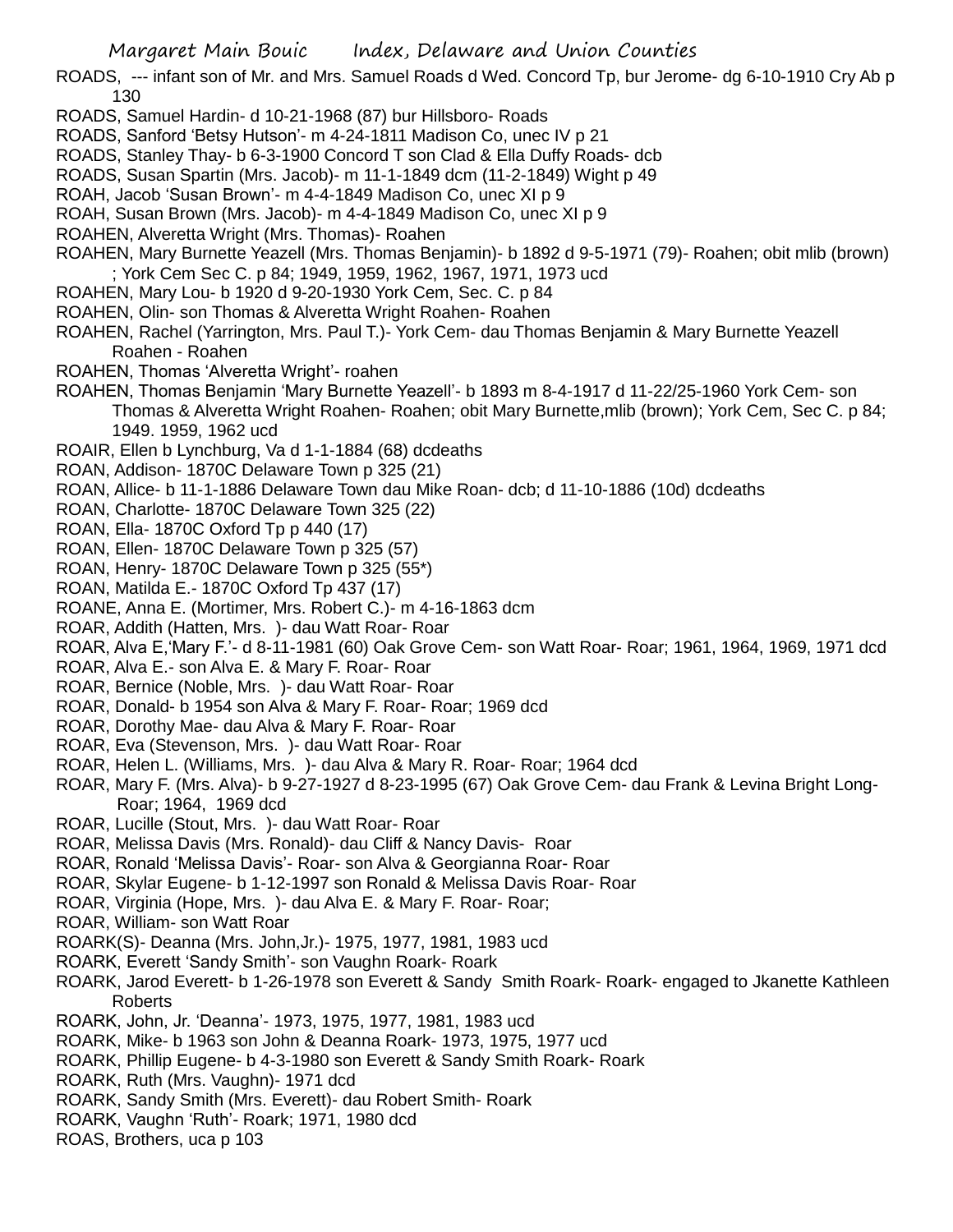- ROAT, Ada Ruth Heavlin (Mrs. Franklin)- b 12-25-1920 d 5-26-1995 (74) dau William LeeRoy & Claraisaeve Cramer Heavlin- Roat
- ROAT, Franklin 'Ada Ruth Heavlin'- Roat
- ROAT, Franklin 'Wanda'- son Franklin & Ada Ruth Heavlin Roat- Roat
- ROAT, Sue- 1980 dcd
- ROAT, Wanda (Mrs. Franklin)- Roat
- ROATH, Nathan- grantor, delge III p 9, 24, VIII p 55, Marlborough Tp; 1880 dch p 526; 1908 dch p 492; Powell p 296
- ROATH, Rebecca (Mrs. Nathan)- d 5-5-1810 (23/25y) Marlborough Cem p 146; Powell p 296; grantor delge III p 24; 1908 dch p 492; 1880 dch p 529
- ROBARDS, D. J.- 1983 ucd
- ROBART, Amber Nathan- son Emmet & Nora Johnson Robart- Pounds 4
- ROBART, Anna May (Ludwig, Mrs. Harry)- dau Emmet & Nora Johnson Robart- Pounds 4
- ROBART, Charles Clark- son Emmet & Nora Johnson Robart- Pounds 4
- ROBART, Donald McCulloch- son O. C. & Eliza Anna McCulloch Robart- Pounds 4
- ROBART, Edna Spice (Mrs. Foster Johnson)- Pounds 4
- ROBART, Eliza Anna McCulloch (Mrs. O. C.)- dau George & Maria Pounds McCulloch- Pounds 4,5
- ROBART, Emmet 'Nora Johnson'- Pounds 3,4
- ROBART, Erma Blanche- dau Emmet & Nora Johnson Robart- Pounds 4
- ROBART, Evelyn Pearl- dau Emmet & Nora Johnson Robart- Pounds 4
- ROBART, Foster Johnson 'Edna Spice'- son Emmet & Nora Johnson Robart- Pounds 4
- ROBART, Howard L.- son Emmet & Nora Johnson Robart- Pounds 4
- ROBART, John Emmet- son Emmet & Nora Johnson Robart- Pounds 4
- ROBART, Lurtha Jane (Falk, Mrs. Walter C.)- dau Emmet & Nora Johnson Robart- Pounds 4
- ROBART, Nora Grace- dau Emmet & Nora Johnson Robart- Pounds 4
- ROBART, Nora Johnson (Mrs. Emmet)- dau John & Nancy Jane Pounds Johnson- Pounds 3,4
- ROBART, O. C. 'Eliza Anna McCulloch'- Pounds 4,5
- ROBART, Ola Irene- dau O. C. & Eliza Anna McCullosh Robart- Pounds 4
- ROBART, Palmer Jacob- son Emmet & Nora Johnson Robart- Pounds 4
- ROBART, Ruby Marie- dau O. C. & Eliza Anna McCulloch Robart- Pounds 5
- ROBART, Russell- son Emmet & Nora Johnson Robart- Pounds 4
- ROBB, Mr.- (7-5-1925) uninf p 19
- ROBB, —Marysville p 66; unec XIV p 26; mt 11-15-1985
- ROBB, Amelia Julia Turner (Mrs. William H.)- b 12-8-1831 Clark Co m 10-23-1855 ucm 2348 d 3-5-1910 (78) 2271; 1883 uch V p 133; unec II p 4, VII p 22, VIII p 35; uca p 64; 1860C Marysville 1462-1452 p 192 (28,O); 1870C Marysville 156 p 18 (38,O); 1880C Paris Tp 141-145 p 15 (45,O,O,Md); 1900C Marysville 3rd ward 200-206 p 8A (68,O,O,Md) wid, 4 ch
- ROBB, Alice (Skidmore, Mrs. Andrew J.)- m 9-23/22-1878 ucm 6316
- ROBB, Ann (Rusk, Mrs. James)- b 1760 d 1838 dcc Frederick Lon Lowry 55
- ROBB, Anne Elizabeth Wagner (Mrs. Mahlon Keister)- b 10-26-1905 m 8-28-1930 dau Curtis Yeager & Margaret Beates Wagner- Weiser p 781
- ROBB, Charles M. 'Lora Rea'- b 6-1865 m 9-29-1894 ucm (Hearl) d 3-4-1910 Oakdale I 155 (C-2); son James M. & Nancy Baughan Robb- lptw p 20; uca p 24; 1870C Liberty Tp Un Co 143 p 18 (6,O); 1880C Lib Tp 247-257 p 26 (15,O,O,O); 1900C Lib Tp 145-149 p 7A (34,O,O,O) m 8y
- ROBB, Charles 'Rilla Thompson'- Robb
- ROBB, Col.- 1915 uch p 533
- ROBB, Cynthia Bolar (Mrs. Wm. A.)- b 7-4-1850 d 12-27-1939 (82) Union Tp Milford Cem, Un Al p 44; obit, mlib; uninf 24
- ROBB, Dale Mitchell- b 2-13-1958 son Vernon R. & Viola Nicol Robb- Rausch 119425, III p 267, 162625, III 297; Robb
- ROBB, Dane- 1949 ucd
- ROBB, David -unec XII p 55 (1842) David- 1870C Millcreek Tp 161 p 20 (53,O)
- ROBB, David 'Mary'- b 1779d 10-2-1869 (90) Oakdale Cem 807 (D37) I p 97 (D-R9-5) buried here 5-25-1893; 1883 uch V p 63
- ROBB, Dean 'Loraine'- 1959, 1962, 1967, 1973, 1975, 1977, 1979, 1983 ucd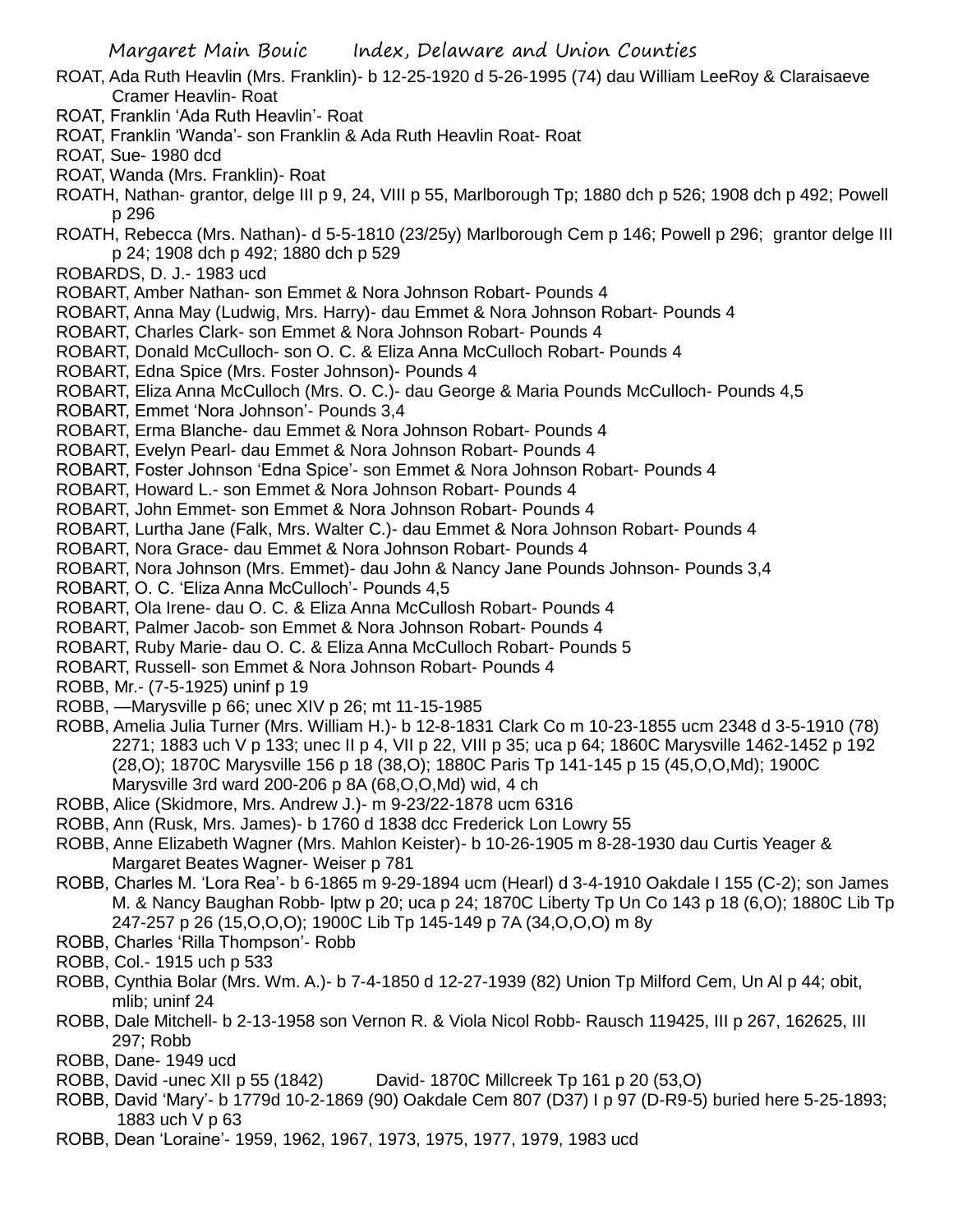- ROBB, James Doan 'Loraine Samantha Bartram'- m 2-9-1951 d 112-11-1989 (72) York Cem son Charles & Rilla Thompson Robb- Robb; 1971, 1981 ucd
- ROBB, Donald Everts- b 8-13-1888 Delaware Town son Willis O. & Juliet Everts Robb- dcb
- ROBB, Dora R. Rea (Mrs. John S.)- b 2-1870 m 4-19-1890 ucm (Hearl)- Robb; 1900C Liberty Tp Un Co 92-93 p 4B (30,O,O,O) m 10y, 4 ch
- ROBB, Edna- b 1906 Raymond Cem, lptw p 38 dau John S. & Dora Rea Robb- Robb
- ROBB, Eliza Jennett Green (Mrs. William H.)- m 4-19-1850 ucm 1528 d 4-27-1854 Baughan Cem, lptw p 6; unec VII p 60; 1883 uch V p 133, 398
- ROBB, Elizabeth (Mrs. )- d 5-7-1960 (83) bur Worthington- Robb
- ROBB, —(Long, Mrs. Eli)- dau Elizabeth Robb- Robb
- ROBB, Elizabeth Anne (Miller, Mrs. Marlin Ardell)- b 6-27-1931 m 9-6-1952- Weiser p 781
- ROBB, Ella-b 9-5-1856 d 4-13-1925 (68) Oakdale 3729 (C71) I p 155 (C-2)-dau Col. W. H. & Amelia Julia Robb- Robb; mt 11-15-1985; 1883 uch III p 334, V p 133; 1870C Marysville-Paris Tp 156 p 18 (13,O)
- ROBB, Elmo- b 11-1898 dau John & Dora Rae Robb- 1900C Liberty Tp Un Co p 4B (1,O,O,O)
- ROBB, Emmet- son William A. & Cynthia Bolar Robb- obit Cynthia, mlib
- ROBB, Everett- son William A. & Cynthia Bolar Robb- obit Cynthia, mlib
- ROBB,—(Leixmer. Mrs Edward)- dau William A. & Cynthia Bolar Robb- obit Cynthia, mlib
- ROBB, Francis L.'Helen'- b 9-7-1896 d 6-22-1947 WWI Raymond Cem, lptw p 37
- ROBB, George- delge IX p 16
- ROBB, Hamilton 'Sally Smith'- dcga p 36 Del Pat & Fr Chr 12-7-1826
- ROBB, Harry M. 'Maude Alnora Johnson'- b 4-1874 m 12-30-1894 ucm (Hearl); unec IV p 28; 1800C Liberty Tp Un Co 270-280 p 28 (6,Nebraska, O,O,) 1900C Lib Tp 103-104 (26,O,O,O) m 7y' nephew Martin Turner
- ROBB, Hazel- b 3-1891 dau John & Dora Rae Robb- 1900C Liberty Tp Un Co 92-93 p 4B (9,O,O,O)
- ROBB, Helen- 1949 ucd
- ROBB, Helen (Mrs. Roy)(Minogue, Mrs. Charles)- d 7-29-1993 (89) Robb
- ROBB, Helen L. (Mrs. Francis L.)- b 1904 Raymond Cem, lptw p 37
- ROBB, Inez- dau David Robb- 1870C Millcreek Tp 161 p 20 (21,O)
- ROBB, Inez- b 1890 d 1923 Milford Cem, Un Al p 44- dau William A. & Cynthia Robb-
- ROBB, —(Mrs. James A.)- dau Thomas Trevarthan'- unec IX p 54
- ROBB, James 'Jane'- b 9-1834 1900C Liberty Tp Un Co 145-148 p 7A (65,O,Pa,Pa) m 39y
- ROBB, James M. 'Nancy J. Baughan'- b 1834 m 1-1-1861 ucm 3127 d 1915 New Millcreek Cem, Liberty Tp, lptw p 20; unec IV p 10; uca p 83; 1870C Liberty Tp Un Co 143 p 18 (34,O); 1880C Lib. Tp 247-257 p 25 (45,O,Pa,Pa)
- ROBB, James- 1880C Marysville-Paris Tp 156 p 18 (49,Ky)
- ROBB, Jane (Mrs. James)- b 3-1842 1900C Liberty Tp Un Co 145-148 p 7A (58,O,Va,Va) m 39y, 3 ch
- ROBB, J. D.,Sr.- unec XII p 22; Democrat
- ROBB, Rev. J. F.- hmp p 126
- ROBB, John- uccp 31 RJB p 286; letter unec XII p 21
- ROBB, John- 1883 uch IV p 433 John- 1985 uch p 28, farm near Raymond
- ROBB, John- b Washington Co Pa d 9-5-1865 (73y6m) Oakdale 918(C71); mt 8-15-1860 (68) 1883 uch V p 63
- ROBB, John 'Margaret E. Hillis'- b 1792 Washington Co. Pa d 9-5-1865 (73-6-3) Oakdale I p 155 (C-2) moved here 5-25-1893- son Robert Robb- 1883 uch V p 133; unec I p 5,11; 1860C Liberty Tp Un Co 1119- 1129 p 152 (68,Pa)
- ROBB, John S. 'Dora R. Rea'-b 1869 m 4-19-1890 ucm (Hearl) son James M. & Nancy Jane Baughan Robb-1870C Liberty Tp Un Co 143 p 18 (2,O); 1880C Lib Tp 247-257 p 26 (12,O,O,O); 1900C Lib Tp 92-93 p 4B (31,O,Pa,O) m 10y
- ROBB, John Sherman- son Elizabeth Robb- Robb
- ROBB, Joseph- son Elizabeth Robb- Robb
- ROBB, Joshua,Sr.- 1842; unec XII p 6
- ROBB, Rev. J. P.- hmp p 126
- ROBB, J. S.- unec XII p 56; 1843 school room
- ROBB, Kirby Alan- b 3-10-1954 son Vernon R. & Viola Nicol Robb- Rausch 119423, III p 267, 162623 III p 296; Robb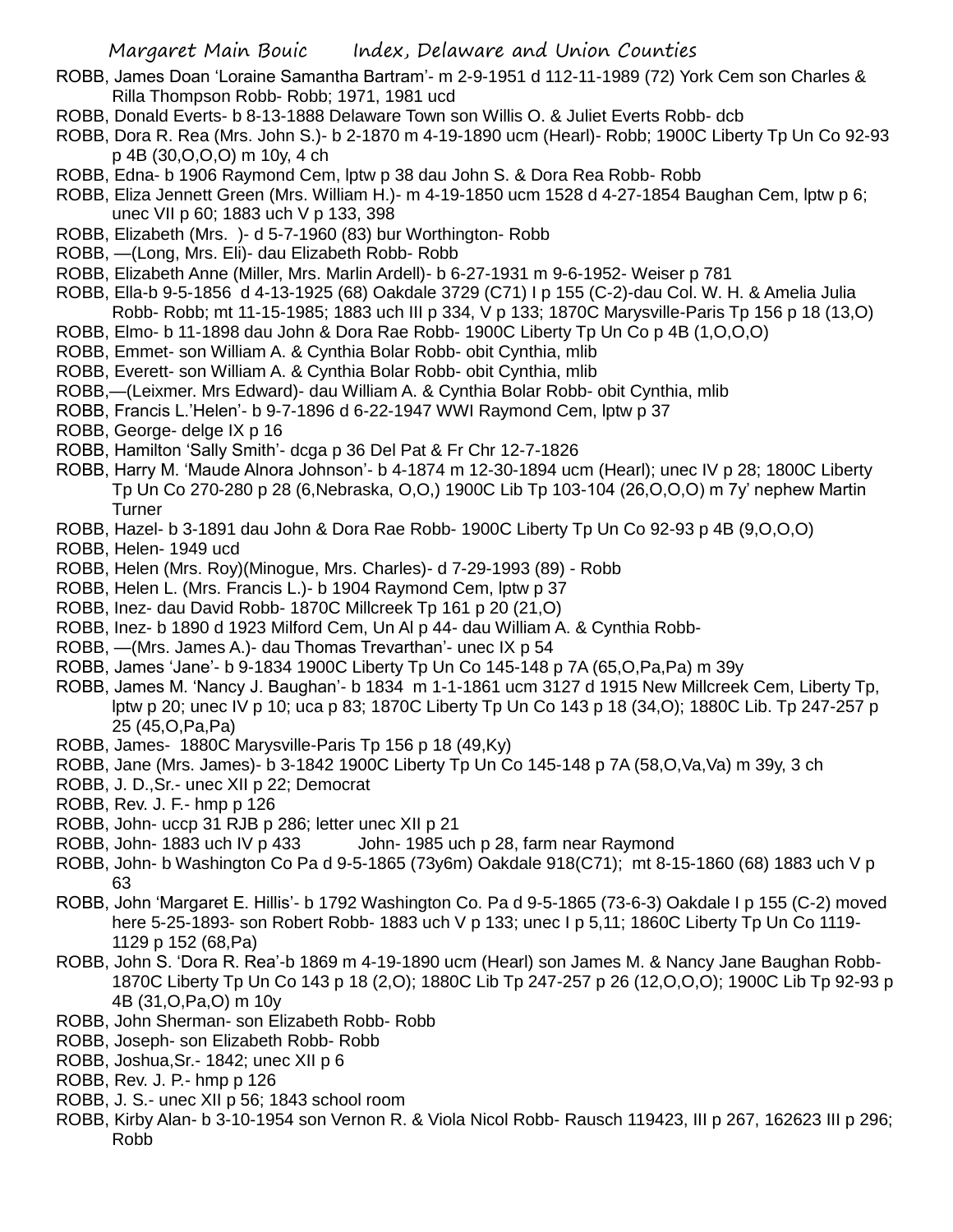- ROBB, Lena- b 9-10-1863 d 12-21-1940 Oakdale I p 155 (C-2) dau Col. W. H. & Amelia Julia Turner Robblibrarian- Robb; mt 11-15-1985; 1883 uch V p 134; obit, mlib; obit Lillian, mlib; 1870C Marysville -Paris Tp 156 p 18 (6,O)
- ROBB, Leonard- b 10-1897 son Harry M. & Maude Robb- 1900C Liberty Tp Un Co 103-1104 5A (2,O,O,O)
- ROBB, Lillian- b 9-2-1860 d 2-24-1944 Oakdale I p 155 (C-2)- dau Col W. H. & Amelia Julia Turner Robblibrarian- Robb; mt 11-15-1985; 1883 uch V p 134; 1915 uch p 541; obit, Lena, mlib; obit, mlib; unec II p 4, VII p 22; 1870C Marysville-Paris Tp 156 p 178 (9,O); 1900C Marysville 3rd ward 200-206 p 8A (39,O,Ky,O)
- ROBB, Lora Rea (Mrs. Charles)- b 6-1873 or 4-28-1872 m 9-29-1894 ucm (Hearl)d 6-19-1903 New Millcreek Cem, Liberty Tp , lptw p 20 ; 1900C Liberty Tp Un Co 145-149 p 7A (26,O,O,O) m 8 y, no ch; 1900C Marysville 3rd ward 20–206 p 8A (36,O,Ky,O)
- ROBB, Loriane Samantha Bartram (Mrs. Doane)-b 6-15-1916 m 2-9-1951 d 5-4-1989 (72) York Cem- dau Bert & Bessie Hargis Bartram- Robb; 1967, 1971, 1973, 1975, 1977, 1979, 1981, 1983 ucd
- ROBB, M.- uca p 64, 70
- ROBB, Mahlon Keister 'Anne Elizabeth Wagner'- b 7-15-1906 m 8-28-1930- Weiser p 781
- ROBB, Margaret E. Hillis(Mrs. John)- b 1798 Lewis Co, Ky. d 8-26-1865 (67-7-13) Oakdale 919 (C71) I p 155 (C-2) moved here 5-25-1893; 1883 uch V p 63, 133; unec I p 5,7,11; 1860C Liberty Tp Un Co 1119- 1129 p 152 (61,Ky)
- ROBB, Margaret L. (Figley, Mrs. Jonas)- b 1821 Louis Co Ky m 10-10-1876 ucm 5954 d 6-3-1902 Oakdale I p 155 (C-2)
- ROBB, Margaret P.- dau John & Margaret Robb- 1860C Liberty Tp Un C0 1119-1129 p 152 (39,Ky)
- ROBB, Mary A.- dau James M. & Nancy J. Baughan Robb- 1870C Liberty Tp Un Co 143 (8,O)
- ROBB, Mary (Mrs. David)- b 1810 d 9-10-1865 (55) Oakdale 808 (D37) I p 97 (D-R9-5) buried here 5-25-1892; 1883 uch V p 63; 1860C Millcreek Tp 136 (49,O)
- ROBB, Maud- 1910C Claibourne SP 155-162 p 6B (26,O,O,O) waiter, hotel
- ROBB, Maude Alnora Johnson (Mrs. Harry M.)- b 7-1878 m 12-30-1894 ucm (Hearl); unec IV 28; 1900C Liberty Tp Un Co 103-104 p 5A (21,O,O,O)\_ m 7y, 1 ch
- ROBB, Melanie Kay- b 12-30-1951 dau Vernon R. & Viola Nicol Robb- Rausch 119422, III p 267, 162622, III p 196; Robb
- ROBB, Melvina Orahood (Mrs. Thomas B.)- m 1-1-1868 ucm 4310
- ROBB, Nancy J. Baughan (Mrs. James)- b 1842 m 1-1-1861 ucm 3127 d 1911 New Millcreek Cem, Liberty Tp, lptw p 20;; unec IV p 10; 1870C Liberty Tp un Co 143 p 18 (28,O); 1880 Lib Tp 247-257 p 26 (38,O,NC,Va)
- ROBB, Ray- b 11-1892 d 1960 Raymond Cem, lptw p 38- son John S. & Dora Rea Robb- Robb; 1985 uch p 50; 1900C Liberty Tp Un Co 92-93 p 4B (7,O,O,O)
- ROBB, Rebecca- 1870C Millcreek Tp 161 p 20 (30,O)
- ROBB, Rell Dorothy- d 6–28-1948 York Cem, Sec. C p 81
- ROBB, Rilla Thompson (Mrs. Charles)- Robb
- ROBB, Robert- 1883 uch V p 133
- ROBB, Robin Lee- b 3-18-1955 ch Vernon R. & Viola Nicol Robb- Rausch 119424, III p 267; 162624, III p 297; Robb
- ROBB, Roy 'Helen'- b 9-1895 d 1947- son John & Dora Rae Robb- 1900C Liberty Tp Un Co 92-93 p 4B  $(4,0,0,0)$
- ROBB, Sally Smith (Mrs. Hamilton)- heir of Frederick Smith- dcga p 36, Del Pat & Fr Chron 12-7-1826
- ROBB, Samuel C.- 1870C Liberty Tp Un Co 143 p 18 (23,O)
- ROBB, Steven Roy- b 8-27-1950 son Vernon R. & Viola Nicol Robb- Rausch 119421, III p 267; 162621, III p 296; Robb
- ROBB, Susan Jane (Botkin, Mrs. Isaac C.)- m 1-21-1851 ucd 1622; unec VIII p 44, XIV p 47
- ROBB, Susannah (Botkin, Mrs. Isaac)- m 1-21-1851 ucm 1622; mt 1-22-1851
- ROBB, Thomas B. 'Melvina Orahood'- m 1-1-1868 ucm 4310
- ROBB, Thomas M.- 1883 uch IV p 399; unec XII p 62
- ROBB, Vernon R. 'Viola Nicol'- m 10-28-1945- son Roy & Helen Robb; Rausch (11942), 16262 III p 296; Robb
- ROBB, Viola Nicol (Mrs. Vernon R.)- b 1-10-1925 m 10-28-1945 d 10-21-1989 (64) Loudon, Tenn- dau Walter & Hulda Rausch Nicol- Rausch 11942, 16262 III p 296
- ROBB, William A. 'Cynthia'- b 1850 d 1939 Milford Cem, Un Al p 44; obit Cynthia, mlib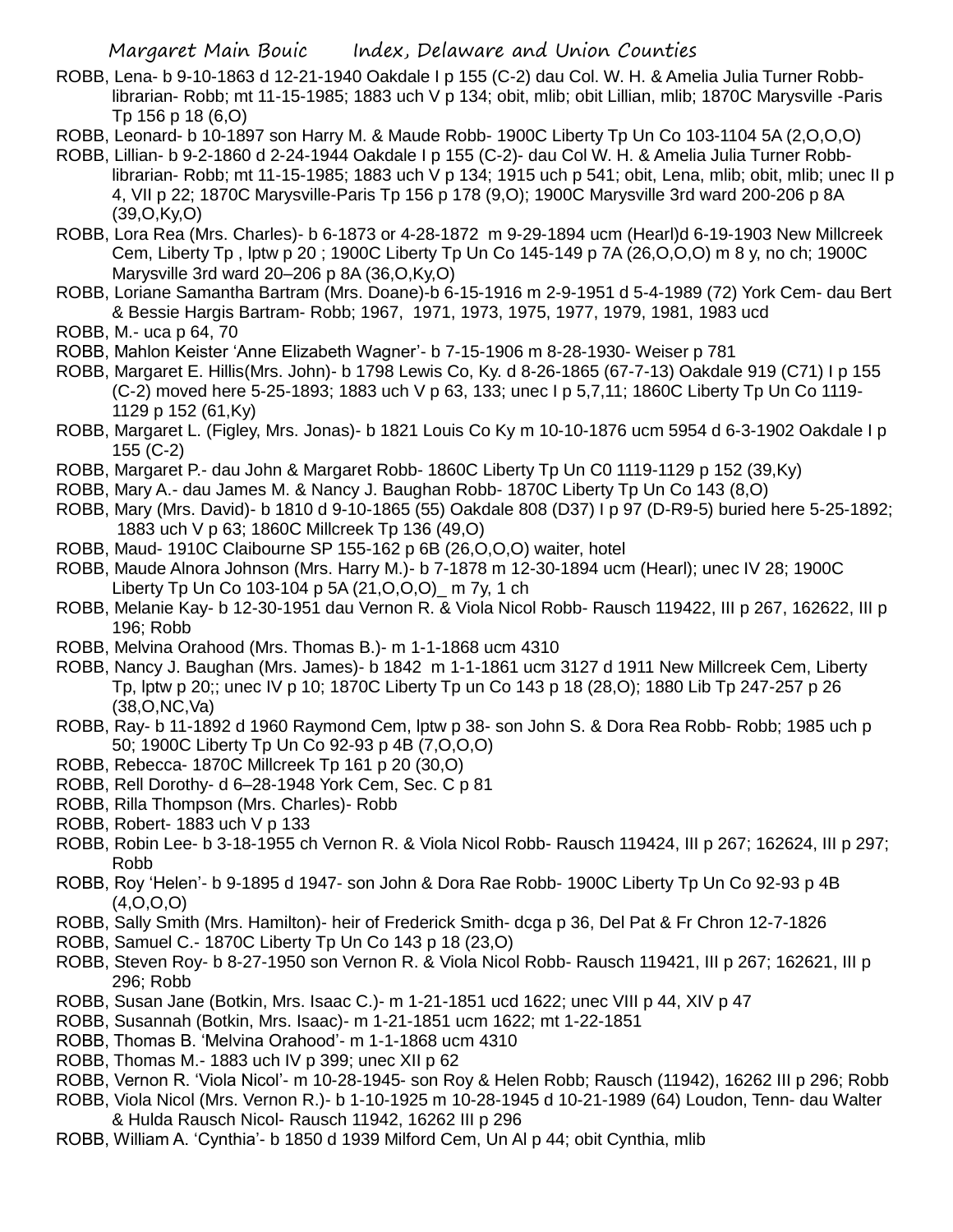- ROBB, Col. William H. 'Eliza J. Green' 'Amelia Julia Turner'- b 1-8-1826 Lewis Co, Ky m(1) 4-19-1850 ucm 1528 m (2)10-23-1855 ucm 2348 d 7-10-1899 Oakdale I p 155 (C-2)- lptw p 6; son John & Margaret Hillis Robb- Robb; 1915 uch p 132, 134, 135, 144, 152, 251, 262, 328, 533; mt 4-7-1859, 11-15-1859; 1883 uch III p 171, 328, 331, 372, IV picture 443, 492, 518, 555, V p 7, 45, 51, 52, 55, 57, 58, 66, 72, 131, 133, 402; Sheriff 1854-1858; obit, Lena, obit Lillian, mlib; unec III p 61, VII p 22, 60, VIII p 35, XVIII p 42, 69; uca p 59. 64. 70, 96; Marysville p 50; hjt p 145; 1860C Marysville 1462-1452 p 192 (34,Ky); 1870C Marysville-Paris Tp 156 p 18 (44,Ky);1880C Paris Tp 141-445 p 15 (54,Ky, Ky, Pa)
- ROBB, William M.- 1980 dcd
- ROBB, Prof. Willis P. -b 7-31-1858 Pa d 7-17-1933 NY Oakdale I p 155 (C-2) son Col. William H. & Amelia Julia Turner Robb- Robb; mt 11-15-1985; 1883 uch V p 134; 1860C Marysville 1462-1452 p 192 (2,O); 1870C Marysville-Paris Tp 156 p 18 (11,O)
- ROBBERTS, Experience- d 10-23-1812 (19) Galena Cem, Powell p 22, repeated as Roberts p 32
- ROBBIN, James W.- member Church of Christ, Liberty Tp. unec VIII p 31
- ROBBINS, Mrs. sister Mrs. Etta D. Hegler- dg 8-20-1909 Cry Ab p 55
- ROBBINS, Abraham 'Mary Rutherford'- m 10-29-1867 dcm; delge XI p 53, XIII p 6
- ROBBINS, Alice Games (Mrs. John H.)- Robbins
- ROBBINS, Anna (Ferguson, Mrs. William)- d 5-18-1862- 1883 uch V p 247
- ROBBINS, Benjamin- surveyor- delge XII p 14 (1796)
- ROBBINS, Belle (Mrs. Charles)- dg 8-20-1915, dg 9-3-1915 Cry Ab p 71, 74
- ROBBINS, Bernice M. "Sally" Helton (Mrs. Charles M.,Sr.)- b 11-2-1912 Mo. M 6-24-1933 d 5-22-1986 (73) bur Fort Wayne, Ind.- dau George M. & Carrie Nees Helton- Robbins
- ROBBINS, Betty Jane- dau Gail & Eva Robbins- Robbins; 1961, 1964 (15) dcd
- ROBBINS, Betty (Mrs. Lester)- grandmother of LaDonna M. Robbins- Robbins
- ROBBINS, Brittinee Anne- sister LaDonna M. Robbins- Robbins
- ROBBINS, Bruce- son Bruce & Gertrude Winkleman- Weiser p 764
- ROBBINS, Bruce 'Gertrude Winkleman'- Weiser p 764
- ROBBINS, C.- uca p 58
- ROBBINS, Carlton A.- b 3-11-1878 d 10-5-1938 Fancher Cem, Powell p 130
- ROBBINS, Carmen- dau Eddie & Marlene Robbins- 1964 dcd (1)
- ROBBINS, Carmen- b 1961 ch Edmun L. & Joyce M. Robbins- 1969, 1971 dcd
- ROBBINS, Carole (Coleman, Mrs. Aubrey)- dau Charles M. Sr. & Bernice M. Helton Robbins- Robbins
- ROBBINS, Catharine C. Burson (Mrs. Charles H.)- unec VIII p 65
- ROBBINS, Catherine "Katie" (Mrs. Charles H.)- 1870C Taylor Tp 77-74 p 9 (32,O); 1880C Taylor Tp 45-46 p 4 (41,O,Vt.Vt)
- ROBBINS, Catharine Lyons (Mrs. Orion L.)\_- m 2-19-1878 ucm 6216; 1880C Taylor Tp 282-285 p 27  $(19, O, Irel, Irel)$
- ROBBINS, C. H.- 1915 uch p 684 C. H. D, -delge VIII p 43
- ROBBINS, Charles- 1880 dch p 318; 1908 dch p 452; 1976 dch p 11; delge X p 10 (1808), XIII p 33
- ROBBINS, Charles 'Belle'- dg 8-20-1915 Cry Ab p 71, dg 9-3-1915 Cry Ab p 74
- ROBBINS, Charles H. 'Catharine C. Burson' -b 1834 d 1902 Broadway Cem, lptw p 72; unec VIII p 65; 1870C Taylor Tp 77-74 p 9 (36,O); 1880C Taylor Tp 45-46 p 4 (46,O,Vt,Vt)
- ROBBINS, Charles M. Sr. 'Bernice M. Helton''Edna'- b 4-24-1912 m 6-24-1933 d 7-19-1998 (86) bur Auburn, Ind.- son J. W. & Goldie Robbins- Robbins
- ROBBINS, Charles M.,Jr.- son Charles M. Sr. & Bernice M. Helton Robbins- Robbins
- ROBBINS, Charles- son Matthew Robbins- dg 6-14-1910 Cry Ab p 130
- ROBBINS, Charles- son William & Mary A. Robbins- 1850C Harlem Tp 644 p 58 (7,O)
- ROBBINS, Charley A.- b 10-11-1866 d 4-26-1926 Fancher Cem, Powell p 130
- ROBBINS, Chris- b 1969 ch Thomas T. & Sherry A. Robbins- 1980 dcd
- ROBBINS, Clara F. Graves (Mrs. Oscar)- m 9-4-1873 ucm 5305
- ROBBINS, Clarence- Robbins
- ROBBINS, Clarinda- dau William & Mary A. Robbins- 1850C Harlem Tp 644 p 58 (2,O)
- ROBBINS, Curtis Allen 'Shirley Ann Galbraith'- m 5-11-1963 son Clarence Robbins- Robbins
- ROBBINS, Cynthia Lynn- b 2-15-1977 dau David Robbins- Robbins
- ROBBINS, Cynthia E,. (Winters, Mrs. Erastus)- m 4-1/3-1862 ucm 3310- dau Ira A. Robbins- 1860C Taylor Tp 930-915 (16,O)
- ROBBINS, Dana b 1965 son Edmund L. & Joyce M. Robbins- 1969, 1971, 1980 dcd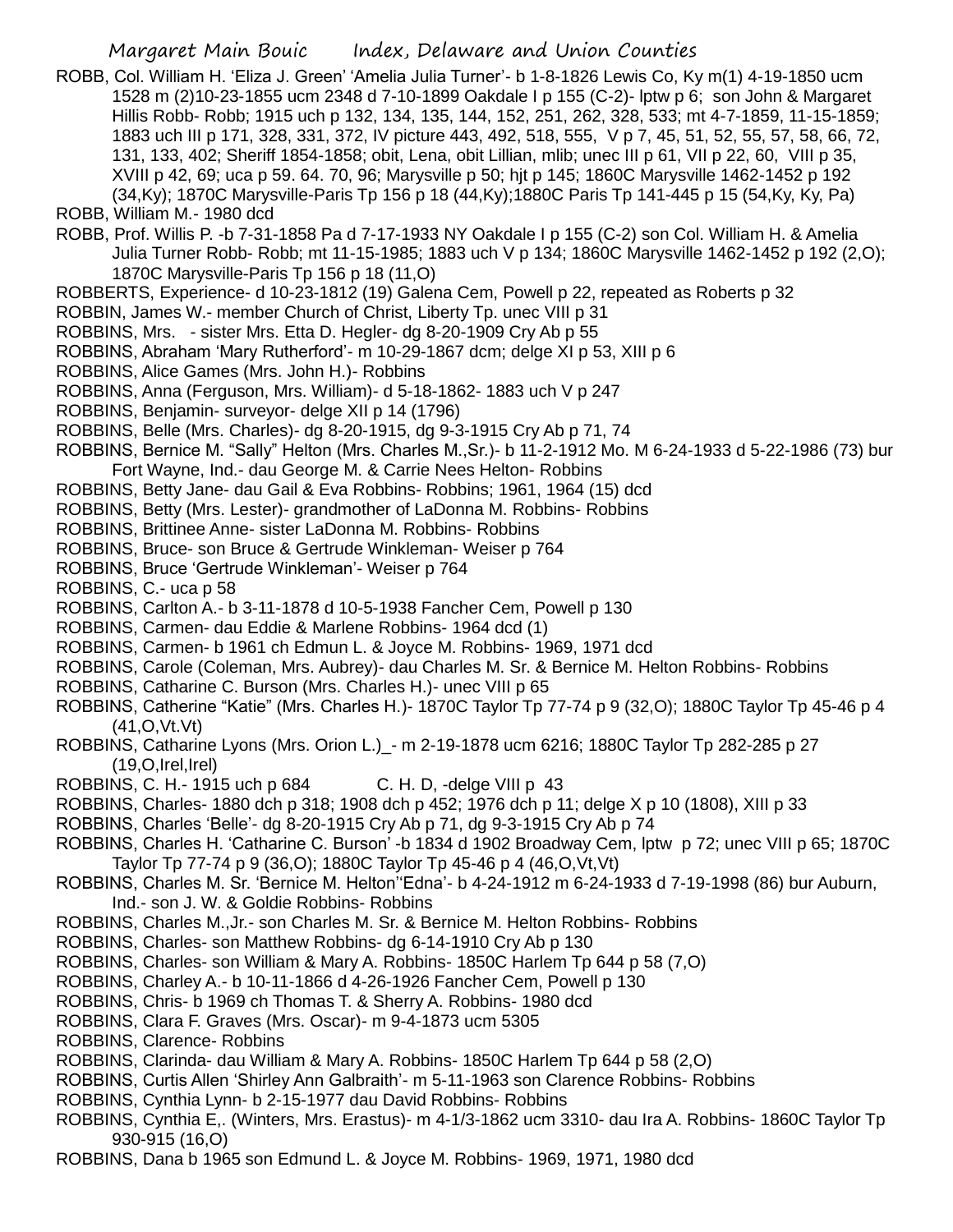ROBBINS, Daniel- 1880 dch p 497; 1908 dch p 448

- ROBBINS, Darlene- b 1959 dau Ronald D. & Jean Robbins- lived with Fred G. & Jean M. Williamson- 1971, 1973, 1975 ucd
- ROBBINS, David- b 1969 lived with Fred G. & Jean M. Williamson- 1971, 1973 ucd
- ROBBINS, David M. 'Louisa Philbrook'- m 10-22-1968 ucm 4453 son Ira A. Robbins- 1860C Taylo Tp 930-915 122 (14,O); uca p 106
- ROBBINS, David O.- 1980 dcd
- ROBBINS, Davis O.- d 3-12-1892 (18-1-6) Broadway Cem, lptw p 74- son Charles & Catherine Robbins-1880C Taylor Tp 45-46 p 4 (6,O,O,O)
- ROBBINS, Dean G. (Mrs. Thomas L.)- 1971 dcd
- ROBBINS, Deborah- b 1954 dau Ronald D. & Jean M. Robbins- 1971 ucd
- ROBBINS, Della (Mrs. Maurice)- 1880C Taylor Tp 180-183 p 18 (19,O,O,O)
- ROBBINS, Della- b 1963 dau Ronald D. & Jean Robbins- lived with Fred G. & Jean M. Williamson- 1971, 1973, 1975 ucd
- ROBBINS, Diana (Schurch, Mrs. Terry Lee)- b 1955 m 5-20-1973 dau Ronald & Jean Robbins- 1985 uch p 123; Maugans Anc p 181; 171 ucd
- ROBBINS, Diane (Mrs. Thomas L.)- Robbins; 1980 dcd
- ROBBINS, D. M.- 1883 uch IV p 527
- ROBBINS, Donald- b 1957 son Ronald D. & Jean Robbins- lived with Fred G. & Jean M. Williamson- 1971, 1973, 1975 ucd
- ROBBINS, Dorothy Flora Ritter (Mrs. )- dau Raymond Augustus & Lillian Jester Ritter- Weiser p 676
- ROBBINS, Douglas- b 1961 son Ronald D. & Jean Robbins- lived with Fred G. & Jean M. Williamson- 1971, 1973, 1975 ucd
- ROBBINS, Earl- son Charles & Belle Robbins- dg 8-20-1915 Cry Ab p 71
- ROBBINS, Ed- son John Robbins- delge VIII 43, dg 7-2-1900
- ROBBINS, Edgar- b 10-1891 son Orion L. & Catharine Lyons Robbins- d Saturday (23) Broadway Cem- dg 4- 25-1916 Cry Ab p 55; 1900C Taylor Tp 220-225 p 10A (8,O,O,O); 1910C Claibourne NP 14 p 2  $(14, 0, 0, 0)$
- ROBBINS, Edmond L. 'Joyce Marlene'- 1964, 1969, 1971, 1980 dcd
- ROBBINS, E. E. 'Edna Duncanson'- Robbins
- ROBBINS, Edna (Mrs. Charles M., Sr.)- Robbins
- ROBBINS, Edna Duncanson (Mrs. E. E.)- Robbins
- ROBBINS, Edna Gertrude (Mrs. )- d 7-28-1961 (77) bur Cincinnati- Robbins
- ROBBINS, Edward 'Elizabeth Herd'- 1883 uch V p 406
- ROBBINS, Edwin R. 'Libbie C. McNeal- b 4-26-1854 m 2-28-1878 ucm 6223 d 10-17-1883 Broadway Cem. lptw p 72- son Ira Robbins- mt 10-24-1883; unec III p 2; 1860C Taylor Tp 930-915 p 122 (6,O); 1880C Taylor Tp 34-35 p 4 (26,O,Vt,NY)
- ROBBINS, E. H.- ch H. & Susan Maine Robbins- Asp 2082
- ROBBINS, Eleanor (Green, Mrs. Noah)- m 8-14-1859 dcm
- ROBBINS, Eliza (Maine, Mrs. James Taylor)- m 7-9-1854- Asp (1292)
- ROBBINS, Elizabeth A. (Mrs. John)- b 5-1848 d 1915 Milford Cem, Un Al p 18; 1900C Milford 168-179 p 7B (52,Pa,Pa,Pa) m 32y, 4 ch
- ROBBINS, Elizabeth A. (Mrs. Wayne E.)- 1971 dcd
- ROBBINS, Elizabeth Herd (Mrs. Edward)- dau Thomas & Dorcas Morris Herd- 1883 uch V p 406
- ROBBINS, Elizabeth Jane (Mason, Mrs. Samuel R.)- b 5–17-1819 m 3-16-1843 d 6-5-1895- dcc Christina Courter Ealy 27
- ROBBINS, Ellen Frances Hiss (Mrs. William)- m 7-1900, delge VIII p 43
- ROBBINS, Ellen (Mrs. Joseph)- b 1853 d 1933 Broadway Cem, lptw p 78; unec III p 2 (28-1882); 1880C Taylor Tp 5 p 1 (27,O,O,O)
- ROBBINS, Ellen- dau William & Mary A. Robbins- 1850C Harlem Tp 644 p 58 (8,O)
- ROBBINS, Emma- dau H. & Susan Maine Robbins- Asp 2081
- ROBBINS, Emma- dau Ira Robbins- 1860C Taylor Tp 930-915 p 122 (8,O); 1870C Taylor Tp 99-93 p 12 (18,O) ROBBINS, Emma J. (Wheeler, Mrs. Timothy C.)- m 10-24-1871 ucm 4996
- ROBBINS, Ernest C.- son Charles H. & Katie Robbins- 1870C Taylor Tp 77-74 p 10 (3,O); 1880C Taylor Tp 45- 46 p 4 (12,O,O,O); unec III p 3
- ROBBINS, Ethel M.- dau Edwin R. & Elizabeth E. Robbins- unec III p 2; 1880C Taylor Tp 34-35 p 4 (1,O,O,O)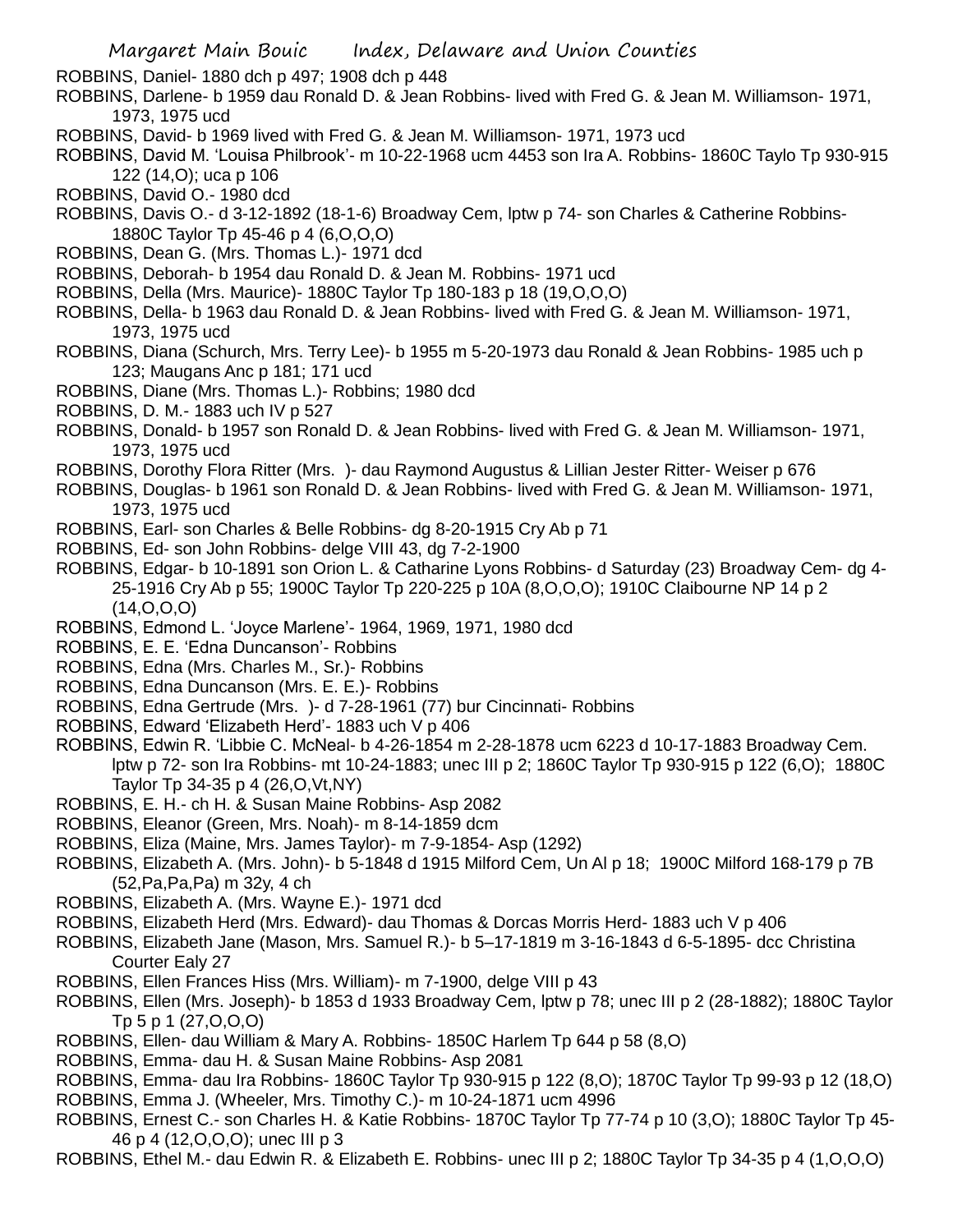ROBBINS, Eva (Mrs. Gail)- 1961, 1964, 1969 dcd

- ROBBINS, Florence- 12/11-12-1889 Brown Tp d 5-21-1906 (16-6-9) dg 5-22-1907 Cry Ab p 100, dg 5-28-1906 Cry Ab p 45- dau Frank & Bell Legg Robbins- dcb
- ROBBINS, Florence D. Gibson (Mrs. Morris J.)- m 3-18-1880 ucm 6678
- ROBBINS, Floyd- b 7-5-1899 Harlem Tp son Dovie Robbins- dcb
- ROBBINS, Forest- b 1-31-1900 Harlem Tp son Fay & Minnie Morton Robbins- dcb
- ROBBINS, Forest Lee- son Charles & Catherine Robbins- 1880C Taylor Tp 45-46 p 4 (8,O,O,O)
- ROBBINS, Frances (Mrs. )- sister Mrs. Charles Thrall- dg 5-8-1905 Cry Ab p 24
- ROBBINS, Frances Hiss (Mrs. William)- d 10-23-1959 (85) Oak Grove Cem- dg 5-22-1908 Cry Ab p 136; Robbins

ROBBINS, —(Schory, Mrs. )- dau Frances Hiss Robbins- Robbins

- ROBBINS, Gail 'Eva'- 1961, 1964, 1969 dcd
- ROBBINS, George A.- uca p 24
- ROBBINS, George F.- son J. W. & Goldie Robbins- Robbins
- ROBBINS, George F.- delge XIII p 33
- ROBBINS, George M.- Marysville p 48
- ROBBINS, Gertie- unec XVI p 57a member Broadway, M. E. church
- ROBBINS, Gertrude B.- b 1-1881 granddau Kathrine B. Robbins- 1900C Taylor Tp 236-241 p 11A (19,O,O,O)
- ROBBINS, Gertrude Winkleman (Mrs. Brice)- b 11-12-1915 dau Ellwood Bellmont & Gertrude Albertina Ertley Winkleman- Weiser p 764
- ROBBINS, Goldie (Mrs. J. W.)- d 4-25-1986 (96) bur Ft. Wayne, Ind.- Robbins
- ROBBINS, Guy- b 8-1882 son Orion L. & Catherine Lyons Robbins- 1900C Taylor Tp 220-225 p 10A  $(17, 0, 0, 0)$
- ROBBINS, Harmon- delge XI p 53
- ROBBINS, Harriet (Maine, Mrs. Daniel C.)- m 10-31-1844- Asp (1295)
- ROBBINS, Harry- son John Robbins- delge VIII p 43; dg 7-2-1900
- ROBBINS, Harry J.- b 12-1886 son John & Elizabeth A. Robbins- 1900C Milford 168-179 p 7B (13,O,O,Pa)
- ROBBINS, Harry- son Orion L. & Catharine Lyons Robbins- 1880C Taylor Tp 282-285 p 27 (1,O,O,O); 1900C Taylor Tp 220-225 p 10A (21,O,O,O)
- ROBBINS, Harvey- d 3-18-1890 (16-7-18) Harlem Tp son John Bixler & Nancy Robbins- dcdeaths
- ROBBINS, H. 'Susan Maine'- Asp (1296)
- ROBBINS, Helen- dau H. & Susan Maine Robbins- Asp 2080
- ROBBINS, Henrietta Shaw (Mrs. )- dau Aaron & Betsey A. Jenkins Shaw dumch p 381
- ROBBINS, Henry- son William & Mary A. Robbins- 1850C Harlem Tp 644 p 58 (11,O)
- ROBBINS, Howard Warren 'Patricia Ann Givler'- b 6-6-1931 m 11-20-1953 Weiser p 122
- ROBBINS, Inez Margaret (Brown, Mrs. Charles Marshall)- Nash p 268
- ROBBINS, Ira A. 'Mary S.'- b 1807 d 1891 Broadway Cem, lptw p 72; uca p 57; mt 6-6-1883 p 9; 1915 uch p 103; 1883 uch III p 314, V p 672, 682, 684; unec XI p 57; 18 60C Taylor Tp 930-915 p 122 (51,Vt);
	- 1870C Taylor Tp 99-93 p 12 (63,Vt); 1880C Taylor Tp 36-37 p 4 (72,Vt.,Mass, NH)
- ROBBINS, Irene M. (Miefert, Mrs. William Gerhardt, Jr.)- b 3-5-1903 d 4-20-1983 (79) Baltimore-Pike Cemdau E. E. & Edna Duncanson Robbins- Robbins
- ROBBINS, Isaac Lettis 'L. Jones'- m 6-5-1851 dcm
- ROBBINS, J.- uca p 445, 57 J. A.- unec III p 34
- ROBBINS, James W.- uca p 106; 1883 uch IV p 536
- ROBBINS, Jean (Mrs. Ronald)- Maugans Anc p 181; dic, Robbins
- ROBBINS, Jennifer A. (Graham, Mrs. Dennis L.)- b 1971 m 9-27-1997- dau Thomas T. & Sherry A. Robbins-Robbins; 1980 dcd
- ROBBINS, Jerome M.- son Charles H. & Katie Robbins- 1870C Taylor Tp 77-74 p 10 (9,O)
- ROBBINS, John- 1883 uch IV p 534, V p 197
- ROBBINS, John- Powers Pat p 127
- ROBBINS, John 'Elizabeth A.'- b 9-1842 d 1922 Milford Cem, Un Al p 18; 1900C Milford 168-179 p 7B (57,O,Pa,NJ) m 32y;
- ROBBINS, John H. 'Alice Games'- Robbins
- ROBBINS, John 'Lizzie Johnson'- m 4-22-1868 ucm 4373; uca p 106
- ROBBINS, John 'Mary'- d 2-21-1859 (88-3-18) Fancher Cem, Powell p 127
- ROBBINS, John- son William & Mary A. Robbins- 1850C Harlem Tp 644 p 58 (15,O)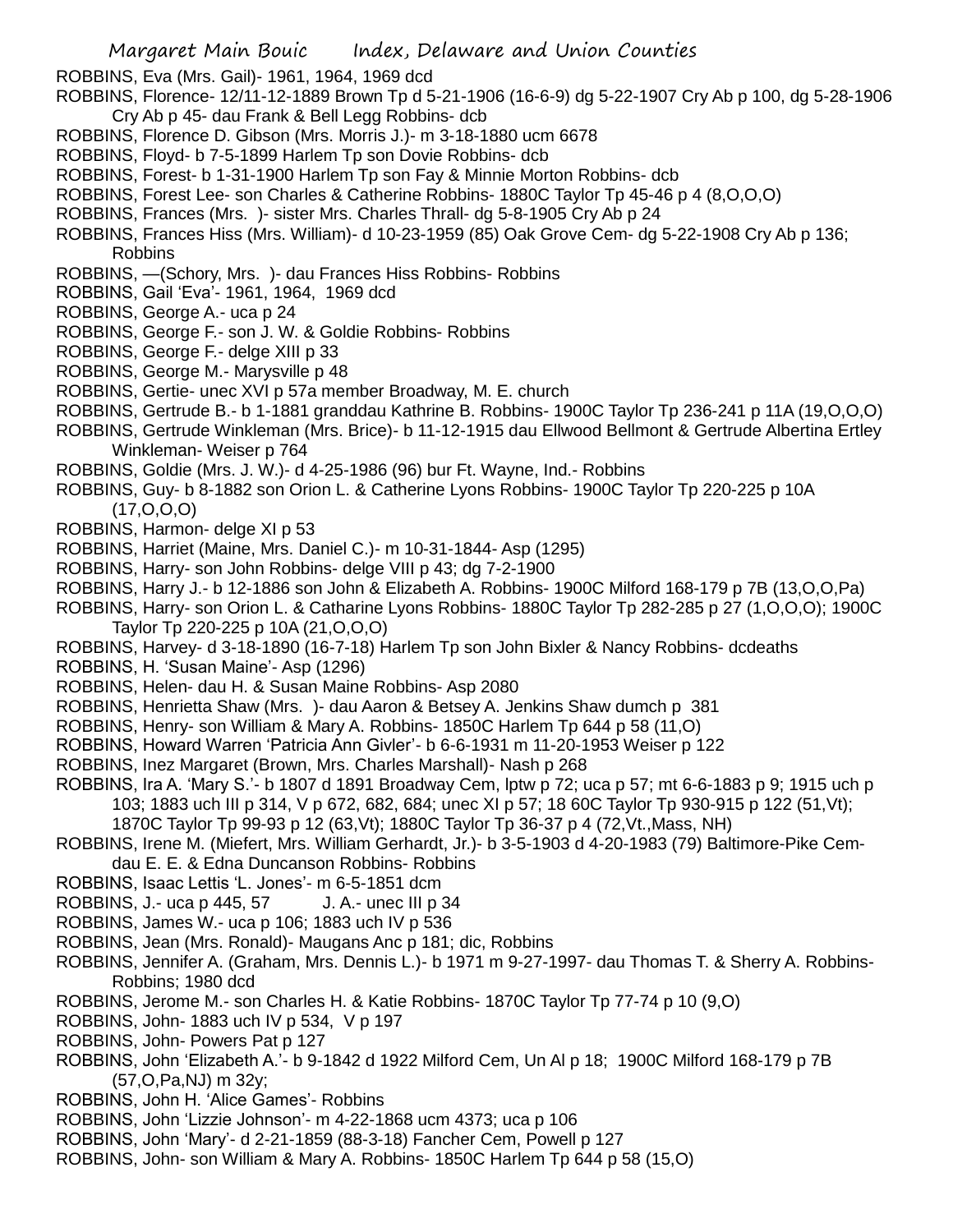ROBBINS, Joseph 'Ellen'- 1880C Taylor Tp 5 p 1 (30,O,Vt,NY)

ROBBINS, Joseph P.'Sarah E. Willis'- b 1850 m 10-8-1872 ucm 5149 d 1917 Broadway Cem, lptw p 78- son Ira Robbins-; unec III p 2l; 1860C Taylor Tp 930-915 p 122 (10,O); 1900C Taylor Tp 219-224 p 10A (49,O,Vt,NY) m 27y

ROBBINS, Joyce M. (Mrs. Edmund L.)-1969, 1971, 1980 dcd

- ROBBINS, Julie- b 1971 (17-1989)- dau Thomas & Diane Robbins- Robbins; 1971 dcd
- ROBBINS, Rev. Jack- son J. W. & Goldie Robbins- Robbins
- ROBBINS, J. W. 'Goldie'- Robbins
- ROBBINS, J. W.- 1883 uch IV p 525, 526
- ROBBINS, Kate B.- unec XVI p 57a, member Broadway M. E. Ch
- ROBBINS, Kathrine B.- b 4-1837 div- 1900 Taylor Tp 236-241 p 11A (63,O,Va,Va) 7 ch, 5 living
- ROBBINS, Keith M.- son Charles M. Sr. & Bernice M. Helton Robbins- Robbins
- ROBBINS, Kelly- b 1968 ch Edmund l. & Joyce M. Robbins- 1969, 1971, 1980 dcd
- ROBBINS, LaDonna M. b 9-24-1970 d 1-19-1995 Pioneer Cem, Westerville- Robbins
- ROBBINS, Lee- unec III p 4 (Broadway SS, (10-1882)
- ROBBINS, Lester 'Betty'- grandfather of LaDonna M. Robbins- Robbins
- ROBBINS, Libbie C. /Elizabeth E. McNeal (Mrs. Edwin R.)- m 2-28-1878 ucm 6223; 1880C Tayor Tp 34-35 p 4 (19,O,O,O); unec III p 3
- ROBBINS, Lindsey B.- b 6-1884 son Orion L. & Catharine Lyons Robbins- 1900C Taylor Tp 220-225 p10A (15,O,O,O)
- ROBBINS, Lisa- b 1969 dau Wayne E. & Elizabeth A. Robbins- Robbins
- ROBBINS, Lizzie Johnson (Mrs. John)- m 4-22-1868 ucm 4373
- ROBBINS, L. Jones (Mrs. Isaac Lettis)- m 6-5-1851 dcm
- ROBBINS, Lottie Myrtle- b 5-20-1908 d 818-1915 (17-2-29) dau Charles & Belle Robbins- dg 9-3-1915 Cry Ab p 74
- ROBBINS, Louise Philbrook (Mrs. David M.)- m 10-22-1868 ucm 4453
- ROBBINS, Margaret M. Myers (Bright, Mrs. George W.,Sr.)(Mrs. Thomas H.)- b 9-1-1914 d 10-17-1985 (71) Oakdale Cem- dau Asa & Myrtle Orr Myers- Robbins
- ROBBINS, Maria (Garner, Mrs. Charles)- m 7-30-1838 dcm
- ROBBINS, Marinda E.- dau M. & G. d 7-9-1888 (5y10m) Fancher Cem, Powell p 130
- ROBBINS, Marjorie Mae (Stout, Mrs. George Williams)- Maugans Anc p 90
- ROBBINS, Marlene (Mrs. Eddie)- 1961, 1964 dcd
- ROBBINS, Mary A. (Mrs. William)- 1850C Harlem Tp 644 p 58 (37,Pa)
- ROBBINS, Mary Ann (Butt, Mrs. George)- m 8-23-1857 dcm
- ROBBINS, Mary Ann- dau William & Mary A. Robbins- 1850C Harlem Tp 644 p 58 (9,O)
- ROBBINS, —(Cassier, Mrs. Edward)- dau Edward & Mary Robbins- Robbins
- ROBBINS, Mary Catherine (Mrs. Mathew Garner)- b 2-5-1844 d 11-12-1883 Fancher Cem, Powell p 130
- ROBBINS, Mary E.- Fancher Cem- Powell p 127
- ROBBINS, Mary (Mrs. Edward)- d 10-22-1977 bur Beaver, Pa.- Robbins
- ROBBINS, Mary (Mrs. John)- d 5-7-1857 (84-3-2) Fancher Cem, Powers p 127
- ROBBINS, Mary Louise- dau Bruce & Grace Winkleman Robbins- Weiser p 764
- ROBBINS, Mary M. (Stamats, Mrs. Harrison S.)- m 3-2-1859 ucm 2846 d 9-4-1861 dau Ira & Mary Robbins-1883 uch V p 672; mt 3-16-1859 ; unec VIII p 32
- ROBBINS, Mary Rutherford (Mrs. Abraham)- m 10-29-1867 dcm, delge XIII p 6
- ROBBINS, Mary S. (Mrs. Ira A.)- b 1813 d 1895 Broadway Cem, lptw p 72; unec VIII 32; 1860C Taylor Tp 930-
- 915 p 122 (47,NY); 1870C Taylor Tp 99-93 p 12 (57,NY); 1880C Taylor Tp 3637 p 4 (68,NY, Eng,Vt)
- ROBBINS, Mathew Alfred- b 12-29-1871 d 11-7-1888 Fancher Cem, Powell 130
- ROBBINS, Mathew Garnes 'Mary Catherine'- b 7-8-1833 d 6-11-1910 Fancher Cem, Powell p 130
- ROBBINS, Matthew- d Friday (77) Fancher Cem.- dg 6-14-1910 Cry Ab p 130
- ROBBINS, Maud (Glae, Mrs. )- dau Charles & Belle Robbins- dg 8-20-1915 Cry Ab p 71
- ROBBINS, Maurice 'Della'- 1880C Taylor Tp 180-183 18 (20,O,O,O)
- ROBBINS, Melba (Rusher, Mrs. Leroy)- dau J. W. & Goldie Robbins- Robbins
- ROBBINS, Rev. M. H.- Robbins
- ROBBINS, Morris J. 'Florence D. Gibson'- m 3-18-1880 ucm 6678
- ROBBINS, M. S. unec III p 2 (68-1882) Broadway SS Mrs. M. S.- uca p 24
- ROBBINS, Nancy Jane dau William & Mary A. Robbins- 1850C Harlem Tp 644 p 58 (14,O)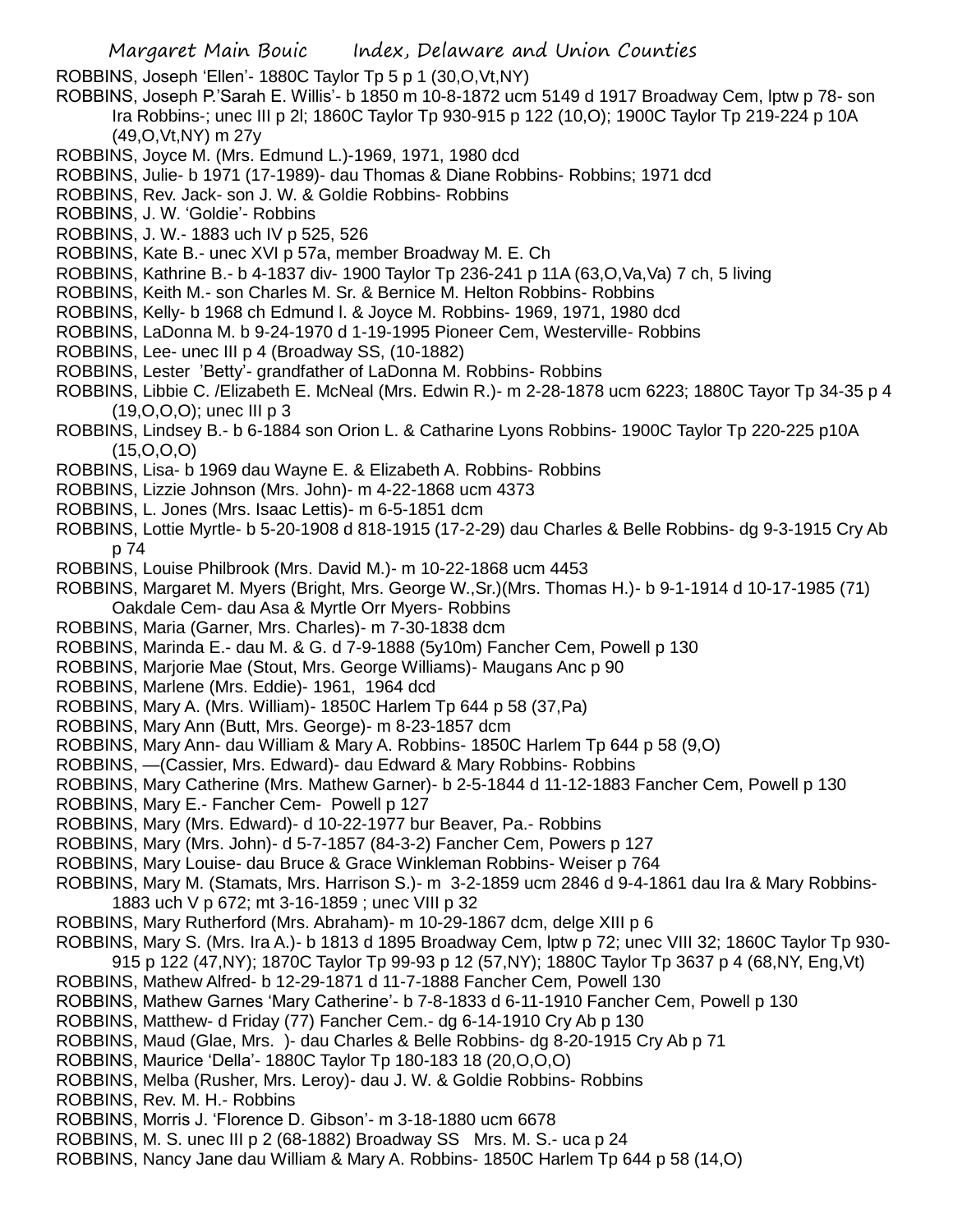ROBBINS, Nathan- son William & Mary A. Robbins- 1850C Harlem Tp 644 p 58 (17,O)

ROBBINS, Nora (Johnson, Mrs. Wesley D.0- m 1-1-1891 ucm (Hearl)- dau John Robbins- delge VIII p 43, dg 7-2-1900

ROBBINS, Olive (Bingham, Mrs. Dennis J.)- m 6-26-1897 ucm (Hearl)- dau Orion L. & Catharine Lyons Robbins- 1880C Taylor Tp 282-285 p 27 (6/12,O,O,O)

ROBBINS, Oren L. 'Sylvia'- 1910C Claibourne NP 14 p 1 (51,O,O,O) m 11y (2nd)

- ROBBINS, Orion L. 'Catharine Lyons'- b 6-1867 m 2-19-1878 ucm 6216 son Charles H. & Katie Robbins- dg 4- 25-1916 Cry Ab p 55; 1870C Taylor Tp 77-73 p 10 (13,O); 1880C Taylor Tp 282-285 p 27 (23,O,O,O); 1900C Taylor Tp 220-225 10A, (–,O,O,O) wid
- ROBBINS, Oscar 'Clara F. Graves'- m 9-4-1873 ucm 5305
- ROBBINS, Patricia Ann Givler (Mrs. Howard Warren)- b 4-15-1933 m 11-20-1953 dau DeRoy E. & Vida Maye Zuck Givler- Weiser p 122
- ROBBINS, Pauline (Martin, Mrs. ) (Hereld, Mrs. )- b 8-6-1907 d 3-30-19-- (77) dau John H. & Alice Games Robbins- Robbins
- ROBBINS, Rhonda- b 1970- dau Wayne & Elizabeth A. Robbins- 1971 dcd
- ROBBINS, Richard O.- b 1-1875 d 1952 Broadway Cem, lptw p 78 son Joseph & Ellen Robbins- unec III p 4, 18; 1880C Taylor T 5 p 1 (5,O,O,O)
- ROBBINS, Robert- son William & Mary A. Robbins- 1850C Harlem Tp 644 p 58 (4,O)
- ROBBINS, Ronald 'Jean'- div- Robbins; Maugans Anc p 181; 1971 ucd
- ROBBINS, Samuel- d 9-18-1831 (28) Fancher Cem, Powell p 127
- ROBBINS, Sarah Ellen Willis (Mrs. Joseph P.)\_- b 1853 m 10-8-1872 ucm 5149 d 1933 Broadway Cem, lptw p 78; 1900C Taylor Tp 219-224 p 10A (48,O,O,O) m 27y, 1 ch
- ROBBINS, Scharlottie- dau Charley A. Robbins Fancher Cem, Powell p 130
- ROBBINS, Sherry A. (Mrs. Thomas T.)- 1980 dcd
- ROBBINS, Shirley Ann Galbraith (Mrs. Curtis Allen)- m 5-11-1963 dau Stanley C. & Josephibne Marie Galbreaith- Robbins
- ROBBINS, Susan Elaine (Mrs. H.)- b 6-7-1824 m 9-5-1846 dau James & Susannah Sheldon Maine- Asp 1296
- ROBBINS, Sylvia (Mrs. Oren L.)- 1910C Claibourne NP 14 p 1 (32,O,O,O) m 11y 1 ch
- ROBBINS, Thomas 'Diane'- Robbins
- ROBBINS, Thomas L. 'Dean G.'- 1971 dcd
- ROBBINS, Thomas T. 'Sherry A.'- 1980 dcd
- ROBBINS, Tim- b 1967 son Thomas T. & Sherry Robbins- 1980 dcd
- ROBBINS, Tommy- b 1972 son Thomas T. & Sherry Robbins- 1980 dcd
- ROBBINS, Tracy- b 1971 ch Wayne E. & Elizabeth A. Robbins- 1971 dcd
- ROBBINS, Walter- son Charles & Catherine Robbins- 1880C Taylor Tp 45-46 p 4 (4,O,O,O)
- ROBBINS, Wayne E. 'Elizabeth A.'- 1971 dcd
- ROBBINS, William- 121st OVI- delge X p 78
- ROBBINS, William, Jr.- d 6-1-1893 (49-11-3) Harlem Tp; delge XIII p 33
- ROBBINS, William 'Ellen Frances Hiss'- m 7-1900 son John Robbins- delge VIII p 43
- ROBBINS, William 'Mary A.'- 1850C Harlem Tp 644 p 58 (43,Pa)
- ROBBINS, William (#2) son William & Mary A. Robbins- 1850C Harlem Tp 644 p 58 (6,O)
- ROBBINS, Williams- 1908 dch p 403
- ROBBINS, Zella- 1961, 1964 dcd
- ROBBINS, Zenas S.- b 1841 d 1898 Broadway Cem, lptw p 72 son Ira A. Robbins- ; uca p 106; 1883 uch IV p 466. 527; 1860C Taylor T 930-915 p 122 (19,O)
- ROBBINSON, Oliver- delge XV p 72
- ROBBINSON, William- d 9-4-1971 (71y20d) Concord Tp b England- dcdeaths
- ROBE, Cynthia L. (Johnson, Mrs. Richard)- dau John Webster & Dorothy Robe- Robe; 1969 dcd
- ROBE, Dorothy (Mrs. John Webster)- Robe; 1969, 1980 dcd, 1975 ucd
- ROBE, Edward S.'Sally Allen'- Robe; 1985 uch p 6
- ROBE, Gregory A.- son John Webster & Dorothy Robe- Robe; 1969 dcd, 1975 ucd
- ROBE, Jeffrey 'Patti'- b 1955 son John Webster & Dorothy Robe- Robe; 1969 dcd
- ROBE, Jennifer Allen (Meyer, Mrs. Allen)- dau Edward W. & Sally Allen Robe- 1985 uch p 6
- ROBE, John Webster 'Dorothy'- b 12-31-1923 d 6-8-1995 (71) Oak Grove Cem- son Joseph & Martha
- Robinson Robe- Robe; 1969, 1980 dcd; 1975 ucd
- ROBE, Joseph 'Martha Robinson'- Robe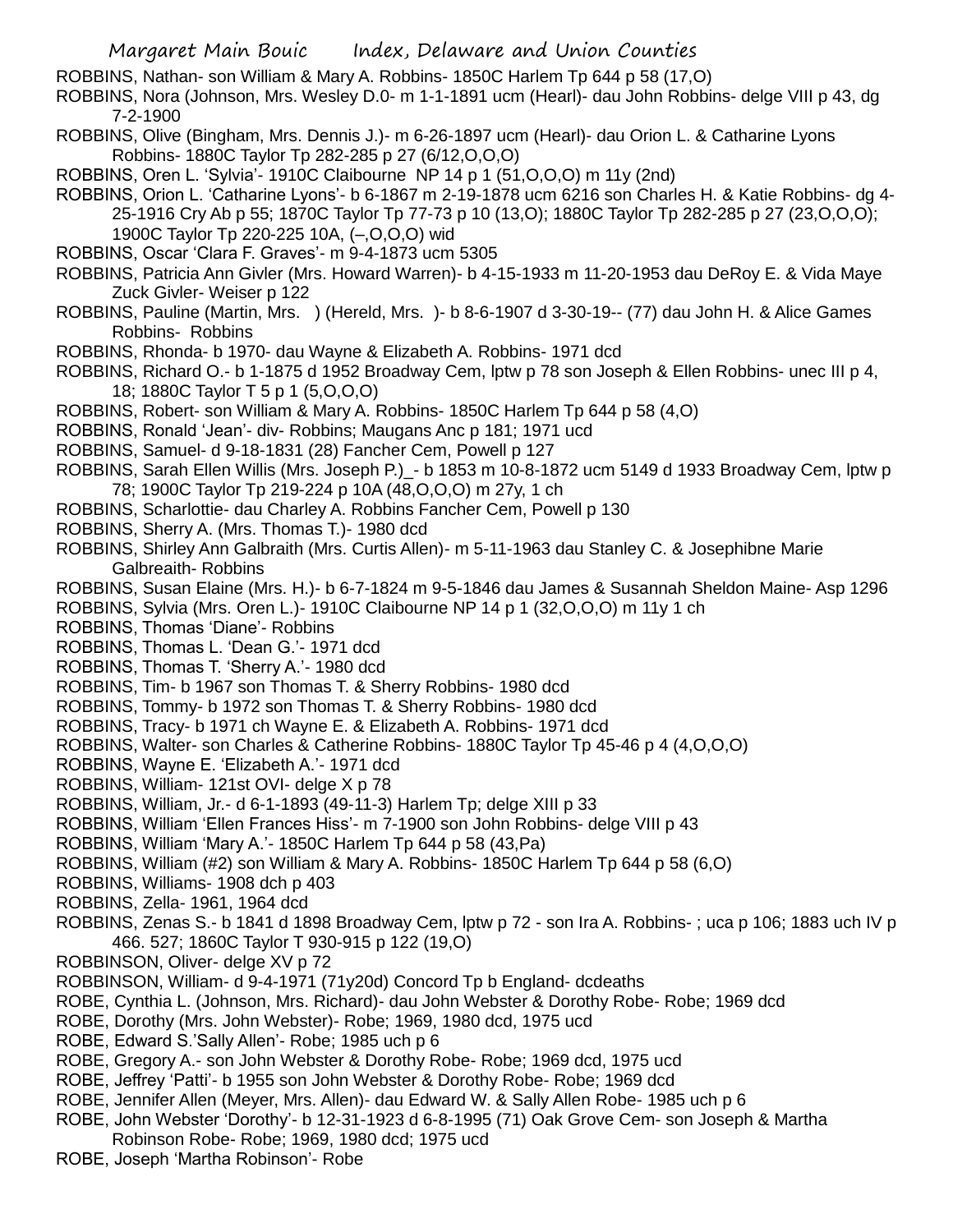- ROBE, Lisa Kathleen dau Edward S. & Sally Allen Robe, granddau Judge and Mrs. Robert Allen- Robe- 1985 uch p 6- engaged to Richard Arther Clay
- ROBE, Martha Robinson (Mrs. Joseph)- Robe
- ROBE, Mary (Stewart, Mrs. John)- m ca 1781 d 1812 ped Dean Randolph Ashwill 19; delge V p 47
- ROBE, Patti (Mrs. Jeffrey)- Robe
- ROBE, Sally Allen (Mrs. Edward S.)- dau Robert Frank & Mildred Lavina Fenstermacher Allen- 1985 uch p 6
- ROBE, Scott McKibben- son Edward S. & Sally Allen Robe- 1985 uch p 6
- ROBE, Walter- grantee 1806, delge III p 24
- ROBE, William- Grantee 1805, delge III p 12, 24, X p 74
- ROBEE, John 'Maude Addison'- Robee
- ROBEE, Mary A. (Kiplinger, Mrs. Rev. Stephen D.)- b 10-14-1911 m 7-16-1932 d 9-20-1995 (83) dau John & Maude Addison Robee- Robee
- ROBEL, Rae Marie (Tellefson, Mrs. Douglas Rollin)- b 5-11-1932 m 9-6-1952- Weiser p 29
- ROBENNOLD, Maria Miller (Mrs. Moses)- m 11-8-1855 dcm
- ROBENNOLD, Moses 'Maria Miller'- m 11-8-1855 dcm
- ROBENSON, Dyner (Mrs. Samuel)- m 8-4-1807 ucm (black)
- ROBENSON, Samuel 'Dyner'- m 8-4-1807 (black)
- ROBERG, Clarence 'Marie'- d 1981 Roberg
- ROBERG, Donna (Held, Mrs. )- dau Clarence & Marie Roberg- Roberg
- ROBERG, Kurt- son Carence & Marie Roberg- Roberg
- ROBERG, Marie (Mrs. Clarence) b 5-23-1912 d 6-5-1989 (77) bur Wisconsin- Robert
- ROBEE, Maude Addison (Mrs. John)- Robee
- ROBERNACKER, Dorothy (Freshwater, Mrs. James Curtis)- Freshwater p 114
- ROBERSON, Ardath S. (Mrs. Henry E.)- 1964 dcd
- ROBERSON, Betsey G. Spencer (Mrs. William)- m 6-22-1845 dcm
- ROBERSON, Charles- 1850C Delaware Town 1185 p 88 (7,O)
- ROBERSON, Craig 'Kelli Toland'- son Randall & Evelyn Roberson- Roberson
- ROBERSON, Eleanor (Hupp, Mrs. George)- Powell 323
- ROBERSON, Elizabeth- 1850C Delaware Town 1185 p 88 (15,O)
- ROBERSON, Emilee Rose- dau Craig & Kelli Toland Roberson- Roberson
- ROBERSON, Evelyn (Mrs. Randall)- Roberson
- ROBERSON, Henry E. 'Ardath S.'- 1964 dcd
- ROBERSON, Henry E.- son Litta K. Roberson- Roberson
- ROBERSON, Kellie Toland (Mrs. Craig)- dau Ronald Toland- Roberson
- ROBERSON, Litta K. (Mrs. )- 1971 dcd
- ROBERSON, Lucy Wilson- d 12-20-1973(88) bur Sunbury- Roberson
- ROBERSON, Mary (Jenkins, Mrs. Lewis)- b 1807 ped Charles E. Golden #15 25; unec III p 16
- ROBERSON, Randall 'Evelyn'- Robertson
- ROBERSON, Rustye- dau Henry E. Roberson- Roberson; 1964 dcd
- ROBERSON, Vala Reefe (Mrs. )- d 8-21-1970 (58) Oak Grove Cem- Roberson
- ROBERSON, William 'Betsey G. Spencer'- m 6-22-1845 dcm
- ROBERT, Abogail (Mrs. James)- d 9-21-1875 (63-6-9) Cheney Cem, djlm p 18
- ROBERT, Charles- pallbearer for August Metzger- dg 8-11-1914 Cry Ab p 141
- ROBERT, Fansher William- b 4-3-1923 d 1-11-1961 York Cem, Sec C. p 85
- ROBERT, James 'Abogail'- djlm p 18
- ROBERT, John- d 12-24-1887 dg 1-3-1888 Cry Ab p 174
- ROBERT, Margaret (McCrary, Mrs. William)- m 4-6-1851 ucm 1650; unec XIV p 47
- ROBERT, Pattie (Mrs. Robet)- b 11-1871- 1900C Richwood 202-214 p 8A (28,O,O,O)
- ROBERT, Robet 'Pattie'- b 3-1868 1900C Richwood 202-214 p 8A (32, O, Wales, Wales) m 6y
- ROBERT, Rose- d 4-25-1930 (68) Oakdale 4248 (D-90)
- ROBERT, Tina- 1949 ucd new Dover Rd.
- ROBERT, Watkins 1835 men p 51 #7 p 94 Radnor Tp
- ROBERTS & BARKER- research, unec XII p 20
- ROBERTS, LATHAM &- unec XII p 5
- ROBERTS & STONE- delge VIII p 30, 67
- ROBERTS, —1880 dch p 590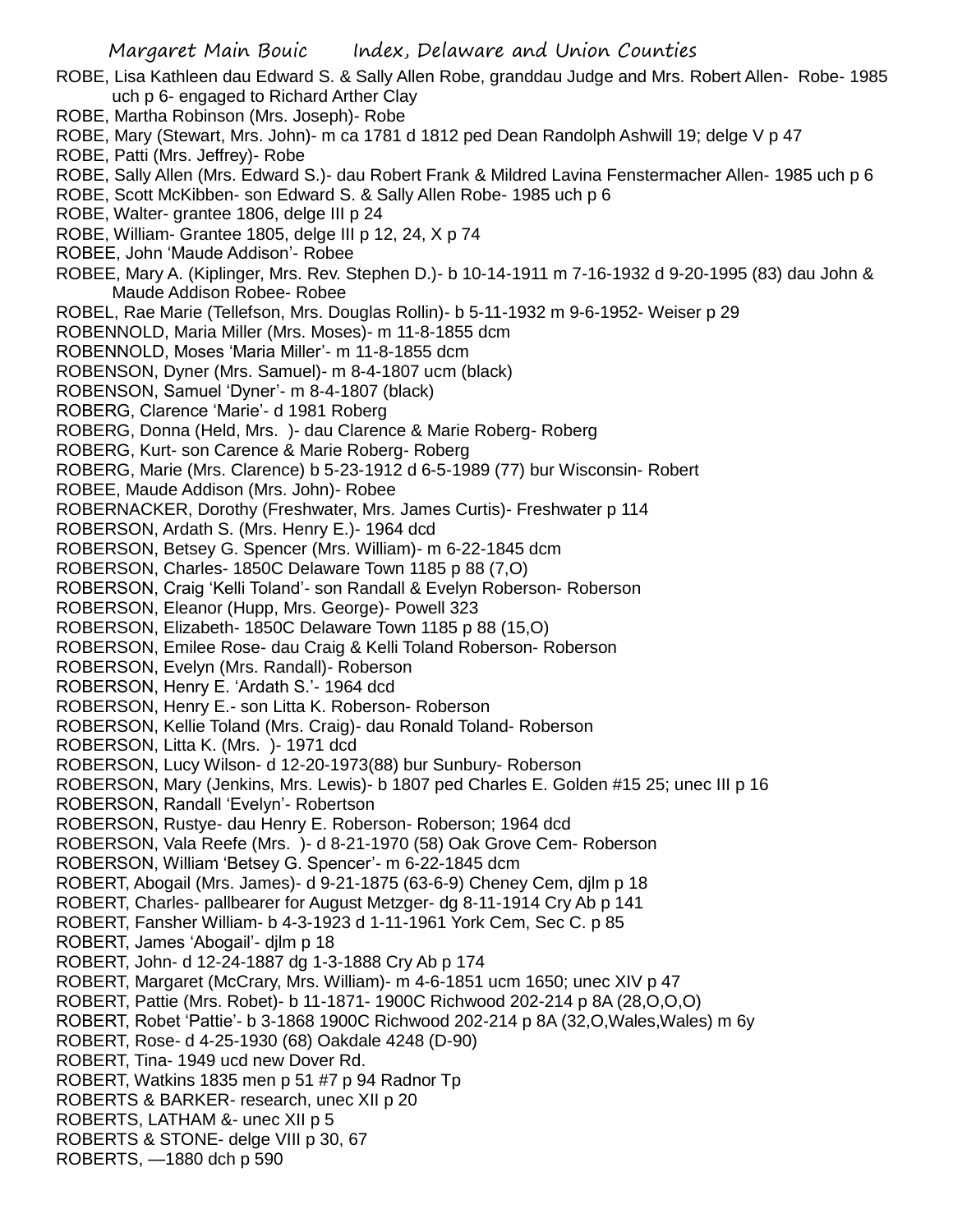- ROBERTS, —family of George Jewell #141- unec VII 8
- ROBERTS, —family of Duane Edwards,delge X 40
- ROBERTS, —1857 Peru Tp, delge V p 300
- ROBERTS, —1908 dch p 489
- ROBERTS, --- b 10-24-1868 Delaware Tp son T. A. Roberts- dcb
- ROBERTS, --- b 1-14-1868 Berkshire Tp son Smith & Louie Nettleton Roberts- dcb

ROBERTS, --- b 3-23-1887 Delaware Town son William & Laura Davis Roberts- dcb

- ROBERTS, —(Walker, Mrs. Cornelius)- delge III p 5; ped Ethel May Johnson Feasel 29; delge IV p 32
- ROBERTS, Mr.- 1835 men p 51 #13 p 94 Radnor Tp
- ROBERTS, Mr.- settled on Rattlesnake Run, Trenton Tp, Powell p 281
- ROBERTS, Mrs.- sister Mrs. Sabeers Martin- dg 6-12-1891 Cry Ab p 61
- ROBERTS, Rev. unec XI p 42; 1880 dch p 449; 1908 dch p 266; dg 1-21-1890, dg 2-25-1890 Cry Ab p 8, 9
- ROBERTS, Aaron- 1880 dch p 689
- ROBERTS, Abigail (Mrs. James)- d 1875 Jackson Tp, mt 7-26-1876, mt 3 p 29; 1850C Jackson Tp 68 p 11 (38,Pa); 1860C Jackson Tp 1160-1172 p 153 (47,Pa); 1870C Jackson Tp 137-131 p 19 (58,O)
- ROBERTS, Abigail (Mrs. James)- Powell p 33 (Sunbury)
- ROBERTS, Abraham 'Catherine Delander'- d mid 1830's; ped Howard Feasel 18, delge II p 12
- ROBERTS, Adaline (Clark, Mrs. James)- m 11-21-1849 dcm dau Morehouse & Susan Newman Roberts- delge VIII p 17
- ROBERTS, Adele M. Childress (Mrs. Dr. David L.)- Roberts
- ROBERTS, Adrian- Roberts
- ROBERTS, Agnes R. (Farina, Mrs. )- dau Charles Harry Roberts- Roberts
- ROBERTS, A. H. 'Lucinda Weeks'- m 2-10-1856 dg 5-27-1890 Cry Ab p 19, 20
- ROBERTS, Alan- b 1959 son Albert C. & Claudia J. Roberts- 1967 ucd
- ROBERTS, Albert- b 1958 son Albert C. & Claudia J. Roberts- 1967 ucd
- ROBERTS, Albert C. 'Claudia J.'- 1967 ucd
- ROBERTS, Albert- son Dorsey & Dovie M. Williams Roberts- Roberts
- ROBERTS, Albert- b 1952 son Roy,Sr, & Ruth Roberts; 1959, 1962, 1967, 1971 ucd
- ROBERTS, Albert- b 4-6-1879 Porter Tp son Rosena & Sarah Boston Roberts- dcb
- ROBERTS, Alfred son Richard & Darlene Roberts- 1949 ucd
- ROBERTS, Alexander- son Green & Julia Roberts- mulatto- 1880C Milford 62 p 35 (9,O,NC,O)
- ROBERTS, Alice E.- delge XI p 48, Galena 1890; 1870C Harlem Tp p 370, 371 (22)
- ROBERTS, Alice Jones (Mrs. Griffith)- dau Edward D. & Mary Davis Jones- 1908 dch p 723
- ROBERTS, Alice M. Davis (Mrs. Hugh)- m 6-6-1860 dcm; Powell p 214; unec IV p 66
- ROBERTS, Allice S. (Mrs. Howard)- b 10-1851 d 1937 York Cem, Sec A. p 57- 1900C York Tp 178 (38,O,O,O) m 26y, 7 ch, 6 living
- ROBERTS, Allen B.- 1883 uch IV p 460
- ROBERTS, Allen B. Chaney- adopted son of J. & A. d 1-28-1863 (19-10-4) Cheney Cem, djlm p 18
- ROBERTS, Allen Fremont- son Isaac Newton & Margaret Brundige Roberts- dg 7-9-1909 Cry Ab p 44
- ROBERTS, Allan J. 'Pauline Curry'- m 6-12-1929 son Isaac Newton & Margaret Roberts Roberts; 1976 dch p 386; 1985 uch p 118; 1961, 1964; 1969, 1971, 1980 dcd
- ROBERTS, Allen- son James & Abigail Roberts- 1860C Paris Tp 1160-1172 p 153 (49,O)
- ROBERTS, Almeda Carter (Mrs. Griffith)- dau Cephas Carter- dcw Bk 4 p 345 (36)
- ROBERTS, Almeda E. (Cheney, Mrs. Jonathan)- m 11-9-1851 1733; unec XIV p 66
- ROBERTS, Almina Billings (Mrs. George)- m 11-13-1853 dcm
- ROBERTS, Almira- delge XIII p 33
- ROBERTS, Almira (Mrs. George)- d 4-21-1875 (47-11-8) Fancher Cem, Powell p 126l 1870C Trenton Tp p 510 (44)
- ROBERTS, —d 9-20-1864 (29d) Son George & Almira Roberts- Fancher Cem, Powell p 126
- ROBERTS, Alvira Lewis (Mrs. Reuben L.)- m 1833; Pabst 8 p 96
- ROBERTS, Alvis L. 'Phyllis J. Picklesimer'- b 6-17-1934 m 9-5-1952 d 7-21-1998 (64) Milford Cem- son Kennis & Bessie Selvage Roberts- Roberts; 1971, 1973, 1975, 1977, 1979, 1981, 1983 ucd
- ROBERTS, Alyce- b 1955 dau Knute & Marianne Roberts- 1973 ucd
- ROBERTS, Amanda- dau James Roberts- dcw Bk 2 p 258
- ROBERTS, Amanda (Lowe, Mrs. )- dau Rodney & Virginia Roberts- Roberts
- ROBERTS, Amanda (McQuade, Mrs. Clark)- m 10-19-1848 dcm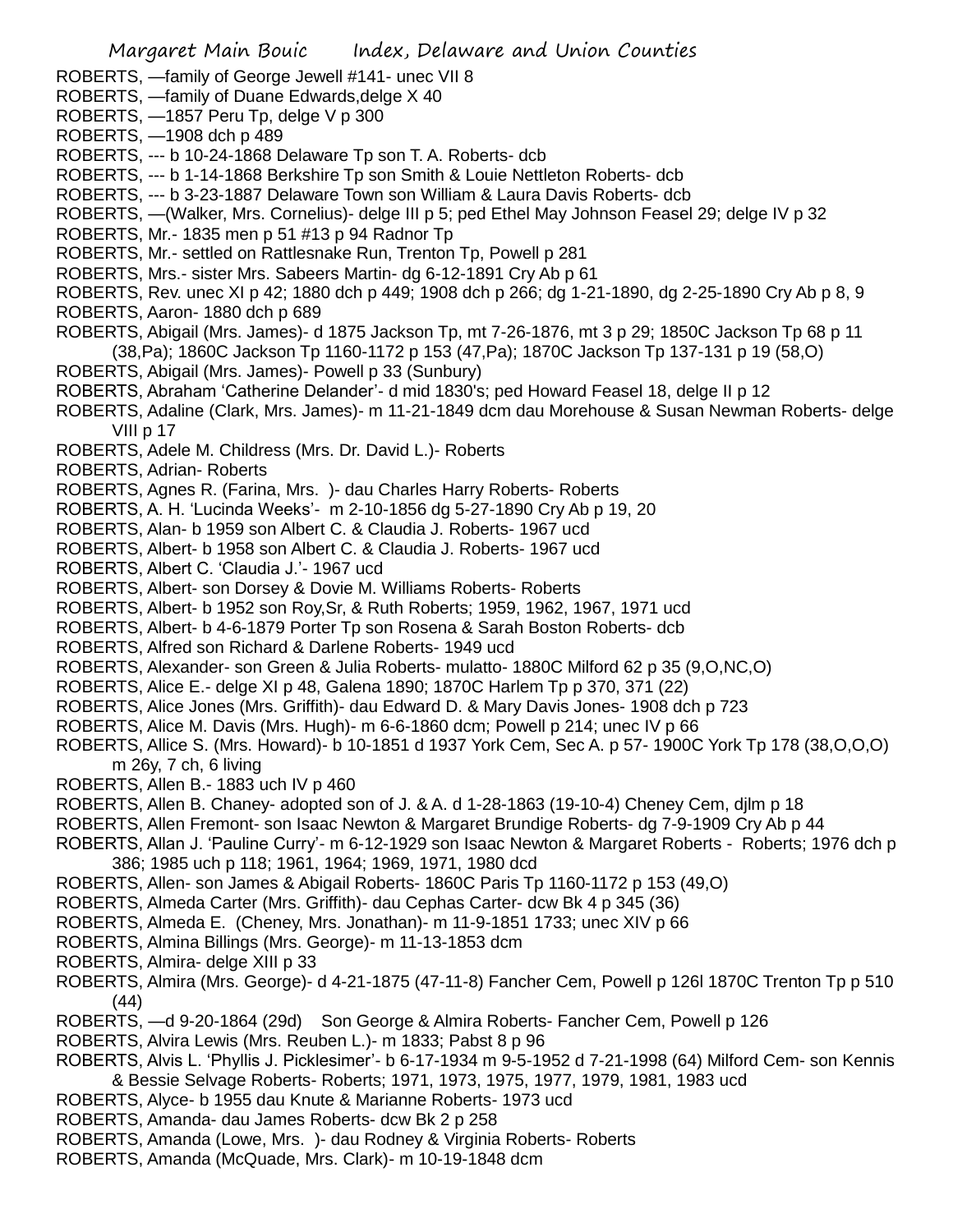- ROBERTS, Amelia A. (Mrs. d Sunday (81-8-16) Radnor Cem, mother of Mrs. W. P. Perry- dg 12-26-1916, dg 12-29-1916 Cry Ab p 115
- ROBERTS, Amelia Gallant (Mrs. Evan J.)- b 4-7-1835 m 5-18-1853 dcm- dau Elisha & Eleanor Moore Gallantdumch p 311; delge XV p 38, Radnor Tp; dcc Vera Griffiths Hedges 19
- ROBERTS, Amelia- dau James & Abigail Roberts- 1850C Jackson Tp 68 p 11 (16,O)
- ROBERTS, Amos- delge VII p 63, VIII p 55, landowner, 1810
- ROBERTS, Amos- b 1857 d 4-28-1895 (38-2-4) Nutt Cem, Genoa Tp- son Charles Roberts- dcdeaths; Powell p 115; 1870C Genoa Tp p 364 (13)
- ROBERTS, Amy- dau Bruce E. Roberts- Roberts
- ROBERTS, Amy (Isler, Mrs. Milton)- dau Levi & Lettice Lodwig Robinson- dg 7-18-1911 Cry Ab p 59; dg 7-28- 1911 Cry Ab p 55; dg 7-9-1909 Cry Ab p 44
- ROBERTS, Ana B.- b 4-25-1896 Radnor Tp dau W. T. & Sarah L. Jones Roberts- dcb
- ROBERTS, Anah (Jones, Mrs. )- dau William T. & Sarah L. Jones Roberts- Roberts (Powers clip)
- ROBERTS, Andrew A. 'Sandra L.' 1980 dcd
- ROBERTS, Andrew- b 1967 son Andrew A. & Sandra L. Roberts- 1980 dcd
- ROBERTS, Andrew Jacob- b 3-27-1900 Delaware Tp son Andrew J. & Frances Brown- dcb
- ROBERTS, Andrew Jackson 'Sarah Harriet Leaird'- b 1849 d 1936 son Eli & Martha Ann Hagler Roberts- ped Beth Lowe Barker #155 12; unec IX p 24
- ROBERTS, Angela- b 1971 dau Edward W. & Susan Irene Huffman Roberts Roberts; 1980 dcd
- ROBERTS, Angela (Harris, Mrs. Richard E.)- dau Roger W. & Mary F. Burlile Roberts- Roberts
- ROBERTS, Angela Lynn Covrett (Mrs. Dustin Earl)- m 9-5-1998 dau Mick & Cheri Covrett- Roberts
- ROBERTS, Ann- rcc p 4; 1850C Delaware Town 975 77 (42,Wales)
- ROBERTS, Ann- 1850C Delaware Tp 1423 p 99 (29,Eng)
- ROBERTS, Ann- 1883 uch V p 366
- ROBERTS, Ann- 1870C Radnor Tp p 472 (60\*); delge XV p 38 (1890 Radnor)\_
- ROBERTS, Ann Eliza (Mrs. William)- 1850C Porter Tp 3130 p 168 (32,Pa); 1860C Dover Tp 239 (41,O)
- ROBERTS, Ann (Mrs. John)- b 1814 d 1898 Radnor Cem, Powell 224
- ROBERTS, Ann Jones (Mrs. Edward J.- Powell p 219
- ROBERTS, Ann (McMullen, Mrs. Alexander R.)- d 1863 (33) Powers p 222
- ROBERTS, Ann (Mrs. Nathaniel)- b 4-21-1821 d 3-23-1895 Radnor Cem, Powell p 217; 1870C Radnor Tp 466 (50)
- ROBERTS, Ann Thomas (Mrs. )- d 3-18-1895 (72-11-2) Radnor, b Wales- dau Thomas Norton- dcdeaths
- ROBERTS, Ann (Mrs. William H.)- d 6-18-1888 (81-9-5) Radnor Cem, Powell p 220
- ROBERTS, Analiza"Anna" E. (Mrs. William)- d 12-27-1886 (68-11-10) Mt. Herman Cem, djlm p 10; Wagner p 35- dau Sol Roberts- ucd Bk 3 p 66, 119; 1870C Dover Tp 19 p 2 (53,O); 1880C Dover Tp 125-130 p 31 (63,Pa,Pa,Pa)
- ROBERTS, Anna- 1870C Porter Tp p 453 (3)
- ROBERTS, Anna, Mrs. Sister of Mrs. Mary E. Austin- dg 3-17-1911 Cry Ab p 19
- ROBERTS, Anna (Darst, Mrs. )- dau John E. Roberts- dg 5-11-1909 Cry Ab p 31
- ROBERTS, Anna L.- b 8-8-1876 Radnor- dcb
- ROBERTS, Anna Lee "Annie"(Harr, Mrs. )- dau Dorsey & Dovie M. Williams Roberts- Roberts
- ROBERTS, Anna Maria (Mrs. James M.)- delge VII p 47
- ROBERTS, Anna (White, Mrs. )- dau John E. & Elizabeth Roberts- Roberts (Powers clipping)
- ROBERTS, Anna Wornstaff (Mrs. William)- m 8-1-1909 d 9-11-1915 (24-4-14) dg 9-14-1915 Cry Ab p 76, 77 dau Joseph Wornstaff
- ROBERTS, Annette- 1976 dch p 333
- ROBERTS, Annette Fivaz (Mrs. Harold C.)- Roberts; 1964, 1971, 1980 dcd
- ROBERTS, Annie- 1870C Radnor Tp p 466 (30)
- ROBERTS, Arlene (Shook, Mrs. )- dau William & Susan Reed Roberts- Roberts
- ROBERTS, Arles Newton- son Isaac Newton & Margaret Brundige Roberts- dg7-9-1909 Cry Ab p 44
- ROBERTS, Arlie- son Melinda Roberts- Roberts
- ROBERTS, Augustus M. 'Minerva Vanloon'- m 11-12-1850 (11-22-1850) Wight p 61
- ROBERTS, Rev. Arthur G.- son Levi & Lettice Lodwig Roberts- dg 7-9-1909, Cry Ab p 44; dg 7-11-1911 Cry Ab p 50; dg 7-28-1911 Cry Ab p 55; delge VI p 48, Main reunion
- ROBERTS, Asenath- heir of Hezekiah Roberts- dcw Bk 1 p 27
- ROBERTS, Augustus M. 'Minerva Vanloon'- m 11-12-1850 dcm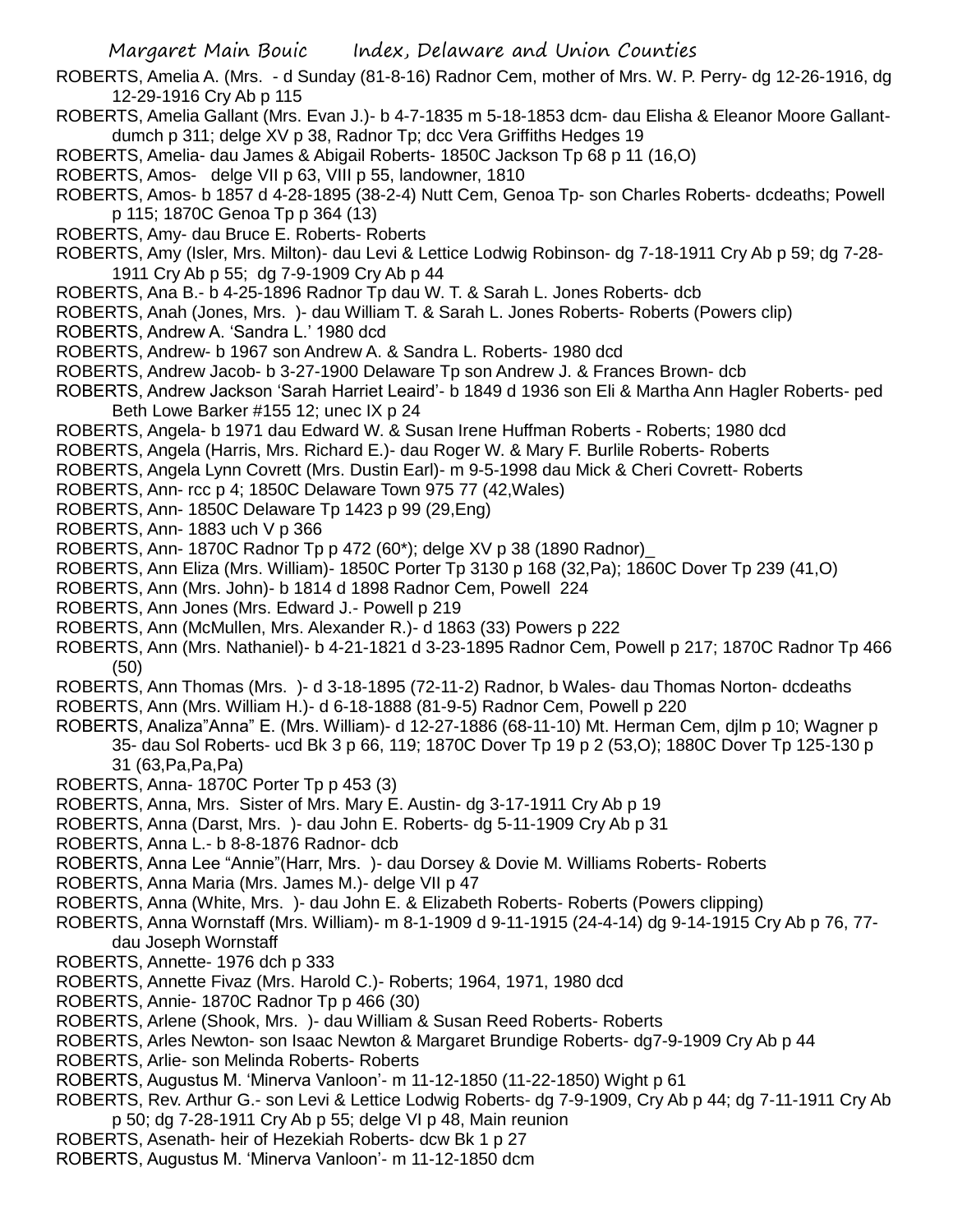ROBERTS, Aurelia- dau Mary Winchester Roberts- uccp p 47, security, Record book 3 p 15

ROBERTS, B.-1880 dch p 202; 1908 dch p 81; Sunbury p 150

ROBERTS, Barbara Belle (Howison, Mrs. William Lee)- dau Russell & Lavon Lightle Roberts- 1985 uch p 77 ROBERTS, Barbara- b 1964 dau Billy R. & Nannie M. Roberts- 1980 dcd

- ROBERTS, Barbaray- dau Hezekiah,Jr. & Nancy- d 8-14-1830 (2y2m) Burnside Cem. Powell p 106
- ROBERTS, Barbara- b 1958 dau Roy Lee & Dolores Ann Rosette Roberts- 1985 uch p 119
- ROBERTS, B. C. pallbearer for Elias Fontanell- dg 10-30-1914 Cry Ab p 154
- ROBERTS, Beatrice Dutton (Mrs. Forrest Jefferson)- Roberts
- ROBERTS, B. Edward- son Rev. Birney & Helen Knapp Roberts- Roberts
- ROBERTS, Beers 'Hannah'- D. V. Cem, (1-1-10); Pabst 6 p 59; Powell p 120; 1850C Harlem Tp 591 p 54 (42,O)
- ROBERTS, Beers 'Mary Meredith'- m 5-4-1839 dcm
- ROBERTS, Belle- dau Elisha James & Hannah Headley Roberts- dg 9-16-1910 Cry Ab p 158
- ROBERTS, Belle Sherman (Mrs. O. W.)- b 8-21-1876 dau James & Lucretia Alice Finley Sherman- Maugans Anc p 158
- ROBERTS, Ben- son John Roberts- drowned (21) dg 6-6-1893 Cry Ab p 123
- ROBERTS, Ben- son William T. & Sarah L. Jones Roberts- Roberts; Powers clipping; 1880 dch p 597, 601; 1908 dch p 456, 459, 493
- ROBERTS, Benjamin- 1870C Radnor Tp p 464 (2)
- ROBERTS, Benjamin- b 9-1848; 1900C Richwood 424-455 p 16B (51,O,Wales,Wales) wid; 1910C Claib-Richwood 344-351 p 12B (61,O,Wales,Wales), wid
- ROBERTS, Benjamin C.- 1880 dch p 164; 1908 dch p 403
- ROBERTS, Benjamin F.- d 9-21-1865 (25y2m) Cheney Cem, djlm p 18; on B. & N.
- ROBERTS, Benjamin- son Hezekiah & Nancy Roberts- 1850C Berkshire Tp 114 p 12 (11,O)
- ROBERTS, Benjamin- son Richard & Jane Jones Roberts- 1850C Radnor Tp 48 p 176 (4,O)
- ROBERTS, Benjamin U. V.(W.W)- b 8-5-1871 Radnor d 6-23-1893 (22-9-5) Radnor- son John & Anna Fooy Roberts- dcb, dcdeaths
- ROBERTS, Bernice M. Laughrey (Mrs. Kenneth L.)- b 1-10-1908 m 3-10-1929 d 3-16-1985 (77) Raymond Cem. lptw p 37- dau Eli H. & Lovey Braithworth Laughrey- Roberts; 1967, 1971, 1973, 1975, 1977, 1979 ucd
- ROBERTS, Bert- brother John E. Roberts- Roberts
- ROBERTS, Bertha Mae Artrup (Mrs. James)- Roberts
- ROBERTS, Bertie Bryant (Mrs. Ray)- Roberts
- ROBERTS, Bertrand- son Susan Roberts- 1850C Trenton Tp 841 p 70 (3,O)
- ROBERTS, Betsey- dau Jeales & Ruth A. Roberts- 1850C Paris Tp 595-609 p 91 (4,O)
- ROBERTS, Beth Ann- dau Morton & Elizabeth Holdbrook Roberts- Roberts
- ROBERTS, Betty- 1979, 1981, 1973 ucd Claibourne Tp
- ROBERTS, Betty E. (Mrs. )- d 3-4-1977 (37) Rich Hill Cem- Roberts
- ROBERTS, Betty J. (Mrs. Lewis H.)- 1971 ucd
- ROBERTS, Betty (Mrs. John E.)- Roberts; 1961, 1964, 1969 dcd
- ROBERTS, Betty Warren (Mrs. Guy)- Roberts
- ROBERTS, Beverly Ann- b 9-23- d 10-5-1946 Our Lady of Lourdes Cem, lptw 55, dau Joseph W. & Thelma L. Huffman Roberts- obit, mlib
- ROBERTS, Beverly (Wilson, Mrs. Arthur)- dau Forrest Jefferson & Beatrice Dutton Roberts- Roberts
- ROBERTS, B. F.- d 9-21-1865- 1883 uch IV p 47, 536, 541
- ROBERTS, B. F.- brother Henrietta Louise Roberts Difany- dg 5-11-1906 Cry Ab p 98
- ROBERTS, Billy R. 'Nannie M.'- 1980 dcd
- ROBERTS, Rev. Birney 'Helen Knapp'- Roberts
- ROBERTS, Bobby- son Dorsey & Dovie M. Williams Roberts- Roberts
- ROBERTS, Bobby- son Melinda Roberts- Roberts
- ROBERTS, Bonnie S. (Mrs. Carl E.)- 1980 dcd
- ROBERTS, Boone- son Dorsey & Dovie M. Williams Roberts- Roberts
- ROBERTS, Brian G. 'Lorri'- b 1972 son James W. & Margaret Saylot Roberts- Roberts; 1980 dcd
- ROBERTS, Brian- b 1976 son Roger K. & Elizabeth L. Roberts- 1980 dcd
- ROBERTS, Bruce 'Nadine'- son Forrest Jefferson & Beatrice Dutton Roberts- Roberts
- ROBERTS, Dr. Bruce R.- Shade Tree Commission- Roberts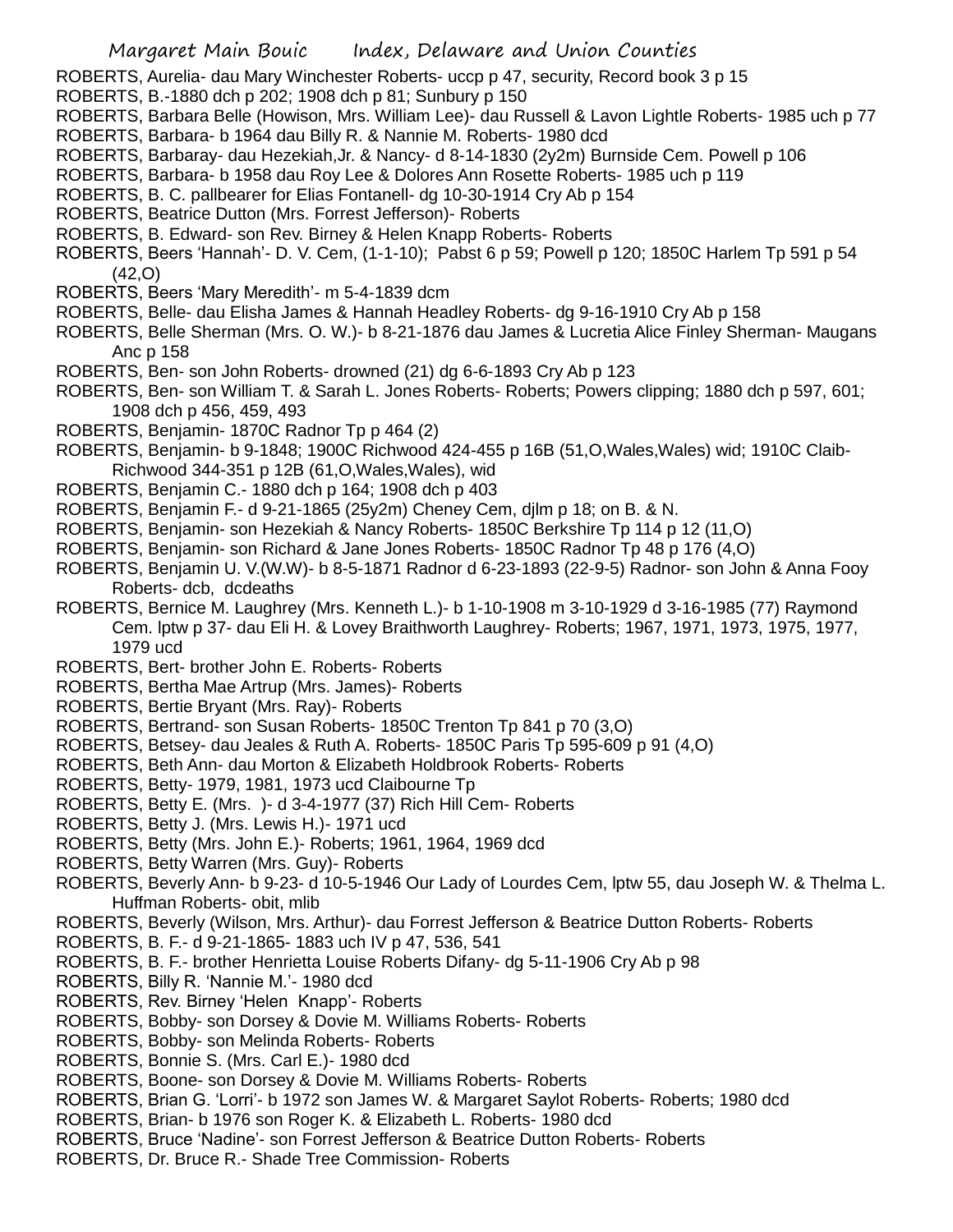- ROBERTS, Mrs. Bruce- Pabst 8 p 40
- ROBERTS, Buford- son Logan & Ida Pickett Roberts- Roberts
- ROBERTS, Burton- d 11-16-1861 (16) C. V. Cem 2-2-12- Powell p 120
- ROBERTS, Burton L.- 1870C Harlem Tp p 370, 371 (2)
- ROBERTS, C.- 1880 dch p 606
- ROBERTS, Cadwal- delge XV p 11 Little Journal
- ROBERTS, Caleb- 1915 uch p 256; 1883 uch V p 495, 500
- ROBERTS, Caleb- son James Roberts- dcw Bk 2 p 258
- ROBERTS, Carl Davis- son Carl T. & Geraldine Roberts- Roberts
- ROBERTS, Carl E. b 11-17-1909 d 12-30-1988 (79) Radnor Cem- brother Myrtle
- ROBERTS, Carl E. 'Bonnie S.'- 1961, 1964, 1969, 1971, 1980 dcd
- ROBERTS, Carl J.- son J. Frank II & Mary G. Clark Roberts- Roberts
- ROBERTS, Carl Landon- b 9-6-1881 Ben Tp, Licking Co son James Wesley & Mary Elizabeth Wise Robertsdcb
- ROBERTS, Carl 'Sandra'- son Forrest Jefferson & Beatrice Dutton Roberts- Roberts
- ROBERTS, Carl T. 'Geraldine'- d 2-11-1996 (74) Roberts
- ROBERTS, Carl T.- son James Frank & Mary C. Roberts- Roberts
- ROBERTS, Carol Ruth (Bricker, Mrs. James William)- m 8-22-1959 dau Charles Newton & Ruth Blanche Prichard Roberts- Roberts; 1985 uch p 118; 1949 ucd
- ROBERTS, Caroline- delge XIII p 401
- ROBERTS, Carolyn R. (Silveous, Mrs. Charles D.)- m 5-19-1964 dau Theodore R. & Eletia Russell Roberts-Roberts
- ROBERTS, Carrie- delge X p 37; Delaware cook bk
- ROBERTS, Cassander- 1870C Harlem Tp p 370., 371 (31\*)
- ROBERTS, Cassandra- 1980 dcd
- ROBERTS, Cass M.- son William S. & Emily O. Roberts- 1870C Jackson Tp 104-100 p 15 (12,O)
- ROBERTS, Catharine- 1870C Porter Tp 453 (26)
- ROBERTS, Catherine "Kate" (Curtiss, Mrs. B. C.)- dau Charles Curtiss- 1880 dch p 764
- ROBERTS, Catherine Delander (Mrs. Abraham)- d 5-7-1874, ped Howard Feasel 19; delge IV p 12
- ROBERTS, Catherine Edwards (Mrs. George)- m 11-15-1840 dcm
- ROBERTS, Catherine (Maring, Mrs. John B.)- m 11-9-1837 dcm
- ROBERTS, Catharine- dau Mary Winchester Roberts- uccp p 47 Record Bk 3 p 15
- ROBERTS, Catherine (Rogers, Mrs. )- dau Hezekiah Roberts- dcw Bk 1 p 27
- ROBERTS, Catharine Van Loon (Mrs. Hezekiah)- d 6-7-1849 (76) Burnside Cem, Powell p 107
- ROBERTS, Cathy (Mrs. Russell)- Roberts
- ROBERTS, Cecil A.- b 3-1889 son Howard & Allice S. Roberts- 1900C York Tp 178 p 8A (11,O,O,O)
- ROBERTS, Celestia May- dau Rev. T. J. Roberts (4) dg 3-25-1886 Cry Ab p 127
- ROBERTS, Charles 1915 uch p 519; 1883 uch V p 3; Marysville p 9, 10
- ROBERTS, Charles- 1840C Berkshire Tp 178 (20-30)
- ROBERTS, Charles delge XI p 47 (1890, Galena)
- ROBERTS, Charles B.- son Rev. Wm. S. & Henrietta E. Skinner Roberts- 1850C Paris Tp 696-711 (2,O)
- ROBERTS, Charles- brother Edgar H. Roberts- Roberts
- ROBERTS, Charles Harry- b England d 10-11-1996 (81) Fla Roberts
- ROBERTS, Charles H. 'Mary E. Harris'- m 4-16-1866 dcm; delge XI p 13
- ROBERTS, Charles 'Isabella Beach'- m 3-27-1855 dcm
- ROBERTS, Charles- son James Roberts- dcw Bk 2 p 258; Pabst Pion II p 259
- ROBERTS, Charles son John & Nancy Roberts- Powell p 109; hadc p 46, 101 (1849 Porter Tp); 1850C Genoa Tp 302 p 31 (28,O); 1870C Genoa Tp 364 (47\*); delge XII p 53
- ROBERTS, Charles Lawrence- b 3-7-1967 son Knute & Marianne Hunt Roberts- 1985 uch p 79, 118; 1973, 1975, 1977, 1979, 1981, 1983 ucd
- ROBERTS, Charles '------Metzger'- dg 8-11-1914 Cry Ab p 141
- ROBERTS, —Metzger (Mrs. Charles)- dau August Metzger- dg 8-11-1914 Cry Ab p 141
- ROBERTS, Charles 'Marie'- son Glen & Lillian Roberts- Roberts
- ROBERTS, Charles 'Maria Shaffer'- m 2-3-1837 dcm
- ROBERTS, Charles- son Marion & Elizabeth Ann Walker Roberts- 1883 uch V p 448; 1880C Dover Tp 123- 131 p 31 (1,O,O,O)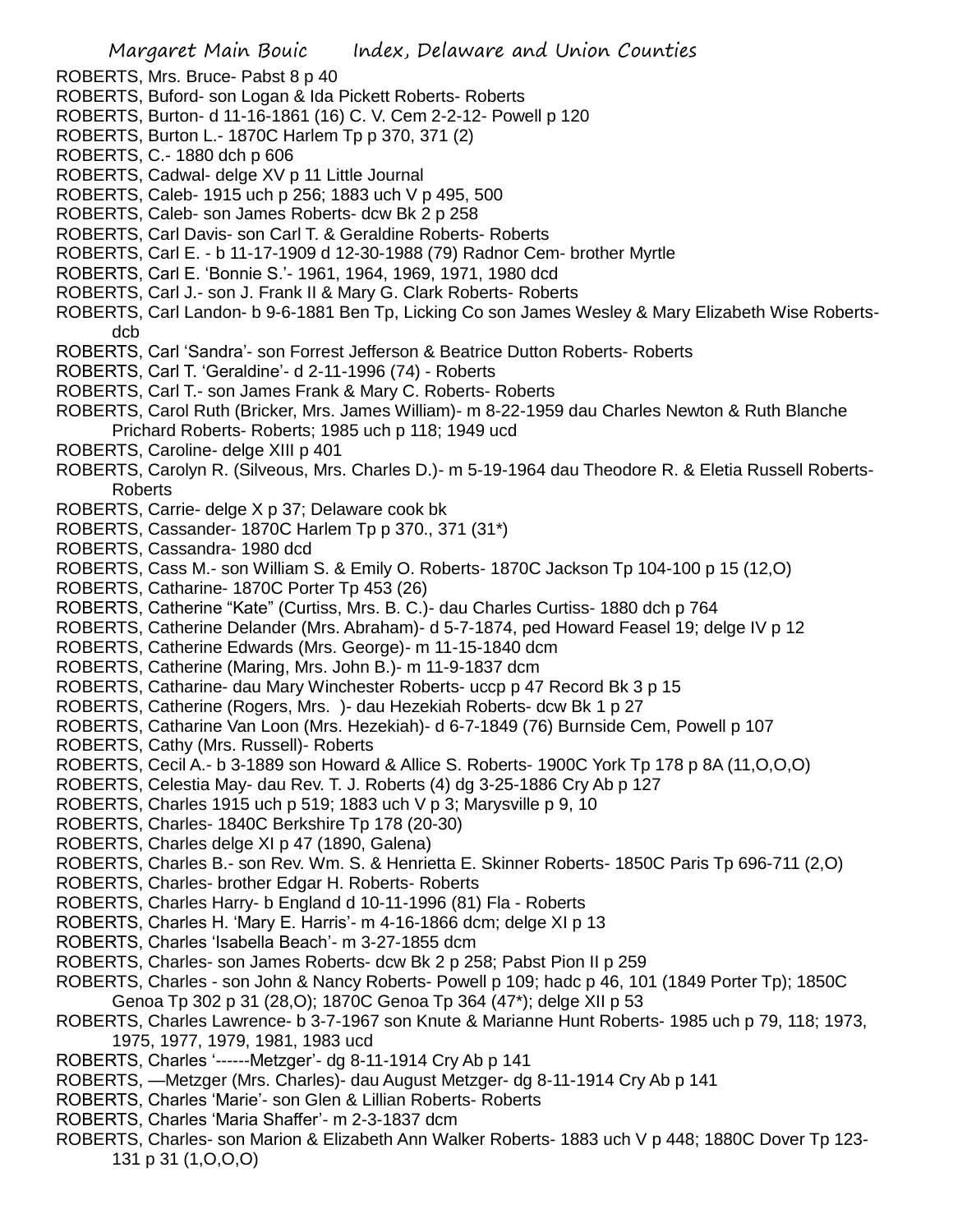ROBERTS, Charles M.- b 11-16-1876 Berkshire Tp son Wm. & Mary E. Kirby Roberts- dcb

ROBERTS, Charles Newton 'Ruth Blanche Prichard'- b 1-27-1900 m 6-20-1928 d 4-6-1990 (90) Price Cem,

djlm p 67- son Issac Newton & Margaret Brundige Roberts- Roberts; 1985 uch p 118; 1900C Jackson

Tp 168-170 p 8A (4/12,O,O,O); 1949. 1962, 1967, 1971, 1973, 1975, 1977, 1979, 1981, 1983 ucd ROBERTS, Charles 'Virginia Douglas'- Roberts

- ROBERTS, Charles W. b 5-1877son Green & Julia Roberts- mulatto; 1880C Milford 62 p 35 (3,O,NC,O); 1900C Milford 53-57 p 3A (23,O,NC,O)
- ROBERTS, Charlsie R. (McClimans, Mrs. George L.)- m 1948- Roberts
- ROBERTS, Charlotte (Mrs. J. C.)- 1961, 1964 dcd
- ROBERTS, Charlotte (McNichols, Mrs. )(Conklin, Mrs. Charles)- dau Hubert & Helen V. Hesson Roberts-Roberts; 1961, 1964(10) dcd
- ROBERTS, Shasta- b 1976 ch Harlen K. & Linda R. Roberts- 1977 ucd
- ROBERTS, Cheryl L. Smyers (Mrs. Kevin J.)- m 9-3-1983 dau Rev. Richard L. Smyers- Roberts
- ROBERTS, Cheryl- dau Velma I. Roberts- 1964 dcd (11)
- ROBERTS, Chester- son Velma I. Roberts- 1964 dcd (10)
- ROBERTS, Chloe A. (Parthemore, Mrs. William)- m 8-27-1863 ucm (Hearl)
- ROBERTS, Christopher- b 1972 son Andrew A. & Sandra L. Roberts- 1980 dcd
- ROBERTS, Christopher Weston 'Julie Lynn Bowen'- m 12-28-1979 son Ednah Roberts- Roberts
- ROBERTS, Christen- dau Robert H. Roberts- Roberts
- ROBERTS, Christine (Trent, Mrs. )- dau James & Bertha Mae Artrup Roberts- Roberts
- ROBERTS, Clara Montgomery (Mrs. Irie Welch)- b 1884 d 1910 New Millcreek Cem, Liberty Tp, lptw p 16
- ROBERTS, Clara (Mrs. William)- 1967 ucd
- ROBERTS, Clarence- b 2-14-1899 Troy T son B. D. & Jennie Bensley Roberts- dcb
- ROBERTS, Clarence J. 'Dora Townsend'- Roberts
- ROBERTS, Clarentine (Mason, Mrs. Alphonso P.)- m 6-1-1847 dcm dau Morehouse & ASUsan Newman Roberts- delge VI p 60, VIII p 17
- ROBERTS, Claude- son James & Bertha Mae Artrup Roberts- Roberts
- ROBERTS, Claude Stephen- son Clyde & Magdalene Conley Roberts- Roberts
- ROBERTS, Claudia J. (Mrs. Albert C.)- b 1937 d 1985 Price Cem, djlm p 68
- ROBERTS, Clifford- 1964 dcd
- ROBERTS, Clinton- son Thomas & Mary Roberts- 1850C Genoa Tp 479 p 47 (2,O)
- ROBERTS, Clyde 'Magdalene Conley'- b 1-2-1922 m 1942 d 5-18-1968 Maple Grove Cem- son James & Bertha Mae Artrup Roberts- Roberts
- ROBERTS, Clyde Maxwell- son Clyde & Magdalene Conley Roberts- Roberts
- ROBERTS, Clyde William- b 6-26-1874 Berkshire Tp son George J. & Hester C. Adams Roberts- dcb
- ROBERTS, Conley H. 'Maria H.'- 1977, 1979, 1981 ucd
- ROBERTS, Conley- b 1964 son Conley H. & Maria H. Roberts- 1979, 1981 ucd
- ROBERTS, Connie Sue (Overly, Mrs. Robinson )- dau Russell L. & Judy Detwiler Roberts- Roberts; obit, mlib (brown);1949, 1959, 1972 ucd
- ROBERTS, Cora E. (Sickles, Mrs. Clarence E.)- m 3-17-1898 ucm (Hearl); unec IV p 66, consent of H. W. & Alice S. Roberts
- ROBERTS, Cory Wade- b 9-27-1996 son Steven & Kelly Roberts- Roberts
- ROBERTS, Cymantha J.- mt 3 p 8, mt 2-24-1875
- ROBERTS, Cynthia (Binns,Mrs. )- dau James,Sr. & Sarah E. Roberts- Roberts
- ROBERTS, Cynthia H. (Durfey, Mrs. Andrew)- m 3-13/14-1867, delge X p 75, XII p 30
- ROBERTS, Cynthia M. dau Julia Roberts- 1850C Berkshire Tp 83 9 (5,O)
- ROBERTS, D. A.- pallbearer for Mrs. D. T. Edwards- dg 11-26-1907 Cry Ab p 83
- ROBERTS, Mrs. D. A.- attended funeral for Mrs. D. T. Edwards- dg 11-26-1907 Cry Ab p 83
- ROBERTS, Dale- son Ira & Odessa Nelson Roberts- Roberts
- ROBERTS, Ora Dale 'Naomi Ruth Thomas'- m 6-21-1939- d 1992Roberts
- ROBERTS, Daniel- 1883 uch V p 335
- ROBERTS, Daniel- delge V p 54, 55; Concord Tp 1826; dcga p 4, XV p 29 (1814)
- ROBERTS, Daniel- b 1953 son Edgar H. & Mary E. Roberts- 1961, 1964, 1969, 1971 dcd
- ROBERTS, Daniel- son Morehouse & Susan Newman Roberts- delge VIII p 17
- ROBERTS, Daniel 'Rebeccah'- d 7-23-1839 (66-4-14) Old Millcreek Cem p 2, Powell p 78, 90; 1908 dch p 403; unec XVI p 5 (1827); 1830C Millcreek Tp 350 p 289 (50-60)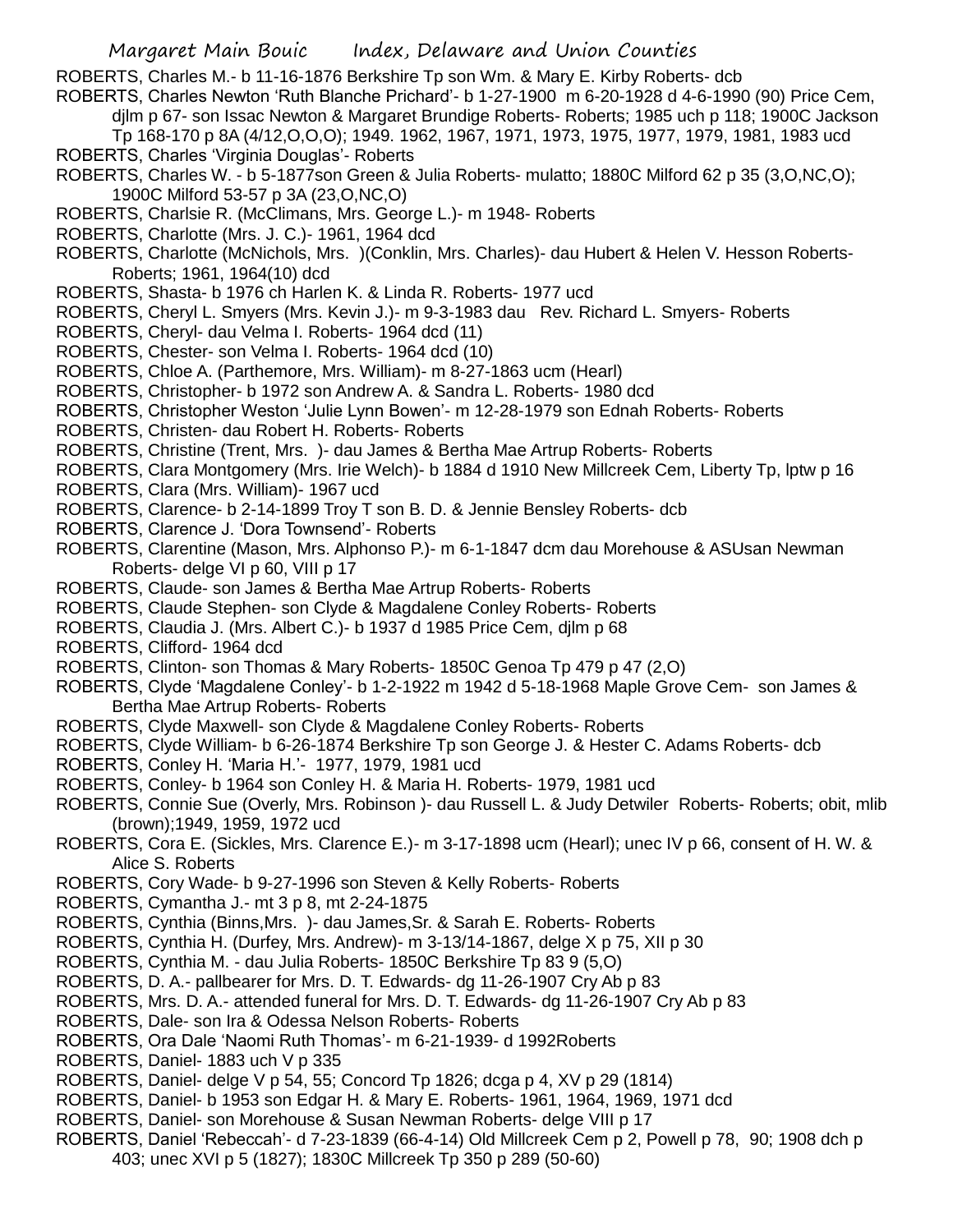- ROBERTS, Daniel 'Rose Amadilla'- m 5-24-1842 dcm
- ROBERTS, Daniel W.- 1850C Trenton Tp 909 p 73 (16,Pa)
- ROBERTS, Daria (Mrs. David)(Doolittle, Mrs. Jim)- Roberts
- ROBERTS, Darla "Dee" Lynn (Mrs. Bob) b 2-15-1946 d 1-15-1997 (50) Our Lady of Lourdes Cem- dau Paul & Dorothy Mae Barnhart Lynn- Roberts
- ROBERTS, Darlene (Mrs. Richard)- 1949 ucd
- ROBERTS, Darren- son C. Wayne & Sandy Roberts- Roberts
- ROBERTS, David- Pabst 7 p 2; delge VII 27; 1820C Orange Tp; 1835 men p 47 #88 p 85 Orange Tp; 1850C Orange Tp 1813 p 115 (23,Me)
- ROBERTS, David- 1870C Radnor Tp p 464 (12)
- ROBERTS, David- 1870C Radnor Tp p 464 (3m)
- ROBERTS, David- 1820C Concord Tp; delge XV p 15, survey
- ROBERTS, David- adm Jacob Norton- dcga p 16 Franklin Chronicle 10-10-1821
- ROBERTS, David- delge VI p 68, X 48 (1863 soldier)
- ROBERTS, David- 1979 ucd, Washington Tp
- ROBERTS, David, Jr.- 1820C Concord Tp; Pabst 7 p 2,3; delge VII p 7 (1826); 1835 men p 47 #89 p 85 Orange Tp
- ROBERTS, David- b 1952 son Guy & Ruth E. Roberts- Roberts; 1961, 1969, 1971 dcd
- ROBERTS, David H.- d 10-4-1895 (25-5-21) Troy Tp son J. E. Roberts- dcdeaths
- ROBERTS, Dr. David L. 'Adele M. Childress''Karen'- son Guy & Elizabeth "Betty" Warren Roberts- Roberts
- ROBERTS, David 'Lavinia Pool'- m 4-2-1819 delge IX p 12
- ROBERTS, David 'Daria''Linda'- Roberts
- ROBERTS, David 'Margaret Conklin'- m 1-20-1842 dcm
- ROBERTS, David R.- d Sat (55) committed suicide- dg 12-23-1902 Cry Ab p 162
- ROBERTS, David W.- d 12-10-1889 (19-9-10) Knox Co- son W. J. Roberts- dcdeaths
- ROBERTS, Debbie (Knezovich, Mrs. )- dau C. Wayne & Sandy Roberts- Roberts
- ROBERTS, Debbie (McGlone, Mrs. Clayton)- b 1956 dau Alvis L. & Phyllis J. Picklesimer Roberts- Roberts; 1971 ucd
- ROBERTS, Deborah Anne- b 1956 dau Roy Lee & Delories Ann Rosette Roberts- Roberts; 1985 uch p 119 engaged to Jay Scott
- ROBERTS, Deborah (Dean, Mrs. )- dau Rev. Philip W. & Georgia Lyon Roberts- Roberts
- ROBERTS, Delbert- son Dorsey & Dovie M. Williams Roberts- Roberts
- ROBERTS, Delilah (Hopkins, Mrs. Abram)- dau Jeremiah Roberts- dcw Bk 2 p 150; dcga p 3 Del Pat & Fr Ch 1-21-1822; m Sunbury
- ROBERTS, Dell- d Colorado dau Mrs. Thompson Roberts- dg 1-30-1890 Cry Ab p 3; dg 6-27-1890 Cry Ab p 22
- ROBERTS, Denise (Crisp, Mrs. Troy)- b 1962 dau Alvis L. & Phyllis J. Picklesimer Roberts- Roberts; 1971, 1973, 1977, 1979 ucd
- ROBERTS, Dennis- son James Roberts- dcw Bk 2 p 258
- ROBERTS, Dennis- son Lawrence V. Roberts- Roberts
- ROBERTS, Dennis"Denny" Lee- son Russell l. & Judy Detwiler Roberts- Roberts; 1949, 1959 (12) ucd; obit Michael mlib (brown)
- ROBERTS, Dennis 'Tonya'- 1975 ucd
- ROBERTS, Denver- son Melinda Roberts- Roberts
- ROBERTS, DeWitt C.- son Thomson & Mary Powers Roberts- 1880 dch p 825; 1870C Porter Tp p 448 (22)
- ROBERTS, Diane (Drum, Mrs. Danny)- m 7-11-1993 dau Alvis L. & Phyllis J. Picklesimer Roberts- Roberts; 1975, 1977 ucd
- ROBERTS, Diane- lived with 'Woodrow W. & Mary Derosett- 1969 dcd
- ROBERTS, Dick- city manager, Delaware Roberts
- ROBERTS, Dicky- Pabst 8 p 35
- ROBERTS, Dolores Anne Rosette (Mrs. Roy Lee)- b 1931 dau Charles L. & Dorothy E. Long Rosette- 1985 uch p 119
- ROBERTS, Donald T.- son Hubert & Helen Hesson Roberts- Roberts; 1961, 1964, 1980 dcd
- ROBERTS, Donley "Cork"- son Dorsey & Dovie M. Williams Roberts- Roberts
- ROBERTS, Donna Kay (Matteson, Mrs. Timothy)- b 2-25-1958 m 2-24-1979 d (32) Price Cem- dau Harlan K. & Janet R. Everett Roberts- Roberts; 1973, 1975, 1977 ucd
- ROBERTS, Dora Dell d 6-4-1996 (81) Prospect Cem- Roberts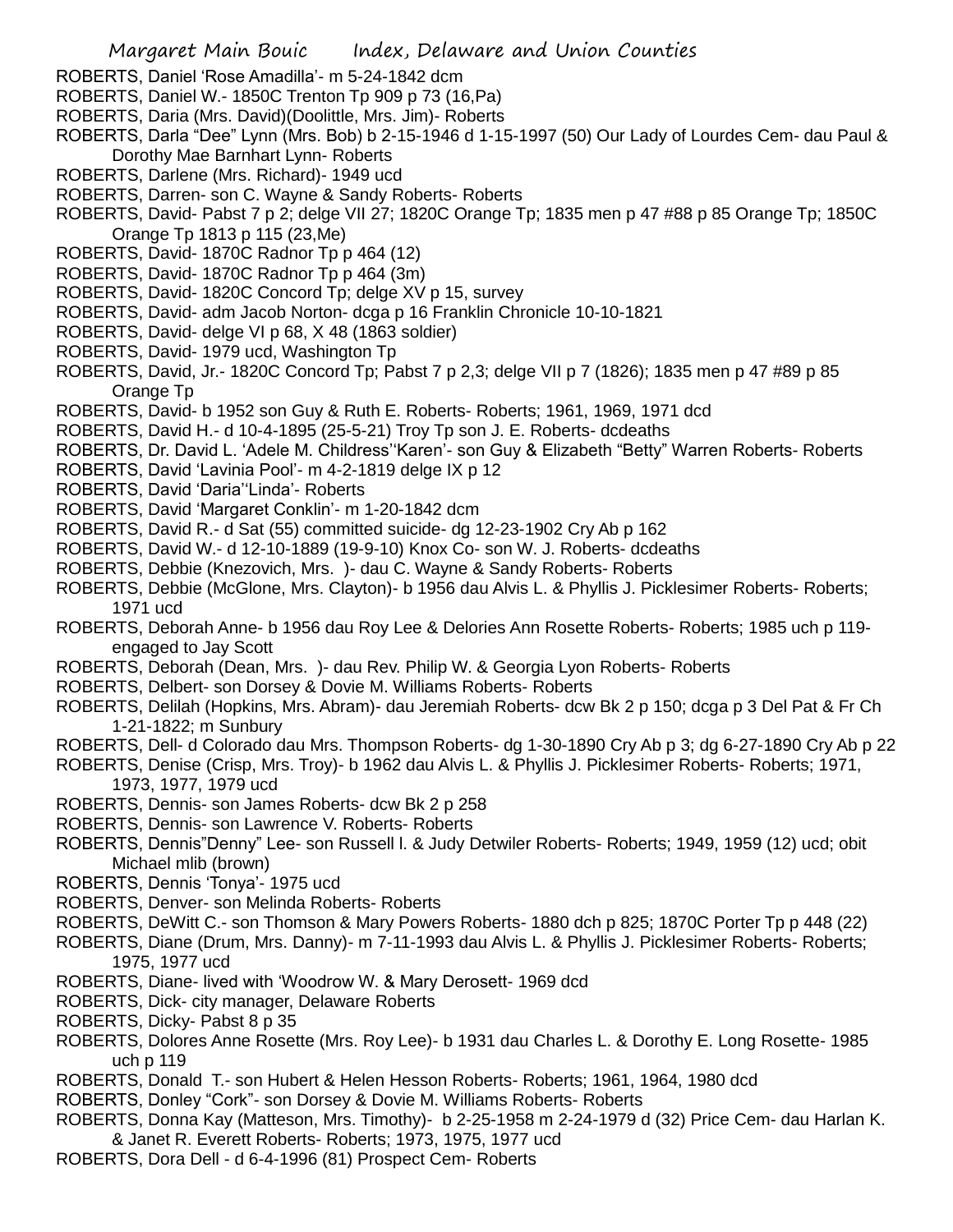ROBERTS, Dora Townsend (Mrs. Clarence J.)- Roberts

- ROBERTS, Dorothy (Cross, Mrs. )- dau William & Susan Reed Roberts- Roberts
- ROBERTS, Dorothy Hutchisson (Mrs. )- dau Joseph Calhoun & Blanche Hutchisson- Hutchisson p 6
- ROBERTS, Dorothy Longbrake (Jenkins, Mrs. Dr. Edward)(Mrs. Sherman Low)- b 5-4-1916 m(2) 12-9-1969 d
	- 3-9-2000 (83) dau Mark & Buretta Shields Longbrake- ped Dorothy Longbrake Roberts 1; 1971 dcd
- ROBERTS, Dorothy (Poling, Mrs. Owen)- m 6-4-1948 dau Kenneth L. & Bernice M. Laughrey Roberts-Roberts
- ROBERTS, Dorothy (Mrs. Russell E.)- Roberts
- ROBERTS, Dorsey 'Dovie M. Williams'- b 10-1-1908 Ky m 12-24-1931 d 8-112-1993 (84) Price Cem- son Jim & Elizabeth Gibson Roberts- Roberts; 1967, 1973, 1975, 1977, 1979, 1981 ucd
- ROBERTS, Dorsey "Chet"- son Dorsey & Dovie M. Williams Roberts- Roberts
- ROBERTS, Douglas Earl- son Adrian Roberts- Roberts- engaged to Teri Kaye Powell
- ROBERTS, Doug 'Katrina'- son John A. & Margaret Roberts- Roberts
- ROBERTS, Dovie M. Williams (Mrs. Dorsey)- b 1912 m 12-24-1931 d 10-24-1980 Price Cem, djlm p 68- Roberts; 1967, 1973, 1975, 1977, 1979 ucd
- ROBERTS, Dustin Earl 'Angela Lynn Covrett''- m 9-5-1998- son David & Daria Roberts- Roberts
- ROBERTS, Dwight- 1870C Genoa Tp p 364 (11)
- ROBERTS, Earnest- son Lewis & Elizabeth Roberts- 1850C Porter Tp 3065 p 166 (4,O)
- ROBERTS, E. B.- 1915 uch p 447
- ROBERTS, Ebenezer- 1820C Sunbury Tp; 1880 dch p 693; delge II 12, VII p 63, VIII p 55
- ROBERTS, E. D.- 1880 dch p 411
- ROBERTS, Ed- delge X 65 (letter, 1893), XV 52 (1908)
- ROBERTS, Ed- nephew Mrs. Catherine Cox- dg 12-18-1900 Cry Ab p 48
- ROBERTS, Eddie- son Patricia Roberts- 1964 dcd (13)
- ROBERTS, Eddy Ann- ch Hezekiah & Nancy Roberts- 1850C Berkshire Tp 114 p 12 (14,O)
- ROBERTS, Eden Roy- d 10-19-1986 car accident, Maple Grove Cem- Roberts
- ROBERTS, Edgar H.- d 10-11-1977 (73) bur Swisher Cem, Summit Station- Roberts
- ROBERTS, Edgar H,. 'Mary Elizabeth Nugent'- m 2-7-1948 son Emery L. & Susanna K. Guy Roberts- Roberts; delge XIII p 39; 1961, 1964, 1969, 1971, 1980 dcd
- ROBERTS, Edith (Mrs. William R.)- 1969, 1971, 1980 dcd
- ROBERTS, Edna b 5-31-1883 d 5-28-1887 (4-2-0) Delaware dau Edward & Margaret J. Holley Roberts- dcb, dcdeaths
- ROBERTS, Edward- b 1964 son Andrew A. & Sandra L. Roberts- 1908 dcd
- ROBERTS, Edward B.- d 4-2-1853 (20-7-23) Curtis Cem, Genoa Tp, Powell p 108
- ROBERTS, B. Edward- son Rev. Birney & Helen Knapp Roberts- Roberts
- ROBERTS, Edward- pallbearer for Mrs. Elias Fontanell- dg 10-30-1914 Cry Ab p 154
- ROBERTS, Edward E. 'Pauline'- 1971, 1980 dcd
- ROBERTS, Edward H.- 1908 dch p 403
- ROBERTS, Edward- brother Homer Roberts- obit Homer, mlib
- ROBERTS, Edward J. 'Ann Jones'- Powell p 219; naturalization 1884,. Wales- delge X p 13
- ROBERTS, Edward Jay 'Ercell'- d 8-27-1962 (72) Radnor Cem- Roberts
- ROBERTS, Edward 'Jenny Wynn'- Roberts
- ROBERTS, Edward J.- 12-21-1889 Troy Tp son W. T. & Sally Jones Roberts- dcb
- ROBERTS, --- b 3-9-1885 Radnor dau Edward & Jane Winn Roberts- dcb
- ROBERTS, Edward- (20-7-28) Curtis Cem, Powell p 108- son John & Nancy Roberts- 1850C genoa Tp 302 p 31 (18,O)
- ROBERTS, Edward- son Morehouse & Susan Newman Roberts- delge VIII p 17, XV p 38
- ROBERTS, Edward- son Susan Roberts- 1850C Trenton Tp 841 p 70 (8,O)
- ROBERTS, Edward R.- b 8-11-1879 d 9-8-1879 (1m10d) Thompson Tp son Ed & Harona/Hanna Nolle
- Roberts- dcb, dcdeaths
- ROBERTS, Edward- son Richard & Jane Roberts- 1850C Radnor Tp 48 p 176 (1/12,O); 1870C Radnor Tp p 461 (19)
- ROBERTS, Edward- son Velma Roberts- 1964 dcd (12)
- ROBERTS, Edward W. 'Susan Irene Huffman'- Roberts; 1980 dcd
- ROBERTS, Edwards- Pabst 5 p 8,9
- ROBERTS, Edwin, female- dau Ann M. Roberts- 1850C Delaware Tp 1423 p 99 (3,O)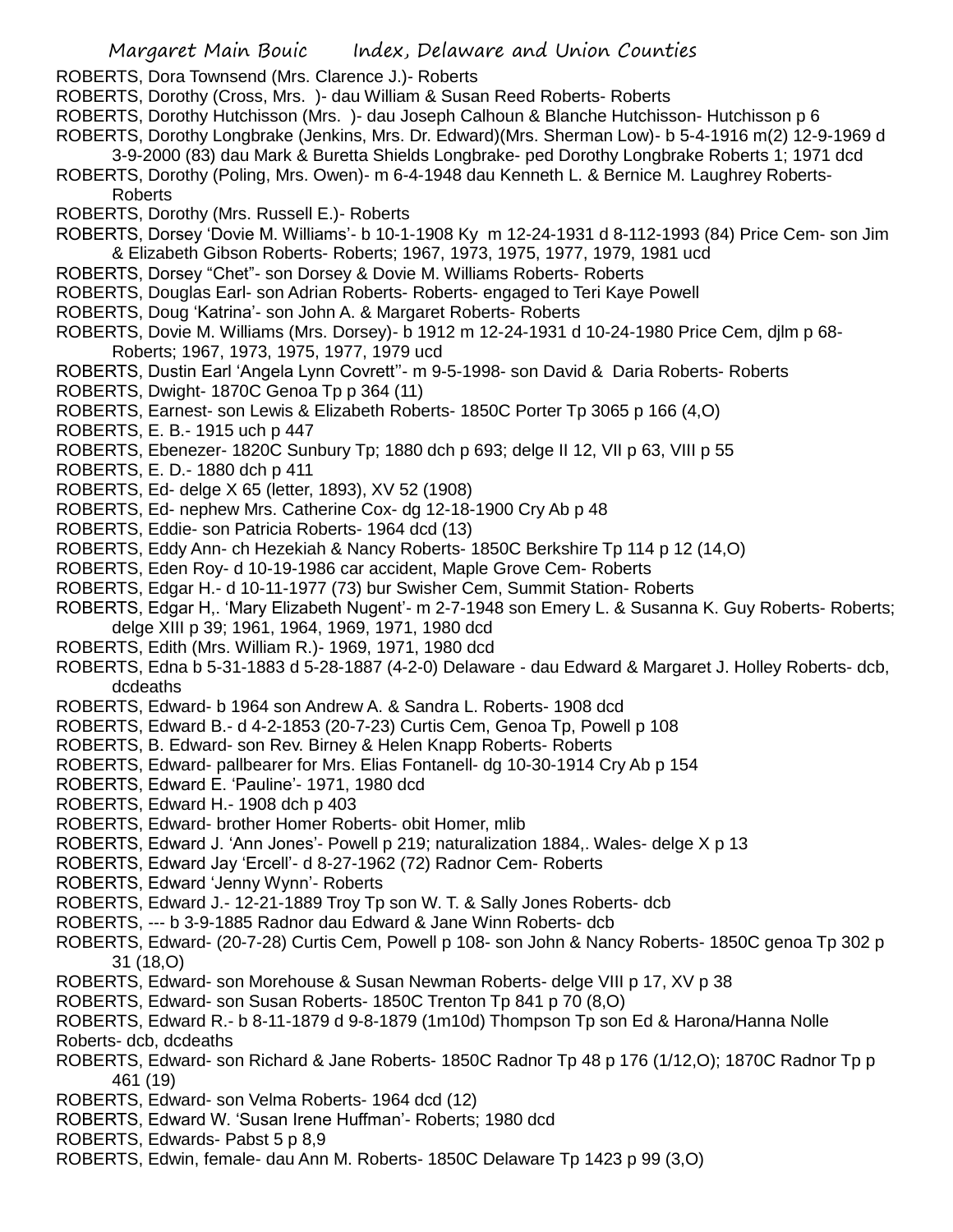- ROBERTS, Edwin R. 'Maria Thomas'- m 5-6-1849 Madison C, unec XI p 9
- ROBERTS, Edwin R. 'Mary Thomas'- m 10-14-1845 Madison Co, unec X p 18
- ROBERTS, E. H.- unvmec p 41
- ROBERTS, Eileen- 1975 ucd
- ROBERTS, Eileen- hadc p 95 (Brown Tp)
- ROBERTS, E. J.- delge XV p 38, Radnor 1890
- ROBERTS, E. J. (Mrs. J. H.)- Oakdale I p 4 (E-R3-21)
- ROBERTS, E. Jay 'Ercell Bell'- d 1962- Roberts
- ROBERTS, Elaree (Martin, Mrs. )- b 1952 dau Dorsey & Dovie M. Williams Roberts- Roberts; 1967 ucd
- ROBERTS, Eleanor- dau David Roberts- 1850C Orange Tp 1813 p 115 (8/12,O)
- ROBERTS, Eleanor (Hylton, Mrs. )- sister Edward Jay Roberts- Roberts
- ROBERTS, Eleanor (Kline, Mrs. )- dau Evan J. Roberts- Roberts; dg 3-15-1907, Cry Ab p 27
- ROBERTS, Eleanor (Marshall, Mrs. Amos)- m 12-25-1841 ucm (Hearl); unec V p 59
- ROBERTS, Eleanor- pallbearer for Sarah Harsh- dg 8-25-1911 Cry Ab p 61
- ROBERTS, Eleanor (Mrs. Owen E.)- d 12-13-1845 (30) Radnor Cem. Powell p 233
- ROBERTS, Electa- dau Thomson & Mary Powers Roberts- 1880 dch p 825
- ROBERTS, Eleta (Mrs. Theodore R.)- 1959, 1967, 1971, 1973, 1975, 1977, 1979, 1981, ucd
- ROBERTS, Eli 'Martha Ann Hagler'- b 1830 d before 1880; ped Beth Lowe Barker Freshwater 155 24; unec IX p 24
- ROBERTS, Elisha James 'Hannah Headley'- b 1-25-1859 m 9-18-1890 d 8-15-1910; dg 9-16-1910 Cry Ab p 158; delge X p 9, Watkins reunion; 1870C Radnor Tp p 465 (11)
- ROBERTS, Eliza- (47-5-15) Curtis Cem, Powell p 108- dau John & Nancy
- ROBERTS, Eliza Jackson (Mrs. William)- b 1866 dau John W. & Elizabeth Barney Jackson- Newhouse p 80, 13722
- ROBERTS, Eliza (Weaver, Mrs. Dennis)- m 1-17-1843 dcm dau John Roberts- dcw Bk 4 p 303(32)
- ROBERTS, Eliza (Weaver, Mrs. James R.)- m 8-24-1845 dcm dau John Roberts, dcw Bk 4 p 303(32)
- ROBERTS, Elizabeth- 1850C Delaware Tp 1418 p 99 (15,O)
- ROBERTS, Elizabeth- delge XV p 38 (1890 Radnor)
- ROBERTS, Elizabeth- 1870C Radnor Tp p 464 (14)
- ROBERTS, Elizabeth- d 3-18-1878 (43-3-1) Radnor Cem, Powell p 229
- ROBERTS, Elizabeth Ann Walker (Mrs. Marion)- b 1-21-1861 dau A. & Mary Adelphia Utley Walker- 1883 uch V p 448; 1880C Dover Tp 123-131 p 31 (18,O,O,O)
- ROBERTS, Elizabeth Dumphrey (Mrs. Jessie Eli)- b 1886 d 1975 dau George & Alice McGee Dumphrey- ped Beth Lowe Barker #155 7; unec X p 26
- ROBERTS, Elizabeth (Mrs. Evan)- 1850C Radnor Tp 178 (35,Wales)
- ROBERTS, Elizabeth- dau Evan & Elizabeth Roberts- 1850C Radnor Tp 20 p 175 (12,Wales)
- ROBERTS, Elizabeth Gibson (Mrs. Jim)- Roberts
- ROBERTS, Elizabeth (Gillet, Mrs. ) (Mrs. Lewis)- m 2-22-1845 dcm (3-7-1845 ) Wight p 17
- ROBERTS, Elizabeth Goff (Mrs. William H.) m 12-19-1844 Madison Co, unec X p 8
- ROBERTS, Elizabeth Warrren (Mrs. E. Guy)- m 7-1942- dau Lee & Mary Inez Warren- Roberts; 1961, 1964, 1980 dcd
- ROBERTS, Elizabeth Holdbrook (Mrs. Morton)- d 6-16-1970 (52) bur Mt. Vernon- Roberts
- ROBERTS, Elizabeth- dau Horace & Nancy Roberts- 1870C Liberty Tp 177 p 22 (5,O)
- ROBERTS, Elizabeth (Mrs. John)- 1850C Porter Tp 3126 p 168 (66,Pa)
- ROBERTS, Elizabeth (Mrs. John E.)- Roberts; Powers clipping
- ROBERTS, Elizabeth LaMar Hoke (Mrs. Robert Kenneth)- m 12-27-1970 dau Edward L. Hoke, Jr. Roberts
- ROBERTS, Elizabeth (Mrs. Lewis)- 1850C Porter Tp 3065 p 166 (33,O)
- ROBERTS, Elizabeth (Maine, Mrs. Daniel Harrison)- m 8-28-1842- Asp (1190)
- ROBERTS, Elizabeth (Mrs. Horton)- d 6-16-1970 (52)- Roberts
- ROBERTS, Elizabeth O. (Mrs. Roger K.)- 1980 dcd
- ROBERTS, Elizabeth Louise Williams (Mrs. Ted)- b 4-15-1918 d 6-25-1994 (76) bur Wva- dau William E.,Sr. & Bertha W. Stewart Williams- Roberts; 1964, 1971, 1980 dcd
- ROBERTS, Elizabeth (Radle, Mrs. )- dau Sarah Hodghins Roberts- uccp p 46 record book 2 p 14,15
- ROBERTS, Elizabeth- dau Richard & Jane Roberts- 1850C Radnor Tp 48 p 176 (16,Wales); 1870C Radnor Tp p 464 (36)
- ROBERTS, Elizabeth (Mrs. Ted A.)- Roberts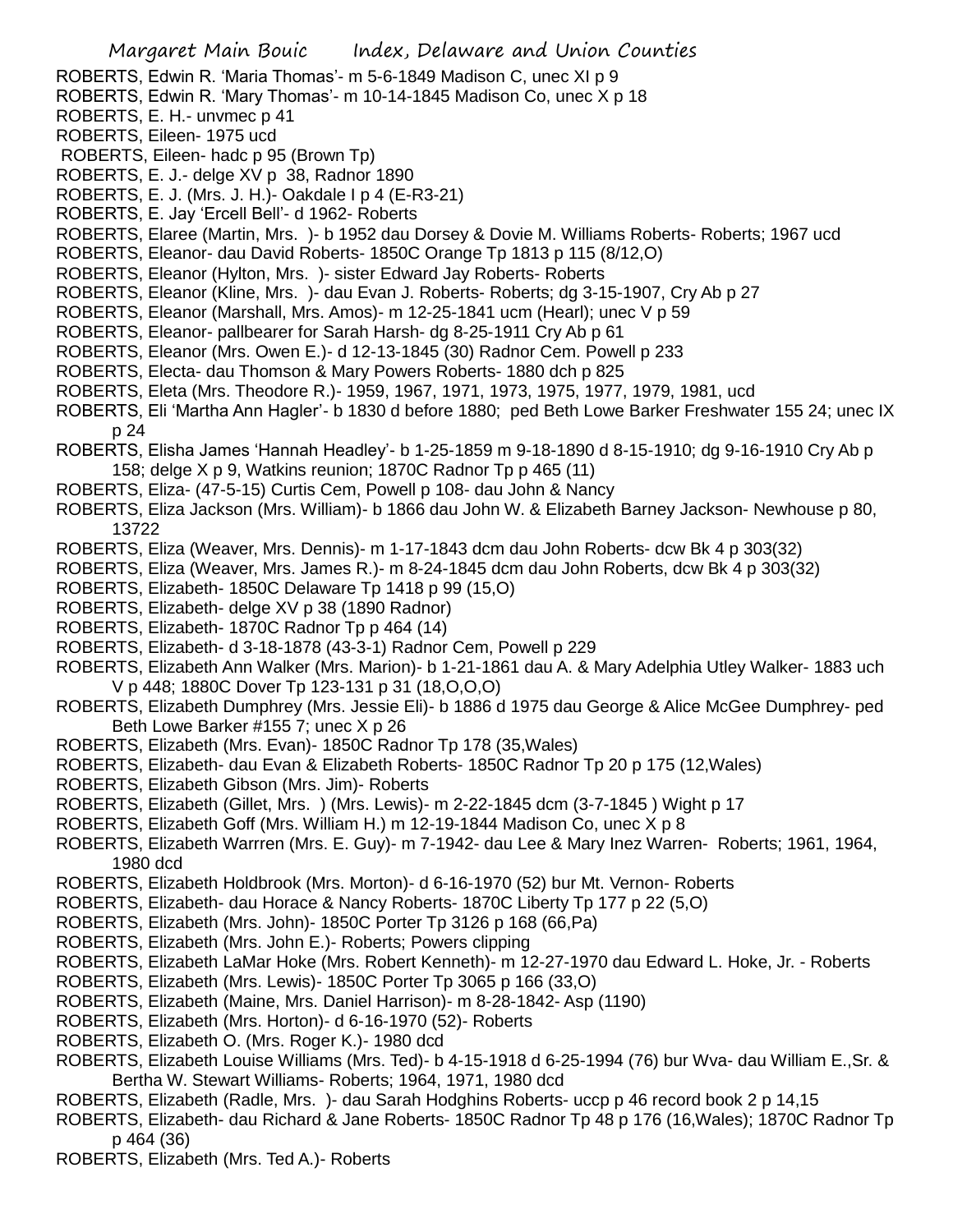- ROBERTS, Elizabeth (Williams, Mrs. John W.)- m 2-16-1851 dcm
- ROBERTS, Elizabeth Wingfield (Mrs. Zachariah)- m 8-9-1840 Madison Co unec IX p 31
- ROBERTS, Elizabeth Windows (Mrs. John)- delge X p 20
- ROBERTS, Ella- d 6-12-1925 (63) Oakdale 3736 (H36)
- ROBERTS, Ella (Baker, Mrs. )(Mrs. John A.) -m 6-20-1875 d 1-17-1914 dg 5-1-1914 Cry Ab p 116
- ROBERTS, Ella- dau George J. & Hester Adams Roberts- 1883 uch V p 693
- ROBERTS, Ella J. Wright (Mrs. James H.)- m 7-29-1885 ucm (Hearl)
- ROBERTS, Ella M.- b 1880 d 11-20-1933 Oakdale I p 22 (E-R9-3)
- ROBERTS, Ella S. (Mrs. James)- b 1-1863/2 d 6-12-1925 Oakdale II p 70 (H-R5-15); 1900C Dover Tp 174-176 p 3A (38,O,Va,O)m 14y, 3 ch; 1910C Dover Tp 43-45 p 2B (47,O,Va,O) m 24y, 5 ch, 3 living
- ROBERTS, Ellen- delge XII p 13
- ROBERTS, Ellen- 1870C Radnor Tp p 461 (4)
- ROBERTS, Ellen (Mrs. John)- d 1-1911 (57) dg 8-25-1911 Cry Ab p 61
- ROBERTS, Ellis- brother Edgar H. Roberts- Roberts; naturalization, Gr Britain,delge XC p 13
- ROBERTS, Elma A.- dau James & Ella S. Roberts- 1910C Dover Tp 43-45 p 2B (—)
- ROBERTS, Elmer- b 9-9-1883 Radnor son L. V.. & Mary Jones Roberts- dcb
- ROBERTS, Elnora (Mrs. Ray)- Roberts
- ROBERTS, Ema (Harding, Mrs. Amos M. W.)- m 2-26-1837 dcm
- ROBERTS, Emelia- 1870C Radnor Tp 465 (36)
- ROBERTS, Emery- son Levi & Lettice Roberts- dg 7-9-1909 Cry Ab p 44
- ROBERTS, Emery L. 'Susanna K. Guy'- m 1915 d 1955- Roberts
- ROBERTS, Emily O. (Mrs. William S.)- 1870C Jackson Tp 104-100 p 15 (34,NJ)
- ROBERTS, Emma- Pabst 8 p 20; 1869 wsc
- ROBERTS, Emma- 1870C Scioto Tp p 493 (30)
- ROBERTS, Emma (Hanley, Mrs. M. J.)- d Thursday, dg 9-17-1915 Cry Ab p 77
- ROBERTS, Emma Jean (Alexander, Mrs. )- dau Harry Lee & Mary Leota Fish Roberts- 1985 uch p 51
- ROBERTS, Emma L. Myers (Mrs. Joseph Vance)- b 1842 m 4-29-1863 dcm- d 4-23-1872 (29y11m) Oak
- Grove Cem, Powell p 439 dcdeaths
- ROBERTS, Emory J.- 1870C Radnor Tp p 465 (40\*)
- ROBERTS, Emory L.- son Levi & Lettice Lodwig Roberts- dg 7-11-1911 Cry Ab p 50; dg 7-28-1911 Cry Ab p 55
- ROBERTS, Erastus- (36-1820) dcga p 11 Franklin Chronicle- disappeared
- ROBERTS, Ercell Bell (Mrs. Edward Jay)- d 1-13-1980 (88) Radnor Cem- dau Mrs. E. P. Bell- dg 10-22-1918 Cry Ab p 83; Roberts
- ROBERTS, Esta- dau Goerge & Rose Roberts- Roberts
- ROBERTS, Estella- b 12-2-1871 Porter Tp dau J. M. & Caroline Norton Roberts- dcb
- ROBERTS, Esther (Martin, Mrs. John)- dau Gov. Thomas & Rebecca Hilton Roberts- Maugans Anc p 210, 211, 213
- ROBERTS, Ethel G. (Mrs. Roy O.)- 1961, 1964, 1969, 1971, 1980 dcd
- ROBERTS, Etta (Bell, Mrs. .)- sister Homer Roberts- obit Homer, mlib
- ROBERTS, Euretta (Thrall, Mrs. L. L.)- dau John & Phoebe Weeks Roberts- 1880 dch p 853
- ROBERTS, Eugene- b 2-6-1881 d 3-30-1887 (6-2-29) Delaware son C. & Colosea Roberts- dcb; dcdeaths
- ROBERTS, Eugene- b 1958 son Raymond & Mary Roberts- 1959 , 1962, 1967 ucd
- ROBERTS, Rev. Evan- rtc p 1
- ROBERTS, Evan- 1870C Radnor Tp 465 (8)
- ROBERTS, Evan 'Elizabeth'- 1850C Radnor Tp 20 p 175 (35,Wales)- hadc p 48
- ROBERTS, Evan- grandson Evan Evans- dcw Bk 3 p 22
- ROBERTS, Evan- son-in-law of Elizabeth Earl Martin- delge IX p 5, XI p 56; XV p 44 (1857)
- ROBERTS, Evan J. 'Amelia Gallant'- b 1-12-1828 m 5-18-1853 dcm; d 3-15-1907- Roberts; dumch p 311; dg
	- 3-15-1907 Cry Ab p 27; dcc Vera Griffiths Hedges 18
- ROBERTS, ----(Perry, Mrs. W. D.)- dau Evan J. Roberts- dg 3-15-197 Cry Ab p 27
- ROBERTS, Evan J.- delge X p 13, naturalization 1856; 1850C Radnor Tp 101 p 178 (20,Wales); delge VII p 39
- ROBERTS, Evan- son John E. Roberts- dg 5-11-1909 Cry Ab p 31
- ROBERTS, Evan S.- son Evan J. Roberts- Roberts; dg 3-15-1907 Cry Ab p 27
- ROBERTS, Evan W.- 1870C Brown T p 246 (1)
- ROBERTS, Evangeline Sager (Mrs. Sherman L.)- d 10-26-1980 (82) N. Lewisburg Cem- dau Grant & Lucy Sager- Roberts; obit Sherman L, obit Evangeline, mlib (brown)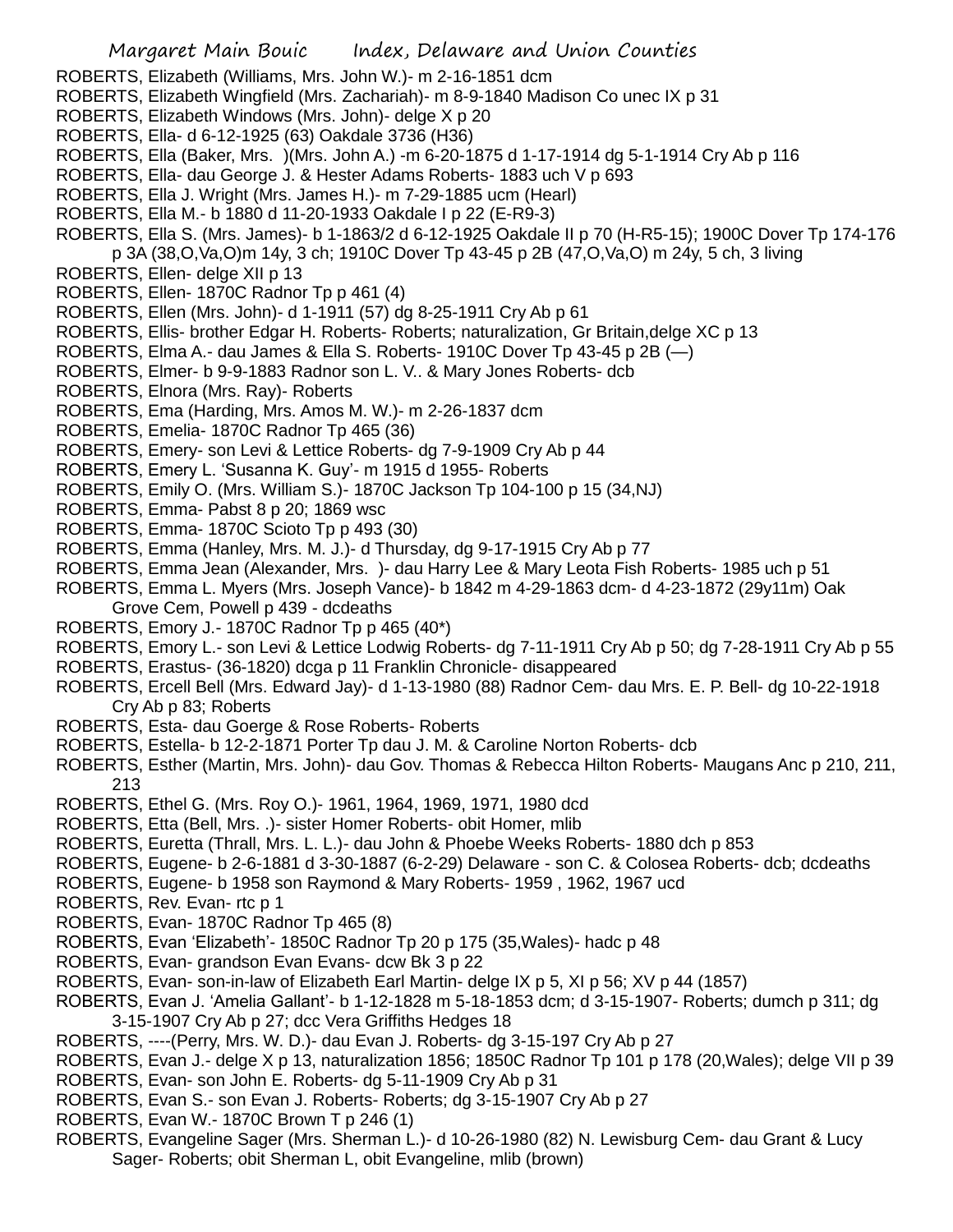- ROBERTS, Evelyn (Moore, Mrs. )- dau Melinda Roberts- Roberts
- ROBERTS, Everett- 1980 dcd
- ROBERTS, Evon- 1870C Radnor T 464 (10)
- ROBERTS, Experience- b 1793 d 1812 Galena Cem, Marysville 28
- ROBERTS, Experience J. Cosner (Mrs. James L.)- m 5-15-1853 dcm
- ROBERTS, Experience (Smith, Mrs. )- dau Jeremiah Roberts- dcw Bk 2 p 150
- ROBERTS, Fay (Brown, Mrs. Hillis F.)- Roberts
- ROBERTS, Ferne Louise (Shirk, Mrs. )- dau Harry Lee & Mary Leota Fish Roberts- 1985 uch p 51
- ROBERTS, Florence (Crumm, Mrs. )- dau Harry Lee & Mary Leota Fish Roberts- 1985 uch p 51
- ROBERTS, Florence (Jones, Mrs. )- dau Charles & Virginia Douglas Roberts- Roberts
- ROBERTS, Florence Olice (Mrs. Wilbur)- d 3-10-1988 (84)-Roberts
- ROBERTS, Florice (Mitchell, Mrs. )- dau James & Bertha Mae Artrup Roberts- Roberts
- ROBERTS, Forrest Jefferson 'Beatrice Dutton'- b 4-30-1921 d 6-26-1988 (67) Somerford Tp Cem- son Ira & Odessa Nelson Roberts- Roberts
- ROBERTS, Frances- b 5-5-1887 colored, Delaware Town dau Edward & Maggie Holly Roberts- dcb
- ROBERTS, --- b 5-20-1891 colored Delaware Town dau Edward D. & Margett A. Holly Roberts- dcb
- ROBERTS, Frank- 1980 dcd, Berlin Tp
- ROBERTS, Frank- delge XI p 5, Alston reunion
- ROBERTS, Frank J.- son Edgar M. Roberts- Roberts
- ROBERTS, J. Frank III 'Mildred I. Walker'- son James Frank II & Mary G. Clark Roberts- Roberts; 1983 ucd
- ROBERTS, J. Frank II 'Mary G. Clark'- d 1966 Roberts
- ROBERTS, Frank L. 'Lillian'- d 12-10-1967 (69) bur Oak Grove- Roberts
- ROBERTS, Frank White 'Mabel Eppley'- b 5-3-1885 m 10-15-1914- Weiser p 463
- ROBERTS, Freda (Geesling, Mrs. )- dau Ira & Odessa Nelson Roberts- Roberts
- ROBERTS, Frederick F. (could be female)- 1850C Orange Tp 1813 p 115 (24,O)
- ROBERTS, G.- 1860C Claibourne Tp 769-752 p 101 (29,Eng)
- ROBERTS, Gail- son Ira & Odessa Nelson Roberts- Roberts
- ROBERTS, Gail F.- 1961, 1964 dcd
- ROBERTS, Gary- son Kenneth L. & Bernice M. Laughrey Roberts- Roberts
- ROBERTS, Gary L.- 1967, 1971, 1973, 1975, 1977, 1979, 1981, 1983 ucd
- ROBERTS, Geneva (Fuller, Mrs. )- dau J. Frank II & Mary G. Clark Roberts- Roberts
- ROBERTS, Georgann (Maugans, Mrs. Levi W.)- m 3-25-1869 Maugans Anc p 64
- ROBERTS, George- dcw Bk 4 p 45(6) witness
- ROBERTS, George- delge XIII p 33; unec IV p 70 (1853)
- ROBERTS, George- d 9-22-1863; 1883 uch IV p 457, 460, 473, V p 594
- ROBERTS, George- d 3-15-1864- 1883 uch IV p 507; uca p 106
- ROBERTS, —(Mrs. George)- dau Mrs. Catherine Knowles, Marion- dg 3-12-1909 Cry Ab p 16
- ROBERTS, George 'Almina Billings'- m 11-13-1853 dcm
- ROBERTS, George 'Almira'- b 5-13-1813 d 4-23-1890/1880 Fancher Cem, Powell p 126
- ROBERTS, George 'Catherine Edwards'- m 11-15-1840 dcm
- ROBERTS, George C.- son John Roberts- Roberts
- ROBERTS, ----(McClimans, Mrs. George)- dau John Roberts- Roberts
- ROBERTS, George- d 4-23-1890 (71-9-10) Harlem Tp son Ebanezar & Sarah Edwards Roberts- dcdeaths
- ROBERTS, George E.- b 11-29-1877 Radnor son J. D. & U. G. Roads Roberts- dcb
- ROBERTS, George Henry- b 11-9-1886 Genoa Tp son Charles & Mariah Young Roberts- dcb
- ROBERTS, George J.- d Saturday (76) dg 1-22-1907 Cry Ab p 8; 1890 Galena
- ROBERTS, George J. 'Hester Adams'- son William & Sarah Jackson Roberts- 1880 dch p 693; Pabst Pion II p 154
- ROBERTS, George- brother John A. Roberts- dg 5-1-1914 Cry Ab p 116
- ROBERTS, George- son John & Nancy Roberts- Powell p 108- 1880 dch p 682; Pabst 5 p 6, 7, 17; 1850C Genoa Tp 302 p 31 (22,O)
- ROBERTS, George- son Mary Winchester Roberts- uccp p 47, record Bk 3 p 15
- ROBERTS, George- son Morehouse & Susan Newman Roberts- delge VIII p 17
- ROBERTS, George 'Rose'- Roberts
- ROBERTS, George- son William & Ann Eliza Roberts- 1850C Porter Tp 3130 p 168 (11,O); 1860C Dover Tp 239 (20,O)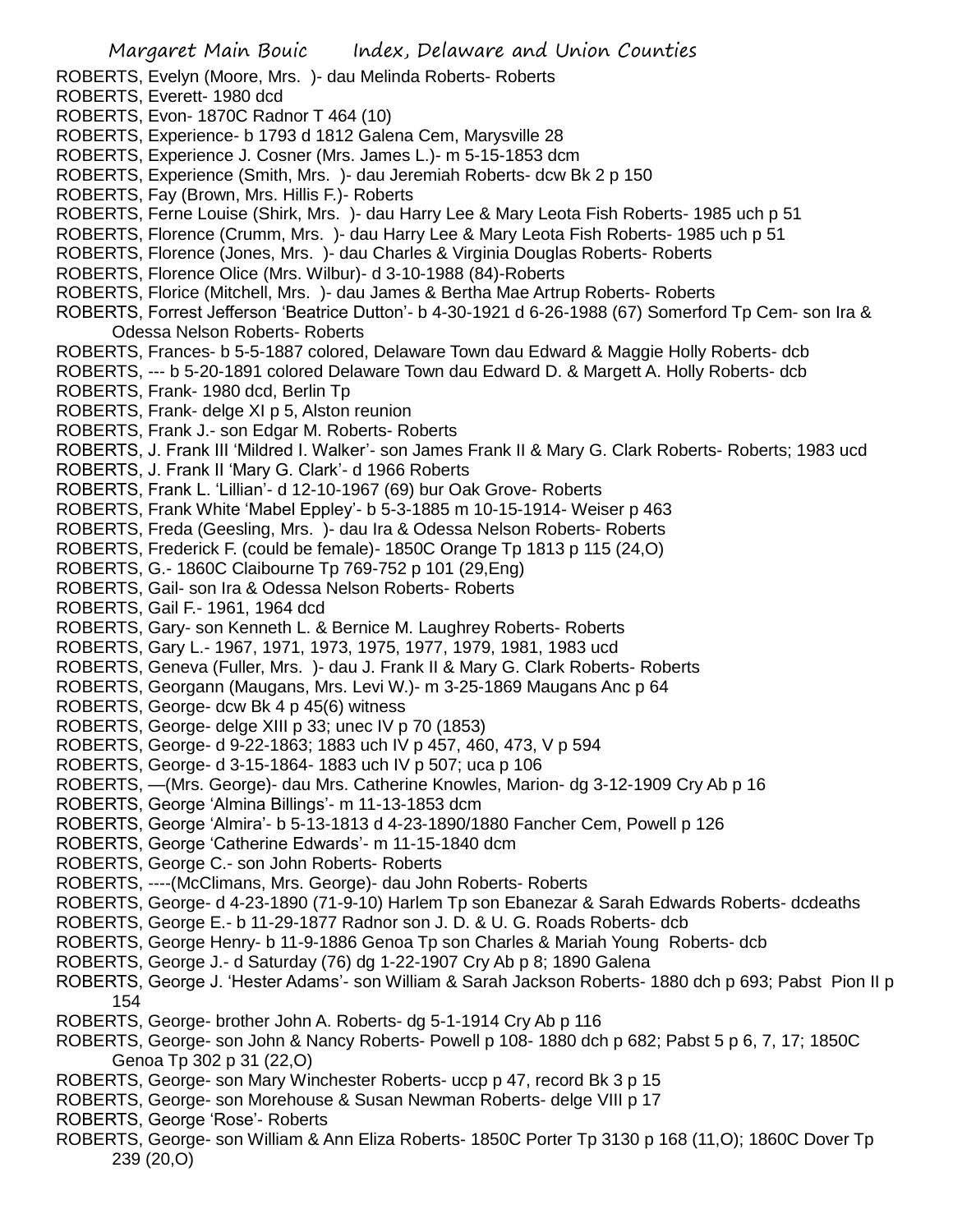- ROBERTS, George- son William & Susan Reed Roberts- Roberts
- ROBERTS, George W.- 1870C Trenton Tp p 510 (53\*)
- ROBERTS, Georgia- unec VIII p 39 (Worthington)
- ROBERTS, Georgia Lyon (Mrs. Rev. Philip W.)- b Wis d 7-17-1991 (83) bur Conn. Roberts
- ROBERTS, Gerald- son Ora Dale & Naomi Ruth Thomas Roberts- Roberts
- ROBERTS, Geraldine Alice- dau Virgil & Helena Roberts- Roberts
- ROBERTS, Geraldine (Mrs. Carl T.)- Roberts
- ROBERTS, Geraldine (Smith, Mrs. )- sister Lawrence V. Roberts- Roberts
- ROBERTS, Gertrude (Trimble, Mrs. )- sister Lawrence V. Roberts- Roberts
- ROBERTS, Gertrude- 1870C Radnor Tp p 465 (8m)
- ROBERTS, Gilbert F.- b 12-8-1880 Radnor son L. B. & Mary Jones Roberts- dcb
- ROBERTS, Giles H.- son Morehouse & Susan Newman Roberts- delge VIII 17; 1908 dch p 403; 1850C Trenton Tp 841 p 70 (5,O)
- ROBERTS, Giles 'Ruth Ann Thrasher'- m 12-14-1844 ucm 1005; unec VI p 16, XI p 12
- ROBERTS, G. L.- 1980 dcd
- ROBERTS, Glen 'Lillian' b 1-4-1893 Roberts
- ROBERTS, Golda W. (Mrs. Dr. William F.)- d 1-21-1982 (97) Oak Grove Cem- Roberts
- ROBERTS, Goldie- adopted dau Elisha James & Hannah Headley Roberts- dg 8-19-1910, dg 9-16-1910 Cry Ab p 148, 158
- ROBERTS, G. 'R. A.'- lptw p 64
- ROBERTS, Grace- b 10-7-1878 (4-4-7) Delaware dau Edward & Margret Roberts- dcdeaths
- ROBERTS, Grace Ford (Mrs. William C.)- d 4-8-1970 (88) Trenton Cem- Roberts; 1964, 1969 dcd
- ROBERTS, Grace- b 1-1889 dau James & Ella S. Roberts- 1900C Dover Tp 174-176 p 8A (11,O,O,O)
- ROBERTS, Grace (Reed, Mrs. )- d 1927- Hutchissonp 37
- ROBERTS, Green 'Julia'- mulatto- 1880C Milford 62 p 35 (53,NC,NC,NC)
- ROBERTS, Greg b 1965 son Roy Lee & Dolores Anne Rosette Roberts- 1985 uch p 119
- ROBERTS, Griffith 'Almeda Carter'- dcw Bk 4 p 345 (36)
- ROBERTS, ----(Mrs. Griffith)- dau James G. Jr. & Martha Jones Osborn- dg 5-13-1908 Cry Ab p 133
- ROBDERTS, —(Mrs. Griffith)- dau Edward D. & Mary Davis Jones- dg 9-6-1910 Cry Ab p 154
- ROBERTS, Griffith Jones 'Alice Jones'- b 2-2-1871 d 11-28-1962 Radnor Cem- 1908 dch p 723; rtc p 1,2,7; rcc p 3; Roberts; rcc p 3; 1961 dcd
- ROBERTS, G. T.- uca p 106
- ROBERTS, Guy- son Ora Dale & Naomi Ruth Thomas Roberts- Roberts
- ROBERTS, E. Guy 'Elizabeth 'Betty' Warren'- m 1942 Roberts; 1961, 1964, 1980 dcd
- ROBERTS, Guy 'Mary Ann Phillips'- m 7-2-1965- Roberts
- ROBERTS, Guy 'Ruth E.'- son Emery L. & Susanna K. Guy Roberts- Roberts; 1969, 1971 dcd
- ROBERTS, Gwen B. Jones (Mrs. Isaac M.)- dau John A. & Lettie Ludwig Jones- 1880 dch p 758; 1850C Radnor Tp 37 p 176 (35,Wales)
- ROBERTS, Gwen (Jones, Mrs. )- sister Griffith Jones Roberts-Roberts
- ROBERTS, Gwen (Jones, Mrs. John)- m 12-3-1850 dcm (12-20-1850) Wight p 62
- ROBERTS, H.- unec XVI p 39, Essex church
- ROBERTS, H.- 1883 uch V p 496; CCC (1875 Delaware Tp)
- ROBERTS, Hanah- b 12-5-1872 Radnor dau John E. & Elizabeth Roberts- dcb
- ROBERTS, Hanna- d 8-23-1879 (29y20d) Thompson Tp dau George & Eliza Noble- dcdeaths
- ROBERTS, Hannah (Mrs. Beers)- d 11-19-1852/8 (46-11-23) C. V. Cem 1-1-1; Powell p 120;1850C Harlem Tp 591 p 54 (38,O)
- ROBERTS, Hannah Brentnell (Mrs. Thomas)- m 1-3-1841 dcm (1-8-1840) Wight p 1
- ROBERTS, Hannah Headley (Mrs. Elisha James)- m 9-18-1890 dg 9-16-1910 Cry Ab p 158
- ROBERTS, Hannah (Rowlands, Mrs. )- dau John E. & Elizabeth Roberts- Roberts
- ROBERTS, Harlan"Hodge"K. 'Linda R.'- son Dorsey & Dovie M. Williams Roberts- Roberts; 1977 ucd
- ROBERTS, Harlan K. 'Janet R'- 1973, 1975, 1977, 1979, 1981, 1983 ucd
- ROBERTS, Harlen- b 1959 son Harlan K. & Janet R. Roberts- 1973, 1975, 1977 ucd
- ROBERTS, Harold C. 'Annette Fivaz- b 8-17-1908 d 4-3-1997 (88) son Clarence J. & Dora Townsend Roberts-Roberts; 1964, 1971, 1980 dcd
- ROBERTS, Harold- son James & Bertha Mae Artrup Roberts- Roberts
- ROBERTS, Harriett- b 1832 d 1856 Oak Grove Cem, Powell p 439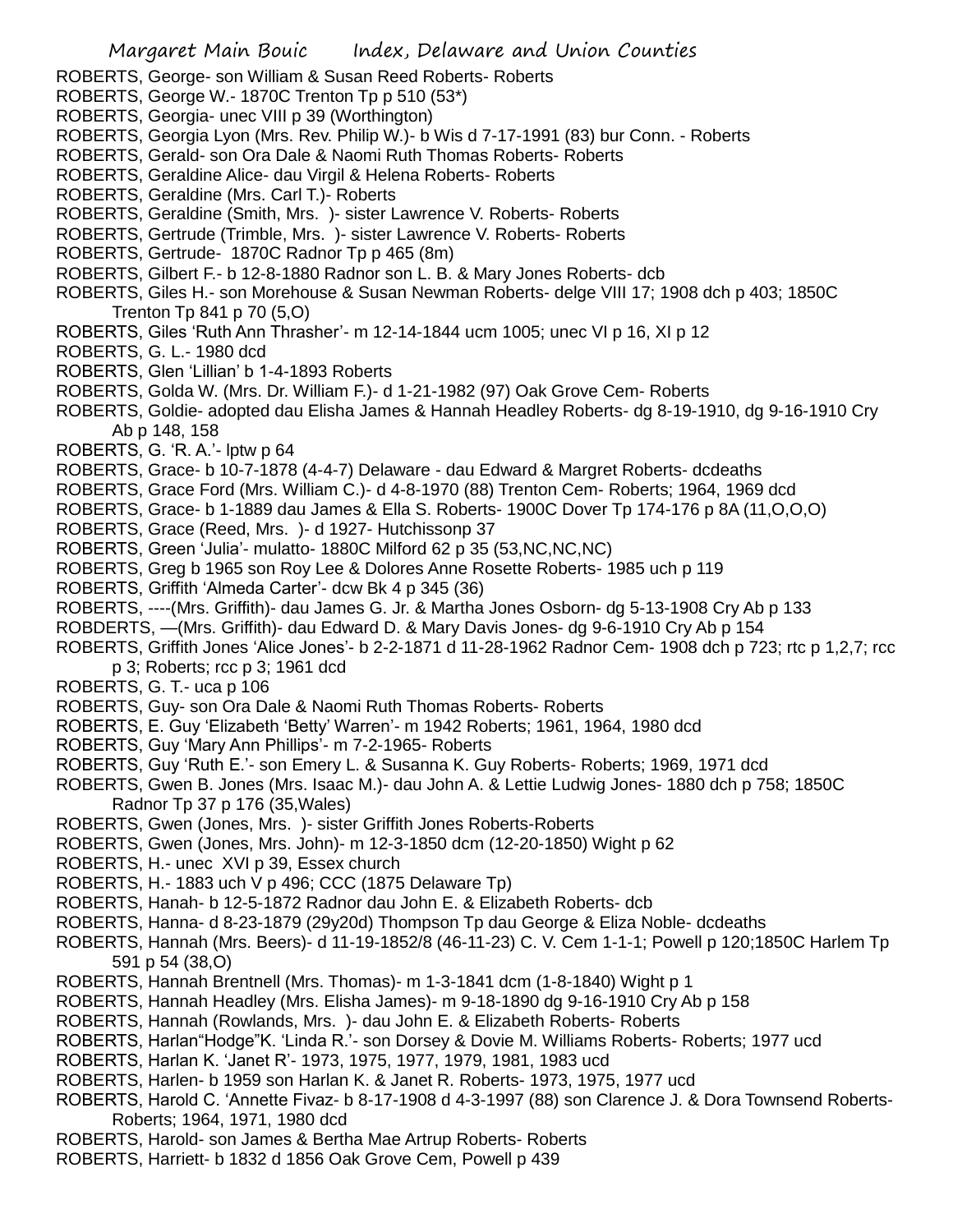- ROBERTS, Harriet A. Bennet (Mrs. Jay H.)- m 10-9-1873 ucm 5347
- ROBERTS, Harriet- dau Jeales Roberts- 1850C Paris Tp 595-609 p 91 (9,O)
- ROBERTS, Harriet (Tanner, Mrs. Abel)- b 10-10-1803 m c 1829 d 11-16-1858, dau John Roberts- ped Ada Ethelyn Tanner 5 bur Robert L. Brooks #402; unec XVII p 9; delge IX p 44
- ROBERTS, Harrison 'Mary Ann Jackson'- b 1-11-1814 son John & Elizabeth Windows Robinson- delge X p 20,XIII p 69
- ROBERTS, Harry d today (63) b Eng, dg 8-20-1884 Cry Ab p 99
- ROBERTS, Harry- 1949 ucd Mrs. Harry- 1949 ucd
- ROBERTS, Harry Lee 'Mary Leota Fish'- b 1884 d 3-24-1961 York Cem, Sec C. p 85- son Lester H. & Nancy Fisher Roberts-1985 uch p 51; Fish 2
- ROBERTS, Harvey (58-1935) Claibourne Tp, uninf p 23
- ROBERTS, Harvey d 5-12-1937 (55-1936) Leesburg Tp -uninf p 23
- ROBERTS, Hattie- 1870C Radnor Tp p 466 (4)
- ROBERTS, Hattie Beans (Mrs. Robert D.)- b 11-2-1872 m 6-13-1894 ucm (Hearl) d 11-30-1960 bur Radnor-Roberts; 1910C Claibourne SP 84-85 p 3B (35,O,O,O) m 13y
- ROBERTS, Hazel Mar Starcher (Murphy, Mrs. Howard)(Ziegler, Mrs. Carl)(Mrs. Wilbur)- b 5-6-1914 d 8-25- 1967 Broadway Cem- dau Philip & Jennie Medevener Starcher- Roberts
- ROBERTS, H. C.- delge IV p 4i (Berkshire Tp, 1908)
- ROBERTS, Helen (Mrs. )- Pabst 8 p 43
- ROBERTS, Helen (Collins, Mrs. Charles O.)- m 10-26- 1941- Roberts
- ROBERTS, Helen Margaret Lesman (Mrs. Isaac L.)- Roberts
- ROBERTS, Helen V. Hesson (Mrs. Hubert)- b 6-20-1918 WVa m 3-29-1935 d 1-8-1999 (80) Green Mound Cem- dau William & Katherine Jefferson Hesson- Roberts; 1961, 964, 1969, 1971, 1980 dcd
- ROBERTS, Helen Knapp (Mrs. Rev. Birney)- d 3-20-1978 (72) Oak Grove- sister Kenneth Knapp- Roberts
- ROBERTS, Helen (Litton, Mrs. )- dau Edgar H. Roberts- Roberts
- ROBERTS, Helena (Mrs. Virgil)- Roberts
- ROBERTS, Henrietta Louisa (Dif(f)any, Mrs. Edward)- b 10-31/21-1824 m 1-19/10-1847 d 5-1-1906 (81-6-1) dcc Nellie Almendinger Davis 13; dg 5-11-1906 Cry Ab p 98; dg 5-24-1912 Cry Ab p 128
- ROBERTS, Henrietta E. Skinner (Mrs. William J.)- m 5-26/24-1842 ucm 793; mt 10-7-1851; 1850C Paris Tp 696-711 p 106 (31,NY)
- ROBERTS, Henrie- 1870C Delaware Town 333 (48\*)
- ROBERTS, Henry- 1835 men p 47 #70 p 85 Orange Tp, delge VII p 27, X p 13; naturalization 1863, England
- ROBERTS, Henry- 1870C Radnor Tp p 461 (10)
- ROBERTS, Henry- b 1822 d 1889 Oak Grove Cem, Powell p 439
- ROBERTS, Henry- d 8-15-1885 (61-6-12) Delaware b Worcester, NY- dcdeaths
- ROBERTS, Henry 'Phebe Davis'- m 12-17-1855 dcm
- ROBERTS, Hester Adams (Mrs. George J.)- dau Elisha Adams- 1880 dch p 693
- ROBERTS, Hestor/Ester (Beese, Mrs. Samuel)- ped Eliza Ellsworth Phillips #395 23; unec XIV p 45
- ROBERTS, Hettie (McLeod, Mrs. Ingels)- m 7-4-1841 dcm- dau John & Nancy Roberts- no dates, Curtis Cem, Powell p 108; 1880 dch p 851
- ROBERTS, Hezekiah- adm notice, dcga p 37 Del Patron & Frank. Chron 2-15-1827, delge VI p 8, VII p 63; 1880 dch p 605, 606, 605, 1908 dch p 132, 381, 452; 1820C Genoa Tp. 1835 men 9 #225, p 10 Berkshire Tp
- ROBERTS, Hezekiah, 2nd- 1840C Berkshire Tp 178 (30-40)
- ROBERTS, Hezekiah, Jr.- grantor 1810, delge III p 24, Genoa Tp, delge V p 67, VII p 63, VIII p 55; first blacksmith, Genoa Tp, Powell p119; 1880 dch p 193, 201; Pabst 5 p 3; delge VI p 8; 1820C Genoa Tp ; 1835 men p 27 #58 p 446 Genoa Tp, delge VI p 8; hadc p 26 (1849 Genoa Tp; delge IV p 67
- ROBERTS, Hezekiah 'Catharine Van Loon'- d 12-24-1826 (59) Burnside Cem, Powell p 106; 1880 dch p 825; ROBERTS, Hezekiah- son Hezekiah Roberts- dcw Bk 1 p 27
- ROBERTS, Hezekiah 'Nancy'- 1850C Berkshire Tp 114 p 12 (53,Pa); 1870C Jackson Tp 143-136 p 20 (73,Pa)
- ROBERTS, Hezekiah- son Thomson & Mary Powers Roberts-1880 dch p 825; 1850C Genoa Tp 479 p 47  $(14.0)$
- ROBERTS, Hezekiah 'Jamimah/Jemima'- d 1822 (78) Sunbury Cem, Powell p 33; 1820C Sunbury Tp Pabst 6 p 28, 33, 38, 110; will, dcw Bk 1 p 27
- ROBERTS, Hezekiah Thompson 'Rilla Strudevant'-m6-4-1859 dcm- son James Roberts- dcw Bk 1 p 27, grandson Hezekiah Roberts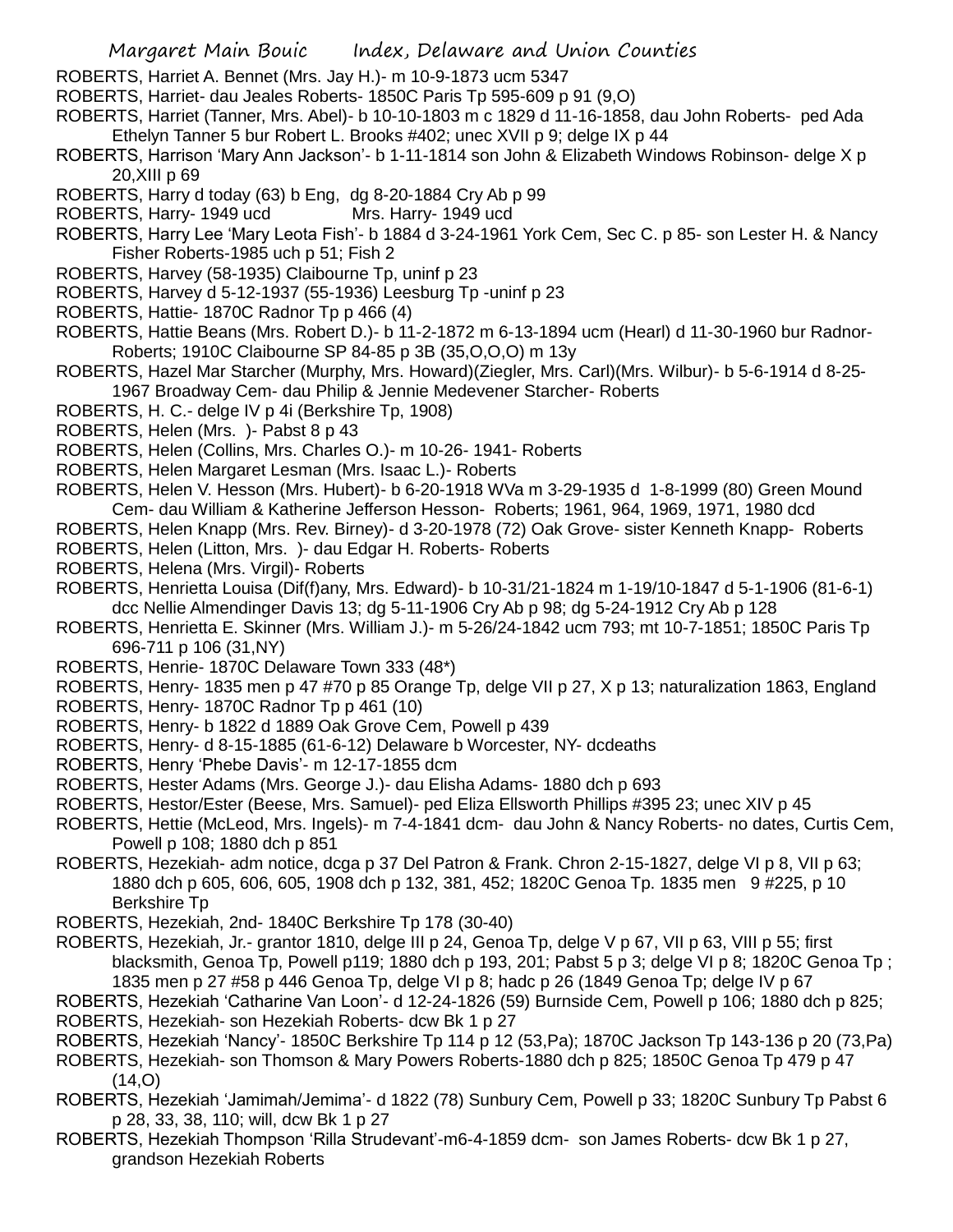- ROBERTS, Homer- d 3-27-1942 (50) car accident, obit, mlib, brother Edward, Sherman, Etta Bell
- ROBERTS, Hosmer- son Thomson & Mary Powers Roberts- 1880 dch p 825
- ROBERTS, Horace M. 'Julinett '- m 2-21-1848 dcm
- ROBERTS, Horace 'Nancy'- 1870C Liberty Tp Un Co 177 p 21 (47,O)
- ROBERTS, Horton 'Elizabeth Holdbrook'- d 2-6-1971 (65) bur Mt. Vernon- Roberts
- ROBERTS, Howard 'Allice S.'- b 5-1853 d 3-11-1934 (73-1926) uninf p 19; York Cem, Sec. A. p 57; p 8A (47,O,Tn, Va)
- ROBERTS, Dr. H. S. 'Sarah'- b 1823 d 1892 Claibourne Cem p 42, stone erected by Mrs. J. A. Lehner
- ROBERTS, Hubert E. 'Helen V. Hesson'- b 4-15-1914 m 3-29-1935 d 2-2-1997 (82) Green Mound Cem,- son George & Rose Roberts- Roberts; 1961, 1964, 1969, 1971, 1980 dcd
- ROBERTS, Rev. Hugh 'Alice M. Davis'- m 6-6-1860 dcm; delge IX p 44; naturalization 1859, Wales, delge X p 13; Powers Pat p 7; unec IV p 66; Powell p 214; 1880 dch p 509; 1908 dch p 286, 484
- ROBERTS, Hugh J.- son Charles Harry Roberts- Roberts
- ROBERTS, Hugh T.- son James,Sr. & Sarah E. Roberts- Roberts
- ROBERTS, I.- Pabst 6 p 39
- ROBERTS, Ida A.- 1870C Thompson Tp p 500 (3)
- ROBERTS, Ida Pickett (Mrs. Logan)- Roberts
- ROBERTS, I. M.- d 2 years ago- son Lewis & Lettie Lodwig Roberts- dg 718-1911 Cry Ab p 50
- ROBERTS, Mrs. I. M.- sister Robert Williams -uca p 22, 45; ; dg 2-5-1915, Cry Ab p 14
- ROBERTS, Ira 'Odessa Nelson'- Roberts
- ROBERTS, Ira Welch 'Clara Montgomery'- b 1-1886 d 1914 New Millcreek Cem, Liberty Tp, lptw p 16- son Howard & Allice S. Roberts- 1900C York Tp 178 p 8A (14,O,O,O)
- ROBERTS, Irene (Allen, Mrs. Jack)- dau Hubert & Helen Hesson Roberts- Roberts
- ROBERTS, Irene Howell (Mrs. Sherman Low)- d 8-28-1967 dau Alfred Howell- Roberts
- ROBERTS, Isaac- 1870C Radnor Tp 466 (49\*)
- ROBERTS, Isaac 'Gwen B. Jones'- 1880 dch p 758; Powell p 211; delge IV p 5; dcw Bk 4 p 409(43) appraiser; 1840C Radnor Tp p 105 (20-30); 1850C Radnor Tp 36 p 176 (30,Wales)
- ROBERTS, Isaac L. 'Helen Margaret Lesman'- b 9-22-1908 d 10-12-1981 (73) bur Oak Hill Cem, London, son Ira & Odessa Nelson Roberts- Roberts
- ROBERTS, Isaac M.- son Isaac & Gwen B. Jones Roberts- 1880 dch p 758; delge XV p 38 (Radnor 1890); 1870C Radnor T 466 (17)
- ROBERTS, Issac Newton 'Margaret Brundige'- b 12-20-1864 m 3-8-1898/9 d 6-17-1909 son Levi & Lettice Roberts; Brundige (11922) 1985 uch p 118; dg 7-9-1909 Cry Ab p 44; 1870C Radnor Tp p 466 (5); 1900C Jackson Tp 168-172 p 8A (35,O,Wales, O) m 1y
- ROBERTS, Isaac- d 12-21-1883 (67-6-16) Radnor, b North Wales- dcdeaths
- ROBERTS, Isaac 'Sary West'- m 8-4-1809 onwq I
- ROBERTS, Isabelle- 1975 ucd
- ROBERTS, Isabella Beach (Mrs. Charles)- m 3-27-1855 dcm
- ROBERTS, Iva A.- 1870C Claibourne Tp 250-247 (20,O)
- ROBERTS, Iva- b 8-26-1874 Porter Tp dau John& Catherine Magunas Roberts dcb
- ROBERTS, Iva- b 2-24-1906 d 10-6-1990 (84) Maple Grove Cem- dau Logan & Ida Pickett Roberts- Roberts
- ROBERTS, J.- 1866 Porter Tp map, delge IV p 3i
- ROBERTS, J.- uca p 45, 103
- ROBERTS, —(Mrs. J.)- dau Mrs. E. P. Bell- dg 10-25-1918 Cry Ab p 85, 86
- ROBERTS, Jack- son Russell E. & Dorothy Roberts- Roberts
- ROBERTS, Jackson- d 8-18-1833 (4m14d) son James & Abigail Roberts- Powell p 33
- ROBERTS, Jacob H.- son William S. & Emily O. Roberts- 1870C Jackson Tp 104-100 p 15 (11,O)
- ROBERTS, James- uccp p 38 JB p 177; unec IV p 34, I p 1,4
- ROBERTS, James- dg 2-11-1908, delge VII
- ROBERTS, James- Pabst 6 p 110; 1835 men p 9 #224 10 Berkshire Tp; 1840C Berkshire Tp 178 (50-60)
- ROBERTS, James- 1870C Radnor Tp p 466 (11)
- ROBERTS, James,Jr.- Pabst 6 p 110; hadc p 16; CCC p 52; 1835 mdn ; 9 #226 p 10 Berkshire Tp; 1840C Berkshire Tp 178 (20-30)
- ROBERTS, James- 1820C Sunbury Tp; Pabst 5 p 3; 6 p 29, 38, 43, 44
- ROBERTS, James 'Abigail'- 1850C Jackson Tp 68 p 11 (39,O); 1860C Jackson Tp 1160- 1172 p 153 (49,O); 1870C Jackson Tp 137-131 p 19 (58,O)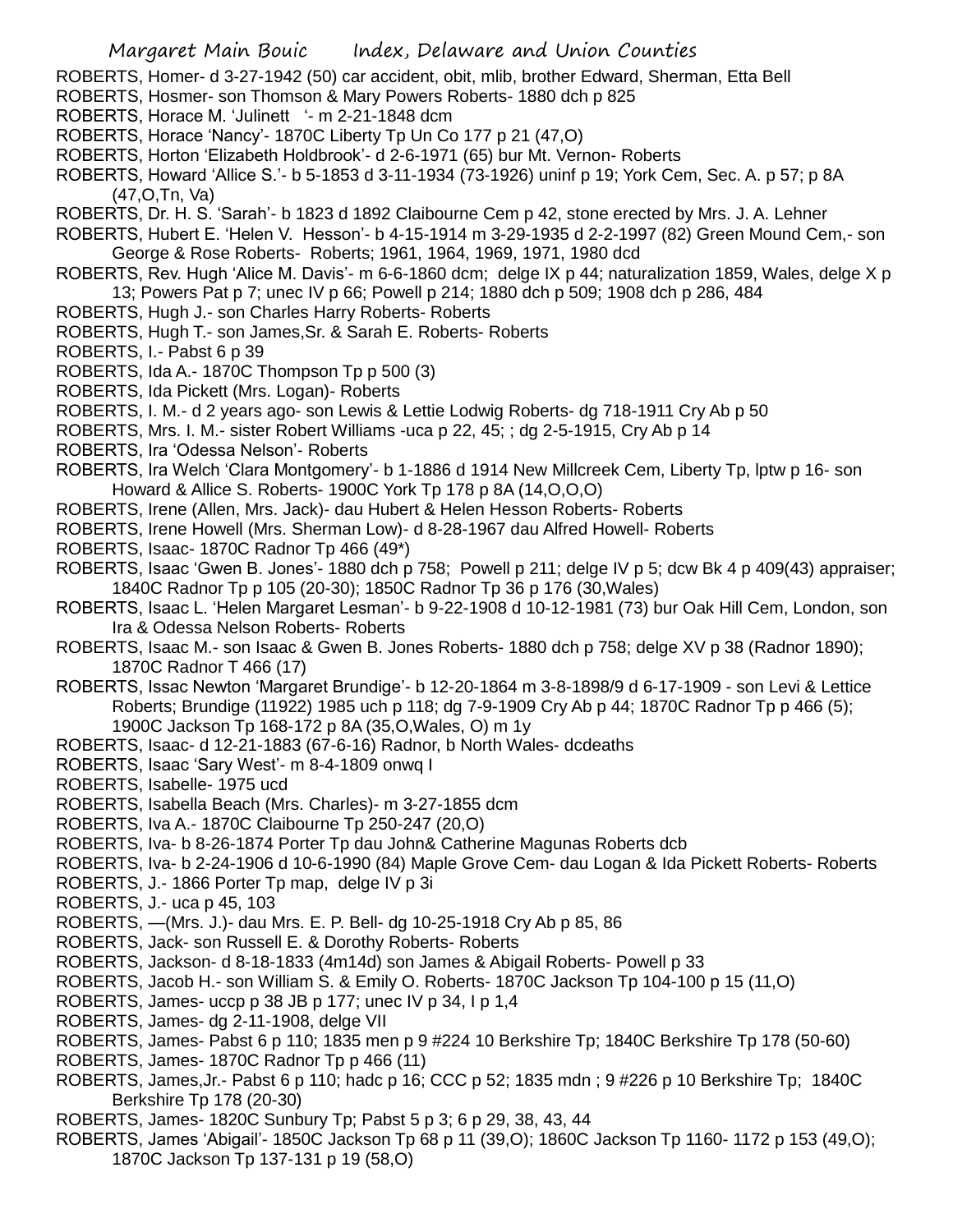ROBERTS, James 'Abigail'- d 3-26-1844 (59-10-25) Sunbury Cem, Powell p 33

- ROBERTS, James A.- son James W. & Margaret Saylor Roberts- Roberts
- ROBERTS, James 'Bertha Mae Artrup'- Roberts
- ROBERTS, Jim 'Elizabeth Gibson'- Roberts
- ROBERTS, James A. 'Judith Kay Green'- d 8-1982 (43)- Roberts
- ROBERTS, James A.- 1980 dcd
- ROBERTS, James Crawford- 1908 dch p 233
- ROBERTS, James F.- son J. Frank & Mildred I. Walker Roberts- Roberts
- ROBERTS, James Frank 'Mary C.'- b 12-13-1966 (72) bur East Liberty Cem- Roberts
- ROBERTS, James- son Guy & Elizabeth Roberts- 1861 dcd (11)
- ROBERTS, James.Sr.'Sarah E.'- d 7-5-1986 (64) Oak Grove Cem- Roberts
- ROBERTS, James H.- soldier, Clark Co (74-1859) unec XIII p 34
- ROBERTS, James H.- moved to Marton Mo- unec VIII p 30
- ROBERTS, James- son Hezekiah Roberts- dcw Bk 1 p 27
- ROBERTS, James H. 'Ella J. Wright'- b 1859 m 7-29-1885 ucm (Hearl) d 3-9-1835 Oakdale II p 70 (H-R5-15)l 1900C Dover Tp 174-176 p 8A (41,O,O,O); 1810C Dover Tp 43-45 p 3B (50,O,US,O) m 24y
- ROBERTS, James H.,Jr.- son James,Sr. & Sarah E. Roberts- Roberts
- ROBERTS, James- son James & Bertha Mae Artrup Roberts- Roberts
- ROBERTS, James- b 1961 son James W. & Margaret Roberts- 1964(3), 1971 dcd
- ROBERTS, James 'Jamima'- dcw Bk 2 p 258
- ROBERTS, James- son James & Jamima Roberts- dcw Bk 2 p 258
- ROBERTS, James Kirby -son Clyde & Magdalene Conley Roberts-Roberts
- ROBERTS, James- brother Lawrence V. Roberts- Roberts
- ROBERTS, James L.- 1870C Thompson Tp p 500 (38\*)
- ROBERTS, ----male- 1870C Thompson T p 500 (2m)
- ROBERTS, James- b 1953 son Lewis H. & Betty J. Roberts- 1971 ucd
- ROBERTS, James Lewis 'Mary Jean Wood'- b 5-13-1933 Milford Cem, Un Al p 69 m 8-22-1958; obit Mary Jean, mlib (brown)
- ROBERTS, James L. 'Experience J. Cosner'- m 5-15-1853 dcm
- ROBERTS, James L. 'Mary Jean Wood'- , 8-22-1958- Roberts; 1959 ucd
- ROBERTS, James L. 'Minnie J.'-1975, 1977, 1979, 1981, 1983 ucd
- ROBERTS, James M.- 1870C Porter Tp p 448 (25)
- ROBERTS, James M. 'Anna Maria'- delge VII p 47
- ROBERTS, James M.- son Thomas & Mary Roberts- 1850C Genoa Tp 479 p 47 (6,O)
- ROBERTS, James R.- mt 10-8-1859 (74) Clark Co
- ROBERTS, James- b 3-21-1949 son Ralph & Bettie Jane Staley Roberts- Weiser p 21
- ROBERTS, James S.- query- delge XIII p 69

ROBERTS, James W. 'Margaret Saylor'- b 2-28-1942 d 10-16-1998 (56) Green Mound Cem- son Hubert &

- Helen Hesson Roberts- Roberts; 1964, 1971, 1980 dcd
- ROBERTS, James- son Kenneth L. & Bernice M. Laughrey Roberts- Roberts
- ROBERTS, James W. b 8-27-1949 d 1-23-1991 (41) son Guy & Betty Warren Roberts- Roberts; 1969, 1971 dcd
- ROBERTS, James- b 8-27-1883 Delaware Town son William & Laura A. Davis Roberts- dcb
- ROBERTS, James- son William & Susan Reed Roberts- Roberts
- ROBERTS, Jamima (Mrs. James)- dcw Bk 2 p 258
- ROBERTS, Jane- 1979, 1981 ucd; Claibourne Tp
- ROBERTS, Jane- 1870C Thompson Tp 500 (35)
- ROBERTS, Jane (Davis, Mrs. )- dau Horton & Elizabeth Roberts- Roberts
- ROBERTS, Eleanor Jane (Dorman, Mrs. )- dau Ira & Odessa Nelson Roberts- Roberts
- ROBERTS, Jane Ellen (Jackson, Mrs. Larry Lee)- m 4-15-1995
- ROBERTS, Jane (James, Mrs. John)- 1880 dch p 759
- ROBERTS, Jane Jones (Mrs. Richard)- b Wales d 12-4-1887 (78-0-4) Radnor Cem Powell p 229; dcdeaths; 1880 dch p 764; 1850C Radnor Tp 48 p 176 (42,Wales)
- ROBERTS, Jane- b 1955 dau Lewis H. & Betty J. Roberts- 1971 ucd
- ROBERTS, Jane (Lewis, Mrs. John)- m 1821; Pabst 8 p 83
- ROBERTS, Jane (Riley, Mrs. Randy)- dau John A. & Margaret Roberts- Roberts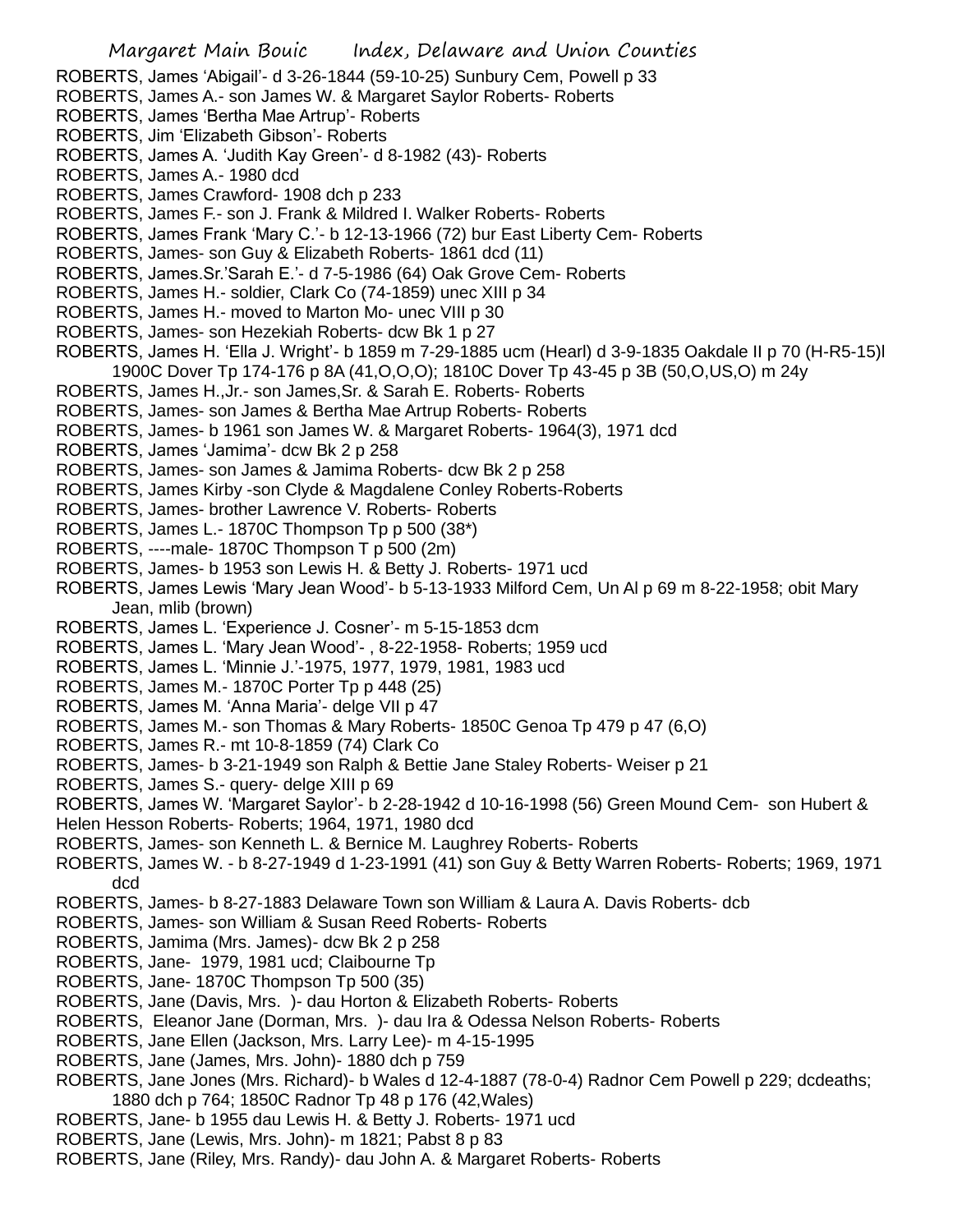- ROBERTS, Jane- dau Roy & Ruth Roberts- 1959, 1962(14) ucd
- ROBERTS, Jane (Willey, Mrs. George)- m 12-225-1845 dcm
- ROBERTS, Jane Williams Jones (Mrs. Richard)- b 12-1-1804 Wales m 9-30-1823 d 12-4-1887 ped Virginia Mae Scott Hayden 25; unec XVII p 47
- ROBERTS, Janet R. (Mrs. Robert Harlan)- 1967, 1971, 1973, 1975, 1977, 1979, 1981 ucd
- ROBERTS, Janis (Welch, Mrs. )- dau Lawrence V. Roberts Roberts
- ROBERTS, Jasmine Magdalene- b 8-18-1978 dau Steve & Roy Roberts- Roberts
- ROBERTS, Jason- b 1973 son Roger K. & Elizabeth L. Roberts- 1980 dcd
- ROBERTS, Jay William 'Joyce Joan Jones'- b 1-31-1936 son Allan J. & Pauline Curry Roberts- Roberts; 1976 dch p 386; Brundige 1192222; Roberts- 1961, 1964, 1969, 1971, 1908 dcd
- ROBERTS, Jay H. 'Ella J. Wright'- m 7-29-1885 ucm (Hearl)
- ROBERTS, Jay h. 'Harriet A. Bennet'- m 10-9-1873 ucm 5347
- ROBERTS, Jay- son William T. & Sarah L. Jones Roberts- Roberts; (Powers clipping)
- ROBERTS, J. B.- delge XV p 81, Co L. 4th Pa Cav.; 1880 dch p 486, 490
- ROBERTS, J. C. 'Charlotte'- 1961, 1964 dcd
- ROBERTS, Mrs. J. C.- delge VIII p 28; dg 2-11-1908
- ROBERTS, Rev. J. C.- dg 4-23-1912 Cry Ab p 118
- ROBERTS, Jeales 'Ruth A.'- 1850C Paris Tp 595-609 p 91 (45,VT)
- ROBERTS, Jean (Hegner, Mrs. )- query- Roberts- delge VIII p 17
- ROBERTS, Jean (Pilley, Mrs. )- dau John & Lulu Thompson Roberts- Roberts
- ROBERTS, Jeffrey- b 1967 son Conley H. & Maria A. Roberts- 1973, 1979, 1981 ucd
- ROBERTS, Jemimah (Mrs. Hezekiah)- d 1-3-1822 (77-3-3) Sunbury Cem, Powell p 33; dcw Bk 1 p 27
- ROBERTS, Jennie- 1870C Radnor Tp 461 (60)
- ROBERTS, Jennifer Jane- dau Rodney S. C. Roberts- Roberts
- ROBERTS, Jennifer- dau J. C. & Charlotte Roberts- 1964 dcd (2)
- ROBERTS, Jennifer (Watts, Mrs. )- dau Rodney & Virginia Roberts- Roberts
- ROBERTS, Jenny Wynn (Mrs. Edward)- dau John Wynn- Roberts dg 1-1-1907 Cry Ab p 1
- ROBERTS, Jeremiah- 1835 men p 43 #197 p 78 Marlborough Tp 1840C Marlb Tp p 249 (60-70)
- ROBERTS, Jeremiah 'Mary Carpenter'- m 11-28-1836 dcm; dcw Bk 2 p 150; 1820C Sunbury Tp
- ROBERTS, Jerry- b 1971 son Conley H. & Maria A. Roberts- 1979, 1981 ucd
- ROBERTS, Jerry- son Isaac L. & Helen Margaret Lesman Roberts- Roberts
- ROBERTS, Jerusha (Paull, Mrs. Carey B.)- m 2-10-1856 dcm d 1864- dau Beers & Hannah Roberts- dumch p 59; 1850C Harlem Tp 591 p 54 (17,O)
- ROBERTS, Jess- b 1967 ch Carl E. & Bonnie S. Roberts- 1980 dcd
- ROBERTS, Jesse Eli 'Elizabeth Dumphrey'- b 1876 d 1952 son Andrew Jackson & Sarah Harriet Leaird Roberts- ped Beth Lowe Barker #155; unec IX p 24
- ROBERTS, Jesse L. 'Maude Kyle'- b 5-16-1889 m 11-27-1913 d 4-2-1964 Claibourne Cem 58-obit Maud L.,
- mlib (brown) ; son Edward & Jenny Wynn Roberts- Roberts; 1949, 1959, 1962 ucd
- ROBERTS, Jessie- b 3-17-1883 Radnor dau Edward & Jennie Battenfield Roberts- dcb
- ROBERTS, Jessie Lee- b 5-15-1889 Radnor son Edward & Jennie S. Wynn Roberts- dcb
- ROBERTS, J. H. 'E. J.'- Oakdale I p 4; 1915 uch p 439
- ROBERTS, --- d 1897 infant son of J. H. & E. J.- Oakdale I p 4 (E-R3-2)
- ROBERTS, Jim- 1961 dcd, Leonardsburg
- ROBERTS, J. L.- uca p 106
- ROBERTS, Dr. J. M.- d Washington,Pa 3-13-1940, obit, mlib
- ROBERTS, J. N.- Pabst 2 p 44
- ROBERTS, Joan M. Laucher (Mrs. Knute)- m 10-1957 d 3-17-1960 (27) dau Harry A. Laucher- Roberts; Brundige (119222); 1985 uch p 117, 188; 1959 ucd
- ROBERTS, Joan- dau Richard & Darlene Roberts- 1949 ucd
- ROBERTS, Joan (Mrs. Thomas)- Roberts
- ROBERTS, Joanna (Coomer, Mrs. Dr. Herman)- m 11-16-1837 dcm- 1880 dch p 787; 1908 dch p 410; delge IX p 64
- ROBERTS, Jodi (Klink, Mrs. Derek)- dau C. Wayne & Sandy Roberts- Roberts
- ROBERTS, Jody (Wall, Mrs. )- b 1950 dau Russell & Judy Detwiler; obit Michael, mlib (brown) ;Roberts-1959, 1962, 1967 ucd
- ROBERTS, Joe- b 1960 son Edgar H. & Mary E. Roberts- Roberts; 1969, 1971 dcd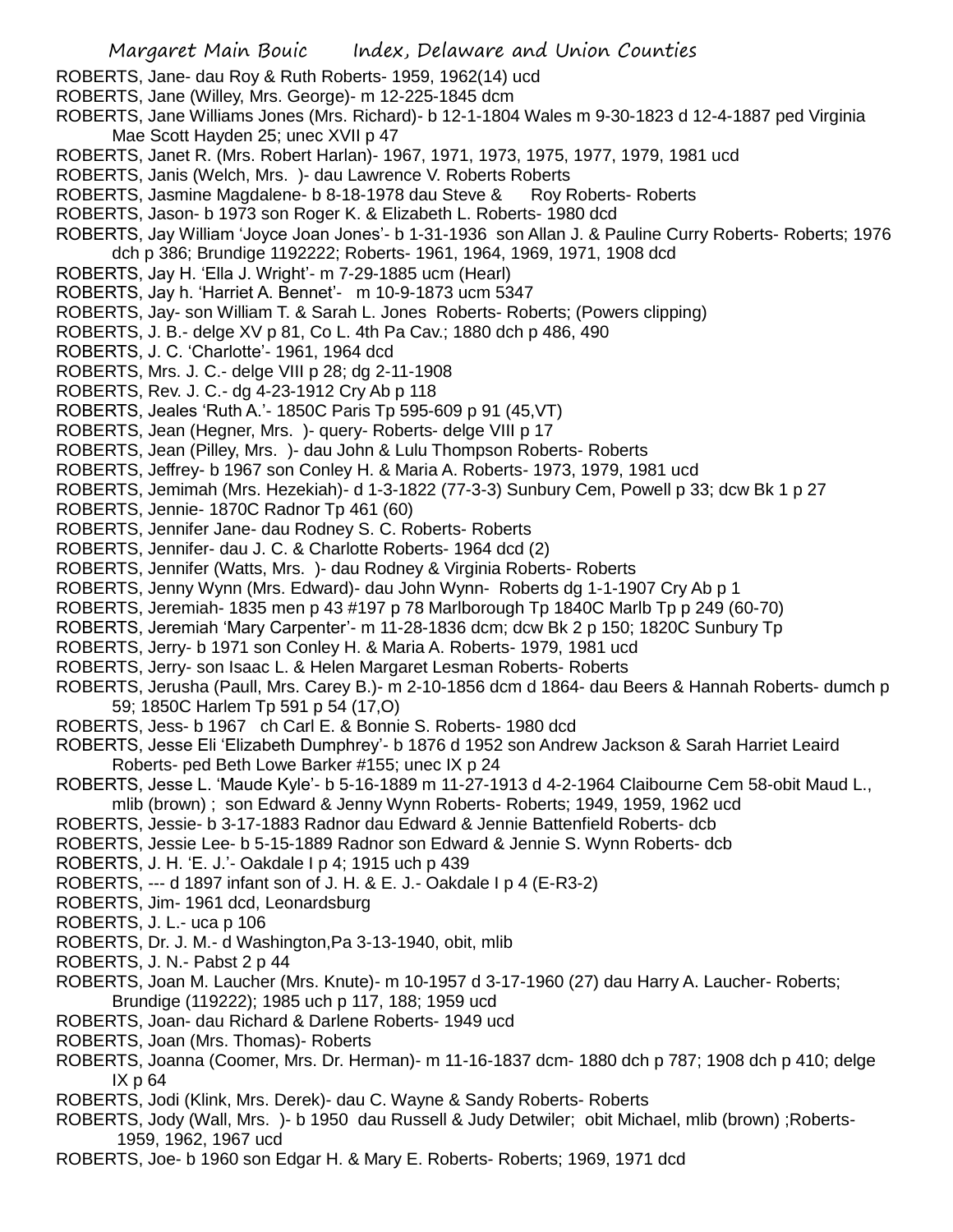Margaret Main Bouic Index, Delaware and Union Counties ROBERTS, Joel- son Deacon Samuel Roberts- Powell p 299 ROBERTS, Ret. Col Joel- son Rev. Philip W. & Georgia Lyon Roberts- Roberts ROBERTS, Johanna (Linnabary, Mrs. Joseph)- b 1767- delge IX p 44, XI p 60 ROBERTS, John delge XV p 14, survey book ROBERTS, John- dcw Bk 4 p 409 (43) 272(29) estate of Arzel Pierce ROBERTS, John- naturalization 1880, delge X p 13 ROBERTS, John- War of 1812; delge X p 34 ROBERTS, John- 1870C Berkshire Tp p 208 (21\*) ROBERTS, John- 1870C Porter Tp 453 (30\*) ROBERTS, John- 1870C Radnor Tp 466 (38\*) ROBERTS, John- delge VIII 30, 53, 67 (1840) ROBERTS, John- 1870C Genoa Tp p 359 (59\*) ROBERTS, John- 1870C Radnor Tp p 465 (13) ROBERTS, John- 1870C Radnor Tp p 464 (15) ROBERTS, John- 1830C Thompson Tp, delge III p 72 ROBERTS, John- 1835 men p 27 #56 ; 46 Genoa Tp, delge VI p 8; 1840C Genoa Tp, delge IV p 67, V p 67 ROBERTS, John- pallbearer for Daniel W. Johnson- dg 5-9-1916 Cry Ab p 60 ROBERTS, John- Sunbury Tp 1826; delge VII 48; 1820C Sunbury Tp ; 1908 dch p 275, 403; Pabst 5 p 3 ROBERTS, John- 1880 dch p 577, 605, 608, 609; 1908 dch p 133, 437; Pabst 7 p 2; delge XV p 38 (Radnor 1890); hadc p 111; 1840C Radnor T p 105 (40-50) ROBERTS, John- unec IV p 70 (1853) ROBERTS, John- 1820C Orange Tp ROBERTS, John- 1883 uch V p 277 ROBERTS, John- hadc 28 (1849 Harlem Tp) ROBERTS, John- 1835 men p 59 #101 p 110 Trenton Tp ROBERTS, John- 1850C Radnor Tp 25 p 176 (19,NY) ROBERTS, John d 4-26-1960 (66)- Roberts ROBERTS, John 3rd- Pabst 6 p 42 ROBERTS, John- rcc p 1 ROBERTS, John- dg 6-6-1893 Cry Ab p 123, 124, dg 6-9-1893 Cry Ab p 124; dg 1-5-1894 Cry Ab p 148 ROBERTS, --- (Mrs. John)- d Tuesday (65) dg 1-20-1911 Cry Ab p 4 ROBERTS, John A. 'Ella Baker'- b 10-14-1847 m 6-20-1875 d 416-1914 (66-6-2) dg 5-1-1914 Cry Ab p 116 ROBERTS, John A. 'Margaret'- b 3-21-1930 d 5-2-1995 (65) Waldo Cem- son Allan & Pauline Curry Roberts-Roberts ROBERTS, John 'Ann'- b 1804 d 1892 Radnor Cem, Powell p 224 ROBERTS, John- b 1966 son Billy R. & Nannie M. Roberts- 1980 dcd ROBERTS, John C. ' ''Marie'- d 2-19-1963 (74) Oak Grove Cem, brother William C. Roberts- Roberts; 1908 dch p 403 ROBERTS, ----(Beardsley, Mrs. C. L.)- dau John C. Roberts- Roberts ROBERTS, John E.- b 2-1-1832 N Wales d Friday- dg 5-11-1909 Cry Ab p 31; 1870C Radnor Tp p 464 (37\*) ROBERTS, —(Price, Mrs. William)- dau John E. Roberts- dg 5-11-1909 Cry Ab p 31 ROBERTS, —(Rowlands, Mrs. R. J.)- dau John E. Roberts- dg 5-11-1909 Cry Ab p 31 ROBERTS, —(Burke, Mrs. E. A.)- dau John E. Roberts- dg 5-11-1909 Cry Ab p 31 ROBERTS, —(Berry, Mrs. W. H.)- dau John E. Roberts- dg 5-11-1909 Cry Ab p 31 ROBERTS, John E.- 1870C Genoa Tp p 364 (4) ROBERTS, John E.- delge X p 13, naturalization, Wales 1868; delge IV p 29 (1833)

- ROBERTS, John E.- b 9-1-1904 Troy Tp son Benjamin & Jennie Bensley Roberts- dcb
- ROBERTS, John E. 'Betty'- d 1-4-1976 (71)- Radnor Cem- Roberts; 1961, 1964, 1969 dcd
- ROBERTS, John 'Elizabeth- 1850C Porter Tp 3126 p 168 (66,Pa); hadc p 46
- ROBERTS, John 'Elizabeth Windows'- b 1761, delge X p 20
- ROBERTS, John E. 'Elizabeth'- parents of Wm. T.- Roberts
- ROBERTS, John 'Ellen'- dg 1-21-1911 Cry Ab p 6
- ROBERTS, John Emery'Tamara Sue White'- b 1955 m 9-22-1979 son Edgar H. & Mary E. Roberts- Roberts; 1961, 1964, 1969, 1971, 1980 dcd
- ROBERTS, John E. 'Ruth E.'- 1971 dcd
- ROBERTS, John- son Evan & Elizabeth Roberts- 1850C Radnor Tp 20 175 (2,Pa)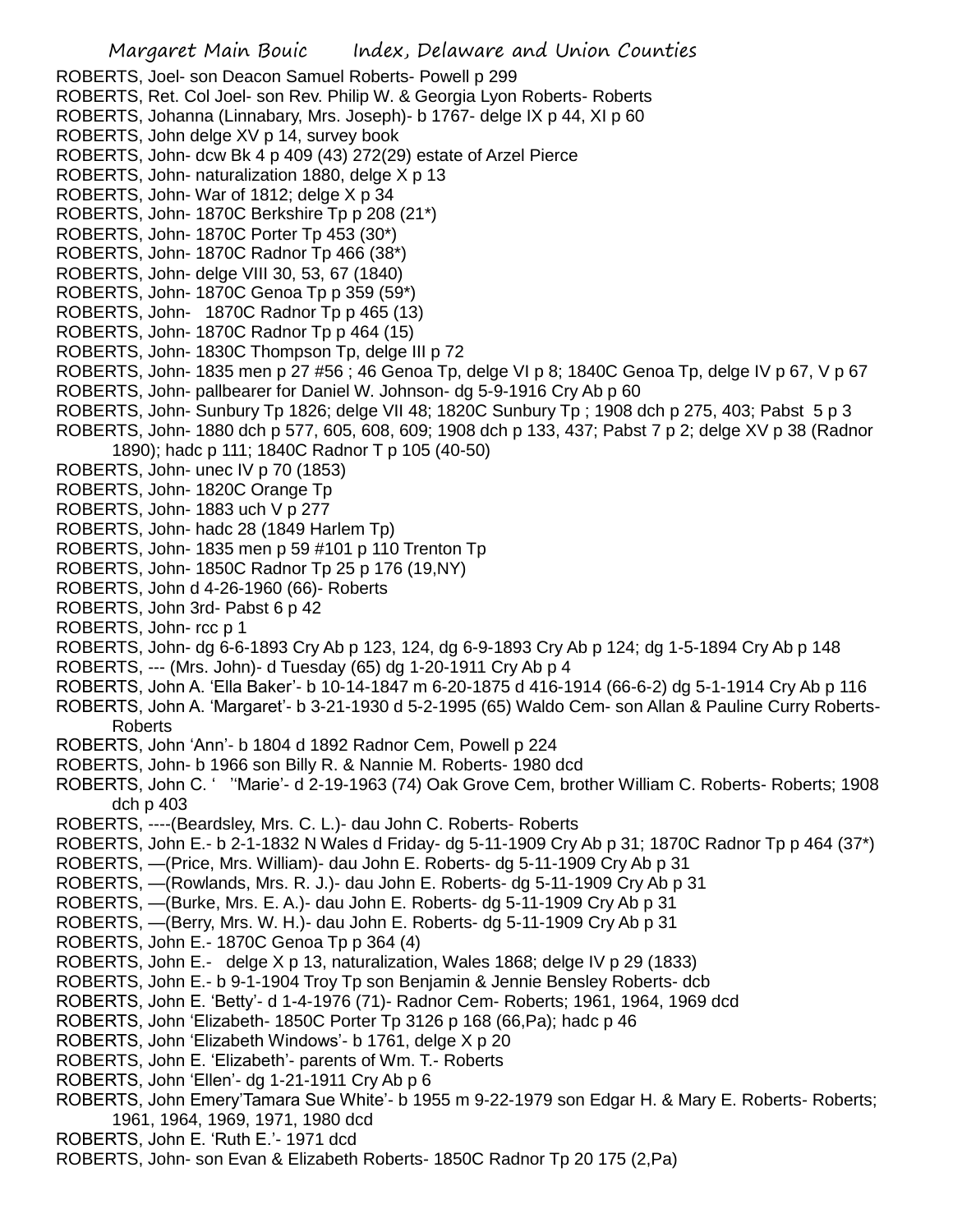ROBERTS, John- son Green & Julia Roberts- mulatto; 1880C Milford 62 p 35 (13,O,NC,O)

ROBERTS, John- father of Harriet- delge IX p 44

ROBERTS, John- d 12-24-1887 Genoa Tp son Hezekiah Roberts- dcdeaths

ROBERTS, John- b NY- d 5-19-1901 (74) Radnor- son Isaac Roberts- dcdeaths

ROBERTS, John J.- son Isaac & Gwen B. Jones Roberts- 1880 dch p 758; 1870C Radnor Tp p 466 (18)

ROBERTS, John- b 9-18-1876 Porter Tp son John Roberts- dcb

ROBERTS, John- son Lewis H. & Betty J. Roberts- 1971 ucd

ROBERTS, John 'Lulu Thompson'- Roberts' 1959, 1962 ucd

- ROBERTS, John M.- b 1932 d 1960 Price Cem, djlm p 68
- ROBERTS, John M.- his daughter died 8-13-1879 (15mo); unec XII p 8, Madison County Democrat

ROBERTS, John M.- Pabst 2 p 45; 1840C Berkshire Tp 187 Sunbury (20-30)

- ROBERTS, John 'Margaret Cooper'- son Alan & Pauline Curry Roberts- Brundige 1192221
- ROBERTS, John 'Mary'- son Glen & Lillian Roberts- Roberts
- ROBERTS, John- son Mary Winchester Roberts- uccp 47, record book 3 p 15
- ROBERTS, John 'Nancy'- b 11-19-1793 d 3-28-1869 Curtis Cem, Powell 108; 1880 dch p 851; 1835 men p 28 #120 p 48 Genoa Tp; 1850C Genoa Tp 302 p 31 (56,Pa)
- ROBERTS, John 'Phoebe Weeks'-(Long John)- b 11-18-1810 m 3-2-1837 dcm d 12-24-1888 (78-1-6) Burnside Cem, Powell 107; 1908 dch p 453, 455; 1880 dch p 606, 853; hadc p 26; dcga p 66 Olen Gaz.- 1850C Genoa Tp 475 p 47 (39,O)
- ROBERTS, John Quincey.- son Levi & Lettice Lodwig Roberts- dg 7-18-1911 Cry Ab p 50, dg 7-28-1911 Cry Ab p 55; 1870C Radnor Tp p 466 (3)
- ROBERTS, John Q,- son Julia Roberts- 1850C Berkshire Tp 83 9 (7,O)
- ROBERTS, John- son Richard & Jane Roberts- 1850C Radnor Tp 48 p 176 (12,O)
- ROBERTS, John 'Rosana Kempton'- m 9–7-1862 dcm
- ROBERTS, John 'Roxana'- will, dcw Bk 4 p 202(32)
- ROBERTS, John- son Susan Roberts- 1850C Trenton Tp 841 70 (14,O)
- ROBERTS, John 'Victoria'- dg 10-11-1901 Cry Ab p 103
- ROBERTS, John W.- son Dr. I. M.- obit Dr. I. M., mlib
- ROBERTS, John W.- 1967 ucd, Allen Tp
- ROBERTS, Jon Steven (5-1978) son Steve Roberts- Roberts
- ROBERTS, Jonah- 1908 dch p 403
- ROBERTS, Jonathan- son Rev. William S. & Henreitta E. Skinner Roberts- 1850C Paris Tp 696-711 p 106  $(4/12,0)$
- ROBERTS, Joseph- 1870C Thompson Tp p 500 (16)
- ROBERTS, Joseph Vance 'Emma L. Myers'- m 4-29-1863 dcm
- ROBERTS, Joseph V. 'Julia'- opc 296; Ost p 1; 1880C Scioto Tp 321-344 (42,O,-,O)
- ROBERTS, Joseph W. 'Thelma L. Hoffman'- b 10-6-1920 d 8-16-1968 (47) Our Lady of Lourdes Cem, lptw p 55, US Navy WWII obit mlib (brown)
- ROBERTS, Jos. Wm.- b 1-1-1880 Radnor son John & E. V. Roads Roberts- dcb
- ROBERTS, Joy (Baker, Mrs. )- dau Harry Lee & Mary Leota Fish Roberts- 1985 uch p 51
- ROBERTS, Joyce Joan Jones (Mrs. Jay William)- 1976 dch p 386; Brundige (1192222); 1961, 1964, 1969, 1971, 1980 dcd
- ROBERTS, J. 'P'.- Powell p 106
- ROBERTS, —d 7-1-1840 infant son of J. & P. Burnside Cem, Powell p 106
- ROBERTS, —d 10-15-1843 infant son of J. & P.- Burnside Cem, Powell p 106
- ROBERTS, --- d 12-10-1845 infant son of J. & P.- Burnside Cem, Powell p 106
- ROBERTS, --- d 4-26-1851 infant dau of J. & P. Burnside Cem, Powell p 106
- ROBERTS, J. S.- 1883 uch IV p 519
- ROBERTS, Judith (Armstrong, Mrs. )- dau James,Sr. & Sarah E. Roberts- Roberts; delge IV p 20; researches Black families
- ROBERTS, Judith Kay Green (Mrs. James A.)- dau Russell & Betty Honeter Roberts- Roberts
- ROBERTS, Judy Ann (Curry, Mrs. )- dau Carl T. & Geraldine Roberts- Roberts
- ROBERTS, Judy Ann (Fickle, Mrs. Brent)- m 12-21-1974 dau Carl T. Roberts- Roberts
- ROBERTS, Judy Detwiler (Mrs. Russell L.)- du Frances Detwiler; obit Michael mlib (brown) ; Roberts; 1949,
- 1959, 1962, 1967, 1971, 1973, 1975, 1977, 1979, 1981, 1983 ucd
- ROBERTS, Judy- dau Russell E. & Dorothy Roberts- Roberts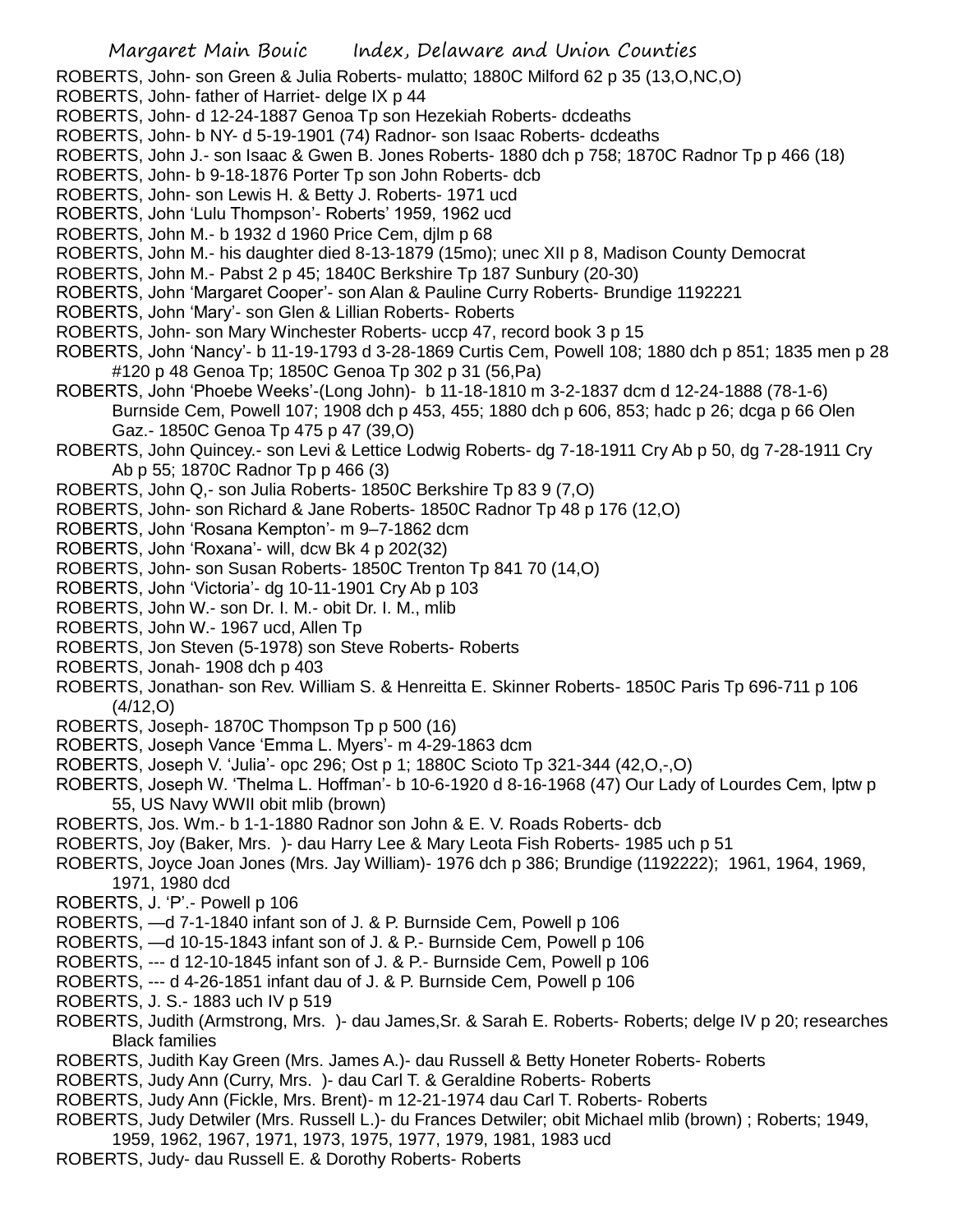- ROBERTS, Julia- 1850C Berkshire Tp 83 p 9 (36,O); 1870C Scioto Tp p 493 (60\*)
- ROBERTS, Julia A.- b 12-7-1834 Mother, Milford Cem, Un Al p 63
- ROBERTS, Julia Ann (Brunson, Mrs. Clark)- dau Samuel & Sarah Ogden Roberts- delge IX p 45
- ROBERTS, Julia A. V.- d 1882; opc 212
- ROBERTS, Julia (Mrs. Green)- 1880C Milford 62 p 35 (45,O,Va,Va;0 1900C Milford 53-57 p 3A (65,O,Va,Va) wid, 10 ch, black
- ROBERTS, Julia (Mrs. Joseph)- opc 207; 1880C Scioto Tp 321-344 (31,O,O,O)
- ROBERTS, Julia (Wilson, Mrs. )- sister Lawrence V. Roberts- Roberts
- ROBERTS, Juli- dau Rodney S. D. & Virginia Roberts- Roberts- engaged to Richard Warrington
- ROBERTS, Juliaett (Mrs. Horace M.)- m 2-21-1848 dcm
- ROBERTS, Juliann (Mrs. M.)- d 2-10-1861 Burnside Cem, Powell p 105
- ROBERTS, Julie Lynn Bowen (Mrs. Christopher Weston )(Wise, Mrs. Jeff)- m (1) 12-28-1979 (2) 5-18-1986 dau Larry M. Bowen- Roberts
- ROBERTS, Julie Lynn (Mrs. Chris) Roberts
- ROBERTS, June (McKay, Mrs. )- sister Carl T. Roberts- Roberts
- ROBERTS, Juslin- b 1-7-1880 Delaware Town dau E. & Magant Roberts- dcb
- ROBERTS, J. V.- opc 296
- ROBERTS, --- b 2-22-1883 Genoa Tp dau J. W. & Lizzie Wise Roberts- dcb
- ROBERTS, Mrs. J. W.- d this week, Nebraska, burned to death (56) b 1847; dg 1-30-1903 Cry Ab p 168
- ROBERTS, Karen- dau J. C. & Charlotte Roberts- 1961(9), 1964 dcd
- ROBERTS, Karen-b 1954 dau Roy E. & Ruth Roberts- 1959, 1962, 1967, 1971 ucd
- ROBERTS, Katherine- dau Richard & Darlene Roberts- 1949 ucd
- ROBERTS, Kathryn (Scott, Mrs. )- sister Lawrence V. Roberts- Roberts
- ROBERTS, Kathy Jo- dau Albert & -- Mayes Roberts- Roberts
- ROBERTS, Katrina (Mrs. Doug) Roberts
- ROBERTS, Keith 'Violet'- son Forrest Jefferson & Beatrice Dutton Roberts- Roberts
- ROBERTS, Kelly (Mrs. Steven)- Roberts
- ROBERTS, Kenneth L. 'Bernice M. Laughrey'- b 1908 m 3-10-1929 d 12-14-1945 Raymond Cem, lptw p 37- Roberts
- ROBERTS, Kenneth Lee- son Harry Lee & Mary Leota Fish Roberts- 1985 uch p 51
- ROBERTS, Kenneth- son Lewis & Elizabeth Roberts- 1850C Porter Tp 3065 p 166 (1,O)
- ROBERTS, Kenneth 'Peggy'- Roberts
- ROBERTS, Kenneth- son Velma Roberts- 1964(13) dcd
- ROBERTS, Kevin A.- 1980 dcd, Genoa Tp
- ROBERTS, Kevin L. 'Cheryl L. Smyers'- m 9-3-1983 son Kenneth E. Roberts- Roberts
- ROBERTS, Knute'Joan M. Laucher' 'Marianne Hunt Foreman' b 12-8-1932 m 10-1957, (2) 4-5-1962 Price Cem, djlm p 67- son Charles Newton & Ruth Blanche Prichard Roberts- Roberts; 1985 uch p 79, 118; Brundige 119222; 1949, 1959, 1962, 1973, 1975, 1977, 1979, 1983 ucd
- ROBERTS, Kristin- 1971 ch Robert H. & Janet R. Roberts- 1973, 1977 ucd
- ROBERTS, La Du Preicot- b 1-22-1879 Berkshire Tp son W. P. & Alida E. Fowler Roberts- dcb
- ROBERTS, Lamont- son Lawrence V. Roberts- Roberts
- ROBERTS, Larry E.- 1967 ucd
- ROBERTS, Larry "Eston"- son Dorsey & Dovie M. Williams Roberts- Roberts
- ROBERTS, Larry- son Isaac L. & Helen Margaret Lesman Roberts- Roberts
- ROBERTS, Lathrop Brocway/Lathrop Skinner- d 9-29-1851 (18mos) Oakdale 291 I p 78 (D-R2-17); mt 10-7- 1851; son Rev. W. S. & H,. E. Roberts
- ROBERTS, Laton- son Samuel & Sarah Ogden Roberts- delge IX p 45
- ROBERTS, Lura- 1870C Scioto Tp p 493 (6)
- ROBERTS, Laura Cook (Mrs. Lester)- m 9-1854 d 4-14-1890 adopted dau Judge & Mrs. Griswold, dg 5-9- 1890, Cry Ab p 16, 17
- ROBERTS, Laura- dau Lawrence V. Roberts- Roberts
- ROBERTS, Laura (Winget, Mrs. Samuel)- m 12-20-1880 d 11-17-1881; opc 221
- ROBERTS, Lura Philecta C. Griswold (Mrs. Lester Augustus)- m 9-5-1854 dcm; dg 1-22-1880 Cry Ab p 41
- ROBERTS, Lavina Pool(e) (Mrs. David)- m 4-2-1819 dau Joseph & Sally Pool- delge IV p 12
- ROBERTS, Lavon Lightle (Mrs. Russell)- 1985 uch p 77
- ROBERTS, Lawrence- son Hezekiah & Mary Roberts- 1850C Berkshire Tp 114 p 12 (17,O)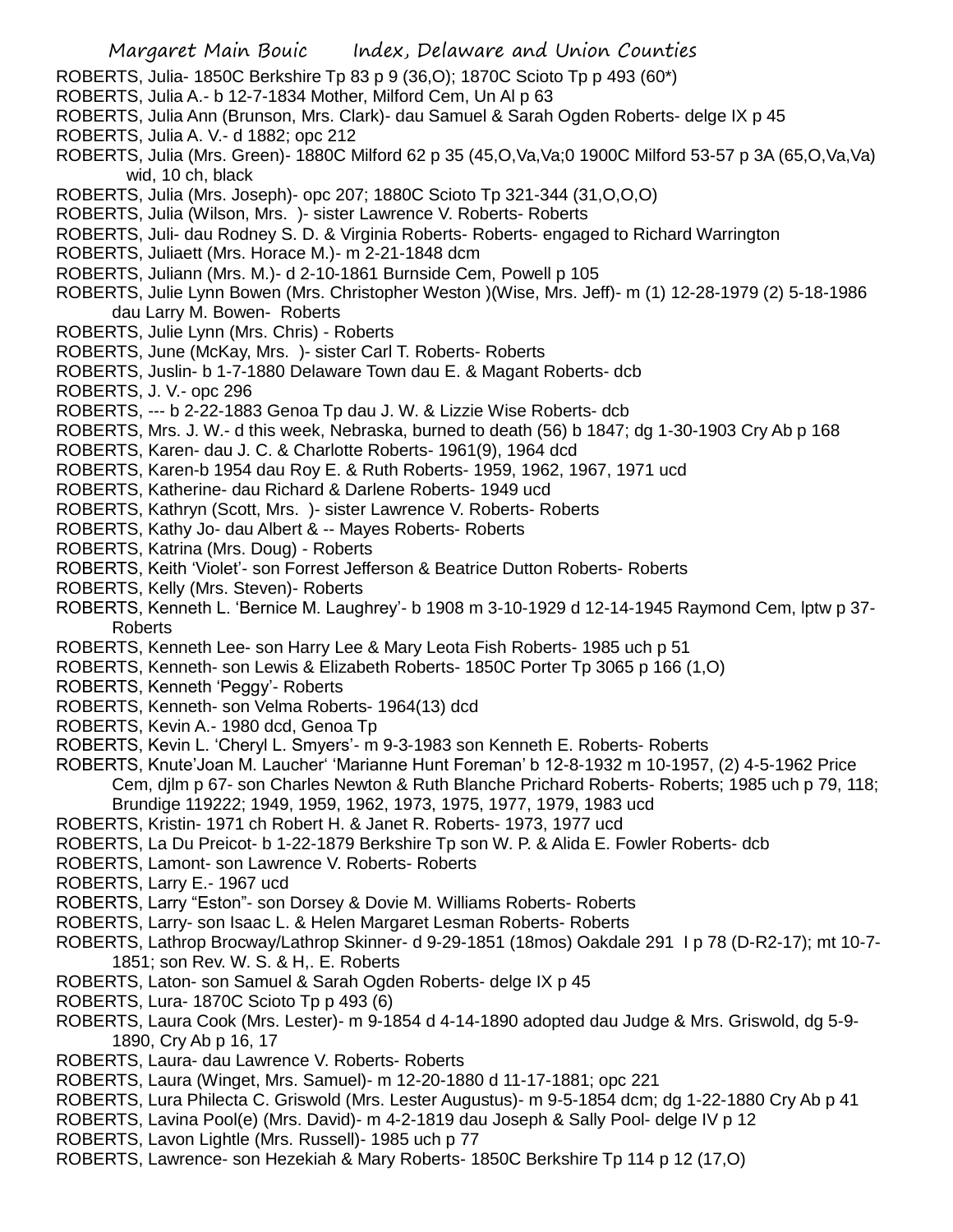- ROBERTS, Lawrence V.- d 12-23-1973 (50) Oak Grove Cem. Roberts
- ROBERTS, —(Mrs. L. B.)- dau Mrs. David Jones- dg 5-15-1908 Cry Ab p 134
- ROBERTS, Lecta- 1870C Porter Tp p 448 (18)
- ROBERTS, Lelo M. (Fraker, Mrs. Clyde)- b 6-20-1906 d 8-5-1996 (92) Marlborough Cem- dau Ray & Bertie Bryant Roberts- Roberts
- ROBERTS, Lemuel- b CT 963) dcga 46 Del Pat & Frank Chronicle 7-23-1829
- ROBERTS, Len?- b 3-1898 son Turner & Sadie Roberts- 1900C Union Tp 208-215 p 11A (2,O,O,Va)
- ROBERTS, Leney (Blue, Mrs. Cyrus)- m 2-29-1844 Madison Co, unec X p 7
- ROBERTS, Lenora- 1870C Thompson T p 500 (13)
- ROBERTS, Leona Evelyn (Lane, Mrs. Merlyn E.)- b 11-28-1907 m 7-12-1936 d 2-28-1986 (78) Rushylvania Cem- dau Oscar O & Mary Green Roberts- Roberts
- ROBERTS, Leonard- Roberts
- ROBERTS, Leonia (Mrs. )- dau in law of Hubert & Helen V. Hesson Roberts- Roberts
- ROBERTS, Leora Mae Hardin (Mrs. Thomas Jefferson)- b 8-12-1877 m 12-23-1893 d 2-26-1937 dau Conrad & Matilda Simpson Hardin- ped Virginia Mae Scott Hayden 7; unec XVII 47
- ROBERTS, Leroy- son James,Sr. & Sarah E. Roberts- Roberts
- ROBERTS, Lester Augustus 'Laura Philecta C. Griswold'- m 9-5-1854 dcm; dg 5-9-1890 Cry Ab p 17
- ROBERTS, Lester 'Nancy Fisher'- m 4-14-1870 ucm 4712; 1870C Liberty Tp Un Co 67 p 9 (24,O)
- ROBERTS, Letha Jenna- (Ross, Mrs. Timothy Eugene)-m 5-2-1981- dau Everette Roberts- Roberts
- ROBERTS, Lettia- 1870C Radnor Tp p 466 (27)
- ROBERTS, Lettice Lodwig (Mrs. Levi)- m 12-23-1858 dcm- sister Eleanor Lodwig Griffith- dg 3-29-1908 Cry Ab p 32; delge XV p 38 Radnor; dg 7-9-1909 Cry Ab p 44; 1870C Radnor Tp p 466 (40)
- ROBERTS, Lettie L. Jones (Mrs. Isaac)- dau John A. & Lettie Ludwig Jones- 1880 dch p 758
- ROBERTS, Levi E.- b 6-12-1871 Radnor Tp son L. & Lillie Ludwig Roberts- dcb
- ROBERTS, Levi- b 3-30-1880 Radnor Tp son L. & S. Roberts- dcb
- ROBERTS, Levi- d 10-19-1896 (73) Radnor- b NY son Isaac Roberts- dcdeaths; delge VI p 48 Main reunion; delge XV p 38 (1890 Radnor); 1850C Radnor Tp 36 p 176 (22,NY); hadc p 117
- ROBERTS, Levi 'Lettice Lodwig'- m 12-23-1858 dcm; dg 7-9-1909 Cry Ab p 44; dg 7-28-1911 Cry Ab p 55; 1870C Radnor T p 466 (41\*)
- ROBERTS, Levi N.- 1870C Radnor T p 466 (15)
- ROBERTS, Levi V.- son Isaac & Lettie L. Jones Roberts- 1880 dch p 758
- ROBERTS, Lewis- son Dorsey & Dovie M. Williams Roberts- Roberts
- ROBERTS, Lewis 'Elizabeth Gillet'- m 2-22-1845 dcm; (3-7-1845, Wight p 17); 1850C Porter T 3065 p 166 (28,O)
- ROBERTS, ----(Mrs. Lewis)- d Thursday (73) dg 7-18-1911 Cry Ab p 50
- ROBERTS, Lewis H. 'Betty J.'- 1971 ucd
- ROBERTS, Lewis- son John Roberts- dcw Bk 4 p 303 (32)
- ROBERTS, Lillian (Mrs. Frank L,.)- Roberts
- ROBERTS, Lillian (Mrs. Glen)- Roberts
- ROBERTS, Linaen- son Jeales Roberts- 1850C Paris Tp 595-609 p 91 (7,O)
- ROBERTS, Linda- dau James A. & Judith Kay Green Roberts- Roberts
- ROBERTS, Linda L. (Mrs. Bobby E.)- 1967 ucd
- ROBERTS, Linda R. (Mrs. Harlan K.)- 1977 ucd
- ROBERTS, Linda (Mrs. Stanley J.)- 1977, 1979 ucd
- ROBERTS, Lisa b 1971 dau Carl E. & Bonnie S. Roberts- 1980 dcd
- ROBERTS, Lizzie (Baughman, Mrs. John E.)- m 7-25-1887 ucm (Hearl)
- ROBERTS, Lizzie Fay- b 9-3-1891 Trenton Tp dau W. J. & Sarah A. Lyon Roberts- dcb
- ROBERTS, Lizzie Walker (Mrs. Marion)- m 10-21-1878 ucm (Hearl)
- ROBERTS, Rev. L. L- 1883 uch V p 577
- ROBERTS, Lloyd son Ira & Odessa Nelson Roberts- Roberts
- ROBERTS, Lloyd- d 9-26-1841 910 wks) son Richard & Jane jones Roberts- Radnor Cem, Powell p 229
- ROBERTS, Logan 'Ida Pickett'- Roberts
- ROBERTS, Lois (Copeland, Mrs. )- sister William C. Roberts- Roberts
- ROBERTS, Lonta- Pabst 8 p 23; 1869 wsc p 10
- ROBERTS, Loretta D.- dau Beers & Hannah Roberts 1850C Harlem Tp 591 p 54 (4/12,O); 1870C Harlem Tp 381 (20)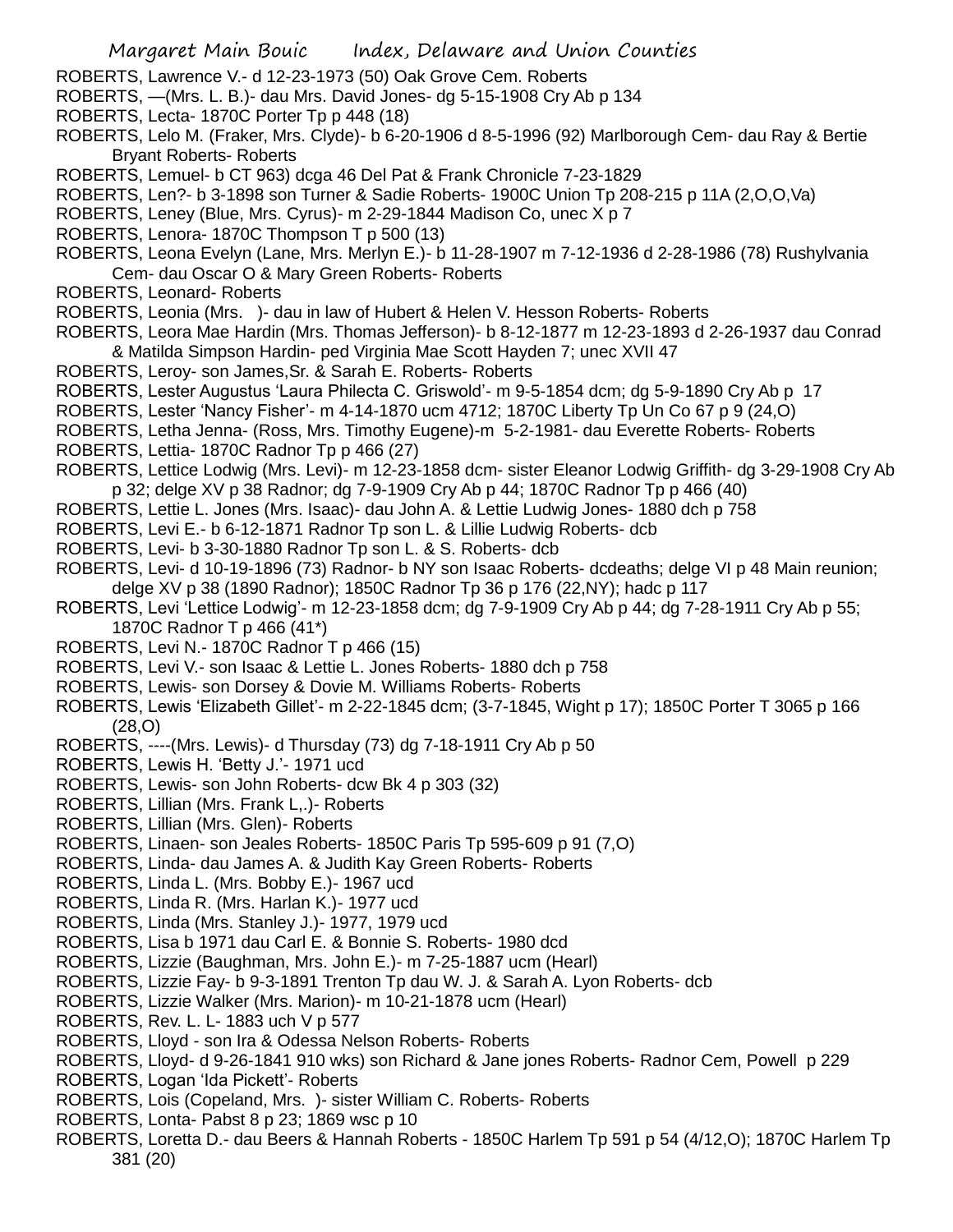- ROBERTS, Lorri (Mrs. Brian G.)- Roberts
- ROBERTS, Louisa (Randall, Mrs. Rodney)- m 5-10-1846 dcm
- ROBERTS, Louise- dau James H. & Ella Roberts- 1910C Dover Tp 43-45 p 2B (20,O,O,O)
- ROBERTS, Lovey Rue- b 7-1888- 1900C Union Tp 174-176 p 8A (11,O,O,O); 1810C Dover T 43-45 p 2B (21,O,O,O)
- ROBERTS, Loyd M.- 1870C Thompson Tp 500 (2)
- ROBERTS, E. Lucille- b 1905 d 1971 Price Cem- djlm p 66
- ROBERTS, Lucille Whipps (Mrs. )- b 9-17-1905 d 6-21-1971 Price Cem, dau Harry & Gertrude Whipps-
- Roberts; obit, mlib (brown); 1949, 1959, 1962, 1967, 1971 ucd
- ROBERTS, Lucinda Weeks (Westfall, Mrs. Dr. L. S.)( Mrs. A. H.)- b 4-19-1824 Lewis Co, W. Va m(2) 2-10-
- 1856 d 5-22-1890 (65/6-1-3) dcdeaths; dg 5-23-1890 Cry Ab p 19, 20, mother of Mrs. Rev. Weir
- ROBERTS, Lucinda- dau Green & Julia Roberts-, mulatto- 1880C Milford 62 p 35 (11,O,NC,O
- ROBERTS, Lucy 1820C Orange Tp; Pabst 7 p 2;
- ROBERTS, Lucy- 1870C Porter Tp p 448 (30)
- ROBERTS, Lucy A.- dau Thomson & Mary Powers Roberts- 1880 dch p 825; 1850C Genoa Tp 479 p 47 (10,O)
- ROBERTS, Luella- dau John & Phebe Roberts- 1850C Genoa Tp 475 p 47 (8,O)
- ROBERTS, Luke Jay b 10-25-1970 son Jay William & Joyce Joan Jones Roberts- Roberts; 1976 dch p 386; 1971, 1980 dcd
- ROBERTS, Lulu- delge XV p 24 (1890 Porter Tp\_)
- ROBERTS, Lulu Thompson (Mrs. John)- d 12-22-1965 (76) bur Dublin- dau Green Thompson- Roberts; 1959, 1962 ucd
- ROBERTS, Luretta- dau John & Phebe Roberts- 1850C Genoa Tp 475 p 47 (4,O)
- ROBERTS, Luserne- son Julia Roberts- 1908 dch p 403; 1850C Berkshire Tp 83 p 9 (10,O)
- ROBERTS, Luther "Duke"- son Dorsey & Dovie M. Williams Roberts- Roberts
- ROBERTS, L. V.- delge XV 53, 73, hauled gravel, 1908
- ROBERTS, Lydia- dau Mary Winchester Roberts- uccp p 47 record Bk 3 p 15
- ROBERTS, Lynne (Brookshire, Mrs. \_- dau Harold C. & Annette Fivaz Roberts- Roberts
- ROBERTS, M. A.- uca p 73
- ROBERTS, Mabel (Artz, Mrs. )- sister James Frank Roberts- Roberts
- ROBERTS, Mabel Eppley (Mrs. Frank White)- b 10-23-1882 m 10-15-1914 dau George Womelsdorf & Elmira Hoover Eppley- Weiser p 463
- ROBERTS, Mabel Lillian- dau William & Eliza Jackson Roberts- Newhouse p 80 137221
- ROBERTS, Mabel (Shelby, Mrs. Guy E.)- Roberts
- ROBERTS, Mable Phebe- b 7-3-1890 Delaware Town dau Thomas G. & Margaret Davis Roberts- dcb
- ROBERTS, McDonald- b 6-3-1873 Radnor Tp son John & Ann E. Roberts- dcb
- ROBERTS, Madge Evelyn- b 4-3-1923 d 5-4-2000 (77) Maple Grove Cem- dau Sherman L. & Evangline Sager Roberts- Roberts; obit Sherman L. mlib (brown)
- ROBERTS, Magdalene Conley (Mrs. Clyde)- m 1942- Roberts
- ROBERTS, Maggie M. b 10-9-1873 Radnor- d 8-6-1877 (4y) Radnor Tp- dau E. J. & Eveline Robertsdcdeaths, dcb
- ROBERTS, Maggie (Main, Mrs. James Harvey) dau Levi & Lettice Roberts- dg 7-9-1909 Cry Ab p 44; dg 7-18- 1911 Cry Ab p 40; dg 7-28-1911 Cry Ab p 55
- ROBERTS, Maggie Stockard (Mrs. Robert)- Newhouse p 72, 13491, 11391
- ROBERTS, Malvina- dau John & Nancy Roberts- 1850C Genoa Tp 302 p 31 (5,O)
- ROBERTS, Margaret- delge XII p 35 (1890 Delaware )
- ROBERTS, Margaret- 1850C Porter Tp 3126 p 168 (38,Va)
- ROBERTS, Margaret- 1870C Brown Tp p 2246 (25)
- ROBERTS, Margaret Ann- d 9-25-1861 (3-5-7) dau Rev. Hugh & Alice Roberts- Radnor Cem, Powell p 214
- ROBERTS, Margaret- lived with Charles N. & Ruth Roberts- 1962 ucd
- ROBERTS, Margaret Cooper (Mrs. John)- Brundige (1192221)
- ROBERTS, Margaret Cronkleton (Mrs. David)-\_ m 1-20-1842 dcm
- ROBERTS, Margaret- dau Hubert & Helen V. Hesson Roberts- Roberts
- ROBERTS, Margaret Brundige (Mrs. Issac Newton)- b 7-27-1869 m 1898 d 3-19-1966 (97) bur Prospect- dau Charles & Emma Jacobs Brundige- 1985 uch p 118; Brundige 11922; 1900C Jackson Tp 168-172 p 8A (30,O,O,O); m 1 y, 1 ch; Roberts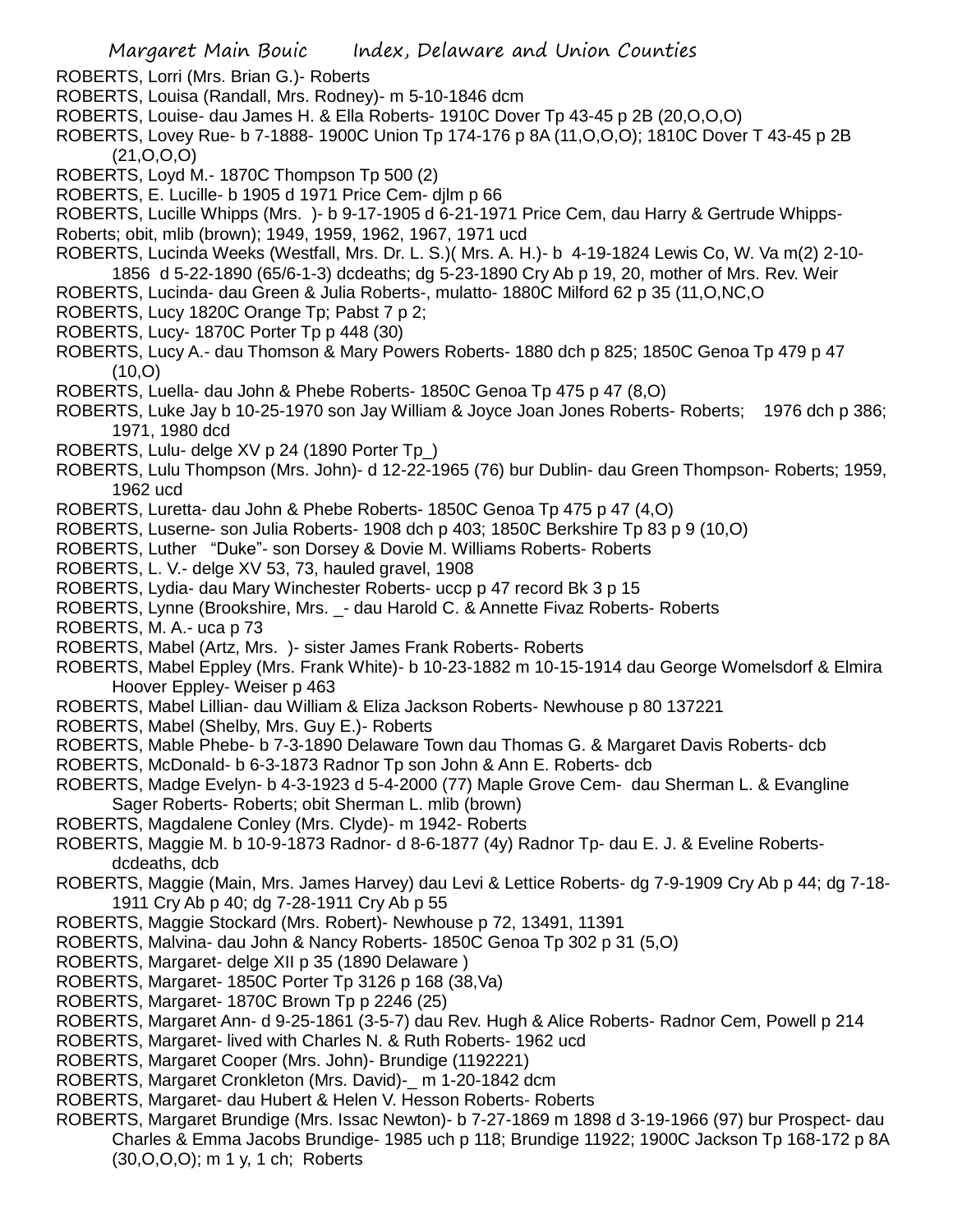ROBERTS, Margaret Davis (Mrs. )- d 12-26-1893 (48) dau Evan Davis- b Wales- dcdeaths

- ROBERTS, Margaret (Griffiths, Mrs. John G.)- d 1846- dcc Vera Griffiths Hedges 33
- ROBERTS, Margaret (Mrs. James W.)- 1964, 1971, 1980 dcd
- ROBERTS, Margaret (Mrs. John A.)- Roberts
- ROBERTS, Margaret J. Smith (Mrs. Samuel L.)- m 10-6-1855 ucm 2338 dau James R. & Anna Masters Smith-1883 uch V p 522; mt 10-10-1855; unec VIII p 35, XVII p 42
- ROBERTS, Margaret Saylor (Mrs. James W.)- Roberts
- ROBERTS, Margaret- d 10-18-1860 (14-9-12) Mt. Herman Cem, Wagner p 35 djlm p 10; dau William & Ann Eliza Roberts- 1850C Porter Tp 3130 p 168 (4,O); 1860C Dover Tp 239 (15,O)
- ROBERTS, Margarette E.- b 7-29-1901 Radnor Tp dau Wm. T. & Sallie Jones Roberts- dcb
- ROBERTS, Margie- 1870C Radnor Tp p 466 (7)
- ROBERTS, Maria A. (Mrs. Conley H.)- 1977, 1979, 1981 ucd
- ROBERTS, Maria H. (Weiser, Mrs. Samuel Young)- b 12-7-1842 m 6-10-1869 d 8-3-1909- Weiser p 672, 673
- ROBERTS, Maria Shaffer (Mrs. Charles)- m 2-3-1837 dcm
- ROBERTS, Maria Thomas (Mrs. Edwin R.)- m 5-6-1849 Madison Co, unec XI p 9
- ROBERTS, Marianne Hart (Foreman, Mrs. ) (Mrs. Knute)- m(2) 4-1962 dau George William, Jr. & Alice Lillian Scott Hart- 1985 uch p 79, 118; 1973, 1975, 1977, 1979, 1981, 1983 ucd
- ROBERTS, Marie (Mrs. Charles)- Roberts
- ROBERTS, Marie J. (Bice, Mrs. William Nathan)- unec VIII p 70
- ROBERTS, Marie (Mrs. John C.)- d 3-12-1962 (57) Oak Grove Cem -Roberts
- ROBERTS, Marion 'Elizabeth "Lizzie" Ann Walker'- m 10-21-1878 ucm 6345 d 11-19-1884 (27-3-15) Mt. Herman Cem, Wagner p 35 djlm p 10- dau William & Anna Eliza Roberts- 1883 uch V p 448; 1860C Dover Tp 239 (3,O)l 1870C Dover Tp 19 p 2 (12,O); 1880C Dover Tp 125-131 p 31 (22,O,O,Pa)
- ROBERTS, Mark- son Dr. Bruce E. Roberts- Roberts
- ROBERTS, Marsha Landon (Mrs. William)- b 2-9-1841 m 5-28-1867 d 3-25-1923 dau Payne Pettibone & Mary Ann Kenady Landon- ped Virginia Mae Scott Hayden 13; unec XVII p 47
- ROBERTS, Marshiel- rcc p 4
- ROBERTS, Martha- 1870C Radnor Tp p 461 (8)
- ROBERTS, Martha A.- b 1-1884 dau Howard & Allice S. Roberts- 1900C York Tp 178 p 8A (16,Ga?,O,O)
- ROBERTS, Martha Ann Hagler (Mrs. Eli)- b 1829 d 1865/8 ped Beth Lowe Barker #155 25 unec IX p 26
- ROBERTS, Martha (Copeland, Mrs. )- dau William & Susan Reed Roberts- Roberts
- ROBERTS, Martha (Mrs. )- sister Elizabeth Jane Jones- dau S. C. & M. B. Jones- dg 7-8-1904 Cry Ab p 255
- ROBERTS, Martha Harbin (Thomas, Mrs. )(Mrs. )- 1985 uch p 96
- ROBERTS, Martha- dau John & Nancy Roberts- 1850C Genoa Tp 302 p 31 (11,O)
- ROBERTS, Martha Landon (Mrs. William)- m 5-28-1867 dcm; delge XII p 48
- ROBERTS, Marvin son James & Bertha Mae Artrup Roberts- Roberts
- ROBERTS, Mary- 1820C Darby Tp 269 1m -26, 1 f 10, 1 f (45) m 1 f +45; unec V p 41
- ROBERTS, Mary- 1850C Oxford Tp 2755 p 155 (68,NY)
- ROBERTS, Mary- d 3-1-1883 (40y1m) Harlem Tp, dcdeaths
- ROBERTS, Mary- Main reunion- delge VI p 48
- ROBERTS, Mary- hadc p 48 (Radnor Tp)
- ROBERTS, Mary- 1870C Concord Tp p 260 (21)
- ROBERTS, Mary- 1870C Radnor Tp 464 (3)
- ROBERTS, Mary- 1870C porter Tp p 448 (54)
- ROBERTS, Mary (Mrs. )- 1870C Taylor Tp 177-168 p 22 (36,O)
- ROBERTS, Mary A. (Evans, Mrs. Nathaniel)- m 12-24-1882 ucm (Hearl)
- ROBERTS, Mary A. Courtright (Mrs.Manson White)- m 10-24-1846 delge IX p 64
- ROBERTS, Mary A. (Gooding, Mrs. James R.)- b 1-1-1844 m 2-25-1869 dcm d 10-4-1886, dg 10-21-1886 Cry Ab p 141; delge XIV p 29
- ROBERTS, Mary Ann (Courtwright, Mrs. Anson W.)- m 10-8-1840 dcm -dau John Roberts- dcw Bk 4 p 303(32)
- ROBERTS, Mary Ann Jackson (Mrs. Harrison)- b 8-14-1814 dau John & Hannah Jackson- delge X p 20
- ROBERTS, Mary Ann Phillips (Mrs. Guy)- m 7-2-1965- Roberts
- ROBERTS, Mary Ann- dau Richard & Jane Jones Roberts- 1850C Radnor Tp 48 p 176 (8,O)
- ROBERTS, Mary Ann (Weiser, Mrs. Robert Bruce)- b 8-14-1928 m 9-12-1953- Weiser p 15
- ROBERTS, Mary E. (Baxter, Mrs. Arthur)- dau Levi & Lettice Roberts- dg 7-9-1909 Cry Ab p 44; Schultz p 8; dg 7-18-1911 Cry Ab p 50; dg 7-28-1911 Cry Ab p 55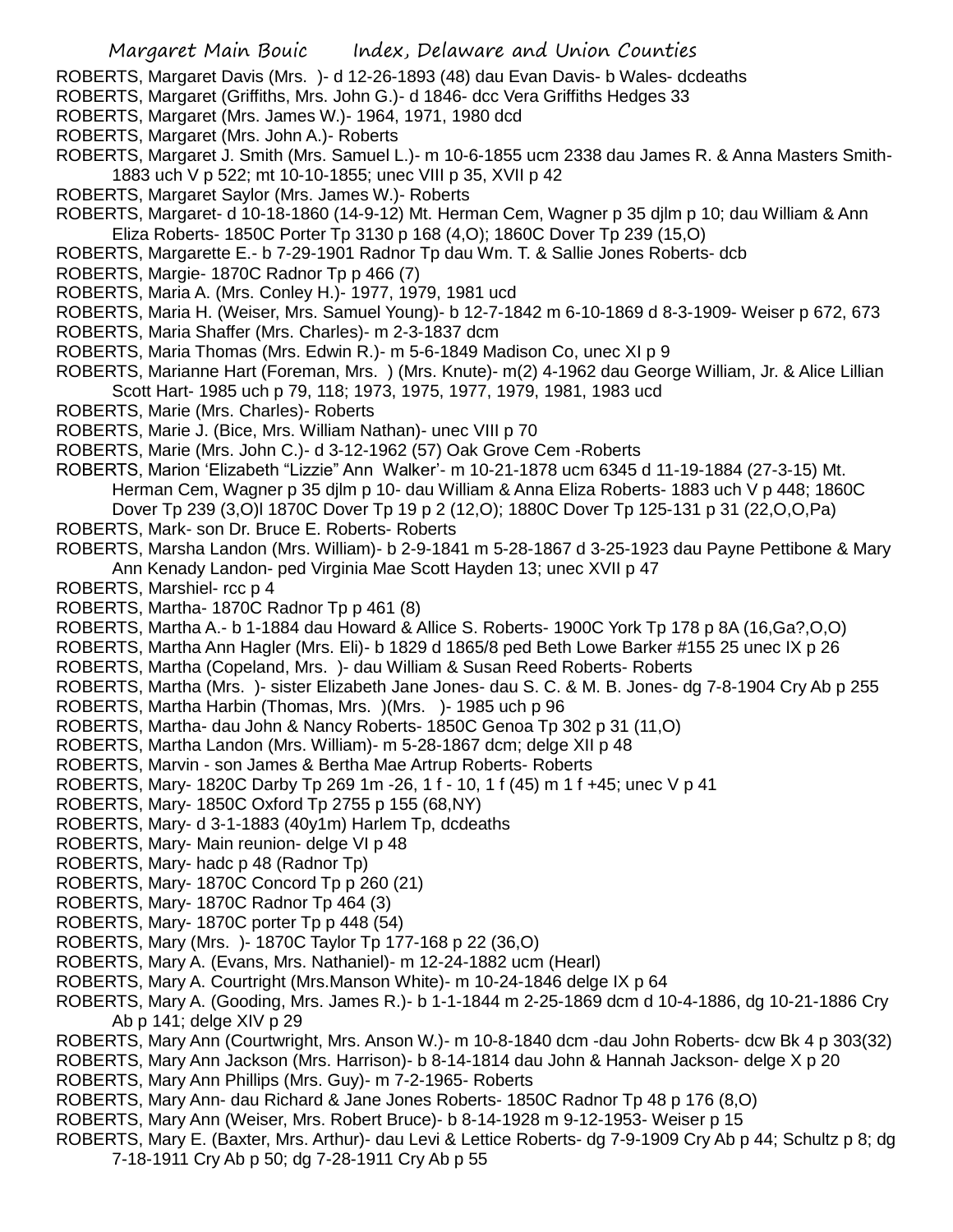ROBERTS, Mary (Bethard, Mrs. Albert G.)- m 3-26-1863 dcm

- ROBERTS, Mary B.- dau Green & Julia Roberts- mulatto- 1880C Milford 62 p 35 (16,O,NC,O)
- ROBERTS, Mary C.- opc 213
- ROBERTS, Mary Carpenter (Mrs. Jeremiah)- m 11-28-1836 dcm
- ROBERTS, Mary Dianta (Haines, Mrs. John)- b12-2-1810 Vt.- delge VII p 13
- ROBERTS, Mary D.- dau Thomson & Mary Powers Roberts- 1880 dch p 826
- ROBERTS, Mary E.- 1870C Radnor Tp p 465 (16)
- ROBERTS, Mary E.- 1870C Brown T p 246 (2m)
- ROBERTS, Mary E. (Austin, Mrs. Jerry)- m 4-1891, dg 8-3-1900 Cry Ab p 30
- ROBERTS, Mary E. (Bryant, Mrs. Samuel L.)- m 5-18-1869 delge XV p 5
- ROBERTS, Mary- dau Edgar H. & Mary Elizabeth Nugent Roberts- Roberts; 1961 dcd (10)
- ROBERTS, Mary E. Harris (Mrs. Charles H.)- b 4-16-1866 delge XI p 13
- ROBERTS, Mary E.- dau John & Phoebe Weeks Roberts- 1880 dch p 853; 1850C Genoa Tp 475 p 47 (13,O)
- ROBERTS, Mary E.- b 9-28-1873 Radnor Tp dau Levi & Lillie Roberts- dcb
- ROBERTS, Mary Ellen (Griffiths, Mrs. William H.0- b 1856 d 1937 dau Evan J. & Amelia Gallant Roberts- dcc Vera Griffiths Hedges 9
- ROBERTS, Mary F. Burlile (Mrs. Roger W.)- b 12-1-1946 m 7-26-1970 d 8-20-1987 (40) Kirkwood Cem- dau Charles D. & Catharine Barker Burlilie- Roberts
- ROBERTS, Mary G. Clark (Mrs. James Frank II)- d 3-1-1988 (87) E. Liberty Cem, Porter Tp- sister Edward, Arthur Clark- Roberts
- ROBERTS, Mary Green (Mrs. Oscar O.)- Roberts
- ROBERTS, Mary (Greene, Mrs. Robert B.)- m 1-1-1872 ucm 5035; 1883 uch V p 677
- ROBERTS, Mary-b 1963 dau James W. & Margaret Roberts- 1964, 1971, 1980 dcd
- ROBERTS, Mary Jean Wood (Morris, Mrs. )(Mrs. James Lewis)- b 6- 15-1929 m (2) 8-22-1958 d 12-18-1970 Milford Cem Un Al p 69- dau Ralph & Mary Herron Wood- Roberts; obit mlib (brown) 1959 ucd
- ROBERTS, Mary (Mrs. Jeremiah)- dcw Bk 2 p 150
- ROBERTS, Mary J. (Greene, Mrs. Robert B.)- m 1-1-1872 ucm (Hearl)
- ROBERTS, Mary (Mrs. John)- Roberts
- ROBERTS, Mary- dau John & Nancy Roberts- Powell p 68- 1850C Genoa Tp 302 p 31 (13,O)
- ROBERTS, Mary June (McKay, Mrs. )- dau James Frank II & Mary G. Clark Roberts- Roberts
- ROBERTS, Mary (Kerterson, Mrs. )- dau John & Lulu Thompson Roberts- Roberts
- ROBERTS, Mary Leota Fish (Mrs. Harry E.)- b 1880 d 11-24-1964 York Cem, Sec C. p 85- dau William & Emma Chambers Fish- Fish 3; Roberts; 1985 uch p 51
- ROBERTS, Mary L. (Griffis, Mrs. William H.)- m 11-10-1870 delge XV p 67
- ROBERTS, Mary L. (Mrs. Raymond L.)- 1959, 1962, 1967 ucd
- ROBERTS, Mary Lynne (Mrs. Melvin)- Roberts
- ROBERTS, Mary May (Jones, Mrs. Ed T.)- b 6-9-1887 Radnor Tp d 1969 dau Edwards & Jennie Wynn Roberts- dcb; Roberts
- ROBERTS, Mary Meredith (Mrs. Beers)- m 5-4-1839 dcm
- ROBERTS, Mary M.- b 2-1892 dau Howard & Allice S. Roberts- 1900C York Tp 178 8A (8,O,O,O)
- ROBERTS, Mary M.( Shoemaker, Mrs. )- dau James W. & Margaret Saylor Roberts- Roberts
- ROBERTS, Mary Elizabeth Nugent (Mrs. Edgar H.)- m 2-71948l Roberts; delge XIII 34; 1961,1964, 1969, 1971, 1980 dcd
- ROBERTS, Mary Powers (Mrs. Thompson)-b 1815 m 4-29-1835 dcm- dau Philip & Sarah Powers- 1880 dch p 825; d last fall, dg 6–27-1899 Cry Ab p 22
- ROBERTS, Mary- b 1961 dau Raymond L. & Mary L. Roberts- 1967 ucd
- ROBERTS, Mary (Rowland, Mrs. Richards)- b 1806 dumch p 501; ped George Ross Jewell,Jr. 25; unec IX p 8
- ROBERTS, Mary (Stimmell, Mrs. Francis M.)- m 6-6-1861 dcm
- ROBERTS, Mary Susanna (Fernald, Mrs. Williard Tompkins)- m 2-7-1981 dau Edgar H. & Mary Elizabeth Nugent Roberts- Roberts; 1964, 1969, 1971 dcd
- ROBERTS, Mary Thomas (Mrs. Edwin R.)- m 10-14-1845 Madison Co, unec X p 18
- ROBERTS, Mary (Mrs. Thomas)- 1850C Genoa Tp 479 p 47 (35,O)
- ROBERTS, Mary (Mrs. Thompson)- Burnside Cem, Powell p 105
- ROBERTS, Mary (Thornton, Mrs. George R.)- m 5-5-1842 dcm
- ROBERTS, Mary V. d 4-25-1856 (10-1-25) C. V. Cem 1-1-2, Powell p 120; dau Beers &Hannah Roberts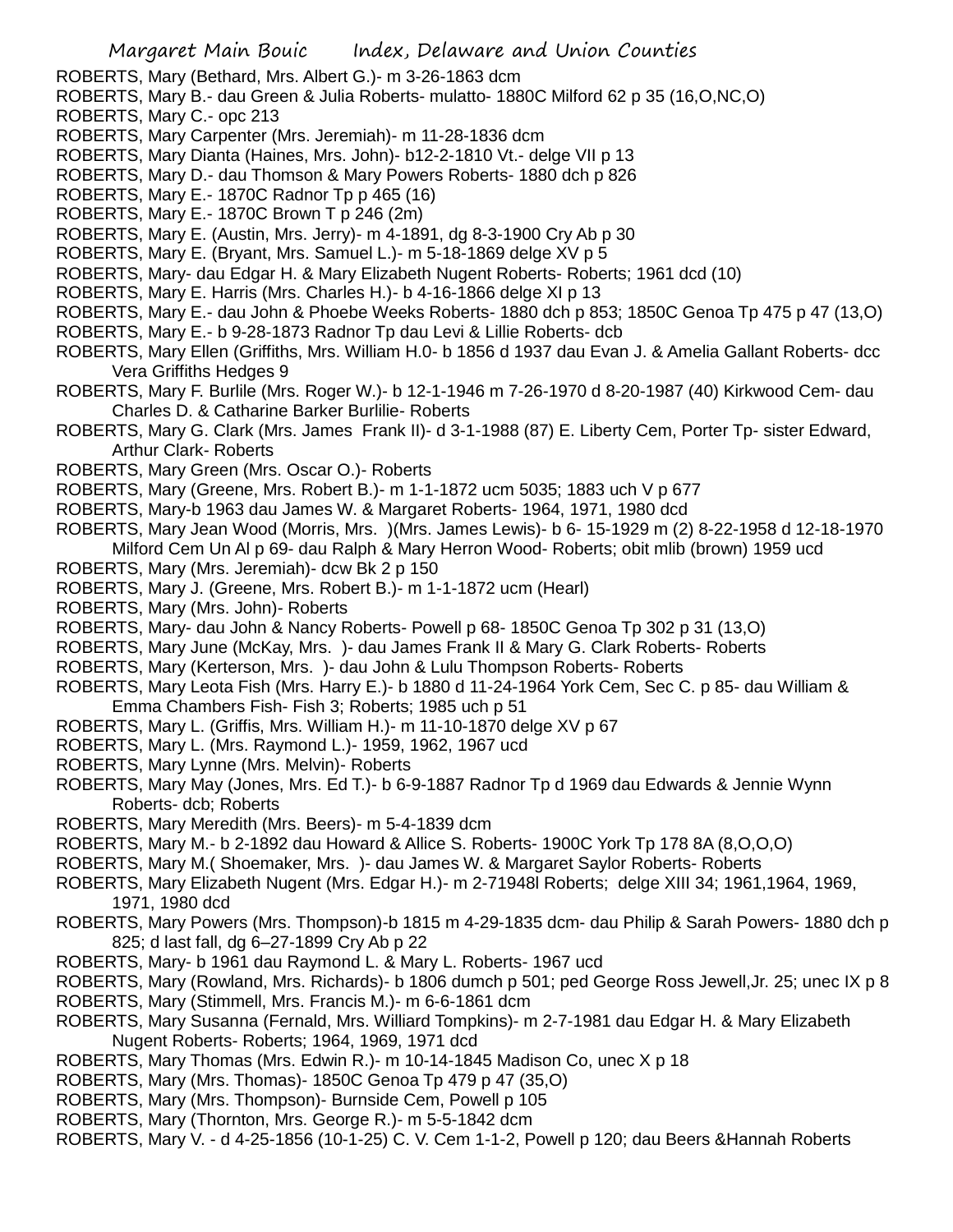ROBERTS, Mary- dau William & Ann Eliza Roberts- 1850C Porter Tp 3130 p 168 (8,O); 1860C Dover Tp 239  $(17,0)$ 

- ROBERTS, Mary Winchester (Mrs. )- sister George Winchester- uccp p 47, record bk 2 p 474
- ROBERTS, Mary (Wright, Mrs. John)- m 10-30-1836 Madison Co, unec VIII p 67
- ROBERTS, Marzelle (Davis, Mrs. Griffith)- 1985 uch p 99
- ROBERTS, Mason David- 2-12-1999 son Dustin & Angela Roberts- Roberts
- ROBERTS, Matthew- Pabst 6 p 28
- ROBERTS, Mathias- 1880 dch p 611; 1908 dch p 132; 1835 men p 5 #45 p 2 Berkshire Tp
- ROBERTS, Matthias- Pabst 6 p 48, 57; delge III p 72 (1830C Genoa Tp)
- ROBERTS, Maud- honorary pallbearer for Fay Stricklin- dg 8-7-1906 Cry Ab p 113
- ROBERTS, Maud E.- b 4-28-1887 Radnor Tp dau I. M. & Isabelle Williams Roberts- dcb
- ROBERTS, Maude M. Kyle (Mrs. Jesse L.)- b 1888 m 11-27-1913 d 1-24-1977 Claibourne Cem p 58; dau

William Albert & Betsy Russell Kyle- Roberts; obit, mlib (brown); 1949, 1959, 1962, 1967, 1971, 1973, 1975 ucd

- ROBERTS, Maude M.- 1977 ucd, Claibourne Tp, retired
- ROBERTS, May- d 8-26-1881 (1y11m) Delaware dcdeaths
- ROBERTS, Mary- 1870C Scioto Tp p 493 (2)
- ROBERTS, May- dau Mary Winchester Roberts- uccp p 47, record bk 3 p 15
- ROBERTS, May Tossey (Mrs. )- dau Stephen Delano & Sarah Graham Tossey- Graham 1436
- ROBERTS, Mazilla- delge XV p 24 (1890 Porter Tp)
- ROBERTS, M. B.- son Susan Roberts- Pabst 5 p 11
- ROBERTS, Melford- 1870C Thompson Tp 500 (5)
- ROBERTS, Melinda (Mrs. )- Roberts
- ROBERTS, Melissa (Mrs. Randy)- Roberts
- ROBERTS, Melvin 'Mary Lynne'- son Forrest Jefferson & Beatrice Dutton Roberts- Roberts
- ROBERTS, Melvina (Havens, Mrs. George W.)- m 9-4-1867 dcm; delge XII p 70
- ROBERTS, Melvina- dau John & Nancy Roberts- Powell p 108
- ROBERTS, Merril- b 10-1895 dau Turner & Sadie Roberts- 1900C Union Tp 208-215 p 11A (4,O,O,Va)
- ROBERTS, Michael- 1977 ucd Richwood
- ROBERTS, Michael Eugene- b 12-17-1975 son Albert & —Mayes Roberts- Roberts
- ROBERTS, Michael- son Guy & Mary Ann Phillips Roberts- Roberts
- ROBERTS, Michael ' Loudermilk'- son Ida Roberts- Roberts
- ROBERTS, Michael,Jr.- b 6-13-1984 son Michael & –Loudermilk Roberts- Roberts
- ROBERTS, Michael 'Mike'- b 1968 son Robert H. & Janet R. Roberts-Roberts; 1971, 1973, 1977 ucd
- ROBERTS, Michael Jesse- b 8-29-1952 Kenton d 10–5-1977 (25) Claibourne Cem p 103- son Russell L. & Judy Detwiler Roberts- Roberts; obit mlib (brown) ; 1959, 1962, 1967, 1971 ucd
- ROBERTS, Mildred (Burke, Mrs. )- dau John E. & Elizabeth Roberts- Roberts (Powers clipping)
- ROBERTS, Mildred I. Walker (Mrs. J. Frank )- b 4-13-1919 d 12-13-1987 Sunbury Mem. Pk- dau Otis & Mabel Hupp Walker- Roberts; 1983 ucd
- ROBERTS, Milton 1870C Concord Tp p 260 (2)
- ROBERTS, Millard- son Richard & Darlene Roberts- 1949 ucd
- ROBERTS, Minerva (Benton, Mrs. Samuel)- Strong p 2
- ROBERTS, Minerva Vanloon (Mrs. Augustus H.)- m 11-12-1850 dcm (1122-1850) Wight p 60
- ROBERTS, Minnie- d 5-25-1887 (9-5-0) dau Edward Roberts- dcdeaths
- ROBERTS, Minnie J. (Mrs. James L.)- 1975, 1977, 1979, 1981 1873 ucd
- ROBERTS, Monroe- son Thomas & Mary Powers Roberts- 1880 dch p 825
- ROBERTS, Morehouse/Moris 'Susan Newman'- b 1803 m 10-28-1824 d 1847 son Samuel & Sarah Ogden Roberts- delge VIII p 17, 69; IX p 45
- ROBERTS, Rev. Morris- rcc p 3
- ROBERTS, Moses M.- 1-8-1850 son G. & R. A. -Amrine Cem, lptw 64
- ROBERTS, Myrtle E.- d 1-19-196 (71) Radnor Cem- sister Olive Easterday- 1961, 1964, 1969, 1971 dcd
- ROBERTS, Nadine (Mrs. Bruce)- Roberts
- ROBERTS, Nancy- d 4-12-1875 (45-3-23) Harlem Tp dcdeaths
- ROBERTS, Nancy- Powell p 119, Genoa Tp 107
- ROBERTS, Nancy C.- d 10-18-1874 (14-1-27) mt 11-18-1874, 2-24-1875, mt 3 p 8
- ROBERTS, Nancy C.- dau William S. & Emily O. Roberts- 1870C Jackson Tp 104-103 p 15 (6,O)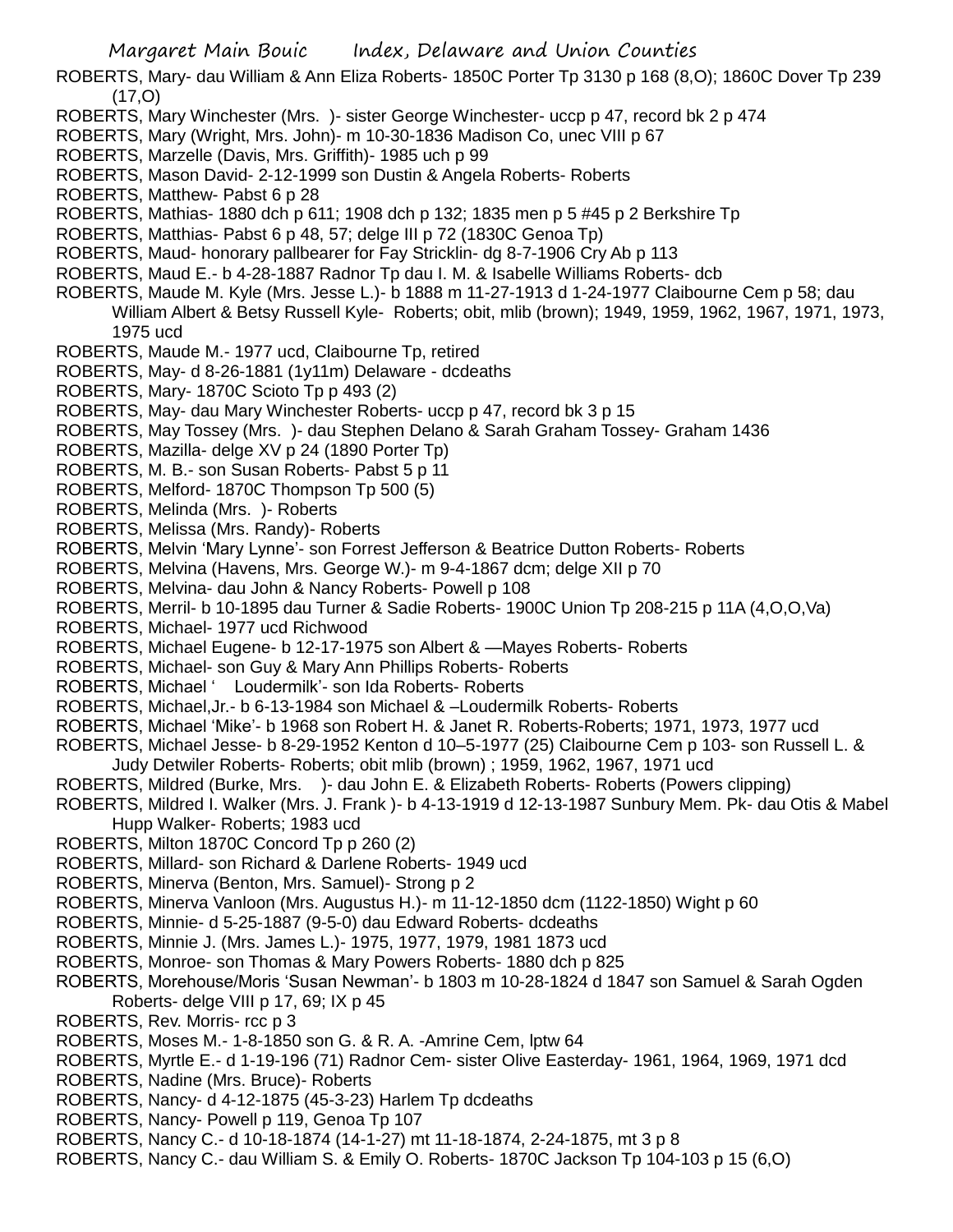- ROBERTS, Nancy (Dannels, Mrs. Uriah)- m 3-12-1825 unec V p 16
- ROBERTS, Nancy Fisher (Mrs. Lester)- m 4-14-1870 ucm 4712; 1870C Liberty Tp un Co 67 p 9 (25,O)
- ROBERTS, Nancy (Gall, Mrs. Tom)- m 3-18-1956 dau Iva Roberts- Roberts
- ROBERTS, Nancy (Mrs. Hezekiah)- 1850C Berkshire Tp 114 p 12 (49,Pa); 1870C Jackson Tp 148-136 p 20 (70,Pa)
- ROBERTS, Nancy (Mrs. Horace)- 1870C Liberty Tp Un Co 177 p 21 (30,Maine)
- ROBERTS, Nancy Irene West (Mrs. Ricky Lee)- m 11-17-1979 dau Joseph & Bernice Holton West- Roberts ROBERTS, Nancy- dau James Roberts- dcw Bk 2 p 258
- ROBERTS, Nancy (Mrs. John)- b 8-16-1801 d 6-26-1881 Curtis Cem, Powell p 108- 1880 dch p 851; 1850C Genoa Tp 302 p 31 (49,O); 1870C Genoa Tp p 361 (68\*)
- ROBERTS, Nancy (Johnson, Mrs. Will)- m 10-4-1832 Madison Co, unec VII p 9
- ROBERTS, Nancy (Landon, Mrs. Allen)- m 1-1-1847 dcm
- ROBERTS, Nancy- dau Mary J. Roberts- 1870C Taylor Tp 177-168 p 22 (9,ILL)
- ROBERTS, Nancy (Reese, Mrs. Amos)- m 11-9-1815 Madison Co, unec IV p 29
- ROBERTS, Nannie M. (Mrs. Billy R.)- 1980 dcd
- ROBERTS, Naoma (Andrus, Mrs. Timothy)- b 5-20-1784 d 2-27-1854 dau Joel Roberts- Powell p 299; Strong p 2; dcq Robert Benjamin Powers 31
- ROBERTS, Naomi June (Lowe, Mrs. William Arson)- b 1916 dau Jesse Eli & Elizabeth Dumphrey Robertsped Beth L. Lowe Barker 3; unec IX p 24
- ROBERTS, Nar H.- b 1914 d 1967 Mother, Broadway Cem, lptw 81
- ROBERTS, Nathan- 1870C Radnor Tp p 466 (45\*)
- ROBERTS, Nathan Levi b 6-26-1986 son John E. & Tammy Roberts-Roberts
- ROBERTS, Nathaniel- 1850C Radnor Tp 36 p 176 (24,NY); hadc 48; delge XV p 38
- ROBERTS, Nathaniel 'Ann'- b 12-10-1820 d 2-2-1899 Radnor Cem, Powell p 217
- ROBERTS, Nellie- b 12-18-1872 Porter Tp dau John & Kate McGunis Roberts- dcb
- ROBERTS, Nellie Dale (Hoffman, Mrs. Roy)- b 1885 d 1967- 1985 uch p 72, 121
- ROBERTS, Nettie Jane Staley (Mrs. Ralph)- b 4-8-1916 m 1-1-1944 dau Bruce & Louise Leona Willey Staley-Weiser p 21
- ROBERTS, Newton- son Levi & Lettice Lodwig Roberts- dg 7-28-1911 Cry Ab p 55
- ROBERTS, Nicholas Allan- b 9-5-1980 son Steve Roberts- Roberts
- ROBERTS, Nisha (5-1984) dau Michael & –Loudermilk Roberts- Roberts
- ROBERTS, Norman- son Ira & Odessa Nelson Roberts- Roberts
- ROBERTS, O.- delge IV 3i (1866 Porter Tp map)
- ROBERTS, O. B.- b 3-18-1836 d 4-10-1902 Father- Price Cem, djlm p 36
- ROBERTS, Odessa Nelson (Mrs. Ira)- Roberts
- ROBERTS, Ola (Fenstermacher, Mrs. Edmond)- 1985 uch p 6
- ROBERTS, Olive (Easterday, Mrs. )- sister Myrtle E. Roberts- Roberts
- ROBERTS, Olive J. (McNeil, Mrs. Charles A.- m 11-5-1896 ucm (Hearl)
- ROBERTS, Oliver- 1850C Porter Tp 3126 168 (14,O); delge XI p 50
- ROBERTS, Ollie (Kenyon, Mrs. Samuel)- 1880 dch p 713
- ROBERTS, Opal Lavell- b 1907 d 1908 New Millcreek Cem. Liberty Tp. lptw 16- dau Irie Welch & Clara Montgomery Roberts
- ROBERTS, Oran- son Melinda Roberts- Roberts
- ROBERTS, Orlo Van- son William & Elisa Jackson Roberts- Newhouse p 80, 13722
- ROBERTS, Orpha (Meddles, Mrs. Gary)- m 12-15-1867 ucm 4301
- ROBERTS, Orris- son John & Nancy Roberts- Pabst 3 p 24; Powell p 108; 1850C Genoa Tp 302 p 31 (10,O)
- ROBERTS, Orsmer- son Thomas & Mary Roberts- 1850C Genoa Tp 479 p 47 (8,O)
- ROBERTS, Orville-b 11-2-1879 d 3-19-1881 (1y6m) Porter Tp son John & Catharine McGunis Roberts- dcb, dcdeaths
- ROBERTS, Oscar- son Jeales Roberts- 1850C Paris Tp 595-609 p 91 (18,O)
- ROBERTS, Oscar L. 'Wanda Shinn'- Roberts
- ROBERTS, Oscar O. 'Mary Green'- Roberts
- ROBERTS, O. W.'Belle Sherman'- Maugans Anc p 158
- ROBERTS, Owen E. 'Eleanor'- d 3-23-1839 (43) Radnor Cem, Powell p 233; from Anglesea, N. Wales; 1835 men p 52 #72 p 96 Radnor Tp
- ROBERTS, P. (Mrs. J.)- Powell p 16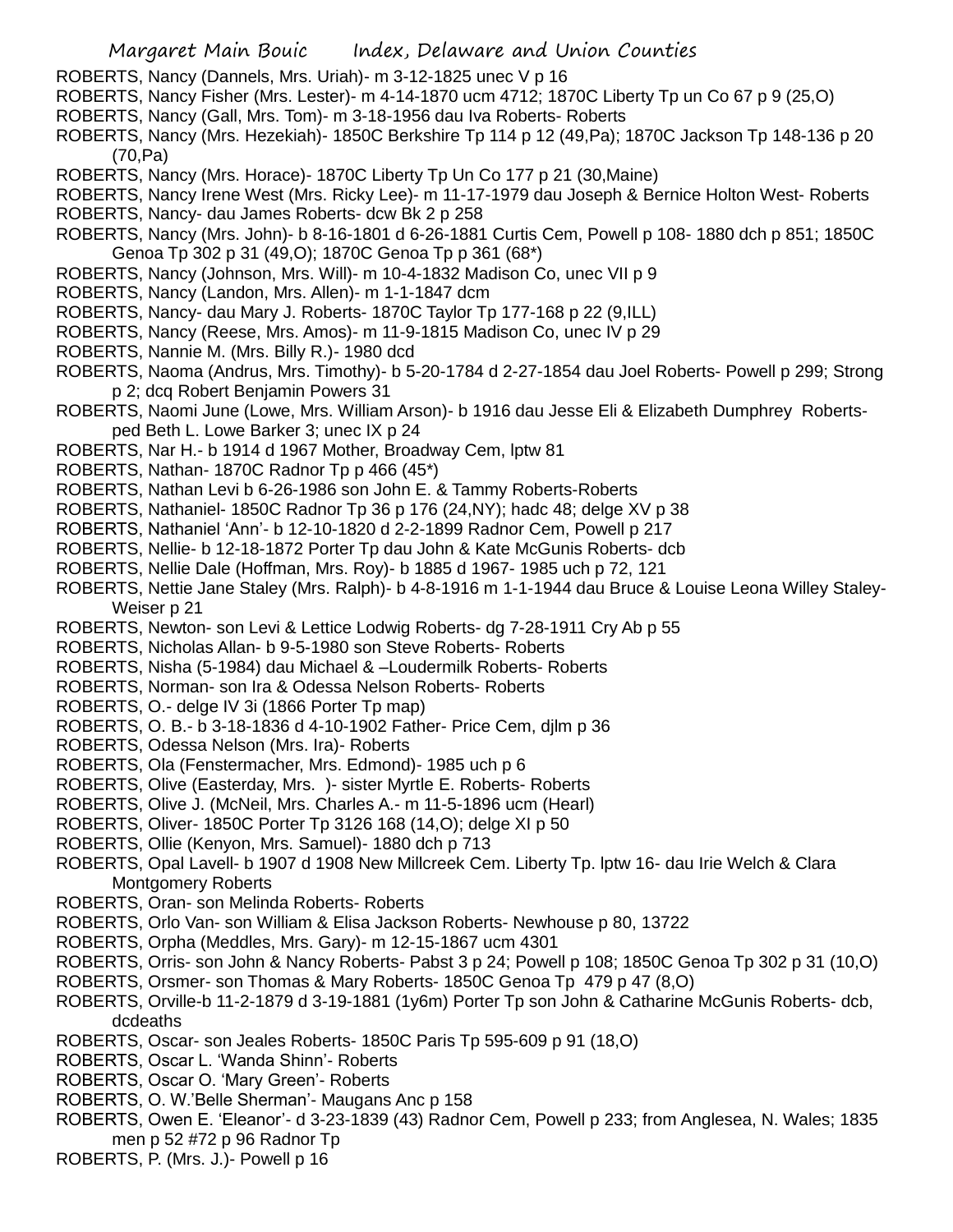- ROBERTS, Pamela- dau J. C. & Charlotte Roberts- 1961, 1964 dcd
- ROBERTS, Patty (Bennett, Mrs. )- dau Melinda Roberts- Roberts
- ROBERTS, Patricia D. (Hill, Mrs. Loring D.)- m 3-20-1958- Roberts
- ROBERTS, Patricia- mother of Eddie, Ricky. Robin- 1964 dcd
- ROBERTS, Patricia Jenkins (Mrs. William)- Roberts
- ROBERTS, Paul- son James & Bertha Mae Artrup Roberts- Roberts
- ROBERTS, Paul- son William & Susan Reed Roberts- Roberts
- ROBERTS, Pauline Curry (Mrs. Allan J.)- m 6-12-1929 d 5-30-1983 (76) Waldo Cem- Roberts; 1976 dch p 386; 1985 uch p 118; 1964, 1969, 1971, 1980 dcd
- ROBERTS, Pauline (Mrs. Edward E.)- 1961, 1971, 1980 dcd
- ROBERTS, Pauline (Nestor, Mrs. )- dau Edgar H. Roberts- Roberts
- ROBERTS, Pearl- d 6-9-1889 (4-0-21) ch W. J. Roberts b Knox Co- dcdeaths
- ROBERTS, Peggy F.- 1975 ucd
- ROBERTS, Penny- dau Russell L. & Judy L. Roberts- 1962 ucd
- ROBERTS, Perrelosly (Smith, Mrs. )- dau Jeremiah Roberts- dcw Bk 2 p 150
- ROBERTS, Phebe- Pabst 8 p 20
- ROBERTS, Phebe Davis (Mrs. Henry)- m 12-17-1855 dcm
- ROBERTS, Phebe L.- delge XII 35( 1890 Delaware)
- ROBERTS, Phoebe Lucy Dans (Mrs. )- d Sunday , dg 3-10-1908 Cry Ab p 115l dg 3-27-1908 Cry Ab p 120
- ROBERTS, Pheby R.- 1870C Genoa Tp p 359 (58)
- ROBERTS, Philander- 1850C Trenton Tp 909 p 73 (21,Pa)
- ROBERTS, Philip P. 'Sarah Latson'- m 11-4-1863 ucm 3488
- ROBERTS, Philip Powers- d 3-18-1848 (10-1-20) Burnside Cem, Powell p 105- son Thompson & Mary Roberts
- ROBERTS, Rev. Philip W.'Georgia Lyon'- Roberts
- ROBERTS, Phillip 'Sharon Kaye Blair' son Guy & Elizabeth " Betty" Warren Roberts- Roberts; 1961(17), 1964, 1969 dcd
- ROBERTS, Phoeba- d 10-3-1872 (60-4-1) Genoa Tp b NY- dcdeaths
- ROBERTS, Phoeba H.- 1870C Delaware Town p 333 (35)
- ROBERTS, Phoebe Weeks (Mrs. John)- b 5-20-1812 m 3-2-1837 dcm d 10-3-1872 (60-4-13) Burnside Cem, Powell p 107; 1880 dch p 853; 1869 wsc; dcga p 66 Olen Gaz.; 1850C Genoa T 475 p 47 (37,NY)
- ROBERTS, Phyllis (Griffith, Mrs. William)- dau Lucille Whipps Roberts- obit Lucille, mlib (brown)
- ROBERTS, Phyllis J. Picklesimer (Mrs. Alvis)- Roberts; 1949, 1971, 1973, 1975, 1977, 1979, 1981, 1983 ucd
- ROBERTS, Plurella (Whitney, Mrs. Allen)- m 6-5-1862 dcm
- ROBERTS, Polly (Andrus, Mrs. Hyram)- Strong p 2
- ROBERTS, Polly (Hopkins, Mrs. )- dau Jeremiah Roberts- dcw Bk 2 p 150
- ROBERTS, Polly (Worden, Mrs. Richard)- dumch p 426
- ROBERTS, Priscilla- 1870C Porter Tp p 453 (33)
- ROBERTS, Pruella J.- dau John & Phoebe Weeks Roberts- 1880 dch p 853
- ROBERTS, Quincey- son Levi & Lettice Roberts- dg 7-9-1909 Cry Ab p 44
- ROBERTS, R. A. (Mrs. G.)- lptw p 64
- ROBERTS, Rachel- unec IX p 71 (1853)
- ROBERTS, Rachel C.- 1870C York Tp 239-233 p 31 (9,O)- lived with Garry & Orpha Meddles
- ROBERTS, Rachel- dau Hezekiah & Nancy Roberts- 1850C Berkshire Tp 114 p 12 (3,O)
- ROBERTS, Racheal Jane (Wilson, Mrs. Thomas S.)- m 10-9-1868 cm; delge XIV p 6
- ROBERTS, Rachel Wallace (Mrs. William)- m 6-22-1845 Madison Co. unec X p 17
- ROBERTS, Ralph 'Nettie Jane Staley'- m 1-1-1944- Weiser p 21
- ROBERTS, Randy- son J. C. & Charlotte Roberts-1961(1), 1964 dcd
- ROBERTS, Randy 'Melissa'- b 1964 son Alvis L. & Phyllis J. Picklesimer Roberts- Roberts;1971, 1973, 1975, 1977, 1979, 1981 ucd
- ROBERTS, Ray 'Bertie Bryant'- Roberts
- ROBERTS, Ray 'Elnora'- son Hubert & Helen V. Hesson Roberts- Roberts
- ROBERTS, Raymond- son John & Lulu Thompson Roberts- Roberts
- ROBERTS, Raymond L. 'Mary L.- 1959, 1962, 1967 ucd
- ROBERTS, Raymond b 1957 son Raymond L. & Mary L. Roberts- 1959, 1962, 1967 ucd
- ROBERTS, Raymond Riley- b 7-3-1883 Troy Tp son Evan A. & Daisy V. Martin Roberts- dcb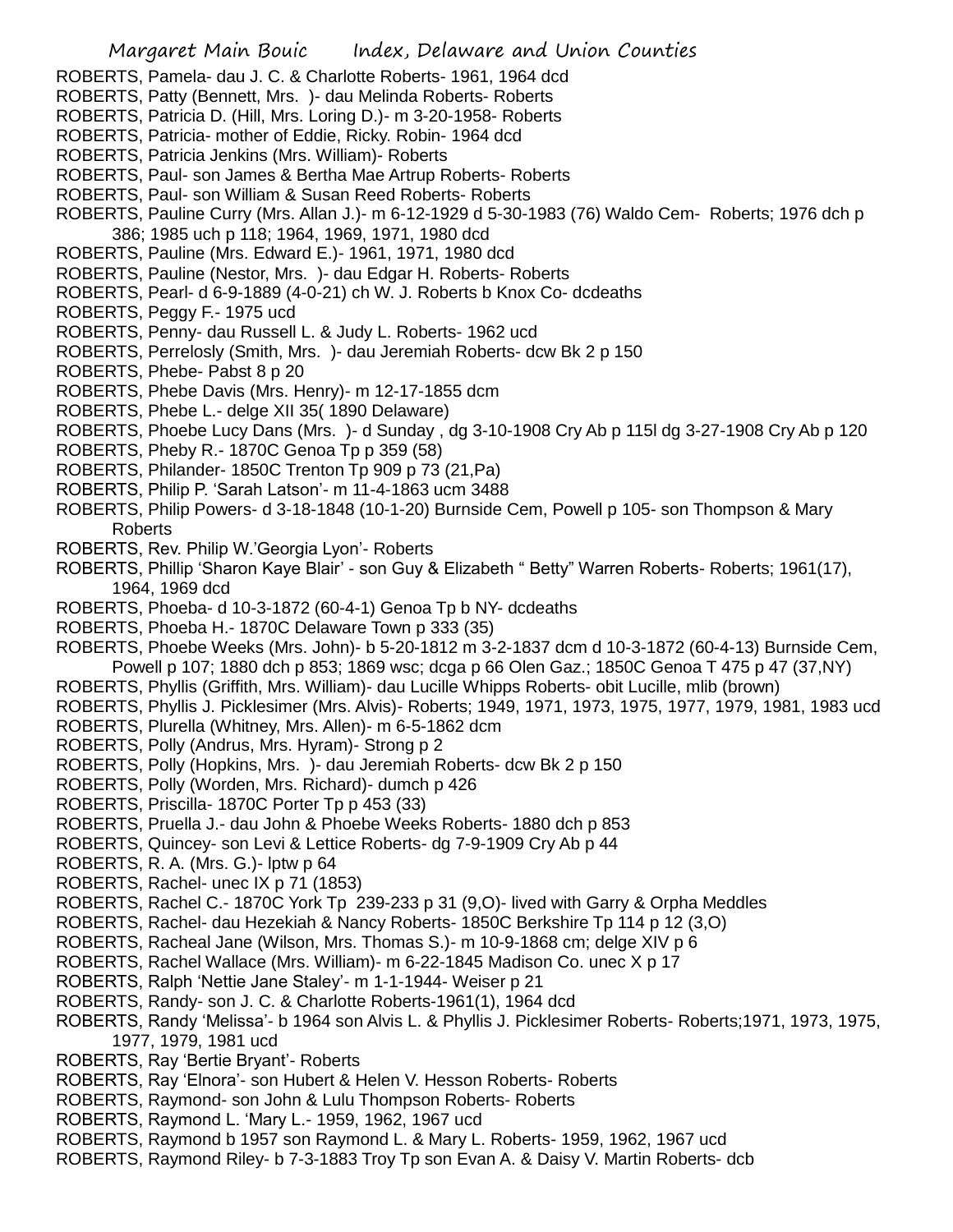- ROBERTS, R. D. 'Hattie'- Roberts; 1910C Richwood 84-85 p 3B (43,O,O,O) m 15y
- ROBERTS, Reagan Cathleen- b 8-24-1998 dau Russell & Cathy Roberts- Roberts
- ROBERTS, Rebecca- 1883 uch V p 338
- ROBERTS, Rebecca (Mrs. Daniel)- d 7-12-1855 (69-11-6) Old Millcreek Cem p 3; Powell p 78; mt 8-15-1855, 2-8-1860; 1840C Millcreek Tp 57 (40-50); 1850C Mil Tp 1961-1982 (68, Md)
- ROBERTS, Rebecca Marie- b 11-3-1978 dau Phillip & Sharon Kaye Blair Roberts- Roberts
- ROBERTS, Rebecca Milton (Mrs. Gov. Thomas)- Maugans Anc p 210
- ROBERTS, Rebecca Sager (Mrs. Sidney)- b 4-6- 1824 d 4-6-1850 dau Frederick & Hannah Harison Sager-Sager, Townsend letter
- ROBERTS, Retta F. m 12-25-1888 ucm (Hearl)
- ROBERTS, Retta (Thrall, Mrs. Lewis L.)- m 12-9-1869 dcm; delge XV p 39
- ROBERTS, Reuben C.- mt 3 p 8m, mt 2-24-1875
- ROBERTS, Reuben L. 'Alvira Lewis'- m 1833 Pabst 8 p 96, 97
- ROBERTS, Rheuben- son Mary J. Roberts- 1870C Taylor T 177-168 p 22 (12,O); 1880C Taylor Tp 288-290 p 28 (20,Iowa, Tenn,O)
- ROBERTS, Richard- b Wales d 7-26-1870 (67) Radnor- dcdeaths; 1870C Radnor Tp p 461 (68\*)
- ROBERTS, Richard 'Darlene'- 1949 ucd
- ROBERTS, Richard 'Jane Williams Jones'- b 4-25-1806 m 9-30-1823 d 6-25-1870 (64y 3m) Radnor Cem, Powell p 229; naturalization 1844, delge X p 13l ped Virginia Mae Scott Hayden #458 24; unec XVII 47, 55; 1880 dch p 764; 1840C Radnor Tp p 106 (30-40); 1850C Rad Tp 48 p 176 (45,Wales)
- ROBERTS, Richard- son John E. Roberts- dg 5-11-1909 Cry Ab p 31
- ROBERTS, Richard, Jr.- son Richard & Darlene Roberts- 1949 ucd
- ROBERTS, Ricky Lee 'Nancy Irene West'- b 6-14-1953 Ky m 11–17-1979 d 4-5-1994 (40)- Milford Cem- son
- Alvis L. & Phyllis J. Picklesimer Roberts- Roberts; 1971, 1975, 1979, 1981, 1983 ucd
- ROBERTS, Ricky- son Patricia Roberts- 1964 (11) dcd
- ROBERTS, Ricky- son Walter F. & Virginia A. Roberts- 1961 (6) dcd
- ROBERTS, Riggy Ray- son William & Elisa Jackson Roberts- Newhouse p 80 13722
- ROBERTS, Rilla Sturdevant (Mrs. Hezekiah T.)- m 6-4-1859 dcm
- ROBERTS, Rita Louise (Riedmiller, Mrs. Michael)- m 4-21-1979 dau Leonard Roberts- Roberts
- ROBERTS, Robert- Co D 64th O.V.I. War of 1812; dg 5-28-1915 Cry Ab p 54
- ROBERTS, Robert- 1870C Radnor Tp p 465 (3)
- ROBERTS, Bobby E. 'Linda L.'- 1967 ucd
- ROBERTS, Robert- son Evan J. Roberts- Roberts; dg 3-15-1907 Cry Ab p 27
- ROBERTS, Robert H. 'Janet R.'- 1967, 1971, 1973, 1977, 1979, 1981 ucd
- ROBERTS, Robert H. b 12-28-1941 d 12-30-1990 (49) Raymond Cem- son Kenneth L. & Bernice M. Laughrey Roberts- Roberts
- ROBERTS, Robert 'Hattie Beans'- m 6-13-1894 ucm (Hearl)
- ROBERTS, Bob 'Darla Lynn'- m 2-21-1968- Roberts
- ROBERTS, Bob 'Kathleen'- son Bob & Darla Lynn Roberts- Roberts
- ROBERTS, Robert 'Maggie Stockard'- Newhouse p 72, (13491), (11391)
- ROBERTS, Robert- d 9-1835 Radnor Cem, son Owen E. & Eleanor Roberts- Powell p 233
- ROBERTS, Bishop Robert R.- Poe p 11; unvmec p 16
- ROBERTS, Robert- son Richard & Jane Roberts- 1850C Radnor Tp 48 p 176 (14,Wales)
- ROBERTS, Robert- d 3-20-1862 (21-9-28) Bowling Green Ky, Radnor Cem- son Richard & Jane Jones Roberts- Powell p 229
- ROBERTS, Roberta Armstrong (Mrs. )- dau James B. & Alice A. Reams Armstrong- Armstrong
- ROBERTS, Robin- son Patricia Roberts- 1964 (3), dcd
- ROBERTS, —(Mrs. Rodney)- Pabst 8 p 40
- ROBERTS, Rodney- b 1960 son Harlan K. & Janet R. Roberts- Roberts; 1973, 1975, 1979, 1981 ucd
- ROBERTS, Rodney S. D.- Roberts
- ROBERTS, Rodney 'Virginia'- Roberts
- ROBERTS, Roger- son Rev. Birney & Helen Knapp Roberts- Roberts
- ROBERTS, Roger L/K 'Elizabeth La Mar Hoke'- m 12-27-1970 son Rev. Birney & Helen Knap Roberts-Roberts; 1980 dcd
- ROBERTS, Roger- son Ora Dale & Naomie Ruth Thomas Roberts- Roberts
- ROBERTS, Roger- son Roger W. & Mary F. Burlile Roberts- Roberts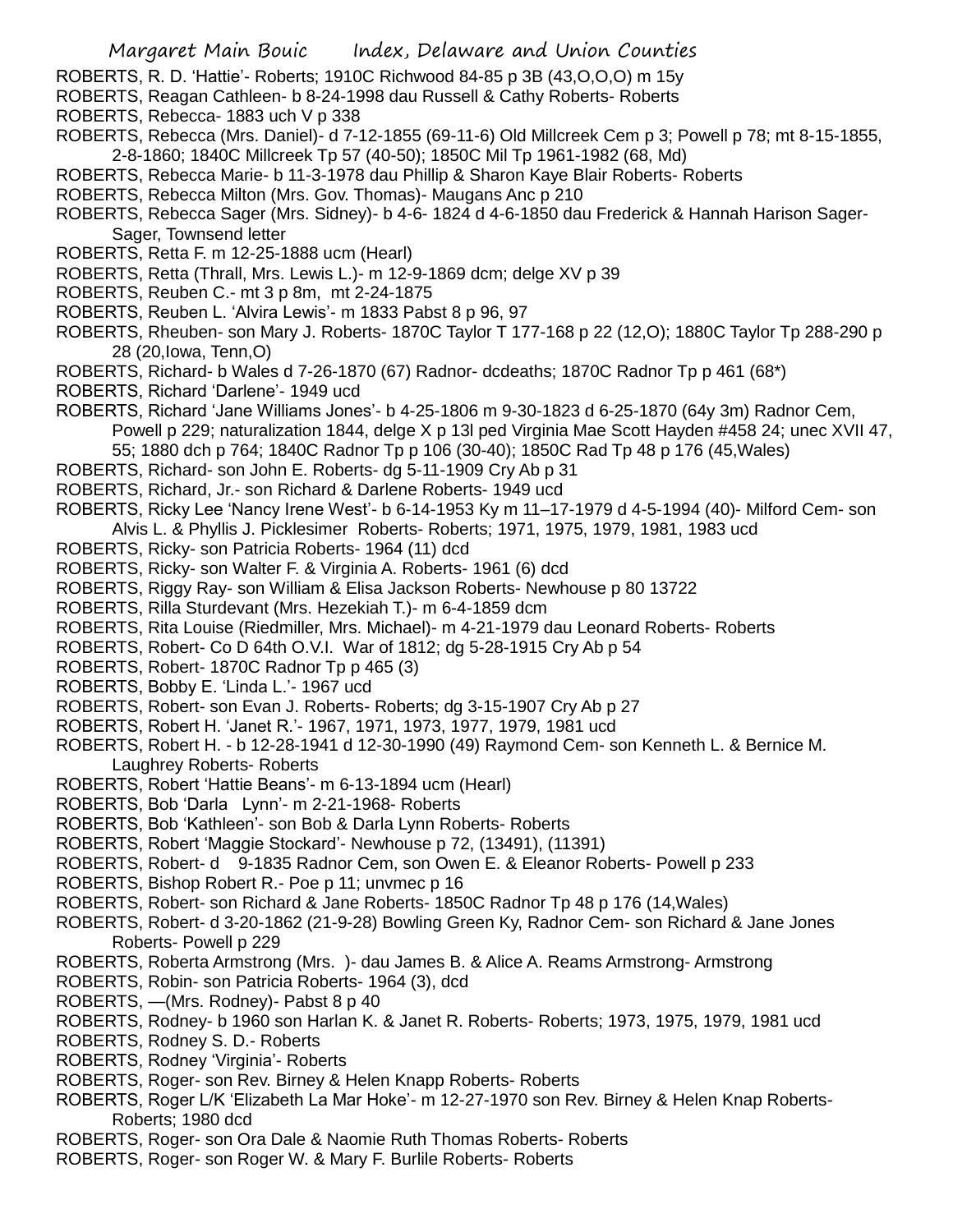- ROBERTS, Roger W. 'Mary F. Burlile'- m 7-26-1970- Roberts
- ROBERTS, Ronald- son Ora Dale & Naomie Ruth Thomas Roberts- Roberts
- ROBERTS, Rosa A.- dau William S. & Emily O. Roberts- 1870C Jackson Tp 104-100 p 15 (8,O)
- ROBERTS, Rosa D.- 1870C Thompson Tp p 500 (11)
- ROBERTS, Rose Amadilla (Mrs. Daniel)- m 5-24-1842 dcm
- ROBERTS, Rosa (Carter, Mrs. John P) 1883 uch V p 487
- ROBERTS, Rose E. (Carter, Mrs. John B.)- m 1-28-1863 ucm (Hearl)
- ROBERTS, Rose (Mrs. George)- Roberts
- ROBERTS, Rose E. Roberts (Mrs. John)- m 1-25-1863 ucm 3399
- ROBERTS, Rose Gamble (Mrs. )- b 1861 d 4-25-1930 Oakdale I p 73 (D-R1-24)
- ROBERTS, Rosemary L. (Smith, Mrs. Walter)- dau Charles Harry Roberts- Roberts
- ROBERTS, Ross- b 1968 son Jay W. & Joyce Roberts- 1971, 1980 dcd
- ROBERTS, Ross Allan- son Jay William & Joyce Joan Jones Roberts- 1976 dch p 386
- ROBERTS, Roxanna Kempton (Mrs. John)- m 9-7-1862 dcm; dcw Bk 4 p 303(32)
- ROBERTS, Roxy L.- b 8-8-1883 Thompson Tp dau Benjamin & Katie Curtis Roberts- dcb 1900C Richwood 424-455 p 16B (16,O,O,O) (b 9-1885)
- ROBERTS, Roy- son Betty E. Roberts- Roberts
- ROBERTS, Roy E. 'Ruth'- 1959, 1962, 1967, 1971 ucd
- ROBERTS, Roy- son John & Lulu Thompson Roberts- Roberts
- ROBERTS, Roy L.- Roberts
- ROBERTS, Roy Lee 'Dolores Anne Rosette'- b 1929- 1985 uch p 119
- ROBERTS, Roy O. 'Ethel G.'-1961, 1964, 1969, 1971, 1980 dcd
- ROBERTS, Roy- b 1949 son Roy E. & Ruth Roberts- 1959, 1962, 1967 ucd
- ROBERTS, Rosella (Carter, Mrs. John B.)- dau Hezekiah & Nancy Roberts- 1850C Berkshire Tp 114 p 12 (9,O); 1870C Jackson Tp 143-136 (28,O)
- ROBERTS, Rufus A.- 1870C Harlem Tp p 370, 371 (6m)
- ROBERTS, Russell- m 5-2-1942- Robert
- ROBERTS, Russell 'Cathy'- Roberts
- ROBERTS, Russell E. 'Dorothy'- d 5-26-1987 (77) Millcreek Golf Course- Roberts
- ROBERTS, Russell 'Judy'- son Jesse L. & Maude Kyle Roberts- Roberts
- ROBERTS, Russell 'Lavon Lightle'- 1985 uch p 77
- ROBERTS, Russell- son Lawrence V. Roberts- Roberts
- ROBERTS, Russell L 'Judy Detwiler'- b 1918Claibourne Cem p 103 son Jesse L. & Maude Kyle Roberts-Roberts; obit Maude Kyle Roberts, obit Michael, mlib (brown); 1949, 1959, 1962, 1967, 1971, 1973, 1975, 1977, 1979, 1981, 1983 ucd
- ROBERTS, Russell- son Wilbur & Florence Olive Roberts- Roberts
- ROBERTS, Ruth A. (Mrs. Jeales)- 1850C Paris Tp 595-609 p 91 (40,NY)
- ROBERTS, Ruth Ann (Dunstan, Mrs. )- dau Sherman L. & Evangeline Sager Roberts- Roberts; obit Evangeline Sager Roberts- mlib (brown)
- ROBERTS, Ruth Ann Thrasher (Mrs. Giles)- m 12-14-1844 ucm 1005
- ROBERTS, Ruth Elizabeth (Mrs. Guy); 1969, 1971 dcd
- ROBERTS, Ruth E. (Mrs. John E.)- 1971 dcd
- ROBERTS, Ruth (Howes, Mrs. Francis)- m 12-25-1837 dcm -dau John Roberts- dcw Bk 4 p 303(32)
- ROBERTS, Ruth L. (Sprague, Mrs. Harold)- b 7-6-1925 m 9-11-1964 d 1-27-1996 (70) Claibourne Cem- dau Jesse L. & Maude Kyle Roberts- Roberts; obit Maude Kyle Roberts, mlib (brown) ;1949, 1959, 1962 ucd
- ROBERTS, Ruth Blanche Prichard (Mrs. Charles Newton)- b 10-30-1902 m 6-20-1928 d 1-27-1985 (82) Price Cem- dau Gomer & Delpha Wiley Prichard- Roberts; 1985 uch p 118; 1949, 1959, 1962, 1967 1971, 1973, 1975, 1977, 1979, 1981, 1983 ucd
- ROBERTS, Ruth (Dunstan, Mrs. John)- dau Sherman L. & Evangeline Sager Roberts- Roberts
- ROBERTS, Ruth Marie (McCloud, Mrs. Gregory Philip)- b 6-2-1963 m 5-29-1984- dau Knute & Marianne Hunt Roberts- 1973, 1975, 1977, 1979 ucd
- ROBERTS, Naomi Ruth Thomas (Mrs. Ora Dale)- b 8-16-1921 m 6-21-1939 d 4-9-1883 (71)-Range Tp Cemdau Eben & Ida Tway Thomas- Roberts
- ROBERTS, Ruth (Smith, Mrs. )- dau Hary Lee & Mary Leota Fish Roberts- 1985 uch p 51
- ROBERTS, Ruth (Mrs. Roy E.)- 1959, 1962, 1967 ucd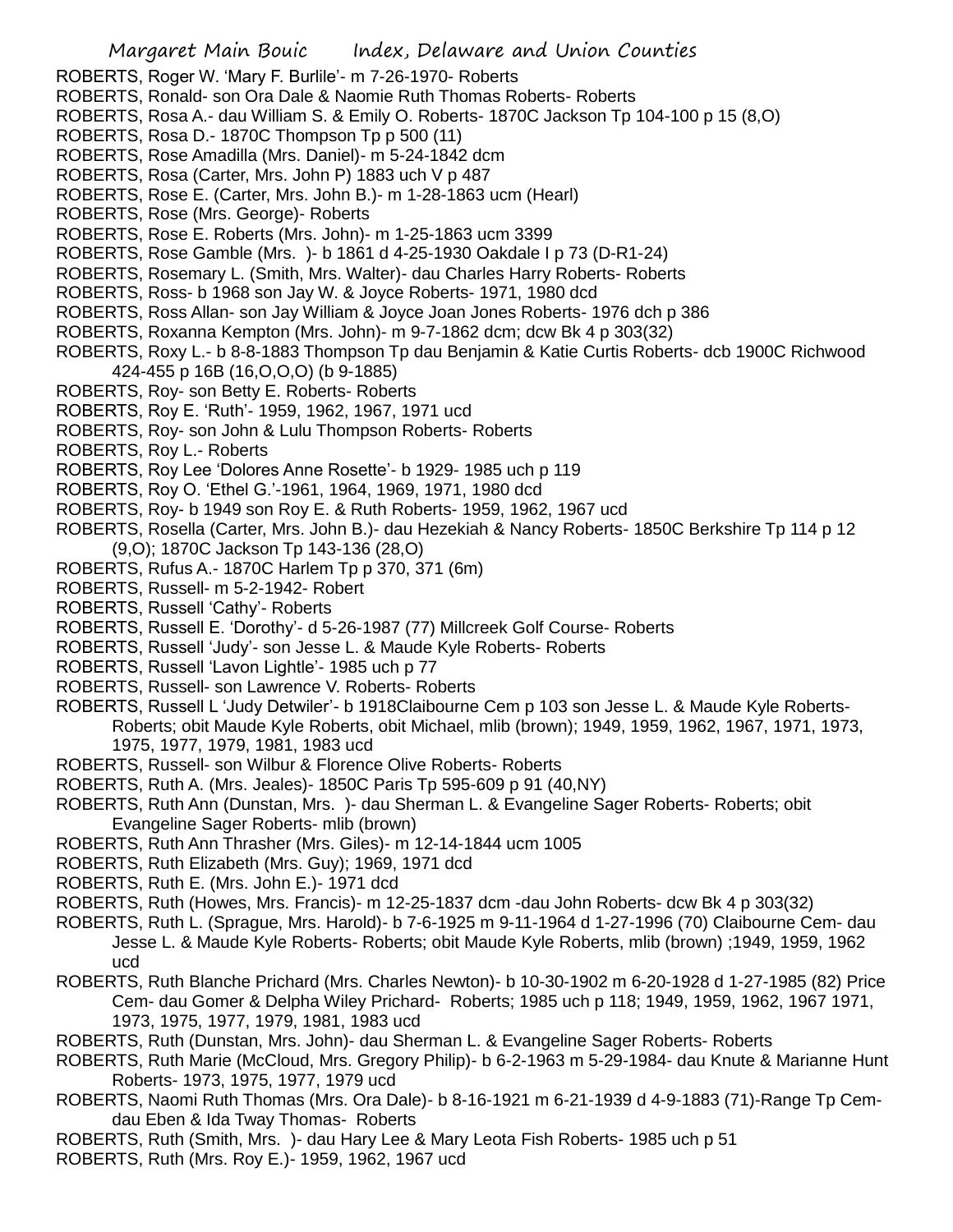- ROBERTS, Ruthie (McCloud, Mrs. Gregory)- m 1981, mt 7-7-1981- dau Knute Roberts- Roberts 1981 ucd, Claibourne Tp
- ROBERTS, Ryan Peter- b 12-1-1979 son Chris & Julie Bowen Roberts- Roberts
- ROBERTS, Sadie- b 11-1-1875 Delaware Town dau Edward & Maggie A. Roberts- dcb
- ROBERTS, Sadie (Mrs. Turner)- b 112-1876 black- 1900C Union Tp 208-215 p 11A (23,Va,Va,Va) m 5y, 3 ch
- ROBERTS, Sally (Plumb, Mrs. )- dau Jeremiah Roberts- dcw Bk 2 p 150
- ROBERTS, Sally (Weaver, Mrs. Harmon)- m 5-26-1838 dcm
- ROBERTS, Samantha J.- dau Mary J. Roberts- 1870C Taylor Tp 177-168 (13,Iowa)
- ROBERTS, Samuel- b 12-4-1876 Radnor Tp, dcb
- ROBERTS, Samuel- delge XV p 28, 29 (1814)
- ROBERTS, Deacon Samuel- Powell 299
- ROBERTS, Samuel- d 7-17-1811 (3?y) Burnside Cem, Powell p 107 son Hezekiah & Catharine Roberts
- ROBERTS, Samuel 2nd- d 2-5-1821 (5y) Burnside Cem. Powell p 107 son Hezekiah & Catharine
- ROBERTS, Samuel E.- b 2-9-1880 Radnor Tp son John L. & Alice Smith Roberts- dcb
- ROBERTS, Samuel- son Horace Roberts- 1870C Liberty Tp Un Co 177 p 22 (14,Alabama)
- ROBERTS, Sam L. 'N. Irene'- son W. F. & Golda Roberts- Roberts
- ROBERTS, Samuel M.- 1850C Berkshire Tp 172 p 17 (23,Pa)
- ROBERTS, Rev. Samuel L. 'Margaret J. Smith'- m 10-6/3-1855 ucm 2338 mt 10-10-1855; rcc p 5; 1883 uch V p 396, 496; 1915 uch p 224; unec VIII p 35, XVII p 39, 42
- ROBERTS, Samuel 'Sarah Ogden'- d 1985 Price Cem, djlm p 67- father of Moris Roberts- delge VIII p 69, IX p 45
- ROBERTS, Sandra (Mrs. Carl)- Roberts
- ROBERTS, Sandra J.- dau Griffin L. Roberts- Roberts
- ROBERTS, Sandra L. (Mrs. Andrew A.)- 1980 dcd
- ROBERTS, Sandy (Mrs. C. Wayne)- Roberts
- ROBERTS, Sara (Lutz, Mrs. )- sister James Frank Roberts- Roberts
- ROBERTS, Sarah- 1870C Radnor Tp p 464 (6)
- ROBERTS, Sarah- 1870C Harlem Tp p 370, 371 (62\*)
- ROBERTS, Sarah Ann- dau Evan & Elizabeth Roberts- 1850C Radnor Tp 20 p 175 (7,Pa)
- ROBERTS, Sarah E. (Mrs. James, Sr.)- Roberts
- ROBERTS, Sarah E. (Jones, Mrs. Samuel D.)- m 10-13-1864 dcm
- ROBERTS, Sarah "Sally" (Feazel, Mrs. Jacob)- b 3-2-1807 m 1-3-1828 d 5-5-1900 dau Abraham & Catherine Delander Roberts- ped Howard Feazel 9; delge IV p12
- ROBERTS, Sarah Hariet Leaird (Mrs. Andrew Jackson)- b 1853 d 1910 dau Jesse J. & Mary McDouball Leaird- ped Beth Lowe Barker 13; unec IX p 26
- ROBERTS, Sarah Hodgkiss (Mrs. )- Reference book 2 p 46
- ROBERTS, Sarah- dau Horace Roberts- 1870C Liberty Tp Un Co 177 p 21 (16,Maine)
- ROBERTS, Sarah (Mrs. Dr. H. S.)- b 1823 d 1906 Claibourne Cem erected by dau Mrs. J. A. Lehner
- ROBERTS, Sarah Jackson (Mrs. William)- d 11-7-1888 (80-11-20) C. V. Cem 2-2-11, Powell p 120' 1880 dch p 693
- ROBERTS, Sarah Jane- d 6-4-1847 (1m) Burnside Cem, Powell p 105- dau Thomson & Mary Roberts
- ROBERTS, Sarah Kathrine (Steed, Mrs. David Warren)- m 8-17-1946, Steed Bible; delge XI p 55
- ROBERTS, Sarah (Montgomery, Mrs. )- sister Lawrence V. Roberts- Roberts
- ROBERTS, Sarah Latson (Mrs. Philip P.)- m 11-4-1863 ucm 3488
- ROBERTS, Sarah L. Jones (Mrs. William T.)- m 2-7-1889 (Powers clipping)
- ROBERTS, Sarah (Lyons, Mrs. )- dau John Roberts- dcw Bk 4 p 303(32)
- ROBERTS, Sarah Ogden (Mrs. Samuel)- b 1770 d 1884 Pa- delge IX p 45
- ROBERTS, Sarah (Parker, Mrs. )- dau Judge James E. & Lulu D. Flickenger Roberts- Marysville p 30
- ROBERTS, Sarah- dau Rodney & Virginia Roberts- Roberts
- ROBERTS, Sary West (Mrs. Isaac)- m 8-4-1809 onwq I
- ROBERTS, Scott Paul- b 9-14-1984 son Phillip & Sharon Roberts- Roberts
- ROBERTS, Selestier- d 3-20-1886 (3y10d) Delaware b Coshocton- dcdeaths
- ROBERTS, Senna- 1870C Concord Tp p 260 (1)
- ROBERTS, Sharon Kaye Blair (Mrs. Phillip)- m 10-6-1973- dau Norbid Blair- Roberts
- ROBERTS, Sharon (Reynolds, Mrs. Robert)- dau Isaac L. & Helen Margaret Lesman Roberts- Roberts
- ROBERTS, Sherman- brother Homer Roberts- obit Homer, mlib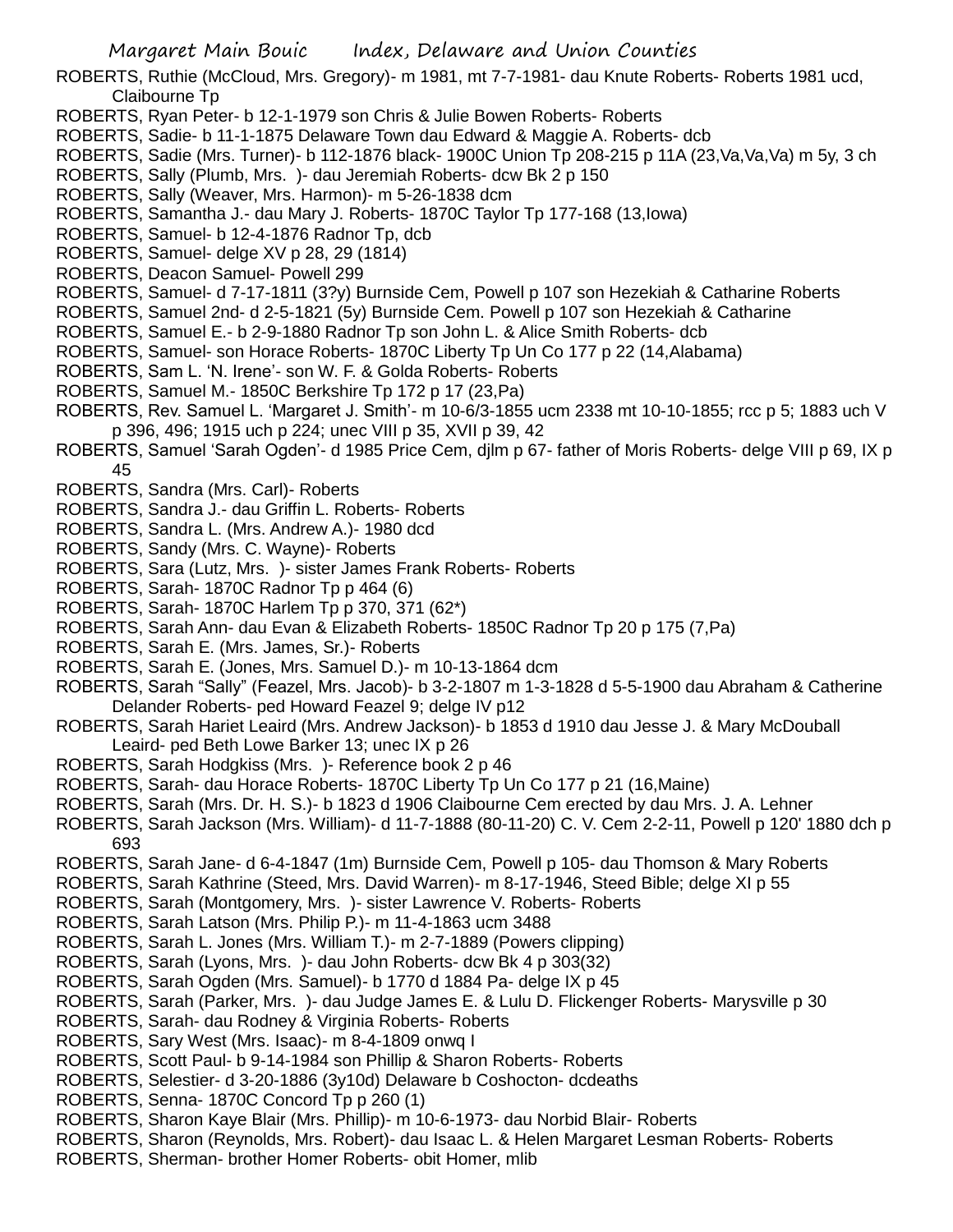- ROBERTS, Sherman L. 'Evangeline Sager'- d 6-20-1975 (87) Maple Grove Cem- Roberts; obit, obit mlib (brown) , obit Evangeline, mlib (brown)
- ROBERTS, Sherman "Sam"Low ''Irene Howell''Dorothy Longbrake Jenkins'- b 1914 d 10-30-1995 (81) son Dr. William F. & Etta Mae Low Roberts - Roberts; 1971 dcd
- ROBERTS, Sherman O.- son Sherman L. & Evangeline Sager Roberts- Roberts; obit Evangeline, mlib (brown) ROBERTS, Shirley Ann (Levingston, Mrs. George C., Jr.)- dau Rose Roberts- Roberts
- ROBERTS, Shirley Louise (Hutton, Mrs. James)- b 4-21-1916 m 8-17-1940 dau Frank White & Mabel Eppley Roberts- Weiser p 464
- ROBERTS, Shirley R. (Hart, Mrs. Oscar)- b 5-29-1892 d 4-27-1984 (91) Pleasant Hill Cem- dau Charles & Virginia Douglas Roberts- Roberts
- ROBERTS, Sidney 'Rebecca Sager'- Sager; Townsend letter
- ROBERTS, S. J.- 1976 dch p 269
- ROBERTS, S. L.- 1980 dcd
- ROBERTS, Sophian (McDorman, Mrs. Abner)- m 12-1-1839 Madison Co, unec IX p 18
- ROBERTS, Stacia Irene- dau Edward W/ & Susan Irene Huffman Roberts- Roberts
- ROBERTS, Stanley J. 'Linda'- 1977, 1979 ucd
- ROBERTS, Stanley- b 1974 son Stanley J. & Linda Roberts- 1977, 1979 ucd
- ROBERTS, Stephen- son James A. & Judith Kay Green Roberts- Roberts
- ROBERTS, Stephen- son Mary Winchester Roberts- uccp p 47; unec IV p 70
- ROBERTS, Stephen Thomas- d 2-11-1985 (35) suicide- son Rodney & Virginia Roberts- Roberts
- ROBERTS, Stephanie Kaye- b 11-17-1975 dau Phillip & Sharon Kaye Blair Roberts- Roberts
- ROBERTS, Steve ' Roy'- Roberts
- ROBERTS, Steven- son Guy & Mary Ann Phillips Roberts- Roberts
- ROBERTS, Steven 'Kelly'- Roberts
- ROBERTS, Susan- 1850C Trenton Tp 909 p 73 (19,Pa)
- ROBERTS, Susan (Mrs. )- Pabst 5 p 9, 11; 1850C Trenton Tp 841 p 70 (44,Pa)
- ROBERTS, Susan C. (Fisher, Mrs. Alonzo)- m 9-7-1864 dcm- 1880 dch p 682 dau George Roberts; dg 5-1- 1914 Cry Ab p 116
- ROBERTS, Susan Ellen- b 5-6-1876 Berkshire Tp dau John & Laura Baker Roberts- dcb
- ROBERTS, Susan Irene Huffman (Mrs. Edward W.)- d 4-9-1992 (45) Newhouse Cem- dau Charles L. & Cleola Huffman; Roberts; 1980 dcd
- ROBERTS, Susan Jean (Pence, Mrs. )- dau Carl T. & Geraldine Roberts- Roberts
- ROBERTS, Susan (Longshore, Mrs. )- dau John A. & Ella Baker Roberts- dg 1-21-1911 Cry Ab p 6; dg 5-1- 1914 Cry Ab p 116
- ROBERTS, Susan M.- 1870C Radnor Tp p 466 (2)
- ROBERTS, Susan M. (Vanhouten, Mrs. Charles)- m 3-18-1851 dcm
- ROBERTS, Susan Newman (Mrs. Morehouse)- b 1806 m 10-28-1824 d 1898, delge VI p 6,VIII p 17, 69 ,
- ROBERTS, Susan Reed (Mrs. William)- Roberts
- ROBERTS, Susey (Webster, Mrs. O. C.)- b 2-22-1857 d 11-17-1893 Price Cem, DJ p 36
- ROBERTS, Suzanna K. Guy (Mrs. Emery L.)- b 8-29-1887 m 1915 d 8-29-1887 Prospect Cem- dau Wallace & Kezia Cuningham Guy- Roberts; 1961 dcd
- ROBERTS, S. V.- delge XV p 52, 1908, labor on roads
- ROBERTS, Swanie son Betty E. Roberts- Roberts
- ROBERTS, Sydney- unec IV p 70 (1853)
- ROBERTS, T.- delge IV p 3i (1866 Porter Tp)
- ROBERTS, Tamara Sue White (Mrs. John Emery)- m 9-22-1979 dau Raymond & Irma White- Roberts; 1980 dcd
- ROBERTS, Tara Kae (Duskey, Mrs. )- dau Oscar L. & Wanda Shinn Roberts- Roberts
- ROBERTS, Ted A. 'Elizabeth Louise Williams'- d 8-27-1986 (68) bur Hur, W. Va- son Melinda Roberts-Roberts; 1964, 1971, 1980 dcd
- ROBERTS, Teresa- b 1960 dau Roy Lee & Dolores Anne Rosette Roberts- 1985 uch p 119
- ROBERTS, Terry- son Oscar L. & Wanda Shinn Roberts- Roberts
- ROBERTS, Tessie (Doyle, Mrs. )- dau Melinda Roberts- Roberts
- ROBERTS, Thelma L. Huffman (Mrs. Joseph W.)- b 1924 Our Lady of Lourdes Cem, lptw p 55; obit Beverly Ann; obit Joseph W., mlib (brown)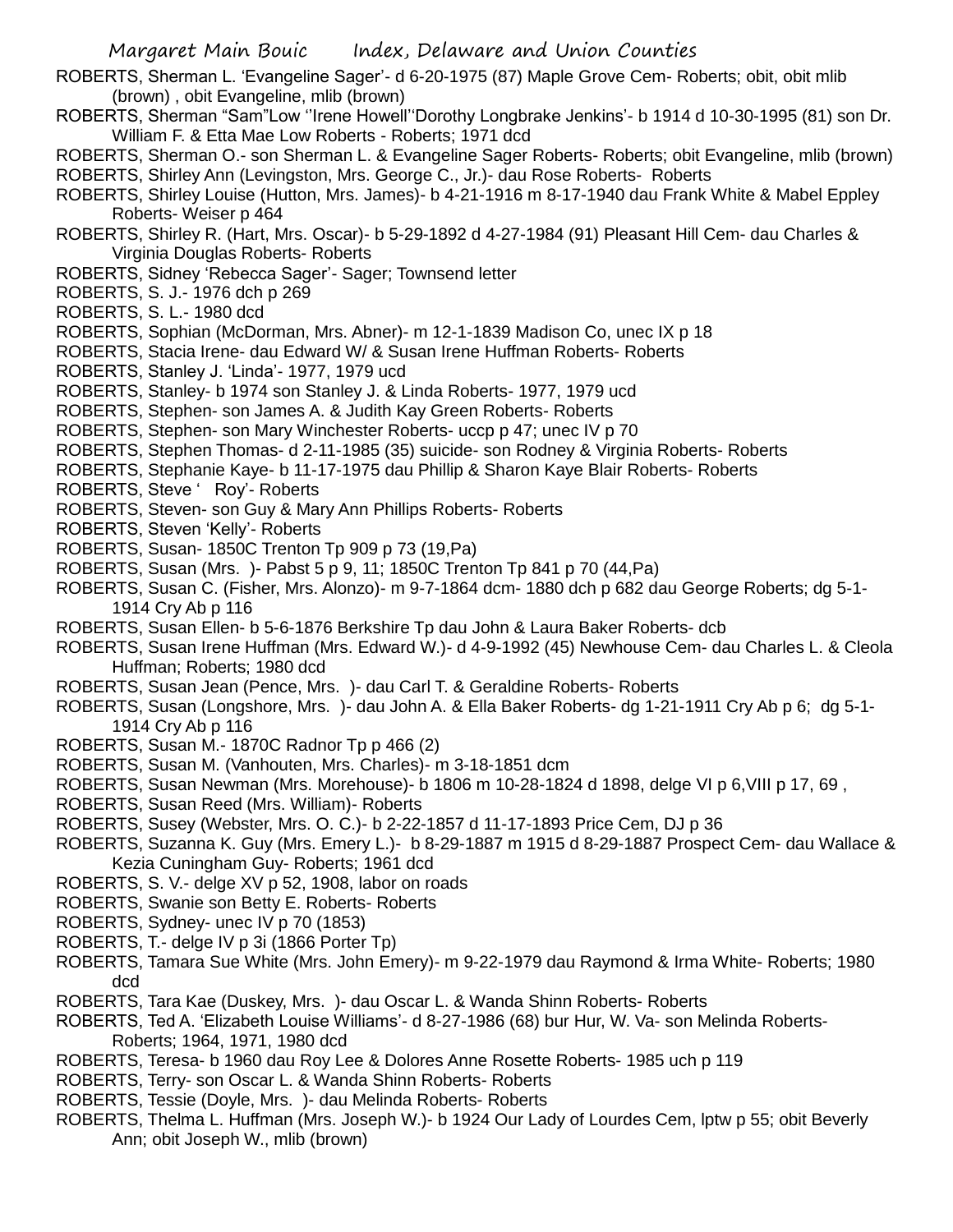ROBERTS, Theodore R. "Ted" 'Eletia Russell'- b 11-6-1904 m 7-13-1931 d 8-9-1987 (82) Guy Cem, Madison Co- son William & Susan Reed Roberts; 1959, 1967, 1971, 1973, 1975, 1977, 1979, 1981 ucd

- ROBERTS, Thomas- 1880 dch p 759; Pabst 6 p 47
- ROBERTS, Thomas- naturalization 1880, delge X p 13
- ROBERTS, Thomas- son Ann M. Roberts- 1850C Delaware Tp 1423 p 99 (1,O)
- ROBERTS, Thomas B. b 6-2-1952 d 10-9-1998 (46) son Oscar L. & Wanda Shinn Roberts- Roberts
- ROBERTS, Thomas A. son Edgar H. & Mary Roberts- Roberts; 1961(12), 1964, 1969, 1971 dcd
- ROBERTS, Thomas Goodwin- naturalization 1880, delge X p 13, XIII p 27
- ROBERTS, Thomas 'Hannah Brentnell'- m 1-3-1841 dcm (1-8-1840) Wight p 1
- ROBERTS, Thomas Jefferson 'Leora Mae Hardin'- b 5-30-1871 m 12-23-1893 d 12-4-1953 son William & Marsha Landon Roberts- ped Virginia Mae Scott Hayden 6; unec XVII p 47, 55
- ROBERTS, Thomas 'Mary'- 1850C Genoa Tp 479 p 47 (46,Pa)
- ROBERTS, Thomas MJ. (Clark Co)- dcw Bk 4 p 115(13) mentioned
- ROBERTS, Thomas R.- 1880 dch p 511
- ROBERTS, Thomas R.- 1870C Brown Tp p 246 (27\*)
- ROBERTS, Gov. Thomas 'Rebecca Milton'- Maugans Anc p 210
- ROBERTS, Thomas- son Richard & Jane Roberts- 1850C Radnor Tp 48 p 176 (19,Wales)
- ROBERTS, Thomas- son Sarah Hodgkiss Roberts- uccp p 46 Ref Bk 2 p 14, 15
- ROBERTS, Tommy- son Walter F. & Virginia A. Roberts- 1961 dcd (2)
- ROBERTS, Thom(p)son 'Mary Powers'- m 4-29-1835 dcm d 12-17-1881 (77y9m) Porter Tp, dcdeaths- son
- Hezekiah & Catharine Van Loon Roberts- Powell p 105; dg 12-21-1881 Cry Ab p 61; 1880 dch p 825; Pabst 6 p 46, 48; delge III p 72, 73; dcw Bk 4 p 210(23) witness; 1835 men p 27# 61 p 46 Genoa Tp; 1840C Genoa Tp, delge IV p 67, VII p 10; 1870C Porter Tp p 448 (65\*)
- ROBERTS, Timothy- b 1964 son Robert H. & Janet R. Roberts- Roberts; 1967, 1971, 1973, 1977 ucd
- ROBERTS, Tina Agnes- b 5-1898 dau James & Ella S. Roberts- 1900C Dover Tp 174-176 p 8A (2,O,O,O)
- ROBERTS, Tithia- b 1966 ch Dennis & Tonjia Roberts- 1975 ucd
- ROBERTS, Rev. T. J.- dg 3-25-1886, Cry Ab p 127
- ROBERTS, Tonjia (Mrs. Dennis)- 1975 ucd
- ROBERTS, Tracia- b 1970 ch Dennis & Tonjia Roberts- 1975 ucd
- ROBERTS, Tracie- b 1969 ch Carl E. & Bonnie S. Roberts- 1980 dcd
- ROBERTS, Turner 'Sadie'- b 11-1861 black- 1900C Union Tp 208-215 p 11A (38,O,Va,Ind) m 5y
- ROBERTS, Rev, T. W.- 1880 dch p 407; 1908 dch p 254
- ROBERTS, Ulysses- son William S. & Emily O. Roberts- 1870C Jackson Tp 104-100 p 15 (1,O)
- ROBERTS, Valene (Pederson, Mrs. Gregory)- dau Harold C. & Annette Fivaz. Roberts- Roberts; 1964(17) dcd
- ROBERTS, Valeria Martin (Mrs. )- b 1864 dau Elijah & Elizabeth Earl Martin- delge X p 39
- ROBERTS, Valeroid- ch Beers & Hannah Roberts- 1850C Harlem Tp 591 p 54 (4,O)
- ROBERTS, Van- son Beers & Hannah Roberts- 1850C Harlem Tp 591 p 54 (13,O)
- ROBERTS, Vance J.- son Julia Roberts- 1869 wsc; Pabst 8 p 20; 1850C Berkshire Tp 83 p 9 (12,O); 1870C Scioto Tp 493 (33\*)
- ROBERTS, —Myers, (Mrs. Vance)- d Tuesday dau T. P. Myers- dg 4-26-1872 Cry Ab p 96
- ROBERTS, Velma I.- 1964 dcd
- ROBERTS, Vicki- (2-1984)- dau Michael & —Loudermilk Roberts- Roberts
- ROBERTS, Vickie (Herriott, Mrs. Rodney)- dau J. Frank & Mildred I. Walker Roberts- Roberts
- ROBERTS, Victoria Ellen- b 11-8-1981- dau Michael & —Loudermilk Roberts- Roberts
- ROBERTS, Victoria (Gress, Mrs. Larry)- dau Sherman Low & Irene Howell Roberts- Roberts
- ROBERTS, Victoria (Mrs. John)- dg 10-11-1901 Cry Ab p 103
- ROBERTS, Victoria Lynne (Gress, Mrs. Larry Allen)- m 12-19-1964 dau Sherman Low Roberts- Roberts
- ROBERTS, Victory (Mrs. )- bur Radnor Cem, dg 11-8-1901 Cry Ab p 107
- ROBERTS, Viola (Castle, Mrs. )- dau John & Lulu Thompson Roberts- Roberts
- ROBERTS, Violet (Mrs. Keith)- Roberts
- ROBERTS, Virgil 'Helena'- Roberts
- ROBERTS, Virginia Douglas (Mrs. Charles)- Roberts
- ROBERTS, Virginia (Mrs. Rodney)- Roberts
- ROBERTS, Virginia T. (Bunch, Mrs. Samuel E.)- m 8-8-1886 ucm (Hearl)
- ROBERTS, Virginia (Mrs. Walter)- 1961 dcd
- ROBERTS, Virgis- b 11-1896 son Turner & Sadie Roberts- black- 1900C Union Tp 208-215 p 11A (3,O,O,Va)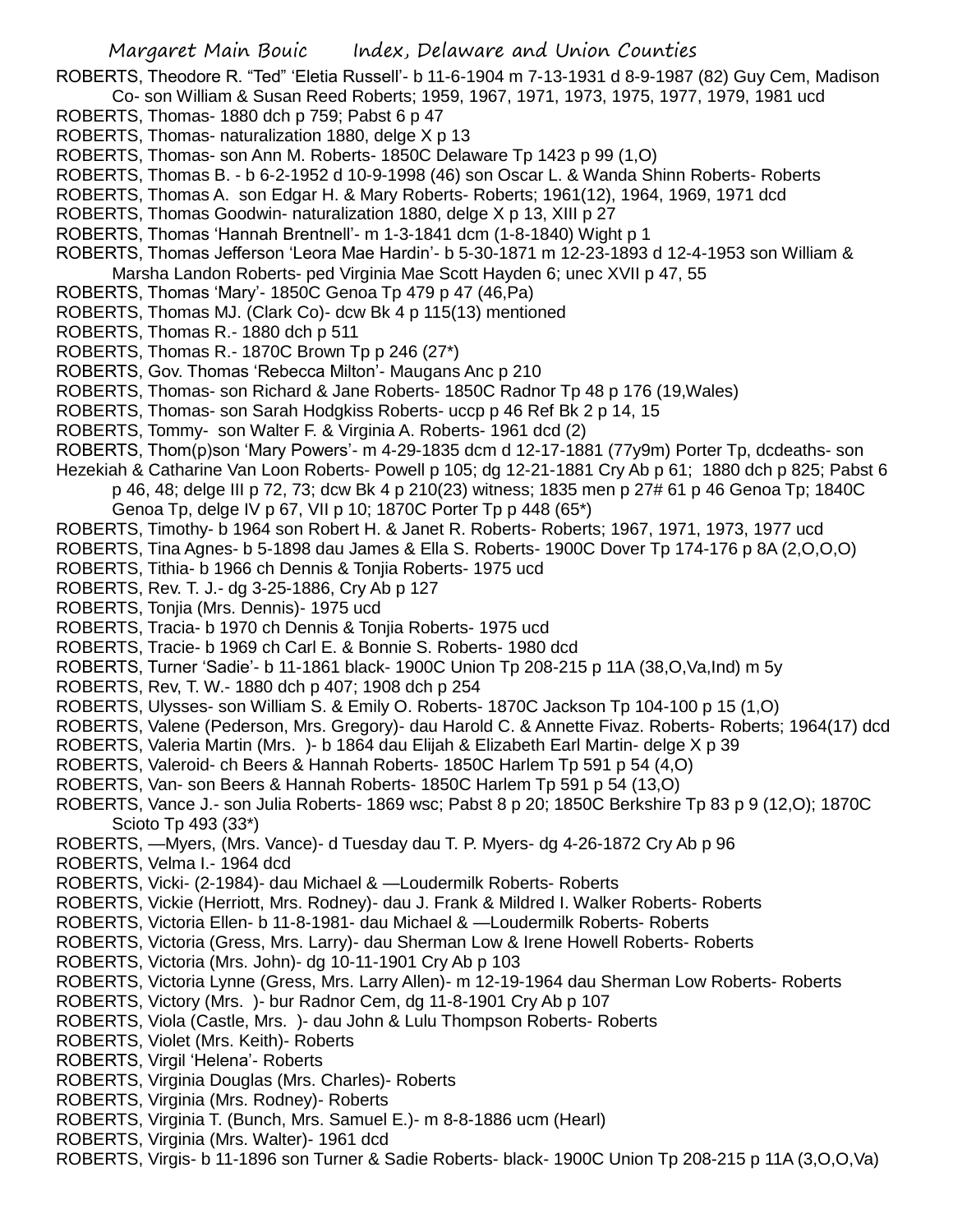- ROBERTS, W.- delge XV p 69
- ROBERTS, Rev. W.- unec XI p 67 (letter)
- ROBERTS, Walter R.- b 5-15-1882 Berkshire Tp son W. P. & Alida E. Fowler Roberts- dcb
- ROBERTS, Walter 'Virginia- 1961 dcd
- ROBERTS, Walton-1870C Concord Tp p 260 (25\*)
- ROBERTS, Wanda- b 1957 dau Albert C. & Claudia J. Roberts- 1967 ucd
- ROBERTS, Wanda Shinn (Mrs. Oscar L.)(Thomas, Mrs. )- Roberts
- ROBERTS, Wayland B. b 12-23-1879 Radnor Tp son Benjamin C. & Katie Curtiss Roberts- dcb; 1880 dch p 764; 1900C Richwood 424-455 p 16B (20,O,O,O)
- ROBERTS, C. Wayne 'Sandy'- d 11-12-1997 (57) son Kenneth & Esther "Peggy" Roberts- Roberts
- ROBERTS, Wayne- son Wayne & Sandy Roberts- Roberts; 1983 ucd
- ROBERTS, W. E.- moved to Newton, Ks- unec VIII p 30
- ROBERTS, Wendy- dau Robert W. & Mary F. Marysville Burlile Roberts- Roberts
- ROBERTS, —(Mrs. W. H.)- Pabst 8 p 30
- ROBERTS, Wilbur 'Florence Olive'- Roberts
- ROBERTS, Wilbur 'Hazel Nar Starcher'- Roberts
- ROBERTS, William- uca p 46, 53; 1883 uch V p 366, 371; unec IV p 70 (1853)
- ROBERTS, William- 1820C Genoa Tp; Pabst 5 p 2; 1908 dch p 403, 523; delge III p 72 (1830)
- ROBERTS, William- 1820C Sunbury Tp ; Pabst 6 p 39
- ROBERTS, William- dcw Bk 4 p 45(6), witness
- ROBERTS, William- d Thursday (69) dg 4-8-1910 Cry Ab p 114
- ROBERTS, William- pallbearer for Yancy Powell- dg 3-29-1918 Cry Ab p 24
- ROBERTS, William- pallbearer for Fred Irwin- dg 9-2-1910 Cry Ab p 153
- ROBERTS, William- d at infirmary Saturday, Radnor Cem, dg 6-11-1918 Cry Ab p 41
- ROBERTS, William- delge XII p 53 (1890 Genoa Tp); hadc p 101 (Genoa Tp)
- ROBERTS, William- 1850C Harlem Tp 532 p 51 (15,Eng)
- ROBERTS, William- d 4-7-1866 (66) C. V. Cem (2-2-10)
- ROBERTS, William- b 5-23-1854 Delaware, d 7-1900 Mt. Vernon- delge VIII p 43
- ROBERTS, William 'Ann Eliza'- d 112-28-1886 (69-1-14) Mt. Herman Cem, Wagner p 35, djlm p 10; 1850C Porter Tp 3130 p 168 (32,O); 1860C Dover Tp 239 (42,O)
- ROBERTS, William 'Anna V. Wornstaff'- m 8-1-1909 dg 9-14-1914 Cry Ab p 76, dg 9-21-1915 Cry Ab p 77
- ROBERTS, William B.- 1870C Radnor Tp 464 (8)
- ROBERTS, William B.- 1870C Thompson Tp p 500 (8)
- ROBERTS, William C. 'Grace Ford'- d 12-11-1960 (77) bur Trenton- Roberts
- ROBERTS, William 'Clara'- 1967 ucd
- ROBERTS, William C. 'Sarah'- d 4-7-1866 (62–6-70 C. V. Cem Powell p 120- son George J. & Hester Adams Roberts- 1880 dch p 693; 1908 dch p 149
- ROBERTS, William 'Eliza Jackson'- Newhouse p 80 (13722)
- ROBERTS, Dr. William F. "Etta Mae Low'-Roberts
- ROBERTS, Dr. William F. 'Golda W.'- d 1940- Roberts
- ROBERTS, William H. 'Ann'- d 11-26-1845 (37-3-18) Radnor Cem,. Powell p 220; delge IX p 4 (1840C Radnor)
- ROBERTS, William- b 1962 son Harlan K. & Janet R. Roberts- Roberts; 1973, 1975, 1979, 1981, 1983 ucd
- ROBERTS, William- son Hezekiah & Nancy Roberts- 1850C Berkshire Tp 114 p 12 (12,O)
- ROBERTS, William H.- 1840C Radnor Tp p 104 (30-40)
- ROBERTS, William H. 'Elizabeth Goff'- m 12-19-1844 Madison Co. unec X p 8
- ROBERTS, William H.- son S. L. & H, Irene Howell Roberts- Roberts
- ROBERTS, Wiliam J.- 1835 men p 27 #51 p 45 Genoa Tp; delge V p 67
- ROBERTS, William J.- 1835 men p 43 #196 p 78 Marlborough Tp
- ROBERTS, William J. 'Henrietta E. Skinner'- m 5-26/24-1842 ucm 793; unec V p 59; mt 10-7-1851; 1850C Paris Tp 696-711 p 106 (38,O)
- ROBERTS, William James- d 2-27-1905 (58-4-20) Kingston Tp b Knox Co. O.- dcdeaths
- ROBERTS, William- son James & Bertha Mae Artrup Roberts- Roberts
- ROBERTS, William- son Jeremiah Roberts- dcw Bk 2 p 150
- ROBERTS, William- son John Roberts- dcw Bk 4 p 303 (32)
- ROBERTS, William- son John A. & Ella Baker Roberts- dg 1-21-1911 Cry Ab p 6; dg 5-1-1914 Cry Ab p 116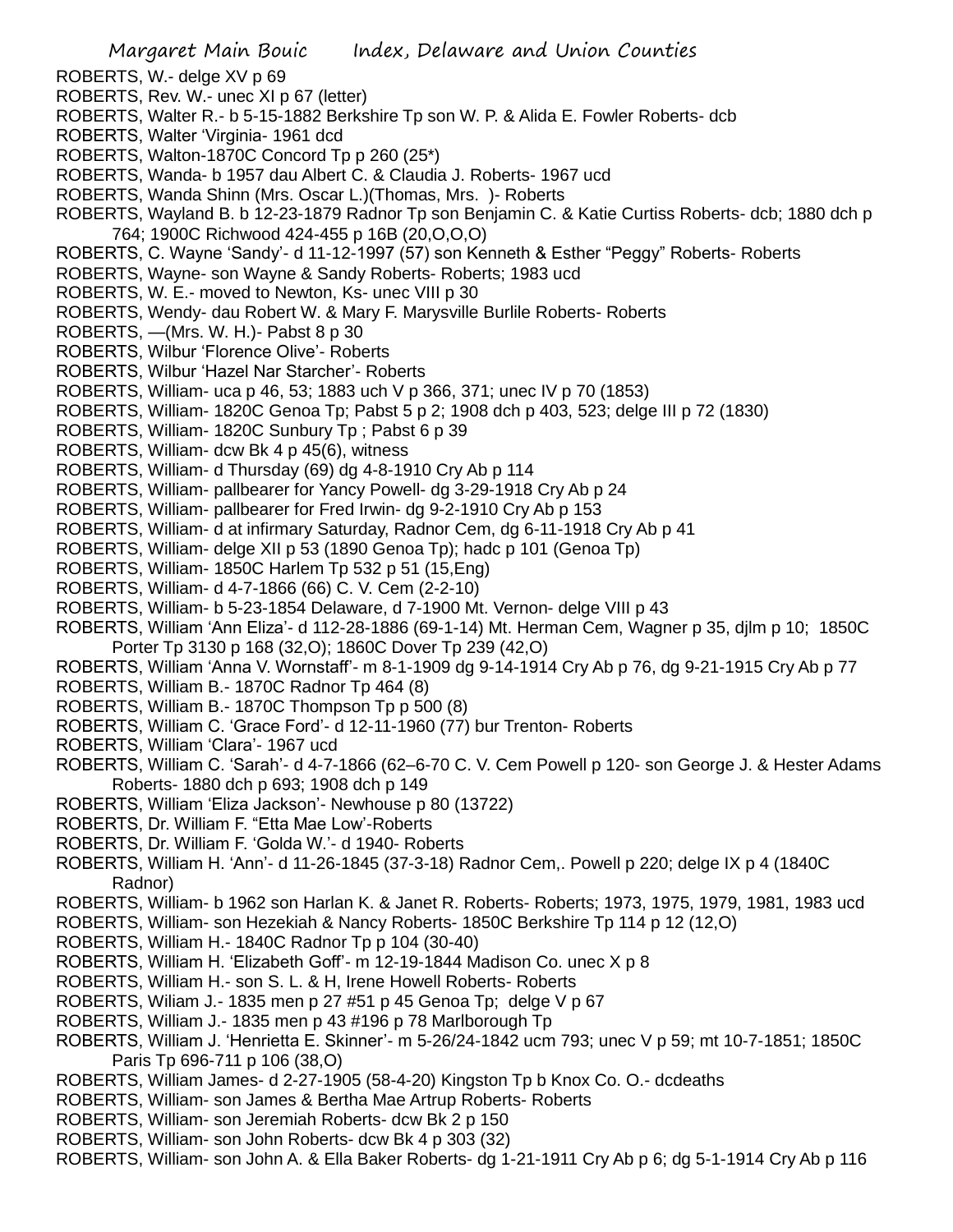Margaret Main Bouic Index, Delaware and Union Counties ROBERTS, William L.- d 8-18-1874 (7-5-14) mt 11-18-1874;; mt 3 p 5, 8; mt 2-24-1875 ROBERTS, William M.- 1870C Dover Tp 19 p 2 (53,O); 1880C Dover Tp 123-130 p 31 (63,O,Va,Pa) ROBERTS, William- d 12-30-1883 (9m9d) Mt. Herman Cem, Wagner p 35, djlm p 10 son M. A. & E. A. ROBERTS, William 'Marsha Landon'- b 11-30-1832 Wales m 5-28-1867 d 8-7-1917 son Richard & Jane Williams Jones Roberts- ped Virginia Mae Scott Hayden 12; unec XVII p 47, 55 ROBERTS, William- son Mary J. Roberts- 1870C Taylor Tp 177-168 p 22 (7,Iowa) ROBERTS, William- son Mary Winchester Roberts- uccp p 47, Record Bk 3 p 15 ROBERTS, Wm.- nephew of Melville Rich- dg 9-3-1912 Cry Ab p 154 ROBERTS, William P.- delge XI p 48 (1890 Galena) ROBERTS, William 'Patricia Jenkins'- son Sherman Low & Irene Howell Roberts- Roberts ROBERTS, William 'Rachel Wallace'- m 6-22-1845 Madison Co, unec X p 17 ROBERTS, William R. 'Edith'- 1969, 1971 dcd ROBERTS, William- son Richard & Jane Roberts- 1850C Radnor Tp 48 p 176 (17,Wales); hadc p 41 ROBERTS, William S. 'Emily O.'- 1870C Jackson Tp 104-100 p 14 (32,O) ROBERTS, William- son Sarah Hodgkiss Roberts- uccp p 46 Record Bk 2 p 14, 15 ROBERTS, William 'Susan Reed'- Roberts ROBERTS, William T. 'Sarah L. Jones'- b 11-19-1863 m 2-7-1889 d 10-12-1943 son John E. & Elizabeth Roberts- Roberts; Powers clipping ROBERTS, William Turner- b 1861 d 1942 Milford Cem, Un Al p 76 ROBERTS, William- son Rev. William & Henrietta Skinner Roberts- 1850C Paris Tp 696-711 [ 106 (5,O) ROBERTS, William,Jr.- son William & Susan Reed Roberts- Roberts ROBERTS, Willie E.- d 10-6-1865 (1-6-25) son Edward J. & Ann Jones Roberts- Radnor Cem, Powell p 219 ROBERTS, Willie- bur Radnor Cem- son John & Victoria Roberts- dg 10-11-1901 Cry Ab p 103 ROBERTS, Willie- 1870C Radnor Tp p 461 (16) ROBERTS, Winfield- b 3-16-1874 Berkshire Tp son Wm. & Mary E. Kirby Roberts- dcb ROBERTS, W. J.- hadc p 117 (1900 Radnor Tp) ROBERTS, W. P. d 10-7-1879 (20y) dcdeaths; ROBERTS, W, P.- 1908 dch p 150, 426; Pabst 7 p 31 ROBERTS, W. T.- son John E. Roberts- dg 5-11-1909 Cry Ab p 31; 1908 dch p 484 ROBERTS, Zachariah 'Elizabeth Winkfield'- m 8-9-1940 Madison Co, unec IX p 31 ROBERTS, Zada- ch Beers & Hannah Roberts- 1850C Harlem Tp 591 p 54 (10) ROBERTS, Zada- dau George J. & Hester Adams Roberts- 1880 dch p 693 ROBERTS, Zadie L. (Hunt, Mrs. William)- m 4-18-1861 dcm ROBERTS, Zenas- b 11-18-1876 Porter Tp twin son Hosiner Roberts- dcb ROBERTS, Zenetta- b 11-18-18767 Porter Tp twin dau Hosiner Roberts- dcb ROBERTSON, Dr.- 1908 dch p 269, 369 ROBERTSON, —Pabst 7 p 93 ROBERTSON, Family- delge I p 7 ROBERTSON, ----family of Rebecca George #80 unec V p 1, VI p 1 ROBERTSON, —family of Dorothy Skeels #349 unec XI p 49 ROBERTSON, A. J. 'Mae McQuiston'- dg 5-25-1915 Cry Ab p 52 ROBERTSON, Albert J. 'Ida L. Griffin'- lic 3-31-1880 ucm 6696 ROBERTSON, Albine Caulkins (Mrs. William)- dg 8-30-1910 Cry Ab p 152, 157 ROBERTSON, Alec James- b 3-19-1996 son Jim & Pamela Robertson- Robertson ROBERTSON, Alexander 'Mary Arbuckle'- hmp p 217 ROBERTSON, Alexander Thomas 'Laura J. Milligan'- son Alexander & Mary Arbuckle Robertson- hmp p 160, 217, picture 218 ROBERTSON, Alfred- son Earl & Edna M. Cook Robertson- obit Edna, mlib (brown) ROBERTSON, Almira M. Spencer (Mrs. Francis M.)- m 12-9-1875 ucm 5797; mt 3 p 20 ROBERTSON, Dr. Amasa Pratt 'Mayme/Mary A. Thompson'- b 1-5-1843 m 11-1873 son Ezra S. & Sarah Pratt Robertson- Maugans Anc p 192 ROBERTSON, Alyce "Sally" G. Ellinwood (Murray, Mrs. Charles)- b 5-26-1917 Mont. M 11-21-1937 d 1-23- 1993 (75) Claibourne Cem dau Howard Francis & Hazel Mae Harris Ellinwood- Robertson; 1985 uch p 126 ROBERTSON, Angus J. 'Laura May McQuiston'- m 7-18-1912; Bean (112142)

ROBERTSON, Ann (Freshwater, Mrs. George)- m 8-18-1848 Freshwater p 35, 77, 78, 113, 114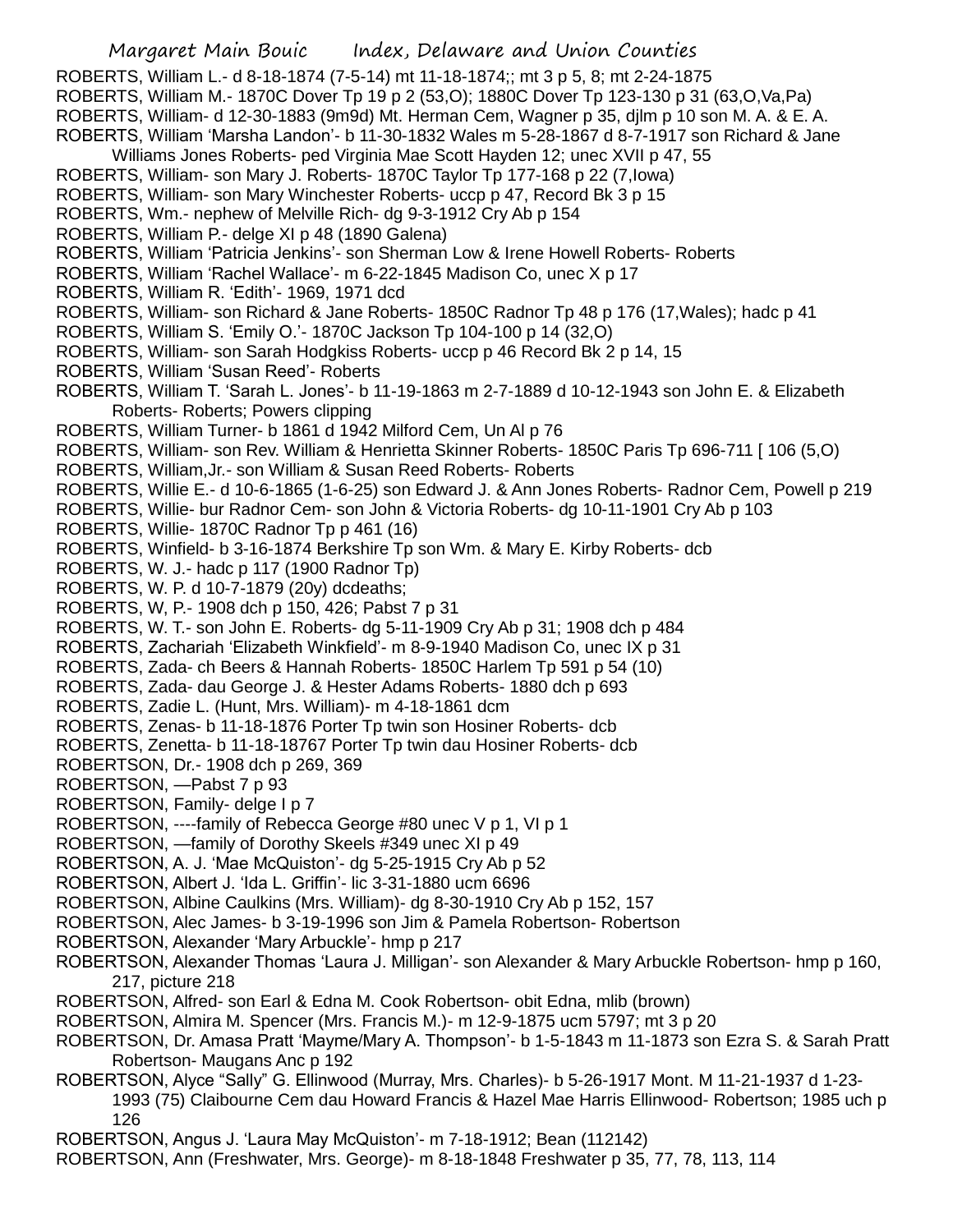- ROBERTSON, Annette (Hayes, Mrs. Donald Blair, Jr.)- b 1956 m 5-17-1980 dau Leroy G. & Pauline A. Robertson- Robertson; 1973 ucd
- ROBERTSON, M. Belle McIlroy- dau J. W. & Hannah Potts- b 1878 d 1957 Oakdale II p 56 (G-R12-13)
- ROBERTSON, Bessie M.- b 1897 d 1984 Price Cem djlm p 64- dau Jesse B. & Elizabeth Robertson- 1900C Jackson Tp 40 p 2B (4,O,O,O); 1910C Jackson Tp 18 p 1B (14,O,O,O)
- ROBERTSON, Betsey Ann (Maine, Mrs. Henry)- Asp (883)
- ROBERTSON, Betty (Mrs. Don)- Robertson
- ROBERTSON, Betty (Kindell, Mrs. Philip)- b 3-14-1924 dau Clarence Arthur & Leah Romick Bird Robertson-1985 uch p 118
- ROBERTSON, Beverly Elaine (Kozan, Mrs. Craig Alan)(Dishon, Mrs. Robert M.)- m 5-25-1980 m(2) 11-3-1990 dau Joan Robertson- Robertson
- ROBERTSON, Blanche B. (Snowden, Mrs. Charles)- 1985 uch p 130
- ROBERTSON, Boyd 'Louise'- 1964 dcd
- ROBERTSON, Camille Ann dau Lt. Harold W. & Patricia L. Robertson- Robertson- engaged to Lt. Craig Alan Andrews
- ROBERTSON, Carl R.- b 1897 d 1972 Price Cem, djlm p 64; 1900C Jackson Tp 40 p 2B (2,O,O,O); 1910C Jackson Tp 18 p 1B (12,O,O,O)
- ROBERTSON, Casey 'Nelle'- 1971 ucd
- ROBERTSON, Catharine Leckey (Mrs. Elias)- m 1-2-1851 ucm 1618; unec XIV p 47
- ROBERTSON, Charles A. 'Ettie Bell'- m 11-15-1887 ucm (Hearl)
- ROBERTSON, Charles A. 'M. E. Bell'- m 11-10-1887 ucm (Hearl)
- ROBERTSON, Charles L.- son Wm. & Albine Caulkins Robertson- dg 8-30-1910 Cry Ab p 150, 152, 157
- ROBERTSON, Chester S, 'Maxine Blaine'- m 1-15-1937- son Robert Reed & Mollie A. Fields Robertson- obit mlib (brown); obit Mollie, mlib (brown) ; brother Quint I. Robertson- Robertson; 1949, 1971, 1973, 1975, 1977, 1979, 1981, 1983 ucd
- ROBERTSON, Christopher- b 10-9-1955 son Harry & Marcella Kuechle Robertson- Rausch 166141, III p 299
- ROBERTSON, Clara Johnson (Mrs. Joseph)- b 1860 m 9-8-1878 ucm 6313 d 1935 Price Cem, djlm p 56;
	- 1900C Jackson Tp 46-47 p 3A (40,O,O,O) m 21y, 2 ch; 1910C Jackson Tp 28 p 2A (50,O,O,O) m 31y 2 ch
- ROBERTSON, Clarence Arthur 'Leah Romick Bird''Nellie Young Cowgill;- b 8-8-1894 m(2) 3-25-1969 d 12-25- 1972 Price Cem, djlm p 43- son Samuel S. & Laura Ann Matteson Robertson- 1985 uch p 118, 130; Robertson; 166th Inf WWI; obit, mlib (brown) ; obit Nelle, mlib (brown); 1900C Jackson Tp 53-54 p 3S (5,O,O,O); 1910C Jackson Tp 25 p 1B (15,O,O,O)
- ROBERTSON, Dan- son Chester & Maxine Blaine Robertson- Robertson; 1949 ucd
- ROBERTSON, David- 1983 ucd
- ROBERTSON, David- d 6-8-1846 (27–11-4) Old Liberty Churchyard- Powell p 158
- ROBERTSON, David 'Margaret Cronkleton'- dcm 1842; Cronkleton Cem, Cronkleton
- ROBERTSON, Della- b 9-22-1878 Berlin Tp dau William & Albairue Caulkins Robertson- dcb
- ROBERTSON, ---- b 1-2-1878 Berlin Tp dau Wm. & A. Caullins Robertson- dcb
- ROBERTSON, Diana (Mrs. Hugh)- 1971 ucd
- ROBERTSON, Don 'Betty'- Robertson
- ROBERTSON, Doris Rothley (Mrs. Sheldon C.)- b 5-30-1914 m 1935 d 2-7-1977 Price Cem, djlm p 68- dau Erwin A. & Meta Schmidt Rothley- obit mlib (brown) ; 1961 dcd
- ROBERTSON, Dorothy (Mrs. James)- Robertson
- ROBERTSON, E.- 1883 uch IV p 518
- ROBERTSON, J. Earl 'Edna M. Cook'- b 1887 d 1956 Price Cem, djlm p 52; obit Edna, mlib (brown)
- ROBERTSON, Eden W. 'Ulalle J. Alexander- b 9-15-1860 Fayette Co, O. m 12-14-1880 ucm 6857; d 5-17- 1891 (30y9m) Oakdale 655 (E20)I p 9 (E-R12-2)
- ROBERTSON, Edna M. Cook (Jenkins, Mrs. William)(Mrs. J. Earl)- b 1-11-1894 d 11-13-1973 (79) Price Cem,
- djlm p 51- dau Cassius & Queen Durant Cook; obit, mlib (brown) ;1959, 1962 1971, 1973 ucd ROBERTSON, Eileen M. (Mrs. Wayne G.)- 1961, 1964 dcd
- ROBERTSON, Eldon W. 'Wallee I. Alexander'- m 12-14-1880 ucm (Hearl)- son James & Mary Robertson-1870C Richwood 21-20 p 3 (9,O)
- ROBERTSON, Elias 'Catharine Leckey- m 1-2-1851 ucm 1618; unec XIV p 47Claibourne Cem p 75, 174rh Ohio Inf.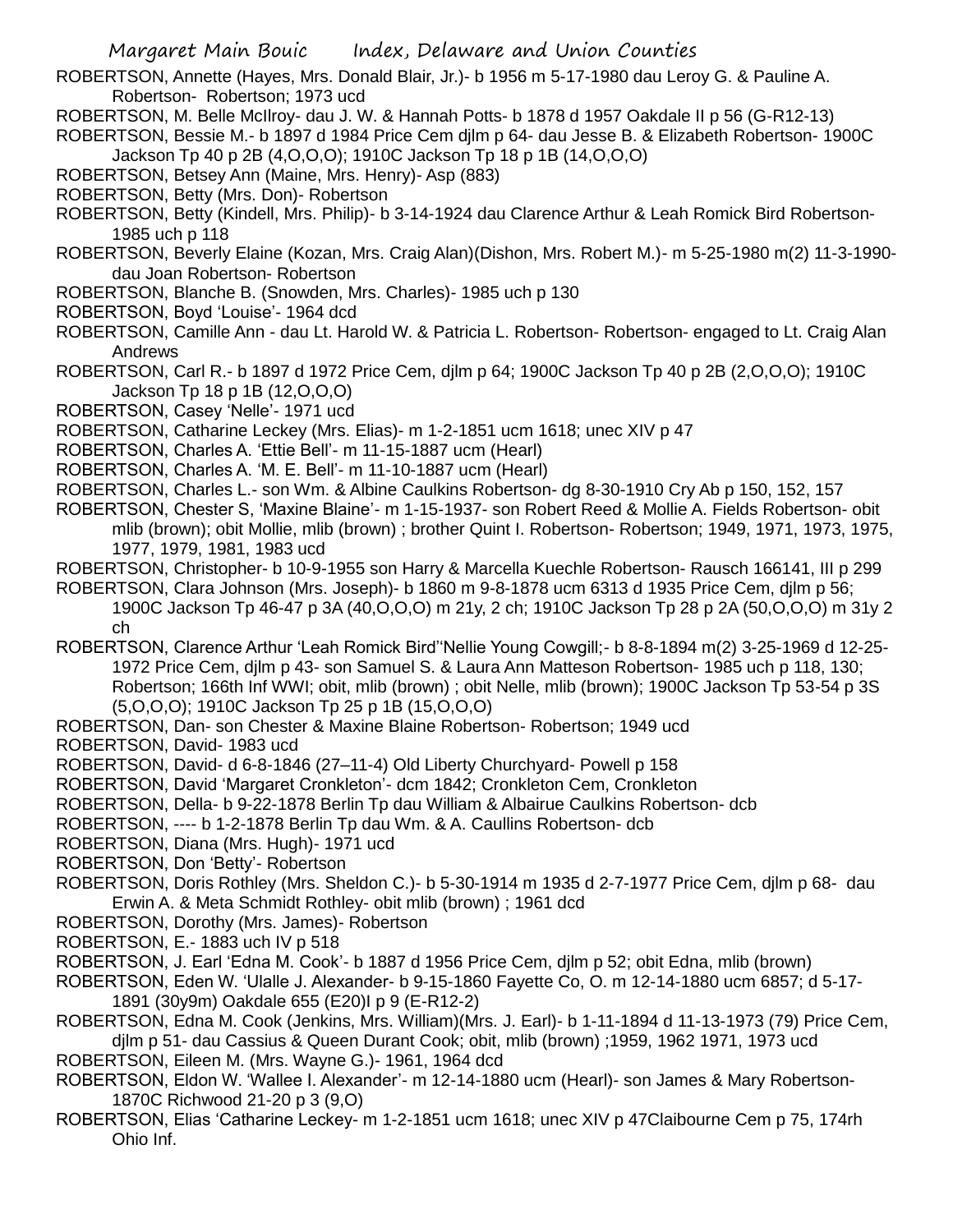- ROBERTSON, Elias 'Mary Johnson'- m 3-31-1849 ucm 1405; ped Dora Ellen Robinson 4, filed Jolliff son Tobias Robinson/Robertson; unec VII p 45, XIII p 19
- ROBERTSON, Eliza 'Mary K. Gandy'- m 1-13-1876 ucm 5823; mt 3 p 21

ROBERTSON, Elizabeth J. Bell (Mrs. Granville S.)- b 8-17-1837 m 3-1856 d 4-20-1900 Price Cem, djlm p 35; 1985 uch p 143; Robertson; 1860C Jackson Tp 1084-1099 (23,O); 1870C Jackson Tp 74-73 p 10 (32,O)

- ROBERTSON, Elizabeth "Betsy" Godfrey (Mrs. Jesse B.)- m 2-28-1885 ucm (Hearl); 1900C Jackson Tp 40 (33,O,o,O) m 15y, 8 ch; 1910C Jackson Tp 18 p 1B (43,O,O,O) m 26y, 9 ch
- ROBERTSON, Elizabeth Messer (Mrs. Tobias)- m 8-2-1857 ucm 2579; unec XII p 15; 1860C Claibourne Tp 706-689 p 94 (58,Va)
- ROBERTSON, Elizabeth (Mrs. William)- 1850C Orange Tp 1687 p 110 (22,O)
- ROBERTSON, M. Elizabeth (Mrs. William O.)- b 1892 d 1944 Price Cem, djlm p 64
- ROBERTSON, Emma (Igon, Mrs. Silas)- m 9-19-1876 ucm 5935
- ROBERTSON, Emma- dau James Robertson- 1870C Richwood 31-20 3 (25,O)
- ROBERTSON, Enos- 1980 dcd
- ROBERTSON, E. P. 'Mary Jane Sanders'- m 3-1-1855 Sanders Bible; unec VI p 43
- ROBERTSON, Ernest 'Viola Margett Maugans' Maugans Anc p 34
- ROBERTSON, Esther (Mrs. George A.)- b 1890 d 1919 Price Cem, djlm p 32, 51
- ROBERTSON, Esther (Mrs. Richard A.)- 1880C Marysville 463-510 p 35 (41,Canada, Can,Can)
- ROBERTSON, Ettie Belle (Mrs. Charles A.)- m 11-15-1887 ucm (Hearl)
- ROBERTSON, Ethel- b 8-1878 190C Marysville 1st ward 194-195 p 9A (21,O,O,O) housekeeper
- ROBERTSON, Ethel V,.- b 3-1893 dau Jesse & Elizabeth Robertson- 1900C Jackson Tp 40 p 2B (7,O,O,O); 1910C Jackson Tp 18 p 1B (17,O,O,O)
- ROBERTSON, Eva B.- b 1889 d 1975 dau Joseph S. & Clara B. Robertson- Price Cem, djlm p 56
- ROBERTSON, Ezra S. 'Sarah Pratt'- Maugans Anc p 192; Pabst 6 p 71, 73
- ROBERTSON, Flora O'Donald (Mrs. Jack)- dau Wm. & Albine Caulkins Robertson- dg 8-30-1910 Cry Ab p 150, 152, 157
- ROBERTSON, —(Mutch, Mrs. James)- dau Wm. & Albine Caulkins Robertson- dg 8-30-1910 Cry Ab p 150, 152
- ROBERTSON, Frances A. Jones (Mrs. Samuel J.)- m 6-30-1870 ucm 4739
- ROBERTSON, Francis M. 'Almira M. Spicer'- m 12-9-1875 ucm 5797; mt 3 p 20
- ROBERTSON, Frank- son William & Maria Tracey Robertson- 1870C Richwood 35-34 4 (3,O)
- ROBERTSON, George- 1850C Orange Tp 1736 p 112 (14,O)
- ROBERTSON, George A. 'Esther'- b 1886 d 1963 Price Cem, djlm p 32, 51
- ROBERTSON, George- son of Ann Freshwater by her 1st marriage, Freshwater p 80, 112
- ROBERTSON, George C.- 1908 dch p 403; 1850C Berkshire Tp 4 p 1 (5,O)
- ROBERTSON, George H.'Mary L. Johnson'- m 11-3-1877 ucm 6150 d 10-13-1917 (77-1913) uninf p 16
- ROBERTSON, George S.- b 4-7-1884 d 12-29-1960 uninf p 32 (75-1960)
- ROBERTSON, Georgia (Orahood, Mrs. Gerald) b 8-12-1926 dau Clarence Arthur & Leah Romick Bird Robertson- 1985 uch p 118
- ROBERTSON, Grace M. (Mrs. Sanford G.)-1910C Claib-Richwood 415-423 p 15A (21,O,O,O) m 2y
- ROBERTSON, Granville Smith 'Louisa Jane Andrews' 'Elizabeth Jane Bell'- b 5-19-1826 m 1-3-1850 ucm 1492 (2) 3-1856 d 3-2-1913 Price Cem- djlm p 26, 35- son Joseph & Nancy Robertson- 1883 uch V p 507, 511; 1915 uch p 264; 1985 uch p 118, 143; unec V p 8, VIII p 59, X p 43, XIII p 20; uca p 22, 103; 1900C Jackson Tp 42 (84, Va.Va.Va) wid
- ROBERTSON, Hannah Matilda (Watkins, Mrs. Allen Earl)- m 1-18-1881 ucm 6886 -dau Granville Sanders & Elizabeth Bell- 1883 uch V p 511; 1985 uch p 143
- ROBERTSON, Harold W. 'Patricia L.'- Robertson
- ROBERTSON, Harry 'Marcella Kuechle' m 9-18-1954 Rausch (16614) III p 299
- ROBERTSON, Hiram- son William & Elizabeth Robertson- 1850C Orange Tp 1687 p 110 (3,O)
- ROBERTSON, Hugh Alexander 'Mary Ann Kearnes'- Maugans Anc p 151
- ROBERTSON, Hugh 'Diana'- 1981 ucd
- ROBERTSON, Hugh Franklin 'Margaret Ellen Everett'- b 2-22-1873 m 1-22-1907 d 9-18-1956 bur. Calif. son Hugh Alexander & Mary Ann Kearnes Robertson- Maugans Anc p 150, 151
- ROBERTSON, Ida L. Griffin (Mrs. Albert J.)- lic 3-31-1880 ucm 6696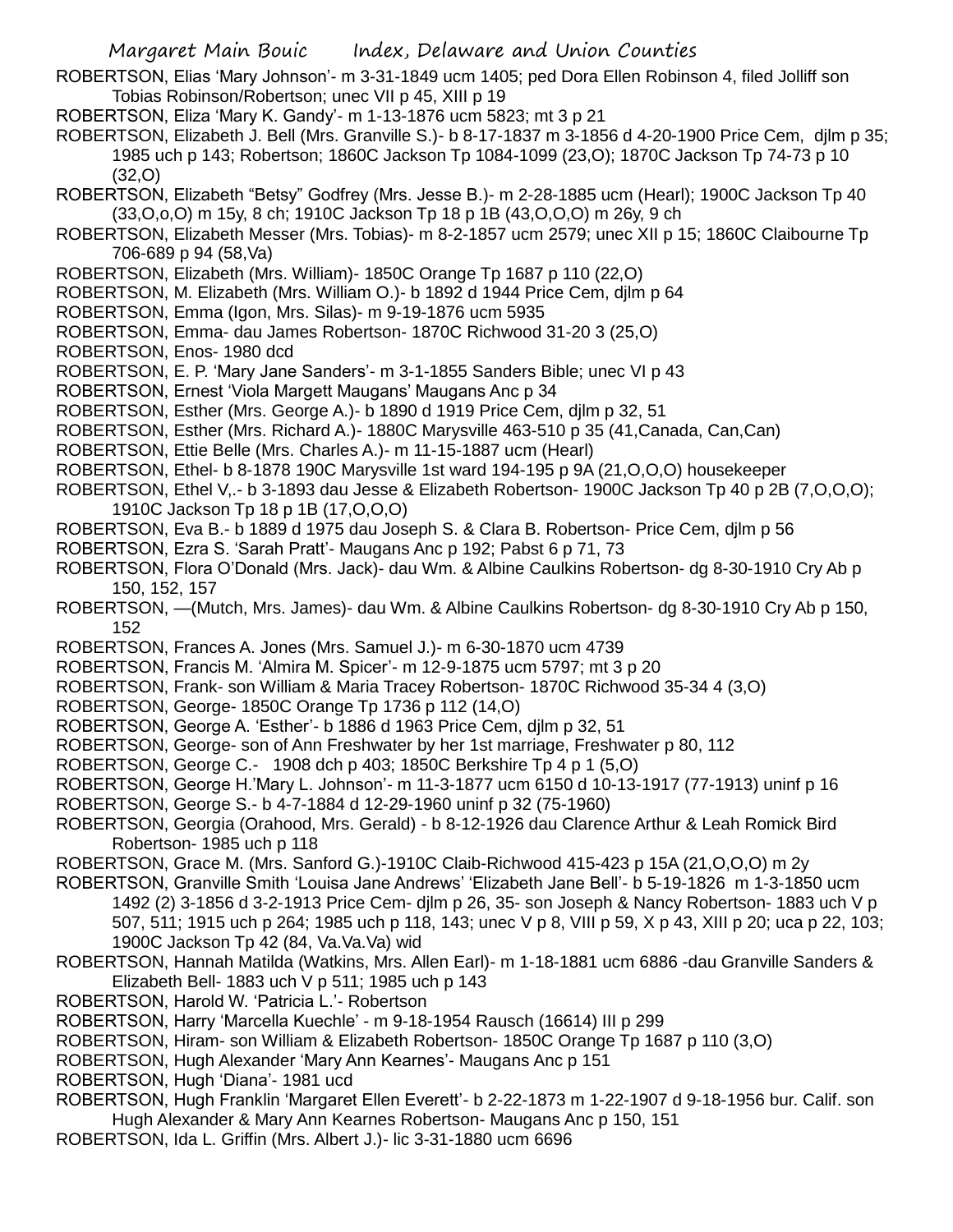ROBERTSON, Immerse- ch Samuel & Nancy Robertson- unec VI p 30; 1850C Darby Tp 1614-1634 p 239 (7,O)

ROBERTSON, Irene B.- b 1891 d 1920 Price Cem, djlm p 56- dau Joseph S. & Clara B. Robertson

- ROBERTSON, Isaac N.'Sarah J.Benjamin'- b 1859 m 10-12-1881 d 1930 Price Cem, djlm p 37- son Granville Sanders & Elizabeth Bell Robertson- 1883 uch V p 511; 1860C Jackson Tp 1084-1099 p 14 (1,O); 1870C Jackson Tp 74-73 p 11 (11,O); 1900C Jackson Tp 140-142 p 7A (41,O,Va,O) m 18y
- ROBERTSON, James b 9-22-1810 d 2-17-1891(82y5m) Oakdale 640 (E20) I 9 (E-R12-2)
- ROBERTSON, James 'Dorothy'- Robertson
- ROBERTSON, James L. 'Rachel'- 1850C Scioto Tp 2372 p 143 (36,O)
- ROBERTSON, James L.- son James L. & Rachel Robertson- 1850C Scioto Tp 2372 p 143 (6,O)
- ROBERTSON, James 'Mae'- b 1902 d 1966 Price Cem, djlm p 70
- ROBERTSON, James 'Mary'- 1870C Richwood 21-20 p 3 (62,Md)
- ROBERTSON, James 'May Crabtree'- Freshwater p 206
- ROBERTSON, James O.- son Oliver Owen & Nellie Marie Robertson- Robertson
- ROBERTSON, James 'Pamela'- son Don & Betty Robertson- Robertson
- ROBERTSON, James W.- son Jesse B. & Elizabeth Robertson- 1910C Jackson Tp 18 p 1B (8,O,O,O)
- ROBERTSON, Jim 'Janice Strohl'- m 2-19-1994 son James & Dorothy Robertson- Robertson
- ROBERTSON, Jane- 1971 ucd
- ROBERTSON, Jane (Barr, Mrs. John H.)- m 3-29-1863 dcm
- ROBERTSON, Janice Strohl (Mrs. Jim)- m 2-19-1994 dau Joseph & Joan Strohl- Robertson
- ROBERTSON, Jeff- b 1968 son James Robertson- 1971 ucd
- ROBERTSON, Jesse B.'Elizabeth Godfrey' b 1861 m 2-28-1885 ucm (Hearl) d 1941 Price Cem, djlm p 33 son Granville Sanders & Elizabeth Bell- 1883 uch V p 511; 1870C Jackson Tp 74-73 p 11 (9,O); 1900C Jackson Tp 45 p 2B (39,O,Va,O); 191OC Jackson Tp 18 p 1B (49,O,Va,O) m 26y
- ROBERTSON, ---- b 7-1889 dau Jesse & Elizabeth Robertson- 1900C Jackson Tp 40 p 2B (10,O,O,O)
- ROBERTSON, John- Powers p 302
- ROBERTSON, Elder John- 1908 dch p 260
- ROBERTSON, John D."Scotty"- funeral Saturday, dg 6-8-1915 Cry Ab p 56, 57
- ROBERTSON, John E.- son Jesse B. & Elizabeth Robertson- 1900C Jackson Tp 40 p 2B (12,O,O,O); 1910C Jackson Tp 19 p 1B (22,O,O,O)
- ROBERTSON, John H.- b 1865 d 1932 Price Cem, djlm p 35- son Granville Sanders & Elizabeth Bell Robertson- 1883 uch V p 511l 1870C Jackson Tp 74-73 p 11 (5,O); 1900C Jackson Tp 42-43 (35,O,Va,O)
- ROBERTSON, John H.- son Samuel L. Robertson- 1910C Jackson Tp 19 p 1B (44,O,Va,O)
- ROBERTSON, John W.- unec XII p 63 (letter, 1843)
- ROBERTSON, Joseph R. 'Nancy'- 1883 uch V p 511
- ROBERTSON, Joseph S 'Clara Johnson'- b 1-1857 m 9-8-1878 ucm 6313 d 1942 Price Cem, djlm p 56; son Granville Sanders & Elizabeth Bell Robertson- 1883 uch V p 511; 1860C Jackson Tp 1084-1099 p 144 (3,O); 1870C Jackson Tp 74-73 p 10 (13,O); 1900C Jackson Tp 46-447 p 3A (43,O,Va,O) m 21y; 1910C Jackson Tp 28 p 2A (53,O,Va,O) m 31y
- ROBERTSON, Julia Ann- 1850C Troy Tp 2586 p 136 (20,O)
- ROBERTSON, Laura Ann Matteson (Mrs. Samuel S.)- b11-5-1872 m 9-13-1893 ucm (Hearl) d 9-10-1948 Price Cem, djlm p 4- dau Robert Sheldon & Fanny Jane Andrews Matteson-; 1985 uch p 118, 130;
- Robertson; obit Clarence Casey, mlib (brown) ; 1910C Jackson Tp 53-54 p 3A (27,O,O,O) m 7 y, 2 ch
- ROBERTSON, Laura J. Milligan (Mrs. Alexander Thomas)- dau Rev. T. V. Milligan- hmp p 217
- ROBERTSON, Laura May McQuiston (Mrs. Angus J.)- New Millcreek Cem p 38- dau Wilson & Lydia Ann McQuiston - Bean 112142
- ROBERTSON, Leah Romick (Bird, Mrs. Clarence "Casey"Arthur)- m 8-2-1922 dau George Merrill & Alice Mohr Romick- 1985 uch p 118; obit Clarence, mlib (brown)
- ROBERTSON, Lemuel J. 'Margaret E. Snyder'- m 9-13-1877 ucm 6119; 1883 uch V p 596
- ROBERTSON, Lenna (Moore, Mrs. Blanchard F.)- m 1926- dau Robert & Mollie A. Fields Robertson- obit Mollie Fields, obit Quint, mlib (brown) ;Robertson
- ROBERTSON, Leroy G.'Pauline A.'- Robertson; 1973 ucd
- ROBERTSON, Lizzie (Coonfare, Mrs. Ephraim)- 1880 dch p 770
- ROBERTSON, Louisa- dau Ann Freshwater by her 1st marriage, Freshwater p 80, 112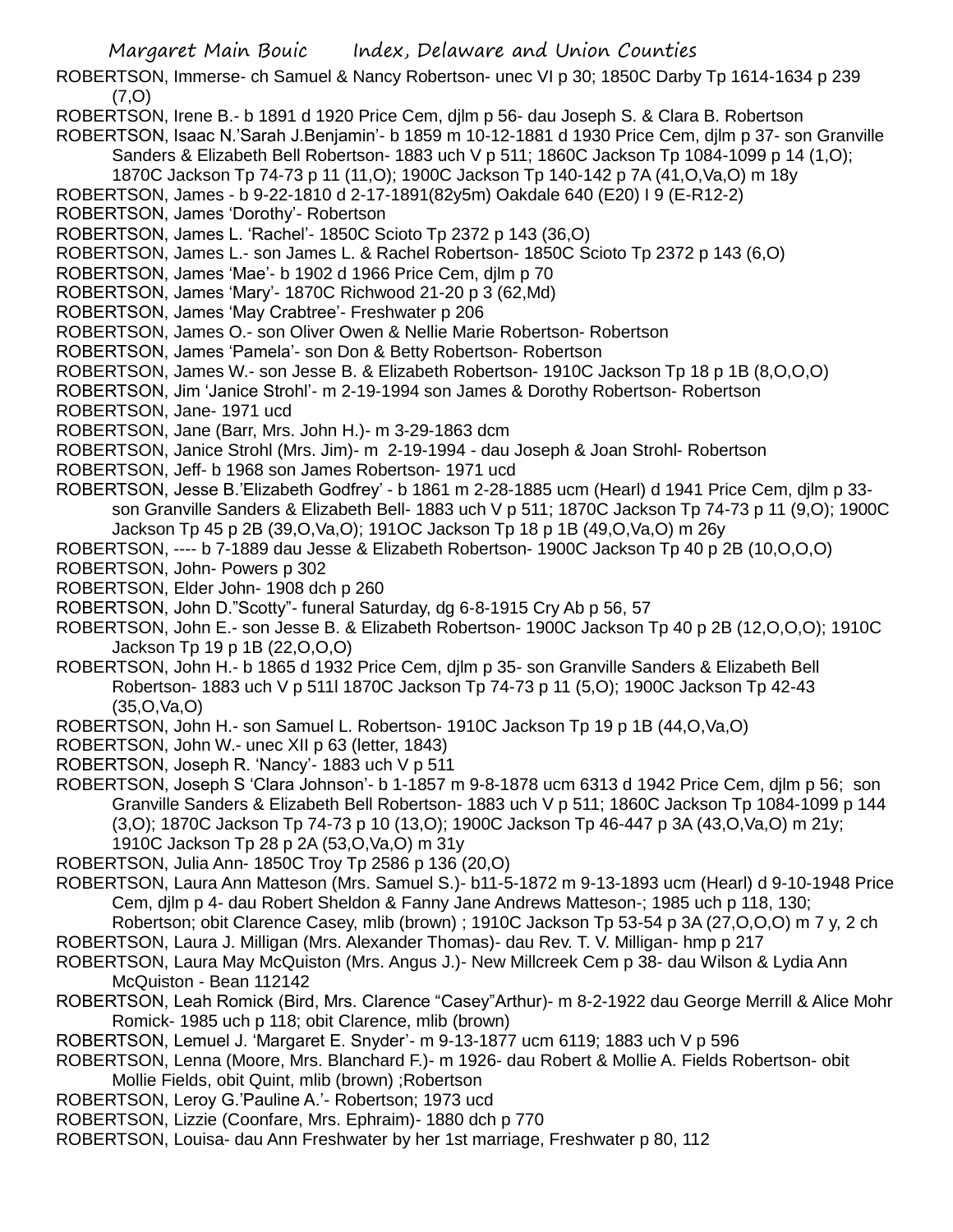ROBERTSON, Mary Louise J. Andrews (Mrs. Granville Sanders)- dau Horace & Anna E. Andrews- m 1-3- 1850 ucm 1492 d 9-3-1853 21-10-3)

- ROBERTSON, Louise (Mrs. Boyd)- 1961, 1964 dcd
- ROBERTSON, Lucy- 1850C Orange Tp 1736 p 112 (11,O)
- ROBERTSON, Lydia- 1850C Berkshire Tp 192 p 20 (14,O)
- ROBERTSON, Lydia E. (Mettler, Mrs. Cloyd L.)- m 10-14-1927- dau Jesse B. & Elizabeth Robertson-

Robertson; 1900C Jackson Tp 40 (3/12,O,O,O); 1810C Jackson Tp 18 p 1B (10,O,O,O)

- ROBERTSON, Mae (Mrs. James)- b 1906 Price Cem, djlm p 70
- ROBERTSON, Mae McQuiston (Mrs. A. J.-)- dau Wilson & Lydia A. Bean McQuiston- dg 5-25-1915; Cry Ab p

ROBERTSON, Marcella Kuechle (Mrs. Harry)- m 9-18-1954 dau Theodore & Josephine Koerner Kuechle-Rausch 16614, III p 299

ROBERTSON, Marcia J. Clevenger (Mrs. )- dau Luther & Helen Swartz Clevenger- Robertson

- ROBERTSON, Margaret Ellen Everett (Mrs. Hugh Franklin)- b 4-22-1882 m 1-22-1907 dau Charles Wilder & Martha Mary Finley Everett- Maugans Anc p 150, 151
- ROBERTSON, Margaret E. Snyder (Mrs. Lemuel)- m 9-13-1877 ucm 6119

ROBERTSON, Margaret Frances (Clark, Mrs. Amos Zachariah, Jr.)- b 6-26-1911 m 11-14-1943- Maugans Anc p 150, 151

ROBERTSON, Margaret (Mrs. )(Johnson, Mrs. Harvey)- m 2-5-1849 (2-23-1849) Wight p 40

ROBERTSON, Margaret Louisa Elvelyn (Watkins, Mrs. Harvey Sherman)- dau Granville Sanders & Elizabeth Jane Bell Robertson- 1985 uch p 143

- ROBERTSON, Maria Tracey (Mrs. William)- m 11-19-1865 ucm 3846; 1870C Richwood 35-34 p 4 (33,O)
- ROBERTSON, Martha Belle (Snowden, Mrs. Richard A.)- b 3-5-1900 m 4-30-1921 d 12-8-1997 (97)
	- Claibourne Cem- dau Samuel Sanders & Laura Ann Matteson Robertson- Robertson; 1985 uch p 13,
	- 118, 130; 1900C Jackson Tp 53-54 p 3A (2/12,O,O,O); 1910C Jackson Tp 25 p 1B (10,O,O,O)
- ROBERTSON, Martha (Reynolds, Mrs. Albert)- m 1-11-1877 ucm 6013
- ROBERTSON, Mary Arbuckle (Mrs. Alexander)- hmp 217
- ROBERTSON, Mary- 1850C Delaware Town 991 p 78 (17,O)
- ROBERTSON, Mary Ann (Grindell, Mrs. Sylvester)- m 1835; 1985 uch p 64
- ROBERTSON, Mary Ann Kearns (Mrs. Hugh Alexander)- Maugans Anc p 151
- ROBERTSON, Mary Crabtree (Mrs. James)- Freshwater p 206
- ROBERTSON, Mary E.- b 10-1869 1900C Jackson Tp 42-43 p 2B (30,O,Va,o)
- ROBERTSON, Mary E.- dau Granville Sanders & Elizabeth Bell Robertson- 1883 uch V p 511
- ROBERTSON, Mary E.- dau James L. & Rachel Robertson- 1850C Scioto Tp 2372 p 143 (3,O)
- ROBERTSON, Mary E. (Temple, Mrs. Nathan)- 1985 uch p 87, 137
- ROBERTSON, Mary G/L. (Mrs. )- b 8-1842 d 1911 Maskill Cem, lptw p 96; 1900C Richwood 59-63 p 3A (57,O,O,O) wid 11 ch, 5 living, washerwoman; 1910C Claib-Richwood 415 p 15A (67,O,O,O) 10 ch 6 living
- ROBERTSON, Mary (Mrs. James)- 1870C Richwood 31-20- p 3 (42,O)
- ROBERTSON, Mary Jane Sanders (Mrs. E. P.)- b 1-5-1835 m 3-1-1855 Sanders Bible; unec VI p 13
- ROBERTSON, Mary Johnson (Mrs. Elias)- m 3-31-1849 ucm 1405; unec VIII p 19
- ROBERTSON, Mary K. Gandy (Mrs. Elias)- m 1-13-1876 ucm 5823; mt 3 p 21
- ROBERTSON, Mary L. Johnson (Mrs. George H.)- m 11-3-1877 ucm 6150
- ROBERTSON, Mary Lois (Farquhar, Mrs. Lisle)(Burge, Mrs. Geoffrey J.0- b 10-27-1907 m(1) 10-25-1931 dau Hugh Franklin & Margaret Ellen Everett Robertson- Maugans Anc p 151
- ROBERTSON, Mary R. (Tunget, Mrs. John)- m 1-17-1885 ucm (Hearl)
- ROBERTSON, S. Max- b 10-21-1929 twin son Clarence Arthur & Leah Romick Bird Robertson- 1985 uch p 118; obit Clarence Casey mlib (brown)
- ROBERTSON, Maxine Blaine (Mrs. Chester)- b 3-3-1919 m 1-15-1937 d 8-19-1990 (71) Price Cem- dau Roy & Cecil Everhart Blaine- Robertson
- ROBERTSON, Maxine (Mrs. Chester B)- 1949, 1971, 1973, 1975, 1977, 1979, 1981, 1983 ucd
- ROBERTSON, May (Dilsaver, Mrs. Albert)- m 5-29-1896 ucm (Hearl); unec IV p 66
- ROBERTSON, Mayme/Mary (Mrs. Dr. Amasa Pratt)- dau John & Matilda Cornell Thompson Maugans Anc p 192
- ROBERTSON, M. E. Bell (Mrs. Charles A.)- m 11-10-1887 ucm (Hearl)
- ROBERTSON, C. Merrill- b 7-18-1935 son Clarence Arthur & Leah Romick Bird Robertson- 1985 uch p 118; obit Clarence, mlib (brown)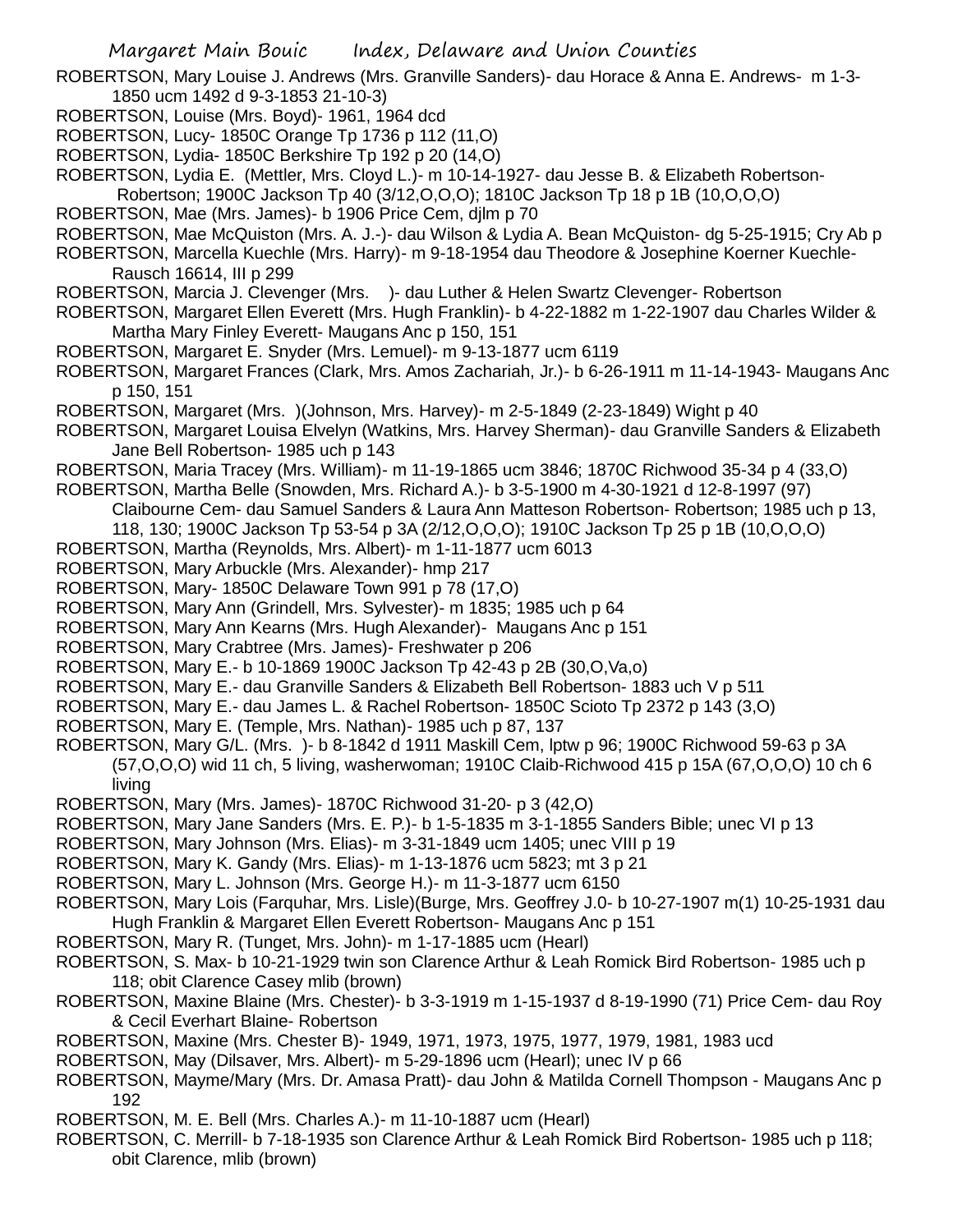ROBERTSON, Millon- delge XV 29 (1814)

- ROBERTSON, Minerva- 1850C Delaware Tp 1351 p 96 (14,O)
- ROBERTSON, Mollie A. Fields (Mrs. Robert Reed)- b 3-20-1886 m 1908 d 1968 Price Cem, djlm p 35 dau Esron & Viantha Osborn Fields- Robertson; obit, mlib (brown) ; 1949 ucd
- ROBERTSON, Nanette- b 1961 dau Leroy & Pauline A. Robertson- 1973 ucd
- ROBERTSON, Nancy (Mrs. Joseph R.)- 1883 uch V p 511
- ROBERTSON, Nancy (Mrs. Samuel)- 1850C Darby Tp 59 (28,O); unec VI p 30
- ROBERTSON, Nancy (Mrs. Samuel)- 1850C Darby Tp 1614-1634 p 240 (28,O)
- ROBERTSON, Nellie Hawkins (Mrs. )- b 1881 dau Charles Oscar & Ella B. Snyder Hawkins- Maugans Anc p 193
- ROBERTSON, Nellie Marie Watts (Mrs. Oliver Owen)- b 10-29-1915 m 1933 d 12-29-1968 (53) Fla, Price Cem, djlm p 69, car accident- dau Homer & Myrtle Watts- Robertson obit, mlib (brown)
- ROBERTSON, Nellie Young (Dickason, Mrs. Lloyd)(Cowgill, Mrs. Sherman) (Mrs. Clarence Arthur)- m 3-25- 1969 d 11-7-1972 1985 uch p 118- obit, mlib (brown); obit Clarence Casey, mlib (brown); 1971 ucd
- ROBERTSON, Noreen (Hampton, Mrs. Earl)- m 1-25-1944- Robertson
- ROBERTSON, Olidel "Ollie D." (Blue, Mrs. Glenn Hall)- b 7-15-1909 d 10-24-1997 (88) Essex Cem- dau Samuel Sanders & Laura Ann Matteson- Robertson; 1985 uch p 13, 56, 118, 130; 1910C Jackson Tp 25 p 2A (1 3/12,O); 1975, 1977 ucd
- ROBERTSON, Olive- b 12-29-1878 dau Dr. Amasa A. & Mayme A. Thompson Robertson- Maugans Anc p 192
- ROBERTSON, Oliver Owen 'Nellie Marie Watts'- b 4-8-1910 m 1933 d (84) Fla -Price Cem, djlm p 69- son Robert Reed & Mollie A. Fields Robertson- Robertson;obit, mlib (brown); obit Nellie, mlib (brown)
- ROBERTSON, Oliver 'Sally'- 1973, 1975 ucd
- ROBERTSON, Patricia L. (Mrs. Harold W.)- Robertson
- ROBERTSON, Paul William 'Verna Viola Gebhart'- b 8-20-1915 m 7-29-1923- Weiser p 728
- ROBERTSON, Pauline- b d 1906 dau George & Esther- Price Cem, djlm p 32
- ROBERTSON, Peazie? A.- b 5-1885 son Jesse & Elziabeth Robertson- 1900C Jackson Tp 40 p 2B  $(14, 0, 0, 0)$
- ROBERTSON, Phyllis Ann- dau Samuel & Nancy Robertson- 1850C Darby Tp 59 (5,O)
- ROBERTSON, Polly- 1850C Porter Tp3151 p 169 (47,Va)
- ROBERTSON, Quint I.'Newlyn'- d 10-5-1973 (56) son Robert & Mollie A. Fields Robertson- obit Mollie, mlib (brown); obit mlib (brown)
- ROBERTSON, Dr. R. A.- 1883 uch III p 397, IV p 534
- ROBERTSON, Rachel (Mrs. James L.)- 1850C Scioto Tp 2372 143 (30,O)
- ROBERTSON, Ralph K/R.- b 6-1894 son Joseph & Clara Robertson- 1900C Jackson Tp 46-47 p 3A (8,O,O,O); 1910C Jackson Tp 18 p 2A (18,O,O,O)
- ROBERTSON, Richard A. 'Esther'- 1880C Marysville 463-510 p 35 (50,Scotland, —, Scotland)
- ROBERTSON, Robert Reed 'Mollie A. Fields'- b 1879 d 1936 Price Cem, djlm p 35- son Granville Sanders & Elizabeth Bell Robertson- Robertson; 1883 uch V p 511
- ROBERTSON, Ronald- son Chester & Maxine Blaine Robertson- Robertson
- ROBERTSON, Rosey Ann (Roach, Mrs. John Asbery)- lic 10-14-1845 ucm 1076; unec VI p 32
- ROBERTSON, Sally (Mrs. Oliver)- 1973, 1975 ucd
- ROBERTSON, Sally T. (Darbee, Mrs. )(Maine, Mrs. Henry)- Asp (883)
- ROBERTSON, Samuel- uccp p 24, security, Record Book 2 p 24
- ROBERTSON, Samuel J. 'Frances A. Jones'- m 6-30-1870 ucm 4739- son James Robertson- 1870C Richwood 21-20 p 3 (21,O)
- ROBERTSON, Samuel 'Nancy'- 1850C Darby Tp 1614-1634 p 239 (36,O); unec VI p 30
- ROBERTSON, Samuel Sanders 'Laura Ann Matteson'-b 5-17-1867 m 9-13-1893 ucm (Hearl) d 9-29-1944 Price Cem, djlm 41; 1985 uch p 118, 130; Robertson- obit Clarence, mlib (brown); 1883 uch V p 511; 1870C Jackson Tp 74-73 p 11 (3,O); 1900C Jackson Tp 53-54 p 3A (32,O,O,Va) m 7y; 1910C Jackson Tp 25 p 1B (42,O,Va,O) m 16y
- ROBERTSON, Sanford- b 4-1883 son Mary G. Robertson- 1900C Richwood 59-63 p 3A (17,Pa,O,O,)
- ROBERTSON, Sarah J. Benjamin (Mrs. Isaac N.)- b 1857 m 10-12-1881 (Hearl) d 1933 Price Cem, djlm p 37; 1900C Jackson Tp 140-142 p 7A (41,O,O,O) m 18y, no ch
- ROBERTSON, Sarah L. Jones (Mrs. William T.)- m 2-7-1889 Robertson(Powers clipping)
- ROBERTSON, Sarah Pratt (Mrs. Ezra S.)- 1880 dch p Maugans Anc p 192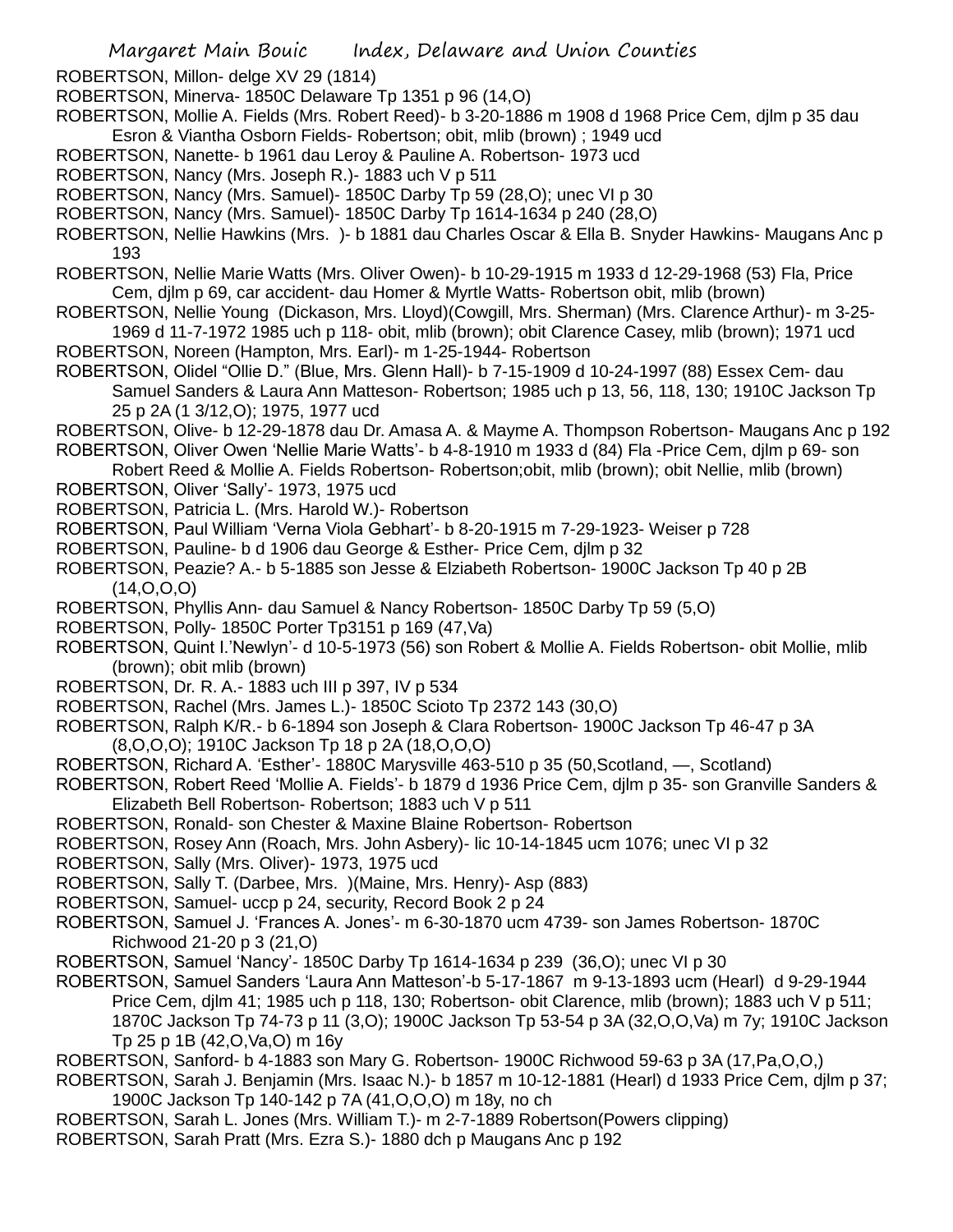ROBERTSON, Sheldon Charles 'Dorris Rothley'- b 8-2-1904 d 10-1-1963 Price Cem, djlm p 68- son Samuel Sanders & Laura Ann Matteson Robertson- Robertson; 1985 uch p 113, 118, 130; 1910C Jackson Tp 25 p 2A (5,O,O,O)

ROBERTSON, S. J.- 1883 uch IV p 526

ROBERTSON, Starling- ch William & Elizabeth Robertson- 1850C Orange Tp 1687 p 110 (2,O)

ROBERTSON, Ted Eugene- b 9-30-1940 son Paul William & Verna Viola Gebhart Robertson- Weiser p 728

ROBERTSON, Tobias 'Elizabeth Messer'- m 8-2-1857 ucm 2579- ped Dora Ella Robinson 8 bur Claibourne

Cem, filed Jolliff; unec XIII p 34; mt 10-8-1859 (70); 1860C Claibourne Tp 706-689 p 94 (70,Md) ROBERTSON, Ulalle I. Alexander (Mrs. Eldon W.)- m 12-14-1880 ucm 6857

ROBERTSON, Verna Viola Gebhart (Mrs. Paul William)- b 12-19-1916 m 7-29-1934- dau William Ernest & Olie Catherine Cook Gebhart- Weiser p 728

- ROBERTSON, Vienna J.- dau Samuel & Nancy Robertson- unec VI p 30; 1850C Darby Tp 1614-1634 p 240 (2,O)
- ROBERTSON, Viola Margett Maugans (Mrs. Ernest)- b 3-17-1912 d 2-13-1964 dau Wray & Laura Phillips Dunlay Maugans- Maugans Anc p 34

ROBERTSON, Wallee I. Alexander (Mrs. Eldon W.)- m 12-14-1880 ucm (Hearl)

- ROBERTSON, Walter Allen- son James & Mae Crabtree Robertson- Robertson
- ROBERTSON, Wayne G. 'Eileen'- 1961, 1964, 1969 dcd

ROBERTSON, William- delge IX p 37 (31-1864); 1908 dch p 403

- ROBERTSON, William- 1870C Berkshire Tp p 212 (26\*)
- ROBERTSON, William 'Albine Caulkins'- b Liberty Tp 5-10-1843 d 8-25-1910 (67-3-15) dg 8-30-1910 Cry Ab p 150, 152, 157
- ROBERTSON, William C.- 1850C Berkshire Tp 4 p 1 (7,O)
- ROBERTSON, William 'Elizabeth'- 1850C Orange Tp 1687 p 110 (24,O)
- ROBERTSON, William H.- son Granville Sanders & Louisa Andrews Robertson- 1915 uch p 263; 1883 uch V p 511, 594; Robertson
- ROBERTSON, William H.- son James Robertson- 1870C Richwood 21-20 p 3 (23,O)
- ROBERTSON, William- son Jesse & Elizabeth Robertson- 1900C Jackson Tp 40 p 2B (9,O,O,O)
- ROBERTSON, William 'Maria Tracey'- m 11-19-1865 ucm 3846; 1870C Richwood 35-34 p 4 (25,O)

ROBERTSON, William 'Martha Landon'- m 5-28-1867 dcm; delge XII p 48

- ROBERTSON, William O. 'M. Elizabeth'- b 1891 d 1978 Price Cem, djlm p 68
- ROBERTSON, William- unec II p 24 (1809, witness)
- ROBERTSON, Zora E. (Beck, Mrs. George William)- m 2-14-1893 ucm (Hearl)
- ROBESON, Arena (Dunham, Mrs. Silas)- m 5-12-1831, dcga p 53, Ohio State Gazette; Wight p 5

ROBESON, Edith Muhlenberg (Burkitt, Mrs. John de P.)- b 11-20-1880 m 1-4-1904 dau Herbert Bellows & Henrietta Oakley Coursen Robeson- Weiser p 207

- ROBESON, Elizabeth (Hughs, Mrs. Daniel)- m 2-11-1845, unec X p 9
- ROBESON, Hannah (Hays, Mrs. H.)- 1880 dch p 672
- ROBESON, Henrietta Oakley Coursen (Mrs. Herbert Bellows)- b 5-1-1848 m 2-8-1872 dau William A. & Henrietta Meier Oakley Coursen- Robeson
- ROBESON, Henrietta Oakley- dau Herbert Bellows & Henrietta Oakley Coursen Robeson- Weiser p 207
- ROBESON, Henry Charles- son Herbert Bellows & Henrietta Oakley Robeson- Weiser p 207
- ROBESON, Herbert Bellows 'Henrietta Oakley' '–Coursen'-Weiser p 207
- ROBESON, Ireta (Mrs. John B.)- Robeson
- ROBESON, James- 1840C Radnor Tp p 103 (50-60), delge IV p
- ROBESON, James- son John B. & Ireta Robeson- Robeson
- ROBESON, John- 1840C Scioto Tp (20-30)
- ROBESON, John- son John B. & Ireta Robeson- Robeson
- ROBESON, John B. 'Ireta'- bur Kingswood Mem. Pk- son Mrs. Mary Robeson- Robeson
- ROBESON, John 'Mildred'- 1964 dcd
- ROBESON, Joseph- son John B. & Ireta Robeson- Robeson
- ROBESON, Mary (Mrs. )- Robeson
- ROBESON, Mary (Huntzberry, Mrs. )- sister John B. Robeson- Robeson
- ROBESON, Mary Susan- dau John B. & Irena Robeson- Robeson
- ROBESON, Mildred (Mrs. John)- 1964 dcd
- ROBESON, Sharon Mary- dau John B. & Ireta Robeson- Robeson